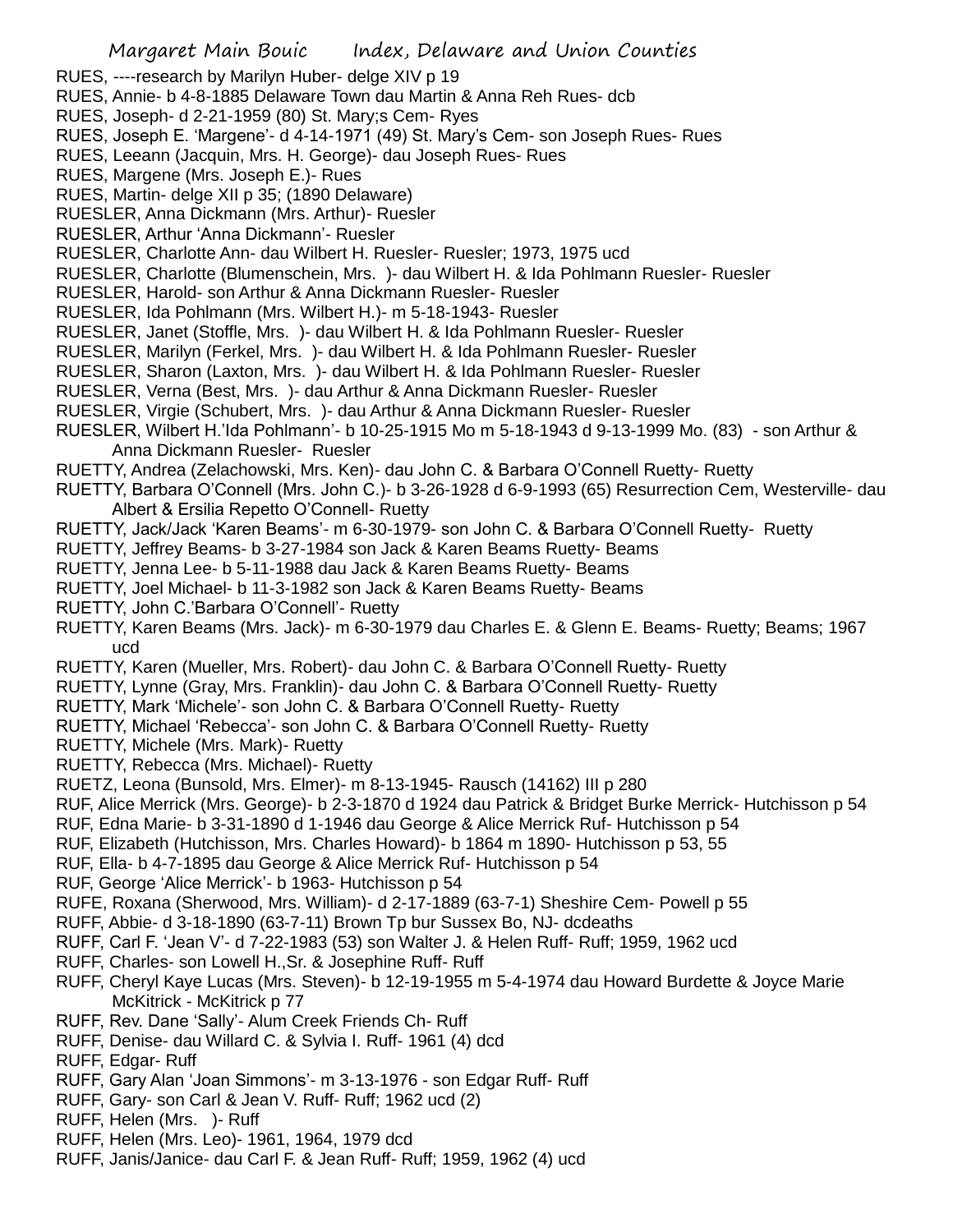RUFF, Jean V.(Mrs. Carl F.)\_- Ruff; 1959, 1962 ucd

- RUFF, Joan Simmons (Mrs. Gary Alan)- m 3-13-1976 dau James Simmons- Ruff
- RUFF, Joanna C. (Ruehlen, Mrs. John C.)- m 10-19-1872 ucm (Hearl)
- RUFF, John- delge VI p 24 (Harmony Tp, 1826)
- RUFF, Josephine (Mrs. Lowell H.,Sr.)- d 10-3-1975 (70) Ruff
- RUFF, Judith Lynn- b 12-1962- dau Carl F. & Jean V. Ruff- Ruff
- RUFF, Kristen Barbara- b 10-24-1980 dau Gary Alan & Joan Simmons Ruff- Ruff
- RUFF, Leo 'Helen'- 1964, 1969 dcd
- RUFF, Lowell H.,Sr. 'Josephine'- d 9-10-1974 (70) bur Union Cem.- Ruff
- RUFF, Lowell, Jr.- son Lowell H.,Sr. & Josephine Ruff- Ruff
- RUFF, Lurie- dau Willard C. & Sylvia K. Ruff- 1961(6m) dcd
- RUFF, Martha- heirs, unec IV p 34, XIV p 5
- RUFF, Michael- son Willard C. & Sylvia K. Ruff- 1961 (8) dcd
- RUFF, Miriam- dau Helen Ruff- Ruff
- RUFF, Nancy (DeWeese, Mrs. D. G.)- dau Lowell H.,Sr. & Josephine Ruff- Ruff
- RUFF, Nancy L. (Maine, Mrs. Corbley F.)- m 9-13-1878- Asp (1778j)
- RUFF, Sally (Mrs. Rev. Dane)- Ruff
- RUFF, Stephen James- b 1-11-1982 son Gary Alan & Joan Simmons Ruff- Ruff
- RUFF, Steven 'Cheryl Kaye Lucas'- m 5-4-1974- McKitrick p 77
- RUFF, Sylvia K. (Mrs. Willard C.)- 1961 dcd
- RUFF, Thomas- son Willard C. & Sylvia K. Ruff- 1961 (6) dcd
- RUFF, Walter J.- Ruff
- RUFF, Willard C. 'Sylvia K.'- 1961 dcd
- RUFFENER, Charlene- b 4-21-1945 dau Charles & Wilma Jane Starner Ruffener- Weiser p 512
- RUFFENER, Charles 'Wilma Jane Starner'- b 5-7-1914- Weiser p 512
- RUFFENER, Karen Ann- b 8-29-1943 dau Charles & Wilma Jane Starner Ruffener- Weiser p 512
- RUFFENER, Wilma Jane Starner (Mrs. Charles)- b 11-25-1922- dau Carl & Ida Heinlen Starner- Weiser p 512 RUFFIN, Thomas- 1883 uch V p 561; uca p 87; unec XII p 52
- RUFFING, April Long (Mrs. Michael P.)- m 2-4-1995 dau Dale & Deborah Long- Ruffing
- RUFFING, Catherine (Hegenderfer, Mrs. George)- Ruffing
- RUFFING, Charles 'Gloria'- son Nicholas & Ellen Beckwith Ruffing- Ruffing
- RUFFING, Cindy (Andrews, Mrs. )(Schumacker, Mrs. Ken)- dau John L. & Martha Miller Ruffing- Ruffing
- RUFFING, Debbie- b 1968 dau James & Mavalynn Ruffing- Ruffing; 1980 dcd
- RUFFING, Donna- b 1967-dau James & Mavalynn Ruffing- Ruffing; 1980 dcd- engaged to Garnail Fulton
- RUFFING, Ellen Beckwith (Mrs. Nicholas)- Ruffing
- RUFFING, Faye (Mrs. Steve)- Ruffing
- RUFFING, Gloria (Mrs. Charles)- Ruffing
- RUFFING, James M.'Mavalynn'- Ruffing; 1980 dcd
- RUFFING, John L. 'Martha Miller'- b 3-10-1919 m 11-28-1943 d 4-21-1995 (76) Forest Grove Cem- son Nicholas & Ellen Beckwith Ruffing- Ruffing; 1949 ucd
- RUFFING, Lawrence 'Margaret'- son Nicholas & Ellen Beckwith Ruffing- Ruffing
- RUFFINF, Lucinda Jo-dau John & Martha Ruffing- 1949 ucd
- RUFFING, Margaret (Mrs. Lawrence)- Ruffing
- RUFFING, Martha Miller (Mrs. John L.)- m 11-28-1943- Ruffing; 1949 ucd
- RUFFING, Mavalynn (Mrs. James- Ruffing; 1980 dcd
- RUFFING, Michael P. 'April Long'- b 1972 m 2-4-1955 son James & Mava Ruffing- Ruffing; 1980 dcd
- RUFFING, Nicholas 'Ellen Beckwith'- Ruffing
- RUFFING, Raymond H. 'Velma M. Ehmann'- Ruffing
- RUFFING, Steve 'Faye'- son John L. & Martha Miller Ruffing- Ruffing
- RUFFING, Velma M. Ehmann (Mrs. Raymond H.)- d 12-15-1998 (80) Green Lawn mausoleim- Ruffing RUFFNER, Annabelle (Mrs. )- Pabst 8 p 43; unec XVII p 26 (lodge)
- RUFFNER, Bradley Andrew- b 9-4-1965 son Gerald A. & Sharon Kay Rider Ruffner- 1985 uch p 53 RUFFNER, F. J. 'Georgia McKitrick '- McKitrick p 319
- RUFFNER, Georgia McKitrick (Mrs. F. J.)- dau John B. & Lulu Bunn McKitrick McKitrick p 319
- RUFFNER, Gerald A. 'Sharon Kay Rider'- m 6-271958- 1985 uch p 53
- RUFFNER, Jacob M.- delge XIII p 33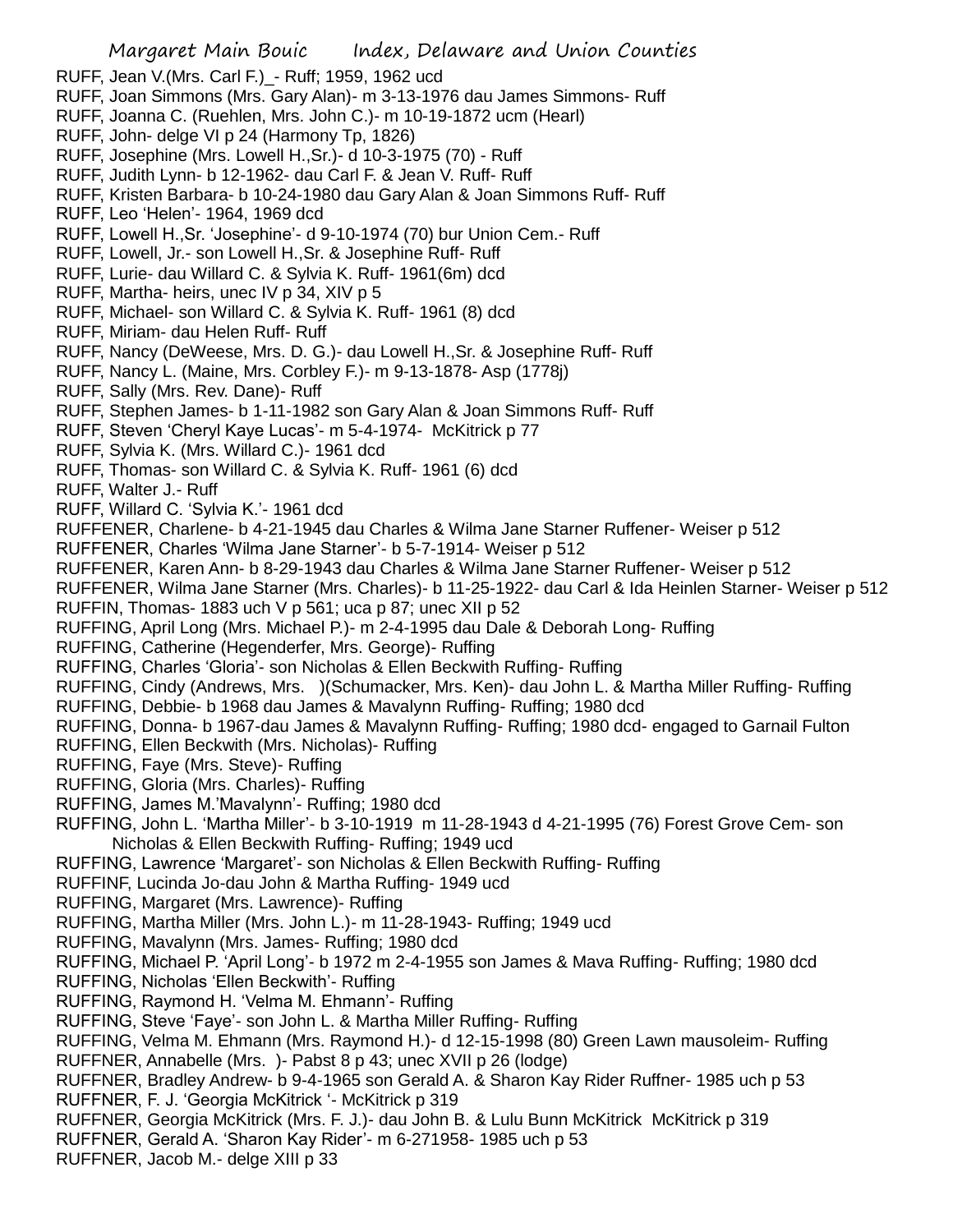- RUFFNER, John- Ruffner
- RUFFNER, —(Denton, Mrs. John)- dau John Ruffner- Ruffner
- RUFFNER, —(Martindill, Mrs. Ralph)- dau John Ruffner- Ruffner
- RUFFNER, Mrs. J. L.- Pabst 8 p 31
- RUFFNER, Mrs. J. M- Pabst 8 p 40
- RUFFNER, Laura Denise (Rall, Mrs. Thomas J.)- b 7-23-1963 m 4-22-1982 dau Gerald A. & Sharon Kay Rider Ruffner- 1985 uch p 53
- RUFFNER, Leslie Kay- b 8-15-1961 ch Gerald A. & Sharon Kay Rider Ruffner- 1985 uch p 53
- RUFFNER, Lois- b 8-9-1963 (67) Oak Grove Cem- dau John Ruffner- Ruffner
- RUFFNER, May- b 6-23-1887 Harlem Tp dau J. M. & Stanza Montgomery Ruffner- dcb
- RUFFNER, Morgan- Ruffner
- RUFFNER, Patricia Lee (Reed, Mrs. William H.)- m 11-20-1965 dau Morgan Ruffner- Ruffner
- RUFFNER, Sharon Kay Rider (Mrs. Gerald A.)- b 12-1-1940 m 6-27-1958 dau Scott M. & Madeline Mae Foreman Rider- 1985 uch p 53
- RUFFNER, William B.- b 3-12-1885 Harlem Tp son Marion & Stauza Montgomery Ruffner- dcb
- RUFNER, Peggy F.- researching Jackson- unec XIII p 21
- RUFUER, Caroline Busby (Bower, Mrs. Leelon Earl)- Weiser p 545
- RUGALA, Candice Helen Rice (Mrs. Henry)- b 9-6-1949 m 11-7-1970 dau Robert & Helen Lucille Bierce Rice-Freshwater p 212
- RUGALA, Henry 'Candice Helen Rice'- m 11-7-1970 Freshwater p 212
- RUGBEY, Rev. W. S.- 1915 uch p 225
- RUGG, Charles- hadc p 26 (1849 Genoa Tp) C. W.- Pabst Pione II p 188
- RUGG, Charles Wesley. 'Rachel Curtiss'- b 8-5-1823 d 5-23-1882/1892 (68-5-8) Curtis Cem- Powell p 108; dcdeaths; 1870C Berkshire Tp p 219 (46\*)
- RUGG, Dayton- d (83) dg 3-15-1904 Cry Ab p 232
- RUGG, Delia J.- 1870C Berkshire Tp p 219 (18)
- RUGG, E. D.- 1908 dch p 452; delge XV p 73
- RUGG, Ed- relative of Charles Curtis- dg 5-10-1904 Cry Ab p 44
- RUGG, Edwin- 1870C Berkshire Tp p 219 (14)
- RUGG, Eliza Matilda Maine (Tripp, Mrs. Martin)(Hamilton, Mrs. William)(Mrs. Martin)- b 5-1833 dau Hiram & Eunice Tanner Maine- Asp 1414
- RUGG, Elizabeth McKitrick (Mrs. )- dau Jeremiah & Mary Hannah McKitrick McKitrick p 443
- RUGG, Emma- 1870C Berkshire Tp p 219 (11)
- RUGG, Estell C.- 1870C Berkshire Tp p 219 (6)
- RUGG, Inez Jobe (Mrs. Leon)- b 4-27-1886 m 10-16-1901 dau Elmer & Martha A. Baker Jobe- Asp 1782-1
- RUGG, Jennie O.- 1870C Berkshire Tp p 219 (3)
- RUGG, John D.- son Rev. Paul & Ruth Daily Rugg- Rugg
- RUGG, Julius C. 'Phoebe Doty'- m 8-18-1836 dcm; Pabst 6 p 55, 59, 68; 1835 men p 6 #49 p 3 Berkshire Tp
- RUGG, Leon 'Inez Jobe'- m 10-16-1901 Asp (1782-1)
- RUGG, Lewis C.- 1870C Berkshire Tp p 219 (9)
- RUGG, Martin 'Eliza Matilda Maine'- m 6-28-1888- Asp (1414)
- RUGG, Molly (Giles, Mrs. Lake)- dau Rev. Paul & Ruth Daily Rugg- Rugg
- RUGG, Rev. Paul 'Ruth Daily'- d 10-17-1973 (78)- Rugg
- RUGG, Phoebe Doty (Mrs. Julius C,.)- m 8-18-1836 dcm
- RUGG, Rachel Curtiss-b 8-25-1825 d 4-3-1898 (72-7-9) dau Marcus Curtiss- dcdeaths; 1870C Berkshire Tp p 219 (44); delge XI p 46 (1890 Berkshire Tp)
- RUGG, Rose M.- 1870C Berkhsire Tp p 219 (16)
- RUGG, Ruth Daily (Mrs. Rev. Paul)- d 4-27-1970- Rugg
- RUGG, Theodore- Pabst 6 p 39
- RUGGLES, Ada Chandler Chapman (Mrs. Walter L. )- b 2-26-1900 d 6-13- 1993 (93) Waldo Cem- dau Theodore & Emma Chandler Chapman- Ruggles
- RUGGLES, Adolphus P. :Mabel P. Hackley'- m 11-25-1888 ucm (Hearl)- son & Permilla Hubbard Rugglesdumch p 126
- RUGGLES, Alfred 'Eliza Berry'- m 12-21-1837 dcm Olen Gaz 12-30-1837- Wight p 29
- RUGGLES, Almon(d) L.- d 11-6-1863 (21y28d) Shawtown Cem, Powell p 358, 368; 1908 dch p 404
- RUGGLES, Amy Lynn Bilikam (Mrs. Ronald Lee)- m 6-22-1974 dau Richard Bilikam- Ruggles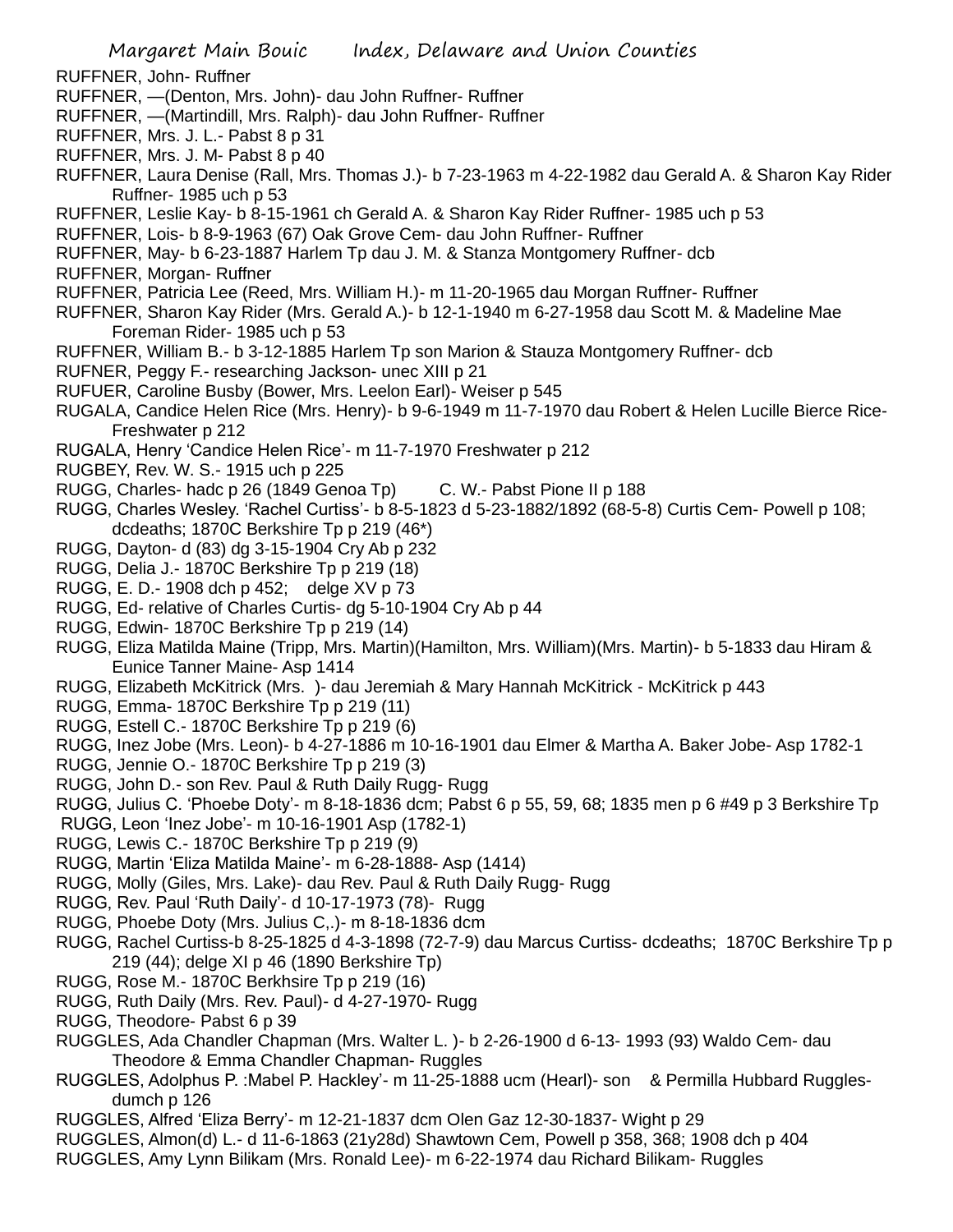- RUGGLES, Anna Janes (Mrs. Martin)- b 3-17-1792 dau Humphrey & Thankful Campbell Janes- Maugans Anc p 144
- RUGGLES, Arlene (Smith, Mrs. )- dau Harry & Olga Cole Ruggles- Ruggles
- RUGGLES, Betty Helman (Mrs. Gaelon)- Ruggles
- RUGGLES, Betty L. (Mrs. Fred V.)- 1961 dcd
- RUGGLES, Bona Lou (Mrs. Norman)- Ruggles; 1961, 1964, 1969, 1971, 1980 dcd
- RUGGLES, Bonnie- dau Ralph E. & Elizabeth Helman Ruggles- Ruggles
- RUGGLES, Brenda- dau Fred V. & Betty L. Ruggles- 1961(4) dcd
- RUGGLES, Diana (Ulry, Mrs. Daniel)- dau Samuel & Sally Hoy Ruggles- dumch p 496
- RUGGLES, Donna (Acocella, Mrs. ) (Martin, Mrs. )- dau Walter L. & Ada Chandler Ruggles- Ruggles
- RUGGLES, Doris (Shaw, Mrs. )- dau Walter L. & Ada Chandler Ruggles- Ruggles
- RUGGLES, Dorothy (Chappelear, Mrs. William)- dau Glenn W. & Virginia Mitchell Ruggles- Ruggles
- RUGGLES, Dorothy (Lang, Mrs. )- dai Walter & Ada Chandler Ruggles- Ruggles
- RUGGLES, Eliza Berry (Mrs. Alfred)- m 12-21-1837 dcm; Olen Gaz 12-30-1837- Wight p 29
- RUGGLES, Elizabeth Helman (Mrs. Ralph E.)\_- Ruggles
- RUGGLES, Frank E.- son Permilla Hubbard Ruggles- dumch p 126
- RUGGLES, Fred V. 'Betty L.'- 1961 dcd
- RUGGLES, Freda (Weiser, Mrs. Jay Richard)- dau Walter L.& Ada Chandler Ruggles- Ruggles; Weiser p 15
- RUGGLES, Gaelon 'Betty Helman'- b 1-17-1925 m 7-22-1943 d 7-17-1993 (68) Ashley Union Cem- son Harry J. & Mamie E. Claypool Ruggles- Ruggles
- RUGGLES, Gary- son Ralph E. & Elizabeth Helman Ruggles- Ruggles
- RUGGLES, Geraldine (Foltz, Mrs. )- dau Ralph E. & Elizabeth Helman Ruggles- Ruggles
- RUGGLES, Glenn W. 'Virginia Mitchell'- b 2-13-1914 m 6-11-1936 d 4-22-1993 (79) bur Monroeville- son Harry & Olga Cole Ruggles- Ruggles
- RUGGLES, Rev. Gordon W. 'Jane'- son Glenn W. & Virginia Mitchell Ruggles- Ruggles
- RUGGLES, Harold- son Harry & Olga Cole Ruggles- Ruggles
- RUGGLES, Harry J. 'Mamie E. Claypool'- Ruggles
- RUGGLES, Harry 'Olga Cole'- Ruggles
- RUGGLES, Jacob R.- son Walter L. & Ada Ruggles- Ruggles
- RUGGLES, Jane (Mrs. Rev. Gordon)- Ruggles
- RUGGLES, John- b 8-8-1834 son Alfred & Eliza Shaw Ruggles- Powell p 366; 1908 dch p 404
- RUGGLES, John A.'Kelly'- son Glenn W. & Virginia Mitchell Ruggles- Ruggles
- RUGGLES, Judy (Lowther, Mrs. )- dau Ralph E. & Elizabeth Helman Ruggles- Ruggles
- RUGGLES, June Maxine (Hall, Mrs. Dan Alan)- m 2-11-1965 dau Gaelon Ruggles- Ruggles
- RUGGLES, Karen (Everhart, Mrs. William)- dau Glenn W. & Virginia Mitchell Ruggles- Ruggles
- RUGGLES, Kelly (Mrs. John A.)- Ruggles
- RUGGLES, Laura (Conant, Mnrs. )- dau Harry J. & Mamie E. Claypool Ruggles- Ruggles
- RUGGLES, Laverna (Holtz, Mrs. )- dau Walter L. & Ada Chandler Ruggles- Ruggles
- RUGGLES, Linda (Anthony, Mrs. )- dau Gaelon & Betty Helman Ruggles- Ruggles
- RUGGLES, Mabel P. Hackley (Mrs. Adolpheus P.)- m 11-25-1888 ucm (Hearl)
- RUGGLES, Mamie E. Claypool (Mrs. Harry J.)\_- d 6-13-1979 (82) Ashley Cem- Ruggles
- RUGGLES, Marjorie- dau Gaelon & Betty Helman Ruggles- Ruggles
- RUGGLES, Martin- 1840C Berlin Tp p 203 (50-60)
- RUGGLES, Martin 'Anna Janes'- Maugans Anc p 144
- RUGGLES, Mary (Faust, Mrs. (Cowless, Mrs. )- dau Walter L. & Ada Chandler Ruggles- Ruggles
- RUGGLES, Maxine (Hall, Mrs. )- dau Gaelon & Betty Helman Ruggles- Ruggles
- RUGGLES, Nellie C. (Kennedy, Mrs. Joseph M.)\_- m 2-28-1886 ucm (Hearl)
- RUGGLES, Norman R. 'Bona Lou'- Ruggles; 1961, 1964, 1969, 1971, 1980 dcd
- RUGGLES, Olga Cole (Mrs. Harry)- Ruggles
- RUGGLES, Opal (Nichols, Mrs, )- dau Walter L. & Ada Chandler Ruggles- Ruggles
- RUGGLES, Pamela- dau Fred V. & Betty L. Ruggles- 1961 dcd
- RUGGLES, Permilla Hubbard (Mrs. )(Kennedy, Mrs. Joseph M.)- m 2-28-1886- dau Elijah B. Hubbard; dumch p 126
- RUGGLES, Ralph E. 'Elizabeth Helman'- d 5-25-1985 (66) Glendale Cem- son Harry J. & Mamie E. Claypool Ruggles- Ruggles
- RUGGLES, Ralph,Jr.- son Ralph E. & Elizabeth Helman Ruggles- Ruggles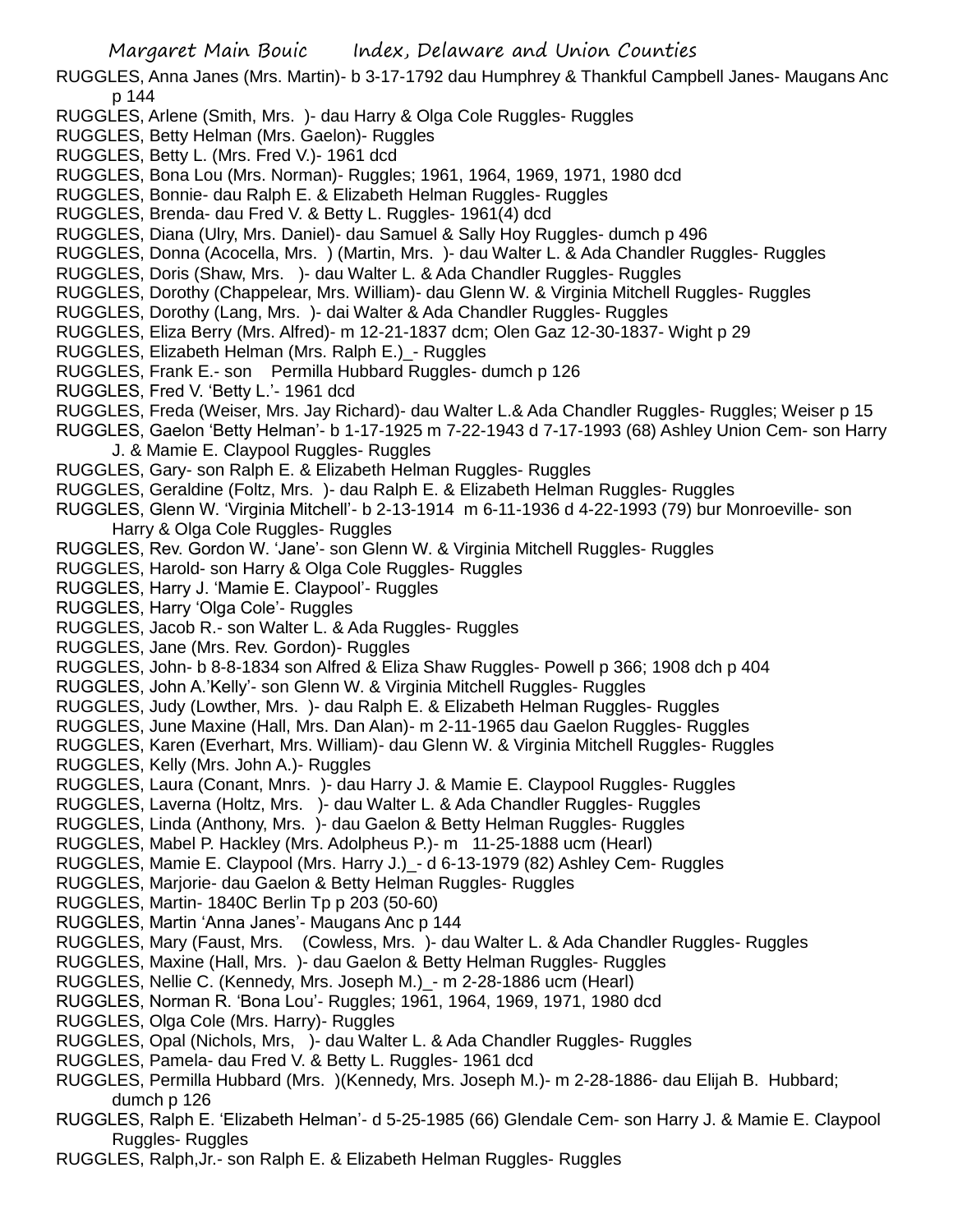RUGGLES, R. L.- unec I p 19

- RUGGLES, Ronald Lee 'Amy Lynn Milikam'- m 6-22-1974- son Gaelon & Betty Helman Ruggles- Ruggles
- RUGGLES, Rose Marie I(Hayes, Mrs. )- dau Walter L. & Ada Chandler Ruggles- Ruggles
- RUGGLES, Sally Hoy (Mrs. Samuel)- dumch p 496; Powell p 90
- RUGGLES, Samuel 'Sally Hoy'- dumch p 496; Powell p 90
- RUGGLES, Saundra (Carson, Mrs. )- dau Ralph E. & Elizabeth Helman Ruggles- Ruggles
- RUGGLES, Shannon (Oliver, Mrs. Lewis H.)- m 9-14-1996 dau Norman R. & Bona Lou Ruggles- Ruggles
- RUGGLES, Tamara- b 1957 dau Norman R. & Dona L. Ruggles- 1961, 1964, 1969, 1971 dcd
- RUGGLES, Teens- b 1959 dau Norman R. & Bona L. Ruggles- 1961, 1964, 1969, 1971 dcd
- RUGGLES, Thelma (Brandum, Mrs. )- dau Harry J. & Mamie E. Claypool Ruggles- Ruggles
- RUGGLES, Vera (Poths, Mrs. )- dau Harry & Olga Cole Ruggles- Ruggles
- RUGGLES, Virginia Mitchell (Mrs. Glenn)- b 2-10-1917 m 6-11-1936 d 5-6-1998 (81) bur Monroeville- dau Donald & Dorothy Niles Mitchell- Ruggles
- RUGGLES, Walter L. 'Ada'- d 5-12-1970 (73) bur Waldo Cem- Ruggles
- RUGGLES, William H.- b 12-27-1893 Delaware Town son Samuel & Carrie Adams Ruggles- dcb
- RUGH, Catherine (Mrs. John)- d 3-10-1855 (38-11-12) Old Kilb Cem p 4; Powell p 69
- RUGH, Emely E.- dau John & Catherine Rugh- d 10-115-1863 (13-3-24) Old Kilb Cem p 4; Powell p 69
- RUGH, John- d 12-31-1883 (66y10m) Old Kilb Cem, Powell p 69
- RUGH, Sabina- b 1842 d 1855 Oak Grove Cem, Powell p 439
- RUH, Carl George 'Helen Mae Alspach'- b 8-26-1901 m 6-4-1924- Weiser p 648
- RUH, Helen Mae Alspach (Mrs. Carl George)- b 4-11-1904 m 6-4-1924 dau Lester Beaty & Myrtie J. Markwood Alspach- Weiser p 648
- RUHL, ---- family of Alma Benedict #254, unec IX p 49, X p 1, XI p 1, 13
- RUHL, ----family of Betty Jean Baltz #301; unec X p 61
- RUHL, ---- family of R. L. Ruggles- unec I p 19
- RUHL, ----family of Linda Hieber- unec XIV p 38
- RUHL, Andrew- b 9-1898 son William & Ella Mae Harper Ruhl- 1900C Liberty Tp Un Co 117-119 5B (2,O,O,O)
- RUHL, Anna (Brose, Mrs. Albert)- b 6-28-1886 d 5-8-1961 dau Casper/George L. & Margaret M. Scheiderer
	- Ruhl; Brose; 1900C Darby Tp 193-200 p 10A (13,O,O,O); 1910C Darby Tp 140 p 7B (23,O,O,O)
- RUHL, Anna Elizabeth (Burns, Mrs. Henry Lewis)- b 1833 dau George Ruhl- ped by Robert L. Ruggles #37 11 ,unec IV p 3
- RUHL, Anna Elizabeth Cook (Mrs. George)- b 1804 d 1891 ped Mary Mildred Woodburn 23 by Robert Ruggles #37- unec IV p 3; 1985 uch p 70
- RUHL, Anna K- b 2-1898 dau John S. & Magdalene M. Ruhl- 1900C Darby Tp 185-192 p 9B (2, ,O,O,O)
- RUHL, Anna Retta DeBolt (Mrs. Harry Edwin) b 2-13-1898 m 3-2-1919 d 10-4-1971 Claibourne Cem p 102 dau Fairfield & Rose Stout DeBolt; obit, mlib (brown); obit Harry, mlib (brown); 1985 uch p 52, 120; 1949, 1959. 1962, 1967, 1971 ucd
- RUHL, Annie E. Cook (Mrs. George)- b 1804 d 1891- 1883 uch V p 256; unec11 p 1
- RUHL, Arla Hackenberg (Mrs. Robert E.)- Weiser p 775
- RUHL, Augustus 'Barbara Vanderau'- m 3-15-1853 ucm (Hearl); unec IV p 59
- RUHL, Barbara Vanderau (Mrs. Augustus)- m 3-15-1853 ucm (Hearl); unec IV p 59
- RUHL, Bernice Straussner (Mrs. David Harry,Jr.)- Weiser p 775
- RUHL, Berta- Sunbury p 66
- RUHL, Bertha E. Metzer (Mrs. Earl)- d 11-15-1975 (7) Green Lawn Cem- Ruhl; 1961, 1964, 1969 dcd
- RUHL, Bertha L. b 2-1899 dau John S. & Magdalene M. Ruhl- 1900C Darby Tp 185-192 p 9B (5/12,O,O,O)
- RUHL, Bessie M. Bowers (Mrs. Howard)- b 6–19-1892 dau John Henry & Annie E. Neischwender Bowers-Weiser p 146
- RUHL, Carlis/Carlus Arlan.- b c 1913 Byhalia Cem, lptw p 125- son William Moses & Ella Mae Harper Ruhl-1985 uch p 121
- RUHL, Casper 'Margaret'- unec IV p 65, consent; 1880C Darby Tp 77 (33,O,Ger,Ger)
- RUHL, Catherine- dau George C. & Mary M. Scheiderer Ruhl- 1883 uch V p 256
- RUHL, Catharine (Blumenschein, Mrs. John)- m 4-9-1891 ucm (Hearl)
- RUHL, Catherine- dau John & Elizabeth Walters Ruhl- 1870C Claibourne Tp 272-268 p 35 (9,O)
- RUHL, Catherine (Scheiderer, Mrs. George)- m 8-23-1846 ucm 1150
- RUHL, Charles Clarence 'Florence Haughn'- b 3-12-1892 m 4-4-1918 d 10-25-1990 (98) Byhalia Cem. lptw p 128- son William M. & Ella Mae Harper Ruhl- Ruhl; 1985 uch p 121; 1900C Liberty Tp Un Co 117-119 p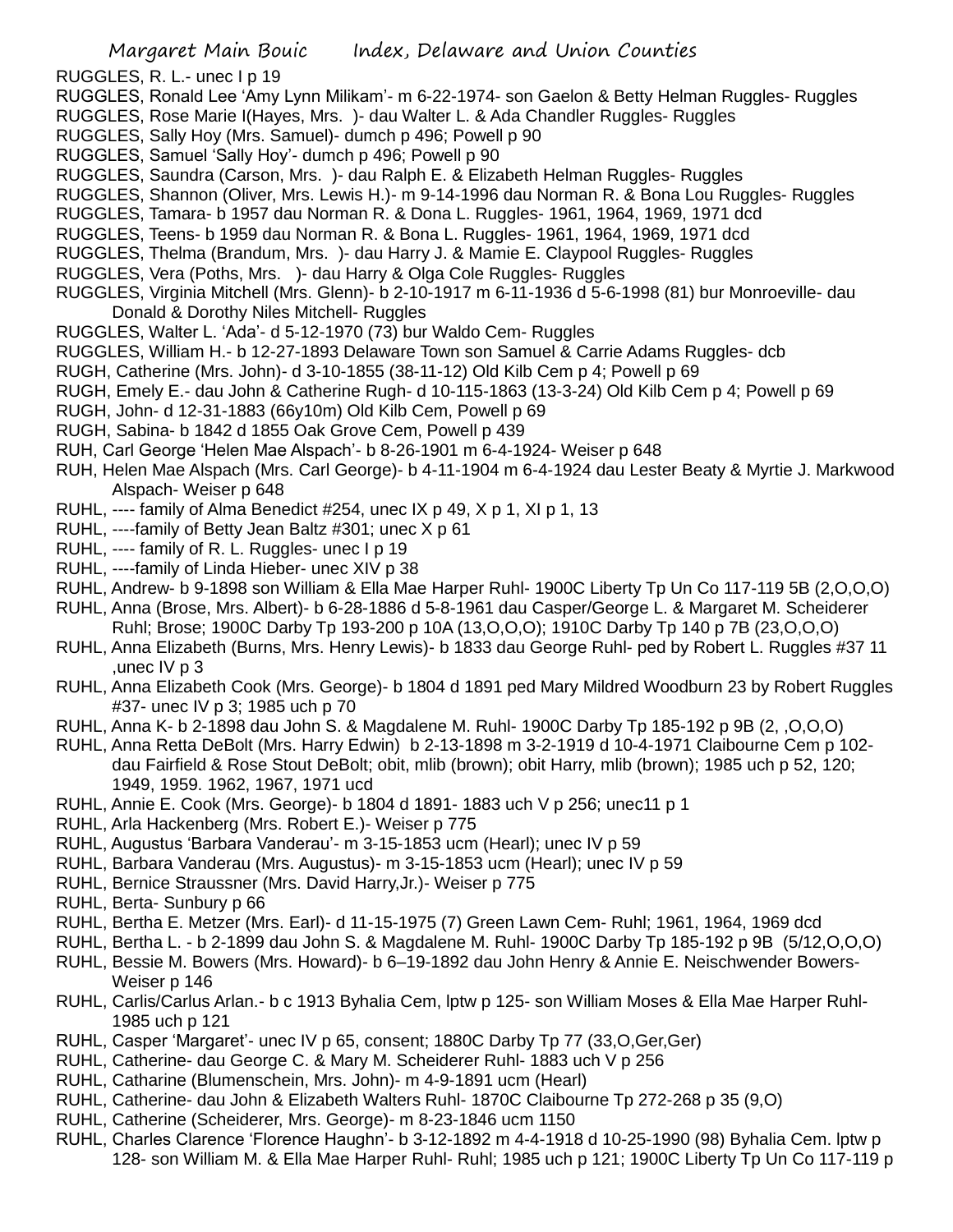- 5B (8,O,O,O); 1949, 1959, 1962, 1971, 1973, 1975, 1977, 1979, 1981 ucd
- RUHL, Charles W,. 'Helen V'- d 12-23-1976 Oak Grove Cem- Ruhl; 1961, 1964, 1969, 1971 dcd
- RUHL, Christine- b 1-1-1950 dau Paul & Nancy Gasser Ruhl- Weiser p 54
- RUHL, Cindy Linkous (Mrs. Randy Gene)- Ruhl
- RUHL, Clara (Rausch, Mrs. Charles)(Neibler, Mrs. John)- b 1-31-1891 d 4-7-1966 Oakdale 0 Rausch (1312); dau John S. & Magdalene M. Ruhl- Ruhl; 1900C Darby Tp 185-192 p 9B (9, O,O,O)
- RUHL, Clive H.- b 8-1890 son John & Nora E. Ruhl- 1900C Claibourne Tp 222-238 p 10A (7,O,O,O)
- RUHL, Conrad- son Casper & Margaret Ruhl- 1880C Darby Tp 77 (5,O,O,O)
- RUHL, Cora Mae (James, Mrs. )- dau John A. Ruhl- Ruhl
- RUHL, Dan 'Barbara Miller Sheppard- son Harry E. & Anna R. DeBolt Ruhl- 1985 uch p 120
- RUHL, Daniel C.- b 12-26-1959 son John & Mary Elizabeth Walters Ruhl- 1985 uch p 121
- RUHL, Daniel 'Eliza'- b 11-1835- 1883 uch IV p 483l 1900C J ackson Tp 4-42 p 2B (64,O,Pa,Pa) m 34y; Duca p 103
- RUHL, David- (74-1909) Claibourne Tp; uninf p 14
- RUHL, D. C.- b 12-26-1858 John & Elizabeth Walters Ruhl- 1883 uch V p 647
- RUHL, David Harry 'Irene Smith'- b 6-26-1899- Weiser p 775
- RUHL, David Harry,Jr. 'Bernice Straussner'- b 1-11-1920 son David Harry & Irene Smith Ruhl- Weiser p 775
- RUHL, Debbie- b 6-8-1954 dau Paul & Nancy Gasser Ruhl- Weiser p 54
- RUHL, Donald E.- son Ida May Ruhl- Ruhl
- RUHL, Donald Gene 'Mary Homas'- b 10-22-1925 son David Harry & Irene Smith Ruhl- Weiser p 775
- RUHL, Donna J. Staley (Mrs. Gerald)- dau Dale & Marietta Spangler Staley- 1985 uch p 120, 132, 156; 1977, 1979, 1981, 1983 ucd
- RUHL, Dora Mae (Foos, Mrs. James H.)- b 11-26-1919 m 7- 25-1942- dau Harry E. & Anna R. DeBolt Ruhl-Ruhl; 1985 uch p 52, 120; obit Anna, obit Harry, mlib (brown)
- RUHL, Eddie- son Henry & Jean Shepherd Ruhl- Maugans Anc p 7
- RUHL, Edna Tilley (Mrs. Robert E.)- Ruhl; 1964 dcd
- RUHL, Eliza (Mrs. Daniel)- 1900C Jackson Tp 4-42 p 2B (58,Eng,Eng,Eng) m 34y, 7 ch, 3 living
- RUHL, Elizabeth (Brown, Mrs. Henry)- m 9-7-1852 ucm 1850; unec VII p 57, XV p 19
- RUHL, Elizabeth Curfman (Mrs. Michael)- 1883 uch V p 647
- RUHL, Elizabeth- dau John & Elizabeth Walters Ruhl- 1870C Claibourne Tp 272-268 p 35 (14,O)
- RUHL, Anna Elizabeth (Mrs. George)- b 3-13-1804 d 11-11-1891 (87-7-28) Trinity Cem, DJ p 84; 1880C Paris Tp 112-115 p 12 (78,Ger,Ger,Ger) mother-in-law
- RUHL, Elizabeth (Lowe, Mrs. John Baptist)- m 2-22-1952; delge VIII p 33
- RUHL, Elizabeth Walters (Mrs. John)- b 5-8-1927 d 9-30-1867 (40-4-22) Claibourne Cem p 5; 1883 uch V p 647
- RUHL, Ella Mae Harper (Mrs. William Moses)- b 11-5-1878/4/5 m 7-16-1890 ucm (Hearl) d 7-9-1931 Byhalia Cem, lptw p 125- dau Thomas Andrew & Mariah Easterday Harper- 1985 uch p 120; 1900C Liberty Tp Un Co 117-119 p 5B (25,O,O,O) m 10y 3 ch
- RUHL, Ethel Mae.- b 1910 d 1913 Byhalia Cem, lptw p 125- b d 1916 dau William Moses & Ella Mae Harper Ruhl- 1985 uch p 121
- RUHL, Eva D. (Hegenderfer, Mrs. Eric P.)- b 1884 d 1947 Oakdale II p 99 (H-RE-15)
- RUHL, Florence (Favre, Mrs. )- dau John & Lena Ruhl- obit Frieda E., mlib (brown)
- RUHL, Florence (Fegley, Mrs. Adam)- b 9-24-1911 m 3-23-1934- Weiser p 419
- RUHL, Florence Haughn (Mrs. Charles Clarence)- b 4-12-1892 m 4-4-1918 d 12-9-1971 Byhalia Cem, lptw p 128- dau Samuel & Mary Clark Haughn- Ruhl; obit, mlib (brown); 1949, 1959, 1962 ucd
- RUHL, Fred E. 'Linda S.'- 1980 dcd
- RUHL, Frieda E.- b 9-1-1903 d 4-13-1976 (72) Oakdale II p 125 (K-R8-21); obit mlib (brown)
- RUHL, George- uccp p 27 JB3 p 140; uccp p 30 NAT JB3 p 246
- RUHL, George- b 12-24-1838 d 1-20-1866 (27y27d) Trinity Cem, DJ p 81
- RUHL, George Alber- b 4-6-1904 son William Moses & Ella Mae Harper Ruhl- 1985 uch p 121
- RUHL, George 'Anna Elizabeth Cook'- b 1798 d 11-7-1881 (84) ped Mary Mildred Woodburn 22 by Robert L. Ruggles 1883 uch V p 256; unec II p 1. IV p 3; 1985 uch p 70
- RUHL, George Casper 'Mary Margaret Scheiderer'- b 8-27-1846 m 9-5-1867 ucm 4226 d 3-19-1927 (80-6-20) St. John Cem, DJ p 54- son George & Annie E. Cook Ruhl; 1883 uch V p 256; uca p 35; 1900C Darby Tp 193-200 p 10 (53,O,Ger,Ger) m 32y; 1910C Darby Tp 140 p 7B (63,O,Ger,Ger) wid
- RUHL, George 'Elizabeth'- b 3-13-1798 d 11-7-1881 Trinity Cem, DJ p 84; 1880C Paris Tp 112-115 p 12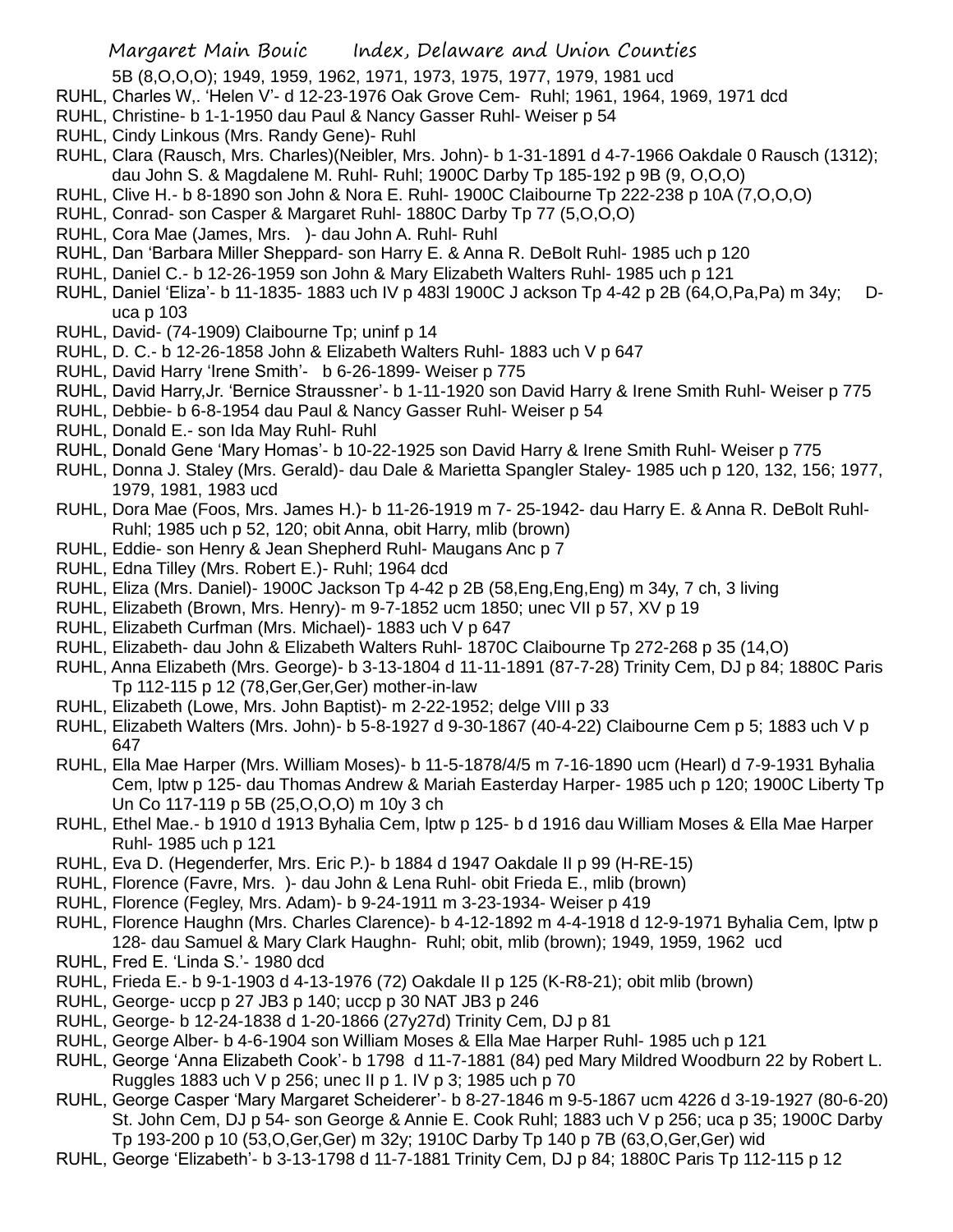(82,Ger,Ger,Ger)

- RUHL, George H. 'Maria March/Horch'- m 5-30-1859 ucm 2884
- RUHL, George- d 2-7-1962 (68) Oakdale Cem-son John & Lena Nicol Ruhl- Ruhl
- RUHL, George J.- b 10-1893 son John S. & Magdalene M. Ruhl- 1900C Darby Tp 185-192 p 9B (6,O,O,O)
- RUHL, George 'Mary Horst'- m 1859, unec IV p 28, slip
- RUHL, George- son William Marion & Ella Mae Harper Ruhl- Ruhl
- RUHL, William Gerald 'Isobel'- b 6-20-1921 1985 uch p 52, 120; obit Anna, obit, Harry, mlib (brown); 1949, 1959 ucd
- RUHL, Gerald W. 'Donna J. Staley'- 1985 uch p 132; 1967, 1971, 1973, 1975, 1977, 1979, 1981, 1983 ucd
- RUHL, Gladys (Hites, Mrs. )- dau William & Ella Mae Harper Ruhl- Ruhl
- RUHL, Grant Howard- b 8-1-1938 son John & Mildred E. Ruhl Weiser p 146
- RUHL, Harry Edwin 'Anna R. DeBolt''Leona M. '- b 5-26-1901 m 2-1919 d 9-29-1977 Claibourne Cem p 102 1985 uch p 52, 120 - Ruhl parents of Mrs. James Foos, Mrs. John Borland, Gerald, Mrs. Max Parish; obit Anna, mlib (brown); 1949, 1959, 1962, 1967, 1971, 1973, 1975, 1977, 1979, 1981, 1983 ucd
- RUHL, Gladys Mable- b 8-31-1914 dau William Moses & Ella Mae Harper Ruhl- 1985 uch p 121
- RUHL, Harry Edwin- b 5-26-1901 son William Moses & Ella Mae Harper Ruhl- 1985 uch p 121
- RUHL, Hazel Weinberger (Mrs. John A.)- Ruhl
- RUHL, Heather- dau Rick & Susan Ruhl- Ruhl
- RUHL, Helen Lamont (Borland, Mrs. John)- b 4-4-1923 m 4-21-1946- dau Harry E. & Anna R. DeBolt Ruhl-Ruhl; 1985 uch p 120; obit Anna, obit, Harry, mlib (brown);
- RUHL, Helen (Boyer, Mrs. )- dau John A. Ruhl- Ruhl
- RUHL, Helen (Host, Mrs. )- dau Ida May Ruhl- Ruhl
- RUHL, Helen Mae- b 3-22-1916 d 8-18-1916- Byhalia Cem- lptw p 125- dau William Moses & Ella Mae Harper Ruhl- 1985 uch p 121
- RUHL, Helen V. (Mrs. Charles W.)- Ruhl; 1961, 1964, 1969, 1971 dcd
- RUHL, Helen L.Cameron (Mrs. Kenneth W.,Sr.)- b 12-10-1916 d 2-23-1996 (79) Claibourne Cem- dau Chester & Nettie Metzer Cameron- Ruhl
- RUHL, Helen Stinemetz (Mrs. John A.)- d 1963- Ruhl
- RUHL, Helen Suzanne (Boyer, Mrs. )- sister Robert E. Ruhl- Ruhl
- RUHL, Henry C.- b 3-1895- son John S. & Magdalene M. Ruhl- 1900C Darby Tp 185-192 p 9B ((5,O,O,O)
- RUHL, Henry 'Jean Shepherd'- Maugans Anc p 7
- RUHL, Hermon J.- b 9-1896 son John S. & Magdalene M. Ruhl- 1900C Darby Tp 185-192 p 9B (3,O,O,O)
- RUHL, Howard 'Bessie M. Bowers'- b 3-25-1893 d 4-7-1936- Weiser p 146
- RUHL, Ida Mary Cumston (Mrs. Leonard)- d 11-14-1971 (88) bur Prospect- Ruhl; 1971 dcd
- RUHL, Inez (Perrie, Mrs. William )- dau William Marion & Thelma O. Oberdier Ruhl- Ruhl; 1985 uch p 120; obit Thelma, mlib (brown)
- RUHL, Irene Smith (Mrs. David Harry)- b 1-24-1902 dau Robert & Martha Miller Smith- Weiser p 775
- RUHL, Isobel (Mrs. Gerald)- Ruhl; 1949, 1959 ucd
- RUHL, Jacob- 1985 uch p 121 (1831)
- RUHL, Jacob F.- b 1865 d 12-17-1867 (2y27d)\_ Claibourne Cem p 5 son John & Mary Elizabeth Walters Ruhl-1985 uch p 121
- RUHL, James W.-b 3-25-1854 d 2-28-1868 (13-11-3) Claibourne Cem p 5- son John & Mary Elizabeth Walters Ruhl- 1883 uch V p 647; 1985 uch p 121
- RUHL, Jean Shepard (Ms. Henry)- dau Lou & Thelma Phillians Shepard- Maugans Anc p 7
- RUHL, Jean (Walker, Mrs. )- sister Robert E. Ruhl- Ruhl
- RUHL, Jeffrey- son Robert Ruhl- Ruhl
- RUHL, Jennifer- dau Sam & Janice Rider Ruhl- 1985 uch p 120
- RUHL, Jerri (Mrs. William)(Hess, Mrs. Paul)- Ruhl
- RUHL, J. F.- b 11-20-1865 son John & Elizabeth Walters Ruhl- 1883 uch V p 647
- RUHL, Rev. J. G.- 1880 dch p 520; 1908 dch p 280
- RUHL, Rev. J. H.- Pabst 2 p 86
- RUHL, Johann- 1985 uch p 121 (1831)
- RUHL, John- delge XV p 82 Co D 121st O.V.I.
- RUHL, John A. 'Helen Stinemetz' 'Hazel Weinberger'- d 8-22-1982 (84) Ashley Union Cem- son William & Ella Mae Harper Ruhl- Ruhl; 1985 uch p 121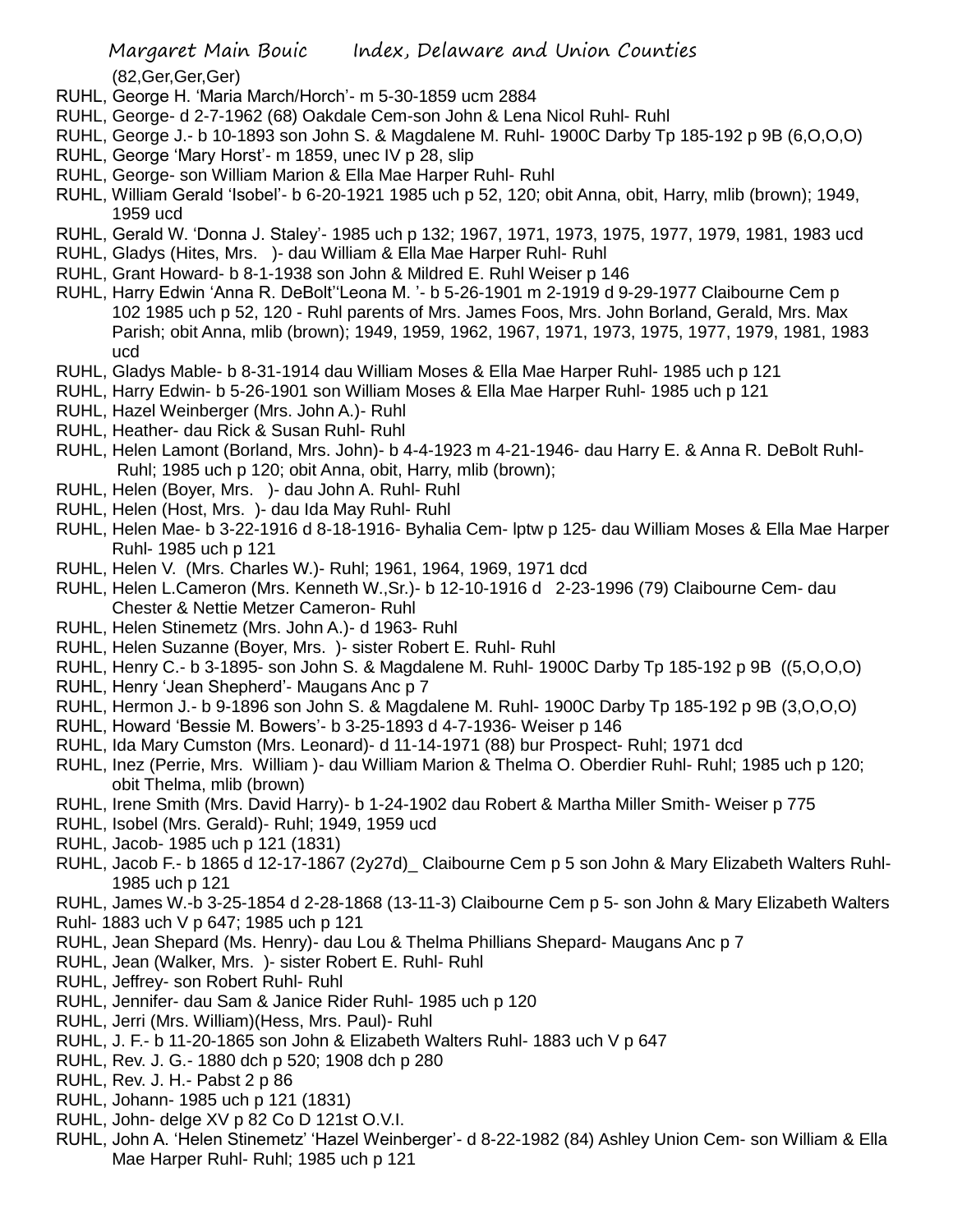RUHL, John- son Casper & Mary M. Ruhl- 1880C Darby Tp 77 (11,O,O,O)

- RUHL, John E.- son John A. Ruhl- Ruhl
- RUHL, John 'Elizabeth Walters''Julia Ann Snyder'- b 6-1826 m 1851 m 3-26-1868 ucm 4353- son Michael & Elizabeth Curfman Ruhl- 1883 uch V p 647; 1985 uch p 121; 1870C Claibourne Tp 272-268 p 35 (44,O); 1900C Claibourne Tp 311-328 p 13B (73,O,Pa,Pa) m 35y; 1910C Claib Tp 7 p 1A (82,PA, Ger,Ger) m 42y; uca p 87
- RUHL, John Mark- b 6-10-1948 son John & Mildred S. Ruhl- Weiser p 146
- RUHL, John M.- b 2-10-1862 son John & Mary Elizabeth Walters Ruhl- 1985 uch p 121; 1883 uch V p 647; 1870C Claibourne Tp 272-268 p 35 (8,O)
- RUHL, John M.- son Kenneth W., Sr. Ruhl- Ruhl
- RUHL, John 'Laura A. Hare'- m 1867
- RUHL, John 'Lena';- obit Frieda, mlib (brown)
- RUHL, John 'Maria C.'- b 1826 d 1912 Claibourne Cem p 9
- RUHL, John 'Mildred E.'- b 12-24 1914 son Howard & Bessie M. Bowers Ruhl- Weiser p 146
- RUHL, John M. 'Nora E/A. Highbargin'.- b 2-1862 m 5-16-1885 ucm (Hearl); 1900C Claibourne Tp 222-238 p 10A (38,O,O,O)
- RUHL, John- brother Robert E. Ruhl- Ruhl
- RUHL, John Stephen 'Maria Magdalene Nicol.'- b 2-1869 m 2-16-1890 ucm (Hearl); unec IV p 65; 1900C Darby Tp 185-192 p 9B (31,O,O,O) m 10y
- RUHL, John S.- son George C. & Mary M. Scheiderer Ruhl- 1883 uch V p 256
- RUHL, Judy Kay- dau Henry & Jean Shephard Ruhl- Maugans Anc p 7
- RUHL, Julia A. Snyder (Mrs. John)- b 12-1839 m 3-26-1868 ucm 4353; 1870C Claibourne Tp 272-268 p 35 (32,O); 1900C Claibourne Tp 311-328 p 13B (60,O,Pa,Pa) m 35y 1 ch 0 living; 1910C Claib. Tp 7 p 1A (70,O,Pa,Pa)
- RUHL, Justus- b 4-8-1877 d 8-5-1878 (1-3-27) St. John Cem, DJ p 54 son Casper & Maria M.
- RUHL, Kara- dau Dan & Barbara Miller Sheppard Ruhl- 1985 uch p 120
- RUHL, Karen L. (Frazier, Mrs. )- dau Kenneth W.,Sr.- Ruhl
- RUHL, Kate- b 6-1860 1900C Claibourne Tp 220-236 p 10B (39,O,O,O)
- RUHL, Katherine (Blumenschein, Mrs. John)- Ruhl
- RUHL, Kathryn (Walker, Mrs. )- dau John A. Ruhl- Ruhl
- RUHL, Katy- dau Casper & Mary M. Ruhl- 1880C Darby Tp 77 (7,O,O,O)
- RUHL, Kenneth W.,Sr. 'Helen L. Cameron'- d 1978- Ruhl
- RUHL, Kenneth W. Jr.- son Kenneth W.,Sr. Ruhl- Ruhl
- RUHL, Kirk- son Dan & Barbara Miller Sheppard Ruhl- 1985 uch p 120
- RUHL, Kunigurda/Kumgunda (Kliber, Mrs. Edward)- m 4-13-1893 ucm (Hearl) dau George C. & Mary M. Scheiderer Ruhl- 1883 uch V p 256
- RUHL, Laura A. Hare (Ms. John)- m 1867 Powell p 366
- RUHL, Lawrence L. 'Margaret Oswald'- d 8-10-1971 bur Prospect- son Ida May Ruhl- Ruhl
- RUHL, Lena Blumenschein b 1881 d 1954 Trinity Cem, DJ p 83
- RUHL, Lena- dau George C. & Mary M. Scheiderer Ruhl- 1883 uch V p 256
- RUHL, Lena (Mrs. John)- obit Frieda, mlib (brown)
- RUHL, Leona M. Lewis (Mrs. Harry E.)\_ obit Harry E., mlib (brown); 1975, 1977, 1979, 1983 ucd
- RUHL, Leonard- b 3-1888 son John & Nora E. Ruhl- 1900C Claibourne Tp 222-238 p 10A (12,O,O,O)
- RUHL, Leonard 'Ida May'- Ruhl
- RUHL, Linda Charlene (Cox, Mrs. Chester Allen)- m 6-10-1966- dau Charles W. & Helen V. Ruhl- Ruhl; 1964 dcd
- RUHL, Linda S. (Mrs. Fred E.)- 1980 dcd
- RUHL, Louisa Conrad (Mrs. G. Casper)- b 1856 d 1941 St. John Cem, DJ p 55
- RUHL, Louisa (Schultz, Mrs. Peter)- Schultz p 5
- RUHL, Lydia (Boedecker, Mrs. )- d 1-1965 (72) dau John & Lena Nicol Ruhl- Ruhl
- RUHL, Lydia K. A.- b 7-1892 dau John S. & Magdalene M. Ruhl- 1900C Darby Tp 185-192 p 9B (7,O,O,O)
- RUHL, Malcolm- son Charles W. & Helen Ruhl- Ruhl
- RUHL, Margaret (Bishop, Mrs. John)- m 4-13-1846 ucm 1122; unec VI p 68
- RUHL, Margaret D. Oswald (Mrs. Lawrence L.)- d 3-16-1974 (60) bur Prospect- Ruhl
- RUHL, Mariah Catherine- b 6-5-1860- dau John & Mary Elizabeth Walters Ruhl- 1883 uch V p 647; 1985 uch p 121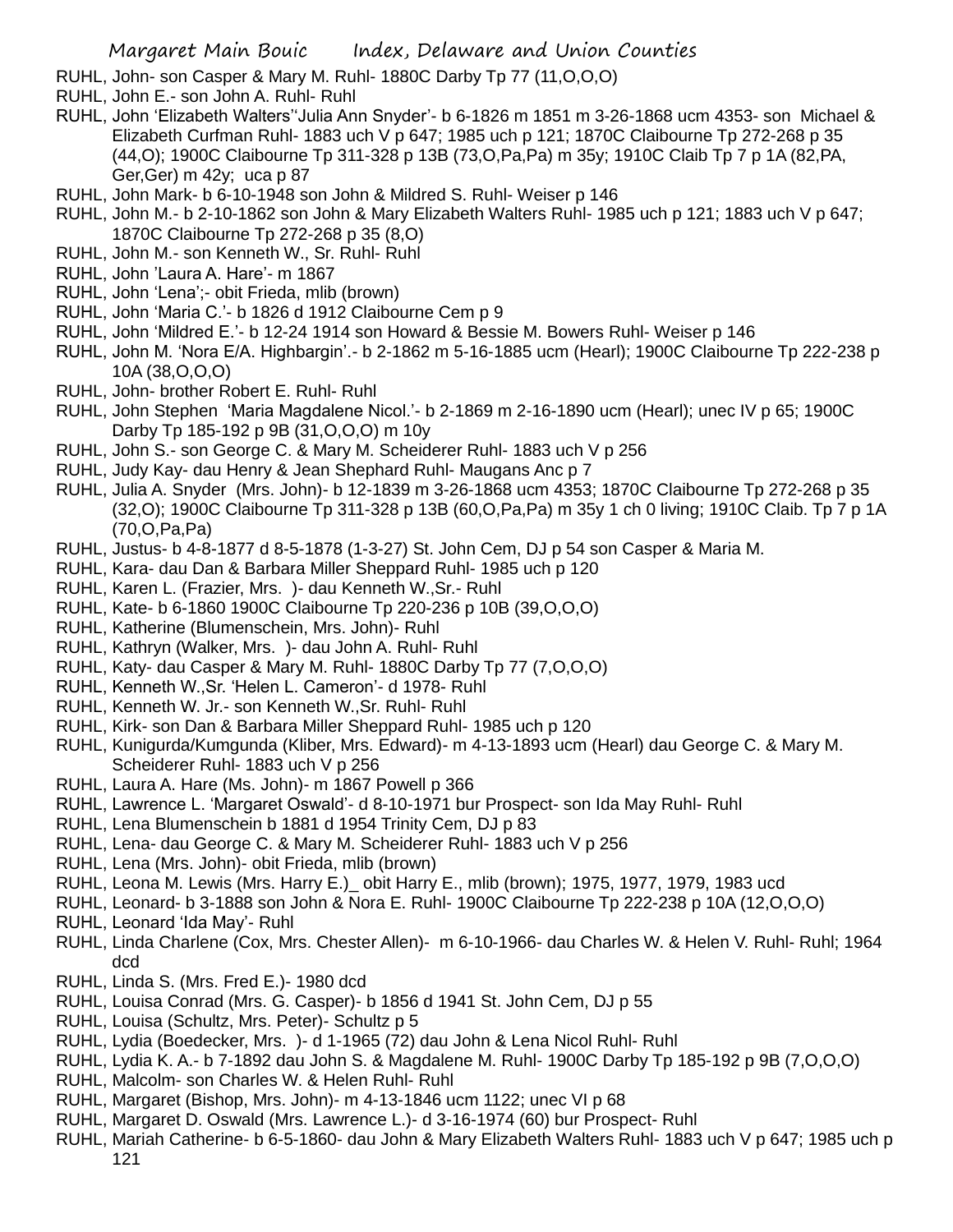RUHL, Maria Magdalene M. Nicol (Mrs. John Stephen)- b 12-1869 m 2-16-1890 ucm (Hearl), consent Casper Ruhl-unec IV p 65;1900C Darby Tp 185-192 p 9B (30,O,Ger,Ger) m 10y. 7 ch

- RUHL, Maria C. (Mrs. John)- d 11-10-1901 (41–5-5) Claibourne Cem p 9
- RUHL, Maria M. (Mrs. George Casper)- b 10-25-1845 d 6-26-1909 (63-8-1) St. John Cem DJ p 54
- RUHL, Maria March/Horch (Mrs. George H.)- m 5-30-1859 ucm 2884
- RUHL, Marie (Reese, Mrs. )- dau Ida May Ruhl- Ruhl
- RUHL, Martha M. (Dilsaver, Mrs. Morgan W.)- m 6-18-1886 ucm (Hearl)
- RUHL, Mary- dau Casper & Mary M. Ruhl- 1880C Darby Tp 77 (1,O,O,O)
- RUHL, Mary E. (Cassidy, Mrs. Lewis)- m 4-22-1875 ucm 5686; mt 3 p 12
- RUHL, Mary Elizabeth- 1-28-1856 dau John & Mary Elizabeth Walters Ruhl- 1883 uch V p 647; 1985 uch p 121
- RUHL, Mary Elizabeth Walters (Mrs. John)- d 9-30-1867 1985 uch p 121
- RUHL, Mary- dau George C. & Mary M. Scheiderer Ruhl- 1883 uch V p 256
- RUHL, Mary (Hilbert, Mrs. Michael)- b 6-10-1841 m 10-24-1864 d 6-4-1914 (72-11-24) St. John Cem, DJ p 63 dau George & Annie E. Cook Ruhl-- 1985 uch p 70
- RUHL, Mary Horst (Mrs. George)- m 1859 unec IV p 28, slip
- RUHL, Mary Margaret Scheiderer (Mrs. George Casper)- m 9-5-1867 ucm 4226 1883 uch V p 256; 1880C Darby Tp 77 (34,O,Ger,Ger); 1900 Darby Tp 193-200 p 10A (54,O,Ger,Ger) m 32y, 9 ch 7 living
- RUHL, Mary F. (Stierhoff, Mrs. Fredrick)- m 2-13-1898 ucm (Hearl)- Ruhl
- RUHL, Matt- son John & Lena Ruhl- obit Frieda E., mlib (brown)
- RUHL, Michael 'Elizabeth Curfman'- 1883 uch V p 647
- RUHL, Mickey- son Henry & Jean Shepherd Ruhl- Maugans Anc p 7
- RUHL, Mildred S. (Mrs. John)- Weiser p 146
- RUHL, Mrs. N. A.- buried 11-6-1900, dg 11-20-1900 Cry Ab p 42, sister of Mrs. W. A. Wilson, bur Fairview Cem, Galion
- RUHL, Nancy Gasser (Mrs. Paul)- b 3-11-1929 m 8-15-1948 dau Leonard Milton & Ruth E. Keefer Gasser-Weiser p 54
- RUHL, Nora E/A Highbargin. (Mrs. John M.)- b 2-1863 m 5-16-1885 ucm (Hearl); 1900C Claibourne Tp 222- 238 p 10A (37,O,O,O) 3 ch
- RUHL, Patricia A. (Winters, Mrs. )- dau Kenneth W. Ruhl, Sr.- Pabst
- RUHL, Patrick- son Rick & Susan Ruhl- Ruhl
- RUHL, Paul 'Nancy Gasser'- b 6-19-1927 m 8-15-1948- Weiser p 54
- RUHL, Peggy Lynn (Arms, Mrs. Gary Deabn)- m 6-15-1968 dau Gerald & Isobel Miller Sheppard Ruhl- Ruhl; 1985 uch p 120
- RUHL, Peter- b 8-23-1870 d 2-16-1876 (5-5-23) St. John Cem, DJ p 54 son Casper & Maria M.
- RUHL, Randy Gene 'Cindy Linkous'- b 7-15-1953 d 5-21-1989 (35) son William C. & Jerri Ruhl- Ruhl; 1961 (7) dcd
- RUHL, Richard- son William C. & Jerri Ruhl- 1961 (2) dcd
- RUHL, Rick 'Susan'- Ruhl
- RUHL, Rikki- d 3-1-5-1985 (3m) Greenmound Cem- dau Rick & Susan Ruhl- Ruhl
- RUHL, Robert E. 'Arla Hackenberg'- b 9-26-1921 son David Harry & Irene Smith Ruhl- Weiser p 775
- RUHL, Robert E.- son Earl & Martha E. Metzer Ruhl- Ruhl; 1961 dcd
- RUHL, Robert E. 'Edna Tilley'- d 4-12-1985 (59)\_ Ashley Cem- son Robert E. Ruhl; Ruhl; 1964 dcd
- RUHL, Robert- son John A. Ruhl- Ruhl
- RUHL, Robert K.- son Ida May Ruhl- Ruhl
- RUHL, Robert- son Robert E. & Edna Tilley Ruhl- Ruhl
- RUHL, Rosella (Parish, Mrs. Max)- b 8-14-1924 d 11-4-1962 dau Harry E. & Anna R. DeBolt Ruhl- 1985 uch p 52, 120
- RUHL, Sam 'Janice Rider'- son Harry E. & Anna R. DeBolt Ruhl- 1985 uch p 120
- RUHL, Sarah (Vanderau, Mrs. George)- m 8-20-1858 ucm 2760; unec X p 62, XII p 30, slip
- RUHL, Shawna Jolene- dau Randy Gene & Cindy Linkous Ruhl- Ruhl
- RUHL, Sherri- dau William & Jerry Ruhl- 1961(3) dcd
- RUHL, Susan- dau Henry & Jean Shepherd Ruhl- Maugans Anc p 7
- RUHL, Susan (Mrs. Rick)- Ruhl
- RUHL, Thelma O. Oberdier (Mrs. William Marion)- b 7-5-1904 m 3-12-1924 d 6-9-1975 (70) York Cem- dau George D. & Mary Elizabeth Eggers Oberdier- 1985 uch p 120; Ruhl; obit, mlib (brown); 1949, 1967,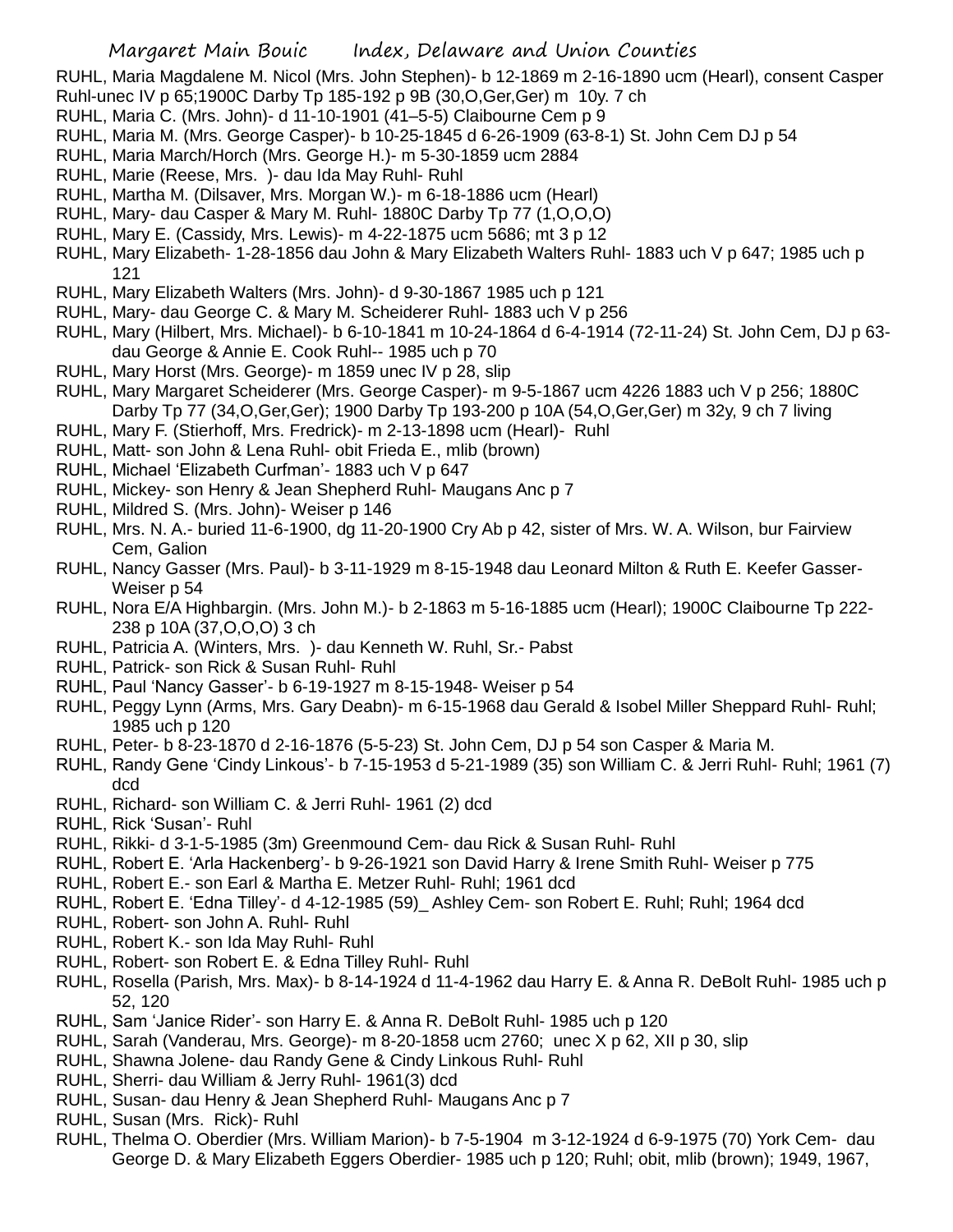1971, 1973 ucd

- RUHL, Thelma (Rouse, Mrs. Pearl)- m 12-25-1945 dau Charles Clarence & Florence Haughn Ruhl- Ruhl; obit Florence- mlib (brown)
- RUHL, Valli Denise- dau Robert E. & Arla Hackenberg Ruhl- Weiser p 775

RUHL, Viola- 1980 dcd

- RUHL, Wanda (Stokes, Mrs. )- dau William Marion & Thelma O. Oberdier Ruhl- Ruhl; 1985 uch p 120; obit, Thelma, mlib (brown)
- RUHL, William B.- b 4-1886 son John & Nora E. Ruhl- 1900C Claibourne Tp- 222-238 p 10A (14,O,O,O)
- RUHL, William Moses 'Ella Mae Harper'- Ruhl
- RUHL, William C. 'Jerri''Myra'- Ruhl; 1961dcd
- RUHL, William- son John A. Ruhl- Ruhl
- RUHL, William Marion 'Thelma O. Oberdier'- b 12-11-1893 m 3-12-1924 d 10-13-1992 (98) York Cem- son William Moses & Ella Mae Harper Ruhl- Ruhl; obit Thelma, mlib (brown) ; 1985 uch p 120, 121; 1949, 1967, 1971, 1973, 1975, 1979 ucd
- RUHL, William Moses 'Ella Mae Harper'- b 2-7-1864 m 7-16-1890 ucm (Hearl) d 10-10-1947 Byhalia Cem lptw p 125 son John & Mary Elizabeth Walters Ruhl- 1883 uch V p 647; 1985 uch p 120, 121; 1870C Claibourne Tp 272-268 p 35 (6,O); 1900C Liberty Tp Un Cp 117-118 p 5B (36,O,O,O) m 10y; 1977, 1981, 1983 ucd
- RUHL, William- brother Robert E. Ruhl- Ruhl
- RUHL, William- son Sam & Janice Rider Ruhl- 1985 uch p 120
- RUHL, William- b 12-1895 son William & Ella Mae Harper Ruhl- Ruhl; 1900C liberty Tp Un Co 117-119 p 5B  $(4,0,0,0)$
- RUHL, Winifred (Parmenter, Mrs. Warren)- dau Charles W. & Helen Ruhl- Ruhl

RUHLE, Augustus ;

- RUHLEN, ----family of Eddy L. Arnold #112; unec X p 1
- RUHLEN, Carl H.- b 1-13-d 7-5-1888 (6m) Oakdale 400 I p 7 (E-R8-3) son Henry & Caroline Stromier Ruhlen
- RUHLEN, Caroline (Mrs. Henry)- b 6-28-1849/8 d 10-4-1910 Oakdale I p 7 (E-R8-3); 1880C Allen Tp 182-195 p 19 (32,Ger,Ger,Ger); 1900C Allen Tp 13-114 (56,O,O,O) 7 ch, 5 living
- RUHLEN, Clara (Dodge, Mrs. Frank E.)- m 11-30-1893 ucm (Hearl)- dau Henry & Caroline Ruhlen- Dodge 7,8; 1915 uch p 1044; unec IV p 66; 1880C Allen Tp 182-195 p 19 (4,O,Ger,Ger)
- RUHLEN, Dillie N. Reed (Mrs. William)- m 2-16-1880 ucm 6661
- RUHLEN, Dorethea- 1880C Allen Tp 182-195 p 19 (68,Ger,Ger,Ger)
- RUHLEN, Dorothea (Titus, Mrs. Gottleib)- m 3-24-1861 ucm 3161
- RUHLEN, Edward 'Mertie'- son Henry & Caroline Ruhlen- 1900C Allen Tp 13-14 p 1B (24,O,Ger,Ger)
- RUHLEN, Elenora- dau Henry & Caroline Ruhlen- 1880C Allen Tp 182-195 p 19 (8,O,Ger,Ger)
- RUHLEN, Elenora Rebecca Schock (Mrs. Jeremiah)- m 10-29/26-1861 ucm 3237
- RUHLEN, Emma D. (Tallman, Mrs. Charles L.)- m 11-7-1886 ucm (Hearl)
- RUHLEN, Emma- dau Henry & Caroline Ruhlen- 1880C Allen Tp 182-195 p 19 (11,O,Ger,Ger)
- RUHLEN, Flora (Sanderson, Mrs. Ray C.)- m 7-21-1897 ucm (Hearl)
- RUHLEN, George E.- son Henry & Caroline Ruhlen- 1880C Allen Tp 182-195 p 19 (6,O,Ger,Ger)
- RUHLEN, Henry 'Caroline- b 1-19-1839- d 2-7-1917 Oakdale I p 7 (E-R8-3); 1880C Allen Tp 182-195 p 19
- (41,Ger,Ger,Ger) son Dorethea Ruhlen- 1900C Allen Tp 13-14 p 1 (61,Ger,Ger,Ger)- m 33y
- RUHLEN, Herman- b 3-1892 son Henry & Caroline Ruhlen- 1900C Allen Tp 113-14 p 1B ( (8,O,Ger,Ger)
- RUHLEN, Jeremiah 'Elenora Rebecca Schock'- m 10-29-1861 ucm 3237
- RUHLEN, J. F. 'L. E. Clevenger'- unec XIV p 6
- RUHLEN, Johann- b 8-23-1808 d 2-8-1878 (69-5-15) Trinity Cem, DJ p 83
- RUHLEN, L. E. Clevenger (Mrs. J. F.)- unec XIV p 6
- RUHLEN, Lydia E. Ellis (Mrs. Solomon A.)- m 12-5-1863 ucm 3501
- RUHLEN, Mertie (Mrs. Edward)- 1900C Allen Tp 113-114 p 19 (—)
- RUHLEN, Minnie (Cochran, Mrs. Joseph G.)- m 12-20-1898 ucm (Hearl)- dau Henry & Caroline Ruhlen-1880C Allen Tp 182-195 p 19 (1,O,Ger,Ger)
- RUHLEN, N. A. dau J. F. & R. E. Clevenger Ruhlen- unec XIV p 6
- RUHLEN, Sarah (Brown, Mrs. Elijah)- m 12–17-1863 ucm 3510
- RUHLEN, Solomon A. 'Lydia E. Ellis'- m 12-5-1863 ucm 3501
- RUHLEN, William 'Dillie N. Reed'- m 2-16-1880 ucm 8881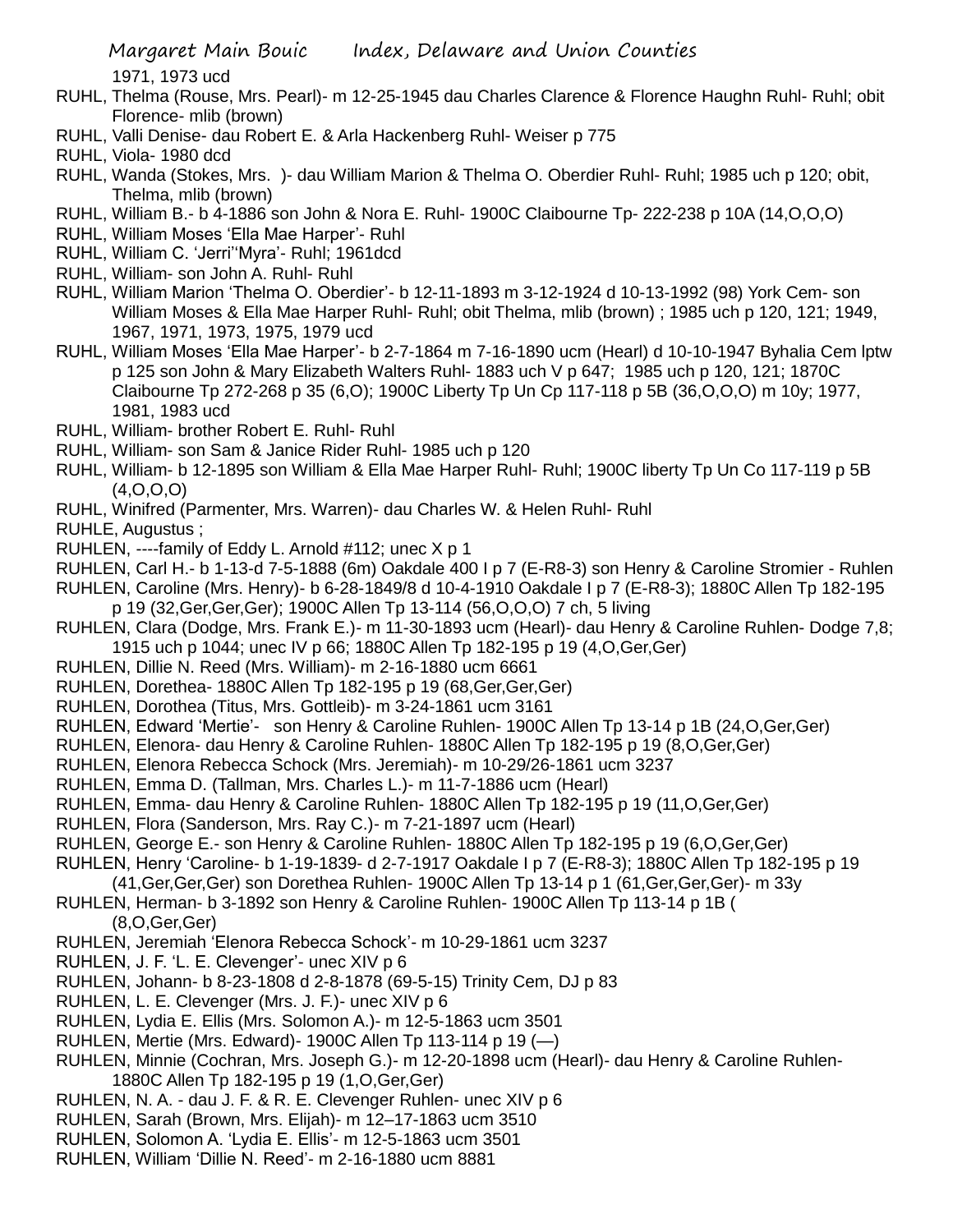- RUHLMAN, Charles E.- son William & Elizabeth Koch Ruhlman- dumch p 219
- RUHLMAN, Eli E.- son William & Elizabeth Koch Ruhlman- dumch p 219
- RUHLMAN, Elizabeth Koch (Mrs. William)- dumch p 219
- RUHLMAN, Ethel G.- dau George H. & Louvina Miller Ruhlman- dumch p 220
- RUHLMAN, George H. 'Louvina Miller'- b 7-20-1857 m 2-6-1881 son William & Elizabeth Koch Ruhlmandumch p 219
- RUHLMAN, Hartley M.- son George H. & Louvina Miller Ruhlman- dumch p 220
- RUHLMAN, Johan Adam 'Maria Barbara'- b 8-28-1794 d 5-3-1879 Trinity Cem, DJ p 84
- RUHLMAN, Lewis- dumch p 219
- RUHLMAN, Lewis O.- son William & Elizabeth Koch Ruhlman- dumch p 219
- RUHLMAN, Louvina Miller (Mrs. George H.)- m 2-6-1881-dau Elias & Mary Gable Miller- dumch p 220
- RY|UHLMAN, Maria Barbara (Mrs. Johan Adam)- b 3-22-1801 d 3-23-1884 Trinity Cem, DJ p 84
- RUHLMAN, Myrtle B.- dau George H. & Louvina Miller Ruhlman- dumch p 220
- RUHLMAN, William 'Elizabeth Koch'- son Lewis Ruhlman- dumch p 219
- RUHRMOND, Christina Kehrwecker (Renz, Mrs. George )(Mrs. H.)- dau John & Mary Hack Kehrwecker-Powell p 367
- RUHRMOND, H. 'Christina Kehrwecker'- Powell p 367
- RUIGER, Jno H.- 1870C Delaware Town p 314 (20)
- RUIS, Martin- delge X p 14, naturalization 1876
- RUK—, Jacob,Jr.- Edelberry Ledger- delge X p 53
- RUKER, John- 1835 men p 56 #95 p 103 Scioto Tp
- RUKMON, Rebecca Smith (Mrs. Russell T.)- m 2-23-1845 Madison Co, unec X p 17
- RUKMON, Russell T. 'Rebecca Smith'- m 2-23-1845 Madison Co, unec X p 17
- RULE, Dr. Amos- son John Rule- dumch p 313
- RULE, Casper- son George & Elizabeth Rule- 1860C Darby Tp 268 p 38 (13,O)
- RULE, Elizabeth (Mrs. George)- 1860C Darby Tp 268 p 38 (67,Md)- 1870C Darby Tp 62-53 p 8 (67,Ger)
- RULE, George 'Elizabeth'- 1860C Darby Tp 268 p 38 (62, Md); 1870C Darby Tp 62-53 p 8 (73,Ger); uccp p 23, intention JB2 p 324
- RULE, George,Jr. 'Mary H.'- 1860C Darby Tp 268 p 38 (21,Md); 1870C Darby Tp 61-52 p 8 (23,O)
- RULE, Hiram 'Maud Miller'- m 10-19-1893- Weiser p 57
- RULE, John- dumch p 3113
- RULE, John- son George & Mary M. Rule- 1870C Darby Tp 61-52 p 8 (1,O)
- RULE, Mary H. (Mrs. George,Jr.)- 1860C Darby Tp 268 p 38 (19,Ger); 1870C Darby Tp 61-52 p 8 (23,O
- RULE, Maud Miller (Mrs. Hiram)- dau Rev. George Frederick & Emma Helen Weiser Miller- Weiser p RULEN, S. H.- unvmec p 8
- RULLEN, C. A. (Mrs. Solomon)- 1860C Jerome Tp 112 p 16 (20,O)
- RULLEN, Caroline- d 10-3-1910 (62y3m) Oakdale 2326 (39E)
- RULLEN, E. A.- dau Solomon & C. A. Rullen- 1860C Jerome Tp 112 p 16 (2,O)
- RULLEN, Frederick- son George & J. D. Rullen- 1860C Jerome Tp 122 p 17 (10,O)
- RULLEN, George 'J. D.'- 1860C Jerome Tp 122 p 17 (52,Wert)
- RULLEN, George- son George & J. D. Rullen- 1860C Jerome Tp 122 p 17 (12,O)
- RULLEN, J. D. (Mrs. George)- 1860C JeromeTp 122 p 17 (44, Wert)
- RULLEN, J. D.- dau George & J. D. Rullen- 1860C Jerome Tp 22 p 17 (22,Wert)- or Mrs. Jeremiah?
- RULLEN, Jeremiah- son George & J. D. Rullen- 1860C Jerome Tp 122 p 17 (25,Wert)
- RULLEN, Jeremiah,Jr.- maybe ch of Jeremiah & J. D, Rullen- 1860C Jerome Tp 122 p 17 (3,O)
- RULLING, Floy (Sanderson, Mrs. Ray H.)- 1915 uch p 1008
- RULRAKE, Elsida- 1967 ucd
- RUMBAUGH, Ann Eliza- 1860C York Tp 1355-1365 p 182 (78,Pa) lived with Allen & Martha A. Evans
- RUMBAUGH, Elizabeth (Kahle, Mrs. Benton Tilden)- Weiser p 683
- RUMBAUGH, Dr. James A. 'Ruth'- Rumbaugh
- RUMBAUGH, Ruth (Mrs. Dr. James A.)- d 2-24-1979 (66) bur Versailles- Rumbaugh
- RUMBAUGH/RUMBOUGH, Julia Ann (Boylan, Mrs. William Nelson)- m 1888 d 3-27-1908-Maugans Anc p 233
- RUMBLE, Barbara- b 2-11-1952 dau Robert Wayne & Beulah Beckner Rumble- Maugans Anc p 23
- RUMBLE, Beulah Beckner (Mrs. Robert Wayne)- b 8-8-1924 m 11-4-1945- Maugans Anc p 23
- RUMBLE, Eldon Eugene 'Ellen Wray'- b 12-2-1922 m 6-25-1943 son Lloyd I. & Nancy Anna Skiles Rumble-Maugans Anc p 23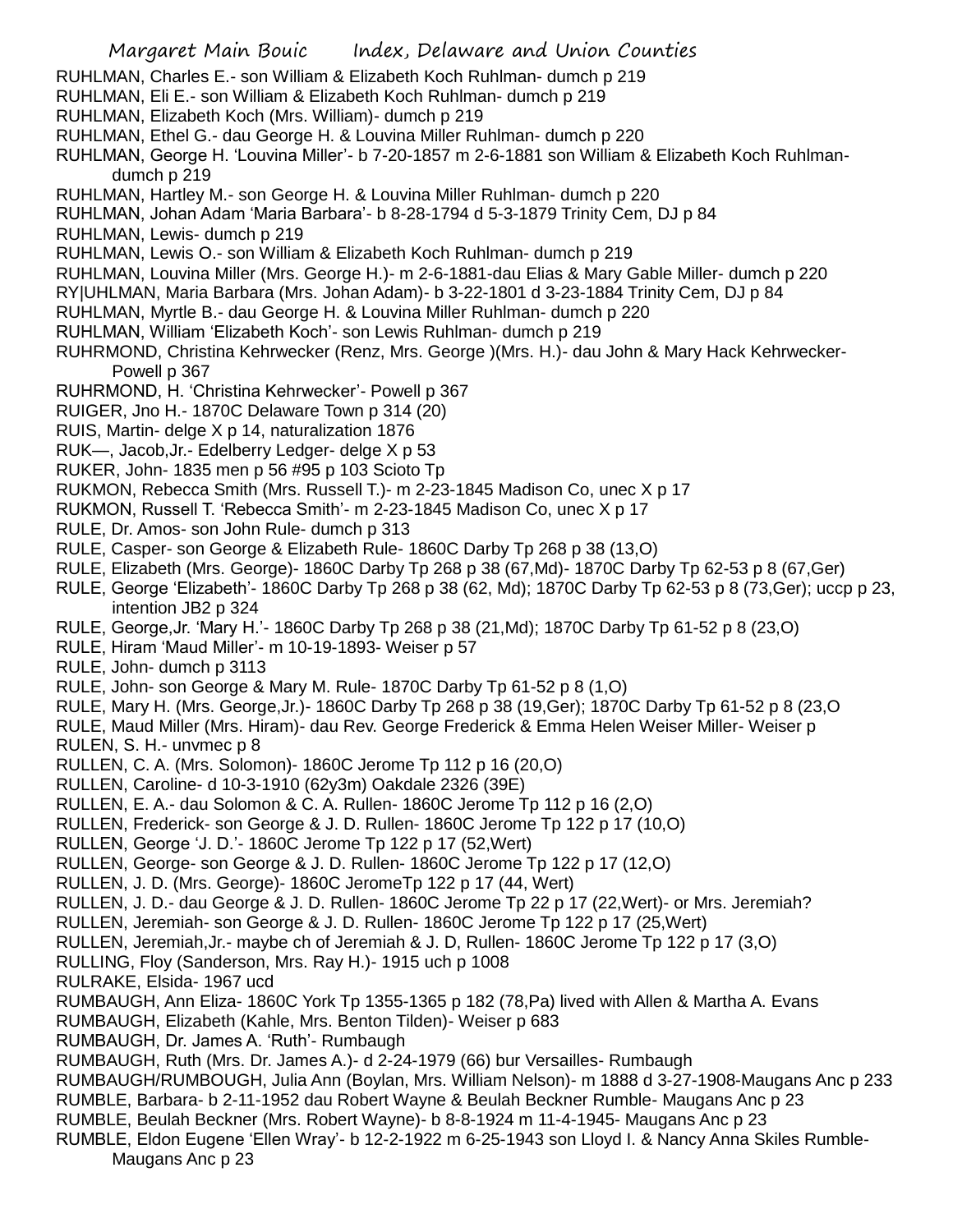RUMBLE, Ellen Wray (Mrs. Eldon Eugene)- b 6-25-1921 m 6-25-1943- Maugans Anc p 23

- RUMBLE, Gary Eugene- b 2-16-1944 son Eldon Eugene & Ellen Wray Rumble- Maugans Anc p 23
- RUMBLE, Glenna (Overholtzer, Mrs. Drexel)- b 3-14-1944 m 9-16-1962 dau Lawrence Lloyd & Reva Layman Rumble- Maugans Anc p 23
- RUMBLE, Gloria Esther- b 2-14-1948 dau Robert Wayne & Beulah Beckner Rumble- Maugans Anc p 23
- RUMBLE, James Eldon- b 2-19-1951 son Eldon Eugene & Ellen Way Rumble- Maugans Anc p 23

RUMBLE, Jane Ellen- b 3-18-1952 dau Eldon Eugene & Ellen Way Rumble- Maugans Anc p 23

- RUMBLE, Lawrence Lloyd 'Reva Layman'- b 3-19-1920 m 12-31-1940 son Lloyd I. & Nancy Anna Skiles Rumble- Maugans Anc p 23
- RUMBLE, Lloyd I. 'Nancy Anna Skiles '- b 11-25-1897- Maugans Anc p 23
- RUMBLE, Nancy Anna (Rurode, Mrs. Robert)- B 5-8-1937 M 6-26-1955 dau Lloyd I. & Nancy Anna Skiles Rumble- Maugans Anc p 23, 24
- RUMBLE, Nancy Anna Skiles (Mrs. Lloyd I.)- b 8-25-1900 dau Andrew & Mary Helen Maugans Skiles-Maugans Anc p 23
- RUMBLE, Reva Layman (Mrs. Lawrence Lloyd)- b 3-2-1918 m 12-31-1940 Maugans Anc p 23
- RUMBLE, Robert Wayne 'Beulah Beckner'- b 3-3-1924 m 11-4-1945 son Lloyd E. & Nancy Anna Skiles Rumble- Maugans Anc p 23
- RUMENT, Susannah- Edelberry Ledger- delge X p 53
- RUMER, Aley- b 11-1895 dau J. & Fannie Rumer- 1900C Millcreek Tp 139-144 p 7A (4,O,O,O)
- RUMER, Fannie (Mrs. J.)- b 1-1860 1900C Millcreek Tp 139-144 p 7A (40,O,O,O) m 17y, 1 ch RUMER, G. L.- 1908 dch p 428
- RUMER, J. 'Fannie'- b 5-1858 1900C Millcreek Tp 139-144 p 7A (42,O,O,O) m 17y
- RUMERY, Billie C. (Mrs. George W.)- 1971 dcd
- RUMERY, Foster J. ;Mary L.'- 1961, 1964, 1969, 1971, 1980 dcd
- RUMERY, George W. 'Billie C.'- son Foster J. & Mary L. Rumery- 1961(11), 1964, 1971 dcd
- RUMERY, Katherine/Catheryn- b 1951 dau Foster J. & Mary L. Rumery- 1961, 1964, 1969 dcd
- RUMERY, Mary L. (Mrs. Foster J.)- 1961, 1964, 1969, 1971, 1980 dcd
- RUMERY, Ronald- son Foster J. & Mary L. Rumery- 1961(4), 1964, 1969, 1971 dcd
- RUMFIELD, Rev. A.- 1883 uch V p 577
- RUMFIELD, Susanna- d 10-4-1840 (63-3-10) Prospect Cem- Powell p 302
- RUMMEL, Laura -1870C Orange Tp p 426 (26)
- RUMMEL, William- 1870C Orange Tp p 426 (61\*)
- RUMMELL, Alice (Trushell, Mrs. )- dau Dale & Daisy G. Sharpe Rummell- Rummell
- RUMMELL, Alpha (Ballard, Mrs. )- dau Dale & Daisy G. Sharpe Rummell- Rummell
- RUMMELL, Carl Robert 'Betty Raschke'- b 5-28-1928 m 8-22-1954 son Carl & Ruth Ellen Ward Russell adopted by Harold D. Martin- Weaver 11294121
- RUMMELL, Carl 'Ruth Ellen Ward'- m 5-26-1926 div 1929- Weaveer (129412)
- RUMMELL, Caroline Householder (Mrs. Floyd N.)- d 6-24-1964 (68) bur Pa; 1961, 1964 dcd
- RUMMELL, Daisy G. Sharpe (Mrs. Dale)- Rummell
- RUMMELL, Dale 'Daisy G. Sharpe'- Ruhlen
- RUMMELL, Ella (Gard, Mrs. )- dau Dale & Daisy G. Sharpe Rummell- Rummell
- RUMMELL, Floyd N. 'Caroline Householder'- 1961, 1964 dcd
- RUMMELL, H. Jo 'Wanda'- b 5-15-1923 d 8-20-1995 (72) son Dale & Daisy G. Sharpe Rummell- Rummell
- RUMMELL, Jennifer "Jennie" (Brill, Mrs. Brian Keith)- m 2-1-1980 dau H. Joe & Wanda Rummell- Rummell; 1985 uch p 18
- RUMMELL, Jody (Binz, Mrs. Michael A.)- b 9-27-1950 m 1979 d 2-6-1996 (45)- dau H. Jo & Wanda Rummell-Rummell
- RUMMELL, Mary (Keeler, Mrs. George)- m 3-28-1861 dcm
- RUMMELL, Philancy A. d 8-2-1851 dau William & Rachel C. Thompson Rummell- Powell p 371
	- Ch William & Catherine Rummell- 1850C Porter Tp 3026 p 164
- RUMMELL, Rachel C. Thompson (Mrs. William)- dau Henry & Patty Page Thompson- Powell p 371
- RUMMELL, Ruth Ellen Ward (Mrs. Carl)(Martin, Mrs. Harold)- b 10-10-1908 m(1) 5-26-1926 div 1929 m(2) 7-
- 30-1932 dau E. C. & Etta Catherine Sabins Ward- Weaver 129412
- RUMMELL, Wanda (Mrs. H. Jo)- Rummell
- RUMMELL, William 'Rachel C. Thompson'- Powell p 371
- RUMMELS, Elizabeth Carrie- see Runneks, Elizabeth Hyatt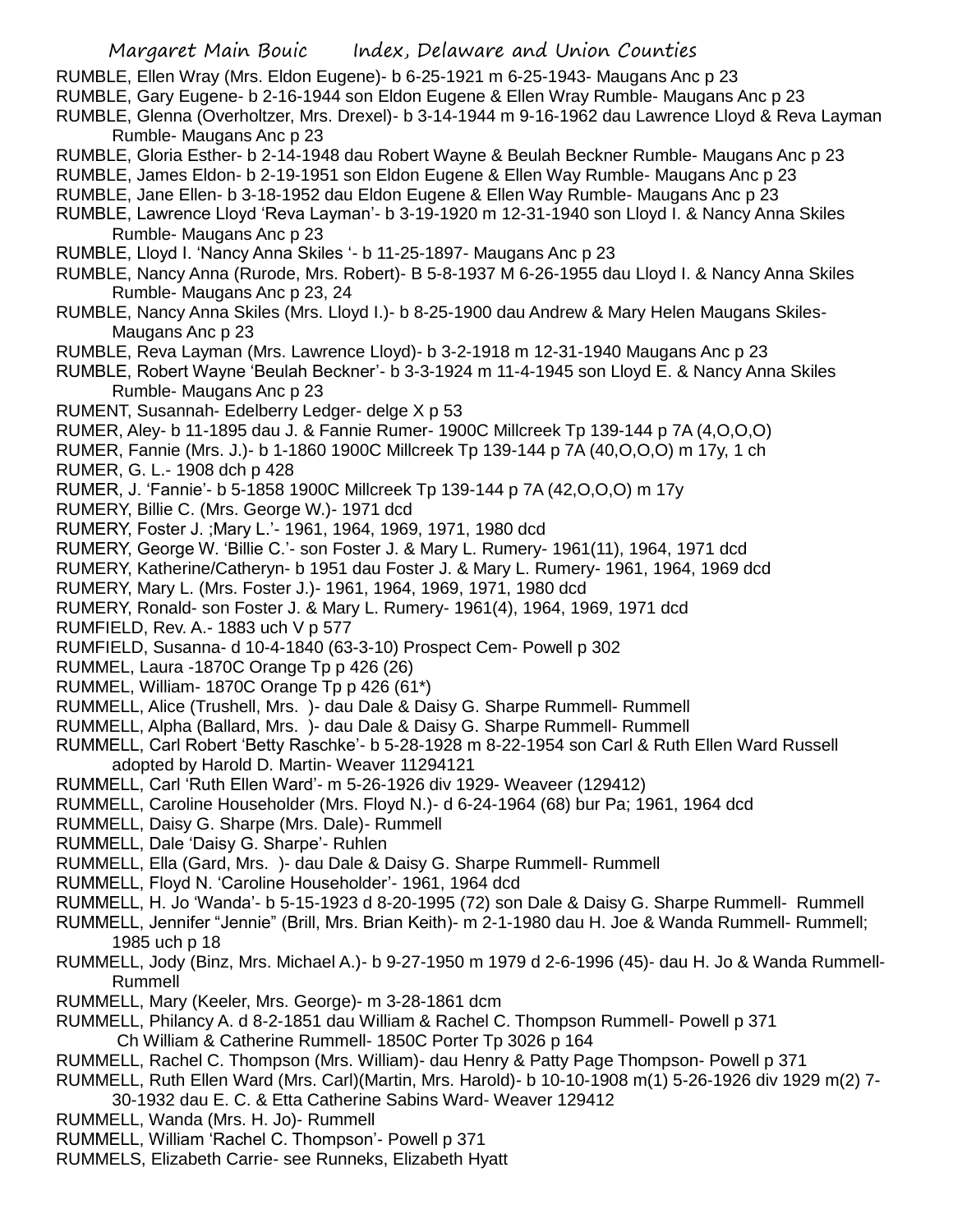Margaret Main Bouic Index, Delaware and Union Counties RUMMER, Carmen- Rummer RUMMER, Kahle R.- son Carmen Rummer- Rummer- engaged to Jayne Ellen Lang RUMNENS, Mary (Weller, Mrs. Edward)- 1883 uch V p 148 RUMP. Amanda- b 1967 dau David E. & Dora Rump- 1969 dcd RUMP, Anthony- b 1961 son David E. & Dora Rump- 1969 dcd RUMP, David E. 'Dora'- 1969 dcd RUMP. David- b 1960 son David E. & Dora Rump- 1969 dcd RUMP, Dora (Mrs. David E.)- 1969 dcd RUMP. Kathleen- b 1966 dau David E. & Dora Rump- 1969 dcd RUMP. Kurt- b 1965 son David E. & Dora Rump- 1969 dcd RUMPF, Rev.- Pabst 2 p 86 RUMPLE, Edward- Rumple RUMPLE, Emily W. (Colling, Mrs. William Joseph)- b 1-27-1859 d 3-20-193?- ped Michael Richard Madden 25; - delge IV  $p$  33; unec  $X$   $p$  59 RUMPLE, Janie- dau Edward Rumple- Rumple RUMSCHLAG, Paul Charles 'Theresa Louise Hay'- m 7-24-1965 son Raymond Rumschlag- Rumschlagengaged to Theresa Louise Hay RUMSCHLAG, Raymond- Rumschlag RUMSEY, Benjamin- 1835 men p 8 #163 p 7 Berkshire Tp; 1850C Trenton Tp 852 p 71 (73,NY) RUMSEY, Catherine (Berry, Mrs. john E.)- b 5-12-1812 d 5-11-1877 ped Mary Mina Berry 5 by Diana Hearlunec XVI p 33 RUMSEY, Charles- Nash p 151 RUMSEY, Electa (Armstrong, Mrs. Richard)- 1915 uch p 551 RUMSEY, Fanny Canfield/Campbell (Mrs. )-dau --& Huldah Maine Canfield/Campbell- Asp 623 RUMSEY, William- Nash p 97 RUNAL, Joel- 1840C Thompson Tp p 109 (40-50) ; delge IV p 31 RUNCIMAN, Mary Ann (Moon, Mrs. Samuel T.)- m 2-13-1845 Madison Co, unec X p 17 RUNDALL, Charles C.- son Shadrack & Rhoda Rundall- 1850C Berkshire Tp 110 p 12 (4,O) RUNDALL, David- son Reuben & Martha Rundall- 1850C Genoa Tp 284 p 28 (1,O) RUNDALL, Elizabeth Hall (Mrs. John)- m 6-1-1837 dcm RUNDALL, Fanny (Hall, Mrs. John W.)- m 5-29-1842 dcm RUNDALL, Fanny- dau Reuben & Martha Rundall- 1850C Genoa Tp 285 p 28 (,9,NY) RUNDALL, Francis A.- dau Shadrack & Rhoda Rundall- 1850C Berkshire Tp 110 p 12 (2,O) RUNDALL, George- son Shadrack & Rhoda Rundall- 1850C Berkshire Tp 110 p 12 (13,O) RUNDALL, Hardy- 1908 dch p 669 RUNDALL, Harriet- dau Reuben & Martha Rundall- 1850C Genoa Tp 285 p 28 (7,O) RUNDALL, Hellen- dau Shadrack & Rhoda Rundall- 1850C Berkshire Tp 110 p 12 (6,O) RUNDALL, Jane (Perry, Mrs. Henry)- m 4-9-1844 dcm RUNDALL, John 'Elizabeth Hall'- m 6-1-1837 dcm RUNDALL, John- son Reuben & Martha Rundall- 1850C Genoa Tp 285 p 20 (11,NY) RUNDALL, Leland R.- son Shadrack & Rhoda Rundall- 1850C Berkshire Tp 110 p 12 (15,O) RUNDALL, Loisa- dau Shadrack & Rhoda Rundall- 1850C Berkshire Tp 110 p 12 (8,O) RUNDALL, Martha (Mrs. Reuben)- 1850C Genoa Tp 285 p 29 (46,NJ) RUNDALL, Mary E. (Pierce, Mrs. Lucius)- m 9-2-1852 dcm RUNDALL, Mary- dau Reuben & Martha Rundall- 1850C Genoa Tp 285 p 29 (15,NY) RUNDALL, Phebee J.- dau Reuben & Martha Rundall- 1850C Genoa Tp 285 p 29 (19,NY) RUNDALL, Reuben 'Martha'- 1850C Genoa Tp 285 p 29 (50,Ct) RUNDALL, Reuben,Jr.- son Reuben & Martha Rundall- 1850C Genoa Tp 285 p 28 (5,O) RUNDALL, Rhoda (Mrs. Shadrack)- 1850C Berkshire Tp 110 p 12 (37,NH) RUNDALL, Rozella E.- dau Shadrack & Rhoda Rundall- 1850C Berkshire Tp 110 p 12 (11,O) RUNDALL, Shadrack- 1835 men p 5 #29 p 2 Berkshire Tp; 1840C Berkshire Tp p 180 (30-40); 1850C Berkshire Tp 110 p 12 (47,NY) RUNDALL, Shadrack- son Reuben & Martha Rundall- 1850C Genoa Tp 285 p 29 (13,NY) RUNDALL, Sherman- son Reuben & Martha Rundall- 1850C Genoa Tp 285 p 28 (3,O) RUNDALL, Silas W.- son Reuben & Martha Rundall- 1850C Genoa Tp 285 p 29 (17,NY)

RUNDECKER, Eloise Marie (Herbeck, Mrs. Albin)- b 11-8-1933 m 3-15-1952 dau Floyd & Evelyn Small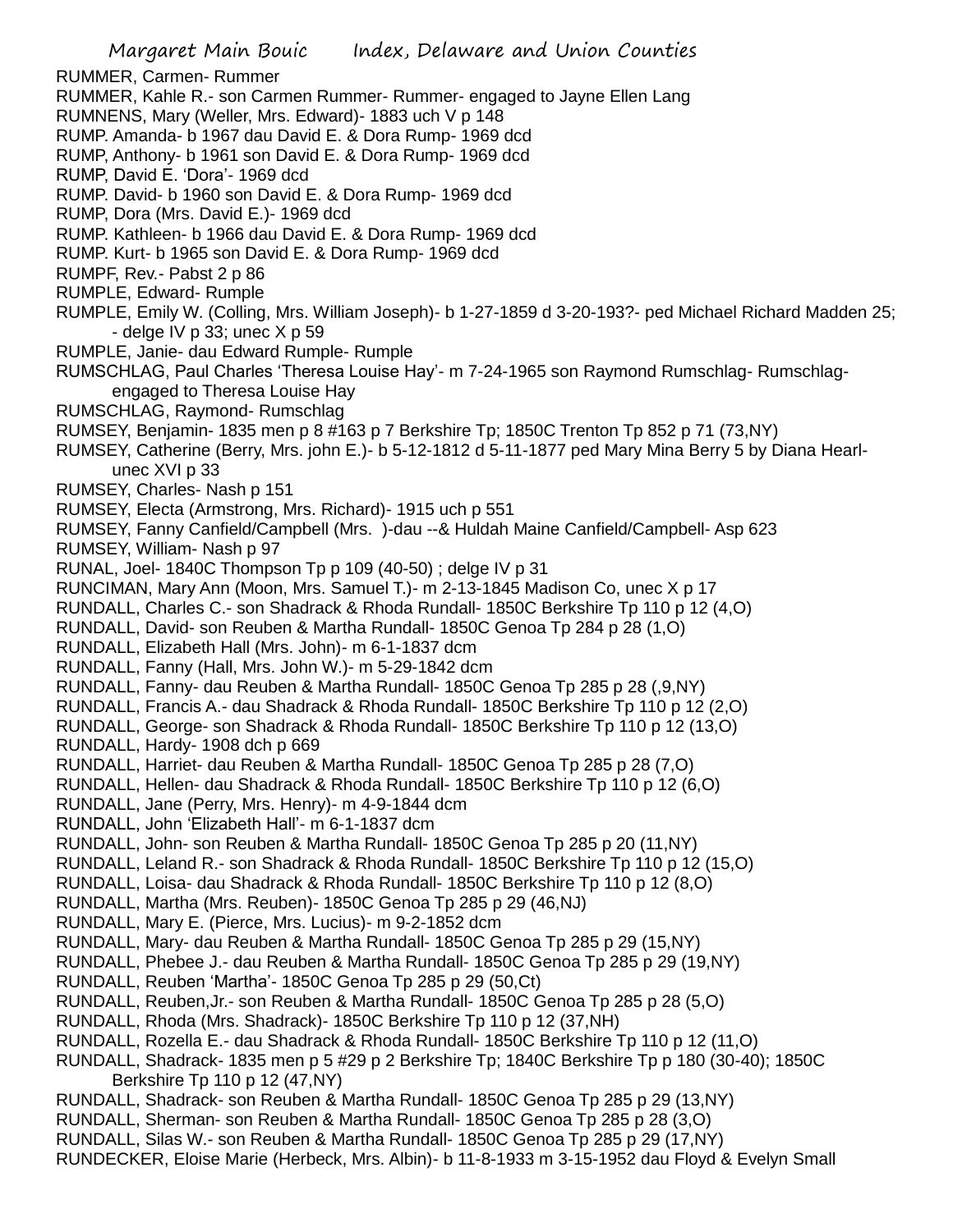- RUNDECKER, Evelyn Small (Mrs. Floyd)- b 1-24-1909 dau Watson & Elizabeth Small McKitrick McKitrick p 124
- RUNDECKER, Floyd 'Evelyn Small'- b 8-12-1899 d 6-20-1970 son William Silas & Leota McKitrick Rundecker-McKitrick p 124
- RUNDECKER, Leota McKitrick (Mrs. William Silas)- b 1872 d 1955 dau Andrew Jackson & Belinda Isabelle Baldine McKitrick - McKitrick p 124
- RUNDECKER, William Silas 'Leota McKitrick'- b 12-8-1866 m 6-15-1898 d 7-18-1934- McKitrick 124
- RUNDELL, Marjorie (Mrs. Wesley E.)- Rundell
- RUNDELL, Mary (Hooper, Mrs. )- dau Wesley E. & Marjorie Rundell- Rrundell
- RUNDELL, Thomas- son Wesley E. & Marjorie Rundell- Rundell
- RUNDELL, Wesley E. 'Marjorie'- d 5-1981 (82) Wis. Rundell
- RUNDLE, John- heir of Jotham Thompkins- dcq Bk 2 p 369
- RUNDLE, Martha- son Jotham Thompkins- dcq Bk 2 p 369
- RUNDQUIST, Eric- son H. F. & Frances Rundquist- Rundquist
- RUNDQUIST, Frances (Mrs. H. F.)- Rundquist
- RUNDQUIST, R. F. 'Frances'- d 2-7-1963- Rundquist
- RUNDQUIST, Rold- son H. F. & Frances Rundquist- Rundquist
- RUNELS, Eliza Miller (Mrs. Vitalis S.)- m 4-8-1866 ucm 3948
- RUNELS, S. S.- d 4-16-1862 Maskill Cem, lptw p 99; unec XI p 57
- RUNELS, Vitalis S. 'Eliza Miller'- m 4-8-1866 ucm 3948
- RUNES, Lucreid (Shannon, Mrs. Amon)- ped Norman E. Underud #192; 29 ; unec XI p 65
- RUNHARD, --- b 5-5-1880 Delaware Town son John & —Majdale Runhard- dcb
- RUNION, Andre L.- b 1965 son Donovan E. & Eileen Runion- 1977, 1979, 1981, 1983 ucd
- RUNION, Anne K. (Mrs. Timothy L)- 1980 dcd
- RUNION, Becky- b 1969 dau Timothy L. & Anne K. Runion- 1980 dcd
- RUNION, Carin- b 1960 dau Donovan E. & Eileen Runion- 1977, 1979, 1981 ucd
- RUNION, Charles Donovan- b 1967- son Donovan E. & Eileen Runion- Runion; 1977, 1979, 1981 ucdengaged to Paula Ann Bushong
- RUNION, Donovan E. 'Eileen''Ruby E.'- 1977, 1979, 1981 ucd
- RUNION, Eileen (Mrs. Donovan E.)- 1977, 1979, 1981 ucd
- RUNION, Elizabeth- b 1963 dau Donovan E. & Eileen Runion- 1977, 1979, 1981 ucd
- RUNION, Frank- b 1969 son Donovan E. & Eileen Runion- 1977, 1979, 1981 ucd
- RUNION, Jacques- b 1962 ch Donovan E. & Eileen Runion- 1977, 1979, 1981 ucd
- RUNION, Leslie (Underwood, Mrs. John Edward, Jr.)- b 1964- dau Donovan E. & Eileen Runion- Runion; 1977, 1979, 1981 ucd
- RUNION, Ruby E. (Mrs. Donovan E.)- 1983 ucd
- RUNION, Thelma Marie (Preston, Mrs. Howard Ramsey)- m 5-7-1939- Runion
- RUNION, Timothy L. 'Anna K.'- 1980 dcd
- RUNION, Tom- b 1961- son Donovan E. & Eileen Runion- 1977, 1979, 1981 ucd
- RUNION, Virginia- b 1970- dau Donovan E. & Eileen Runion- 1977, 1979, 1981 ucd
- RUNION, Wendy- b 1972 dau Timothy L. & Anna K. Runion- 1980 dcd
- RUNION, Yvonne- b 1968 dau Donovan E. & Eileen Runion- Runion; 1977, 1979, 1981 ucd
- RUNKE, Allen G. 'Elizabeth Cork'- m 4-14-1851 ucm 1663
- RUNKE, Elizabeth Cork (Mrs. Allen G.)- m 4-14-1851 ucm 1663
- RUNKLE, Judge- Nash p 290
- RUNKLE, Adeline (Freshwater, Mrs. James Leroy)- m 8-24-1947- Freshwater p 86
- RUNKLE, Benjamin Piatt 'Venetia Reynolds'- b 1836 d 1916 son Ralph Edwin & Hannah Isabella Piatt Runkle ped Maud Elizabeth Runkle 2- by Barbara Barker # 107; unec VII p 35
- RUNKLE, Bertha Wagner (Mrs. Maurice Brachbill)- b 2-24-1881 m 3-29-1905 d 6-15-1954 dau Adam Yeager & Susanna Wagner Wagner- Weiser p 782
- RUNKLE, Betty (Mrs. David E.)- 1961, 1964, 1969, 1971 dcd
- RUNKLE, Christina- b 1970 dau Ralph E. & Patricia Runkle- 1980 dcd
- RUNKLE, David E. 'Betty'- 1961, 1964, 1969, 1971 dcd
- RUNKLE, Dorothy Wagner (Montgomery, Mrs. John Martin)- b 6-12-1913 m 6-20-1933 dau Maurice Brachbill & Bertha Wagner Runkle- Weiser p 782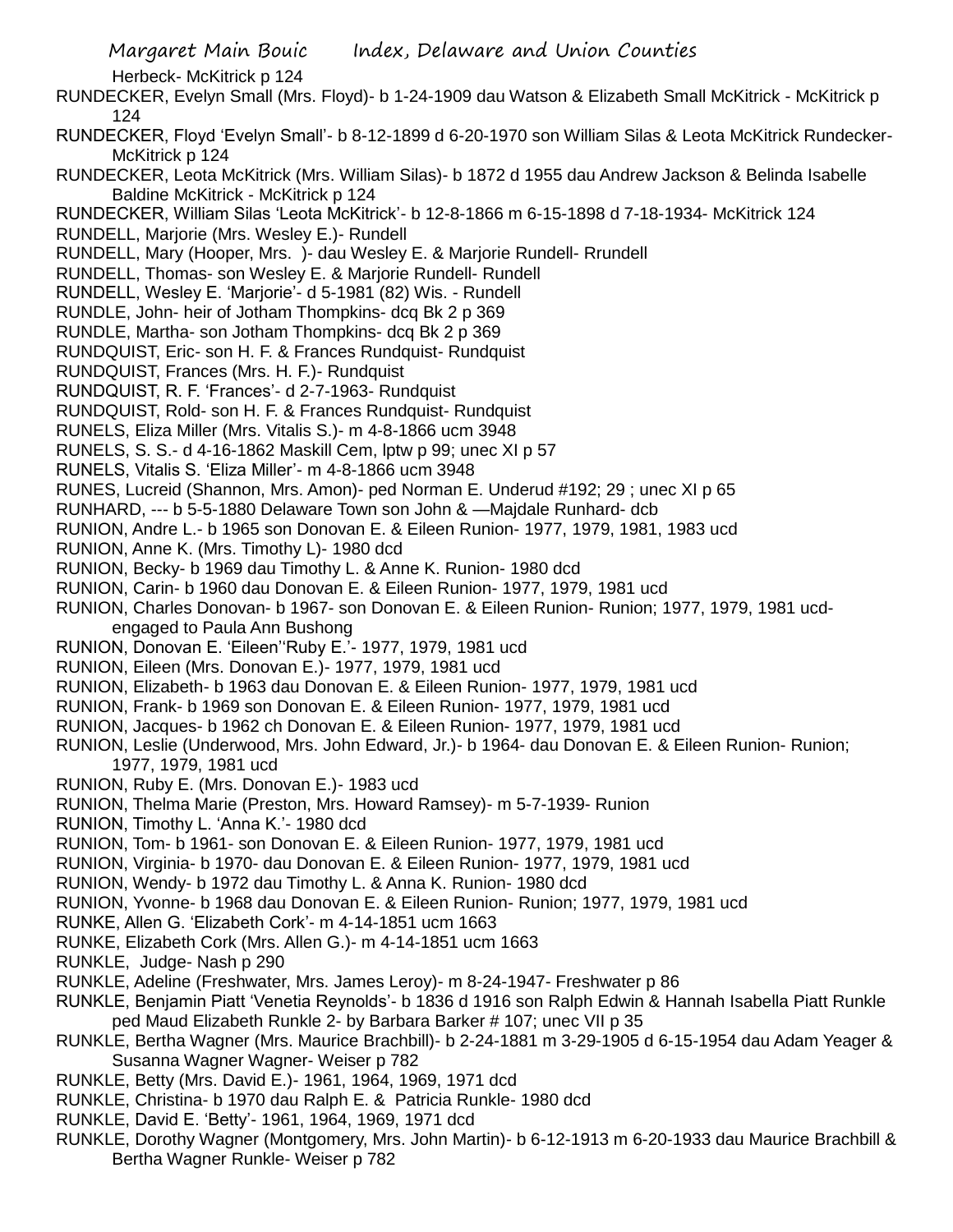- RUNKLE, Dovie (Mrs. Rev. H. Lawrence.)- Runkle; 1964, 1971 dcd
- RUNKLE, Elizabeth (Engle, Mrs. Samuel)- m 1-20-1831 Madison Co, unec V p 47
- RUNKLE, Euphemia Eick (Mrs. Jacob)- ped Maud Elizabeth Runkle 9 by Barbara Barker #107; unec VII p 35
- RUNKLE, Eve Sieg (Mrs. Ralph Edwin) d 6-16-1887 (66) dau Jacob & Lydia Hains Seig- dcdeaths(Runkh); ped Maud Elizabeth Runkle 5- by Barbara Barker #107; unec VII p 35
- RUNKLE, Rev. H. Lawrence 'Dovie'- d 11-1-1965 (70) bur near Marion- Runkle; 1964 dcd
- RUNKLE, Jacob 'Euphemia Eick- ped Maud Elizabeth Runkel 8 by Barbara Barker #107 unec VII p 35
- RUNKLE, Janice Darlene Roush (Mrs. Larry Lee)- Runkle; 1973 ucd
- RUNKLE, John 'Sherrill'- Runkle
- RUNKLE, Kelly Sue (Edgar, Mrs. Glenn Thomas)- m 8-9-1985 dau John & Sherrill Runkle- Runkle
- RUNKLE, Larry Lee 'Janice Darlene Roush'- son Rev. H. L. & Dovie Runkle- Runkle; 1973 ucd
- RUNKLE, Lauretta Sue- dau Rev. H. L. & Dovie Runkle- Runkle
- RUNKLE, Lea- b 1971 dah Ralph E. & Patricia Runkle- 1980 dcd
- RUNKLE, Lorena (Marburger, Mrs. George G.)- m 12-25-1932- Runkle
- RUNKLE, Lydia (Van De Man, Mrs. J. D.)- m 1861- dau R. E. Runkle- 1880 dch p 648; Nash p 290
- RUNKLE, Mark- son David E. & Betty M. Runkle- 1964 dcd
- RUNKLE, Maud Elizabeth b 1860 d 1923 dau Benjamin Piatt & Venetia A. Reynolds Runkle- ped 1 by Barbara Barker #107; unec VII p 35
- RUNKLE, Maurice Brachbill 'Bertha Wagner'- b 3-2-1879 m 3-29-1905- Weiser p 782
- RUNKLE, Patricia A. (Mrs. Ralph E.)- 1980 dcd
- RUNKLE, Peter- delge X p 14; naturalization 1843, Bavaria
- RUNKLE, —R.- female b 8-1839 1900C Marysville 345-355 (-,O,NY,Va) wid, 1 ch
- RUNKLE, Ralph E.-1883 uch V p 205 R. E.-1880 dch p 648
- RUNKLE, Ralph Edwin 'Hannah Isabella Piatt''Eva Sieg'-son Jacob & Euphemia Eick Runkle- ped Maud Elizabeth Runkle 4 by Barbara Barker #107; unec VII p 35
- RUNKLE, Ralph E. 'Patricia A.'- 1980 dcd
- RUNKLE, Rebecca (Pence, Mrs. Aaron)- b 1808 d 1901 ped Patrica Jordan Dugan #204 31; unec X p 57
- RUNKLE, Sherrill (Mrs. John)- Runkle
- RUNKLE, Venetia Reynolds (Mrs. )- b 8-9-1837 d 10-20-1920 Milford Cem, Un Al p 20- dau Immer & Susan F. Sieg Reynolds- ped Maud Elizabeth Runkle by Bargara Barker #107 3 ; unec III p 33, 35
- RUNKLE, Vernon- son Rev. H. L. & Dovie Runkle- Runkle
- RUNNELL, Laura Winslow (Mrs. William)- m 5-2-1870 dcm; delge XV p 42
- RUNNELL, William 'Laura Winslow'- m 5-2-1870 dcm; delge XV p 42
- RUNNELS/REYNOLDS, Albina (Pitts, Mrs. George)- m 2-?7-1865 dcm, dau Solis & Elizabeth Hyatt Nash Reynolds- 1908 dch p 625
- RUNNELS, Arthur- 1870C Oxford Tp p 441 (6)
- RUNNELS, Arthur Hyatt- b 5-13-1874 d 11-15-1898 bur Delaware son Marion P, & Elizabeth Hyatt Runnelsopc 429; 1880C Scioto Tp 186 (6,O,O,O); dcb; dcdeaths (d 3-8-1898; L. R. Hyatt)
- RUNNELS, Bessie (Griffith, Mrs. Chauncey)- m 7-27-1901 d 11-4-1952 dau Marion P. & Elizabeth Hyatt Runnels- delge X p 6; opc 350; 1880C Scioto Tp (4,O,O,O)
- RUNNELS, Cora Alice Houtz (Huntley, Mrs. Elmer Charles)(Mrs. Marion P,.)- b 6-1-1865 m(1) 3-20-1889 (2) 4- 20-1911 d 2-17-1947 New Millcreek Cem p 29- dau David & Malinda Maugans Houtz- Maugans Anc p 10; Huntley 9; 1880 dch p 726; 1908 dch p 804; 1880C Scioto Tp 171 (15, O, Md. Md)
- RUNNELS, Eliza A. (Williams, Mrs. Abram V.)- m 9-14-1870; delge XV p 65
- RUNELS, Eliza Miller (Mrs. Vitalis S.)- m 4-8-1866 ucm (Hearl)
- RUNNELS, Elizabeth Hyatt (Mrs. Marion P.)- b 1856 d 10-19-1902 bur Delaware opc 219; Eliz. Carrie- b 11- 1-1902 (48) dcdeaths (Rummels)
- RUNNELS, Elizabeth Nash (Mrs. Solis)(Decker, Mrs. Frederick)- b 4-3-1820 m(2) 5-25-1856 dcm d 4-5-1900- 1908 dch p 625; opc 121; 1880C Scioto Tp 186 (23, O,O,O)
- RUNNELS, Ella- 1870C Oxford Tp p 441 (14)
- RUNNELS, Ethel Burke- b 1883 d 1905 bur Delaware dau Marion P. & Elizabeth Hyatt Runnels- opc 457; delge VII p 24; dg 1-3-1902
- RUNNELS, Frances Alice (DeGood, Mrs. Don)- b 2-10-1882 d 2-22-1922 dau Marion P. & Elizabeth Hyatt Runnels- opc 456
- RUNNELS, Hannah S.- 1870C Oxford Tp p 441 (36\*)
- RUNNELS, Harold 'LaVonne B. Silverthorn'- d 1973- Runkle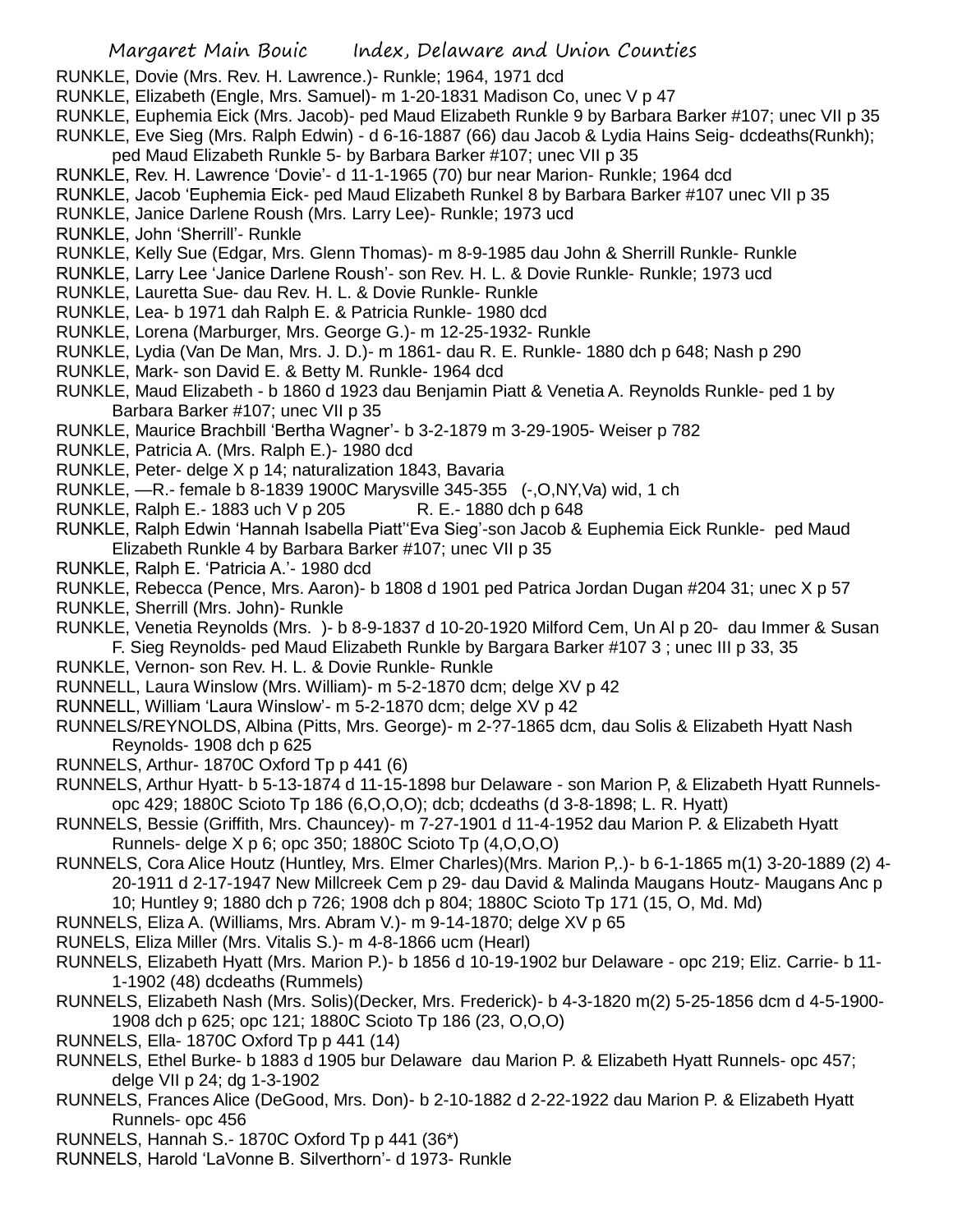- RUNNELLS, James- 1840C Dover Tp 1429 (20-30), 1 f (20-30), 1 f (-5)
- RUNNELS, James L.- delge VI p 50 (letter); unec V p 32
- RUNNELS, Jennie E.- d 3-4-1870 (13-7-1) dau J. L. & H. S. Runnels- Gavitt Cem 28; 1870C Oxford Tp p 441  $(12)$
- RUNNELS, Jennie (Simmons, Mrs. )- b 1864 d 1946 Claibourne Cem p 85; 1985 uch p 128
- RUNNELS, LaVonne B. Silverthorn (Mrs. Harold)- b 7-13-1896 Ind d 6-24-1987 (90) dau Edmond & Verona Bosworth Silverthorn- Runnels; 1983 ucd
- RUNNELS, Marion P. 'Elizabeth Hyatt 'Cora Alice Houtz'- b 3-29-1852 m(2) 4-20-1911 d 6-12-1941 bur Delaware son Solis & Elizabeth Nash Runnels- Maugans Anc p 10; delge VII p 24; opc 210; CCC p 113; dg 1-3-1902; 1880C Scioto Tp 186 (28, O,Vt,Vt)
- RUNNELS, Martha J. (Carpenter, Mrs. John)- m 2-25-1866 ucm 3915
- RUNNELS, Mary- 1870C Oxford Tp p 441 (4)
- RUNNELS, Mary J. (Walters, Mrs. George)- m 6-8-1861 ucm 3191
- RUNNELS, Nellie- b 7-1879- dau Marion P. & Elizabeth Hyatt Runnels- 1880C Scioto Tp 186 (10/12,O,O,O)
- RUNNELS, Newton 'Sarah Jane Sippetts'- m 3-28-1861 dcm
- RUNNELS, Orah- b 3-25-1876 Porter Tp dau William & Susannah Spohn Runnels- dcb
- RUNNELS, Richard C.- son Solis & Elizabeth Nash Reynolds- 1908 dch p 625
- RUNNELS, Sarah Jane Sippetts (Mrs. Newton)- m 3-2\8-1861 dcm
- RUNNELS, Solis 'Elizabeth Nash'- 1908 dch p 625
- RUNNELS, Stephen S.- unec III p 34
- RUNNELS, Susannah (Berry, Mrs. John)- b 11-5-1778 m 2-2-1809 d 9-24-1833 ped Richard White 27; unec I p 26; dcc Ivan Hedges 31
- RUNNELS, Vitalis S. 'Eliza Miller'- m 4-8-1866 ucm (Hearl) son Stephen S. Runnerls- unec III p 34
- RUNNELS, Rev, William- 1880 dch p 398; wsc Grah p 26, 60; 1869 wsc p 1; Pabst 8 p 12; dcga p 46 Del Pat & Fr Chron
- RUNSER, W. W.- Pabst 4 p 2
- RUNTZ, Elisabeth- 1870C Jackson Tp 124-118 p 17 (20,O)
- RUNYAN, Aldena A (Mrs. Smith E,)- d 10-31-1983 (52) Oak Grove Cem- Runyan
- RUNYAN, Alexander C. 'Celinda Sharpless'- m 10-4-1849 ucm 1454; unec VI p 16, XIII p 20
- RUNYAN, Bernetta "Sadie" Baker (Mrs. Douglas A.)- Runyan
- RUNYAN, Bert (Hastings, Mrs. )- sister Gerald A. Runyan- Runyan
- RUNYAN, Bonetta (Mrs. Carl)- Runyan
- RUNYAN, Burt H. 'Thera Williams'- Runyan
- RUNYAN, Calvin O. 'Gladys Biddle'- m 5-3-1918 d 3-1956 Dayyon bur Clark Co son John & Cora Runyanobit, mlib
- RUNYAN, Carl 'Bonetta'- Runyan
- RUNYAN, Carl,Jr. 'Deanna Chapman'- m 8-5-1989- son Carl & Bonetta Runyan- Runyan
- RUNYAN, Celinda Sharpless (Mrs. Alexander)- m 10-4-1849 ucm 1454; unec VI p 46, XIII p 20
- RUNYAN, Charles C. 'Tine R. Wright'- m 11-5-1870; delge XV p 67
- RUNYAN, Cora (Mrs. John)- obit Calvin O., mlib
- RUNYAN, Daniel- 1971, 1980 dcd
- RUNYAN, Deanna Chapman (Mrs. Carl,Jr.)- m 8-5-1989 dau dau Lloyd & Doris Chapman- Runyan
- RUNYAN, Deborah (Nagle, Mrs. Allen)- b 1954- dau Gerald A. Runyan- Runyan; 1971 dcd
- RUNYAN, Dianna Jean Lathrop (Mrs. Smith Clair "Chip")- m 9-24-1988 dau Janet Lathrop- Runyan
- RUNYAN, Donna J. (Mrs. Gerald A.)- Runyan
- RUNYAN, Doris Jean Frasher (Mrs. Douglas A.)- Runyan
- RUNYAN, Douglas A. 'Doris Jean Frasher'- b 2-11-1935 d 11-29-1998 (63) bur Gallia Co.- son Smith H & Bernetta "Sadie" Baker Runyan- Runyan
- RUNYAN, Edgar- son John & Cora Runyan- obit Calvin O., mlib
- RUNYAN, Eileen (Mrs. Thomas)- 1971, 1980 dcd
- RUNYAN, Ella, Mrs. WCTU, unec III p 57
- RUNYAN, Gary- b 1957 son Thomas & Eileen Runyan- 1971 dcd
- RUNYAN, Gerald A. 'Donna J.'- d 2-2-5-1995 (59) Kingwood Cem- Runyan
- RUNYAN, Gerald A. 'Vella C.'- 1971, 1980 dcd
- RUNYAN, Gladys Biddle (Mrs. Calvin O.)- m 5-3-1918, obit Calvin O, mlib
- RUNYAN, Guy- dg 1-7-1908; delge VIII p 28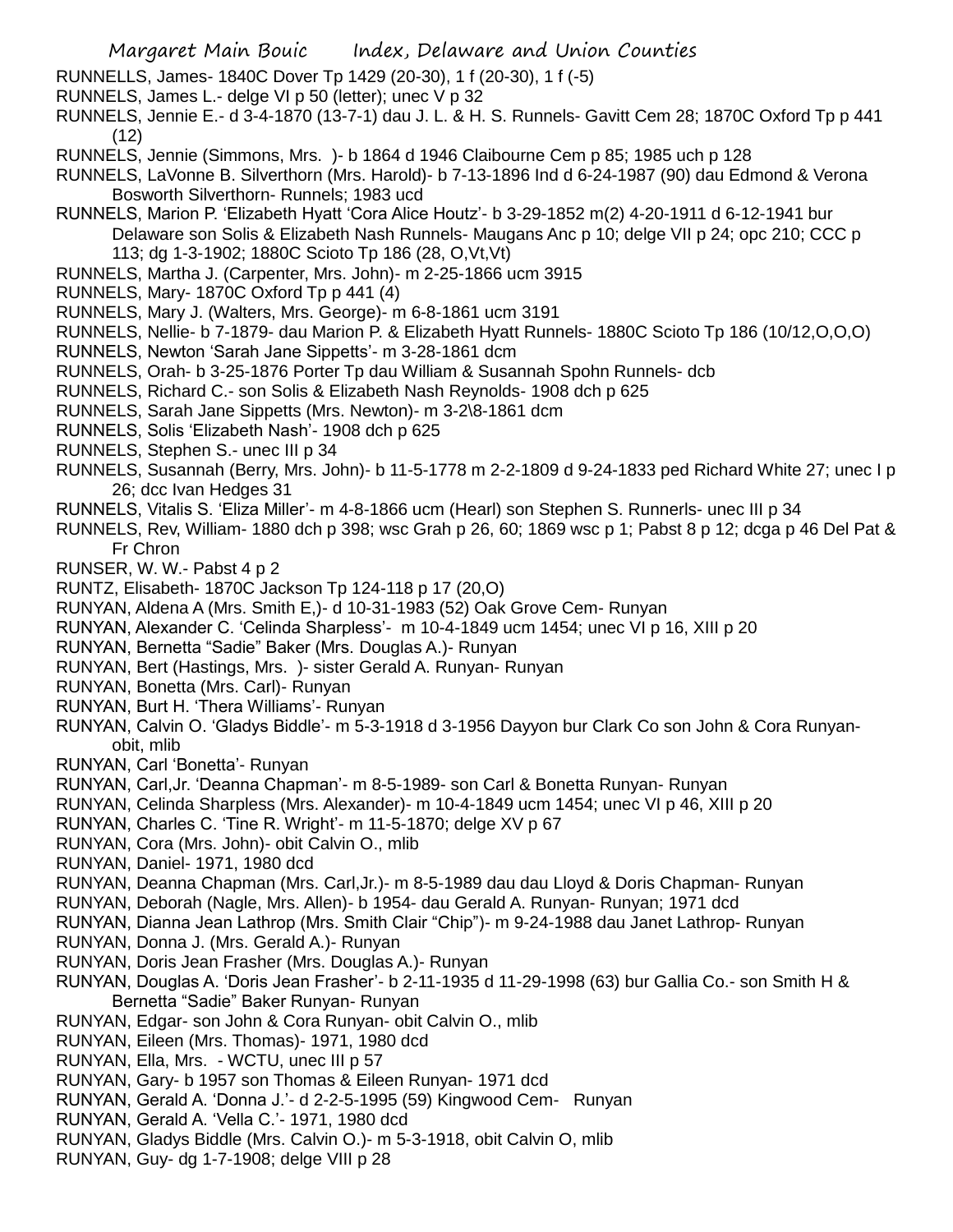- RUNYAN, Hazel M.- b 4-1897 dau James & Mary V. Runyan- 1900C Milford 173-184 p 7B (3,O,O,O)
- RUNYAN, Helen (Buhler, Mrs. )- dau William K. Runyan- Runyan
- RUNYAN, Helen Patterson (Mrs. Robert)- m 6-1938- Runyan
- RUNYAN, Helen V.- b 3-1893 dau James & Mary V. Runyan- 1900C Milford 173-184 p 7B (7,O,O,O)
- RUNYAN, Holly Lynn (Fossen, Mrs. Richard E. A.,Jr,.).-(6-1967) m 4-22-1989 dau Smith E. & Aldena Runyan-Runyan
- RUNYAN, Isaac- d 1858- unec XVII p 4
- RUNYAN, James 'Mary V.'- b 12-1866 1900C Milford 173-184 p 7B (33,O,O,Va)- m 8y
- RUNYAN, Jo Ann- b 1970 dau Daniel Runyan- 1971 dcd
- RUNYAN, Jo Ann- 1970 dau Thomas E. & Eileen R. Runyan- 1980 dcd
- RUNYAN, John 'Cora'- obit Calvin, O. mlib
- RUNYAN, John- b 1959 son Gerald A. Runyan- 1971 dcd
- RUNYAN, Kathleen (Van Buskirk, Mrs. Robert)- b 1961 dau Gerald A. & Vella C. Runyan- Runyan; 1971, 1980 dcd
- RUNYAN, Laurie Ann dau Doward Runyan- Runyan- engaged to Bryan Edward Belville
- RUNYAN, lola (Brown, Mrs. )- sister William K. Runyan- Runyan
- RUNYAN, Marjorie (Seslar, Mrs. )- dau Calvin O. & Gladys Biddle Runyan- obit Calvin, mlib
- RUNYAN, ----(Whipp, Mrs. Russell)- dau Calvin O. & Gladys Biddle Runyan- obit Calvin, mlib
- RUNYAN, Mary V. (Mrs. James)- b 5-1867 1900C Milford 173-184 p 7B (33,O,Pa,O) m 8 y, 2 ch
- RUNYAN, Mary Wheeler/Whitney/Capes?Kelsey- b 1803 d 1856- unec XVII p 3, 4
- RUNYAN, Myrtle C.- d 4-28-1976 (89) bur Urbana- Runyan
- RUNYAN, Pamela (Eirich, Mrs. )- dau William K. Runyan- Runyan
- RUNYAN, Patrecia Isabel (Weiser, Mrs. Wilbur Kenneth)- b 6-30-1931 m 8-11-1951- Weiser p 262
- RUNYAN, Rachel (Coffelt, Mrs. John)- ped Richard H. Seslar #58 23, unec V p 31
- RUNYAN, --- (Mrs. R. C.)- WCTU, unec III p 57
- RUNYAN, Robert 'Helen Patterson'- m 6-1938- Runyan
- RUNYAN, Ruie (Kees, Mrs. )- dau John & Cora Runyan- obit Calvin O, mlib
- RUNYAN, —(Williams, Mrs. John)- dau John & Cora Runyan- obit Calvin O, mlib
- RUNYAN, Ruth- makes jam at Rothchild's- Runyan
- RUNYAN, Sarah (Ellsworth, Mrs. Jacob B. III)-ped Eliza Ellsworth Phillips Reeden 29; unec XIV p 45
- RUNYAN, Saundra (Mrs. Smith E.)- Runyan
- RUNYAN, Smith 'Barbara'- Runyan
- RUNYAN, Smith E. 'Aldena'- (39-1967)- Runyan
- RUNYAN, Smith E.'Saundra'- son Smith H,. & Bernetta Baker Runyan- Runyan
- RUNYAN, Smith H/B. 'Bernetta Baker'- b 11-10-1907 d 12-24-1999 (92) bur Gallipolis- son Burt H. & Thera Williams Runyan- Runyan
- RUNYAN, Smith St. Clair "Chip".'Dianna Jean Lathrop'- m 9-24-1988 son Smith E. & Aldena Runyan- Runyan
- RUNYAN, Stephen- hmp p 145
- RUNYAN, Susan (Dailey, Mrs. )- dau William K. Runyan- Runyan
- RUNYAN, Suzanne Marie (Erkfitz, Mrs. Craig Ronald)-(5-1967) m 12-31-1988 dau Smith & Aldena Runyan-Runyan
- RUNYAN, Thera Williams (Mrs. Burt H.)- Runyan
- RUNYAN, Thomas 'Eileen'- 1971, 1980 dcd
- RUNYAN, Tine R. Wright (Mrs. Charles C.)- m 11-5-1870 dcm; delge XV p 67
- RUNYAN, Vella C. (Mrs. Gerald A.)- 1971, 1980 dcd
- RUNYAN, Vivian- dau Calvin O. & Gladys Biddle Runyan- obit Calvin O, mlib
- RUNYAN, William K.- b 8-23-1896 d 11-17-1968 bur London- Runyan
- RUNYON, Alice L.- 1980 dcd
- RUNYON, Ann (Mrs. Ed)- Runyon
- RUNYON, C.- delge IV p 66 (1841)
- RUNYON, Ed 'Ann'- Runyon
- RUNYON. Joseph Addison 'Sarah Freshwater'- m 2-14-1848- Freshwater p 231
- RUNYON, Kim- dau Ed & Ann Runyon- Runyon
- RUNYON, Mary Wheeler (Mrs. Isaac)- dau Mary Wheeler- uccp p 48, record Bk 3 p 110
- RUNYON, Matt- son Ed & Ann Runyon- Runyon
- RUNYON, Myrtle, Miss- Pabst 8 p 43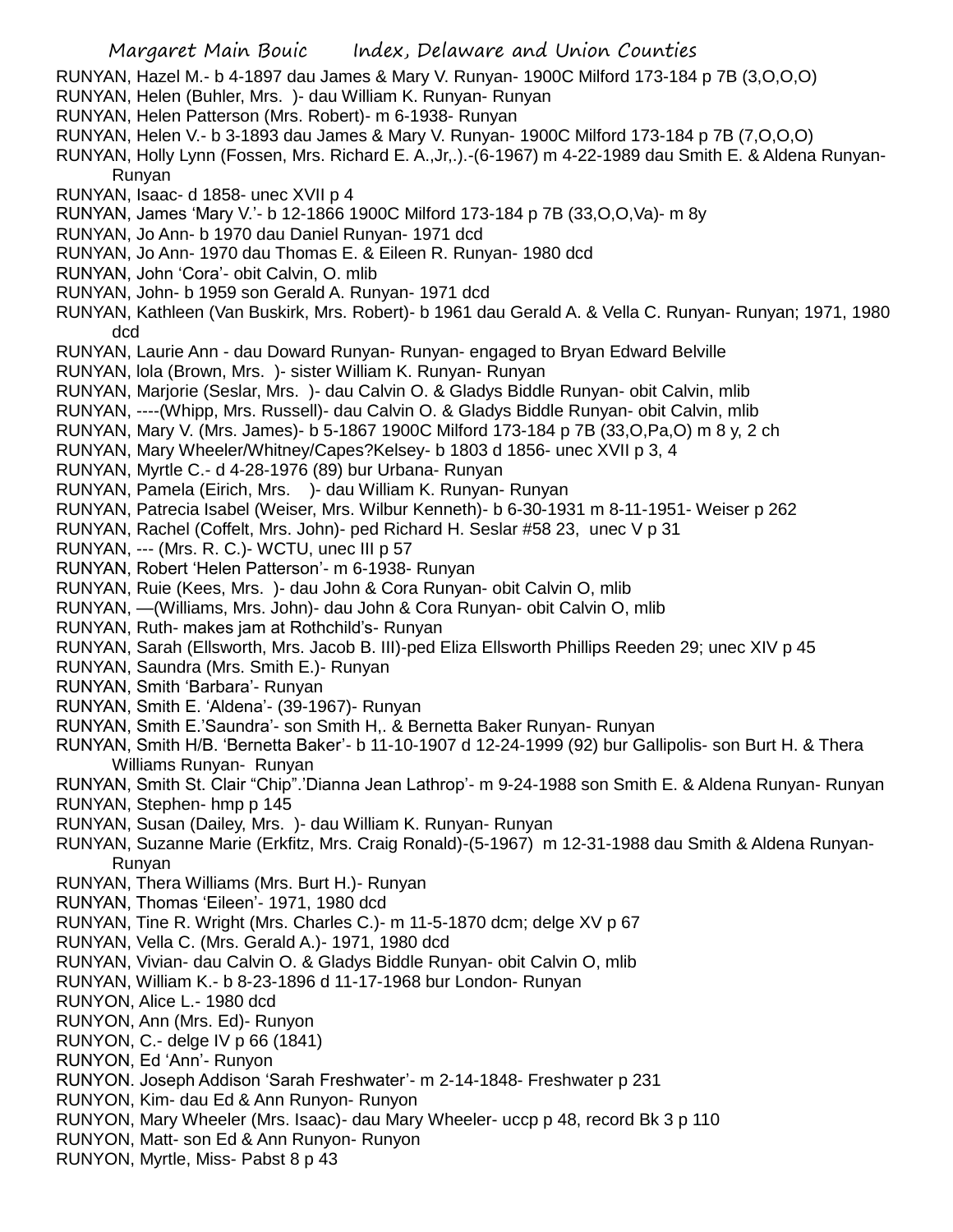- RUNYON, Sarah (Ellsworth, Mrs. Jacob B. III)-\_ b 1809 d 1986 ped Marjorie Baldwin Wiechmann 29; unec X p 68
- RUNYON, Sarah Freshwater (Mrs. Joseph Addison)- m 2-14-1848- Freshwater p 231
- RUNYON, Sarah Marie- b 3-4-1986 dau Ed & Ann Runyon- Runyon
- RUNYON, Scott 'Tammy' 1983 ucd
- RUNYON, Tammy (Mrs. Scott)- 1983 ucd
- RUNYON, Thomas- 1969 dcd
- RUOFF, Craig Allen- b 1969 son James R. & Barbara Ruoff- Ruoff; 1971 dcd
- RUOFF, Barbara (Mrs. James R.)- Ruoff; 1971 dcd
- RUOFF, James R. 'Barbara'- d 12-19-1986 (41)- son Stanley & Jean Ruoff- Ruoff; 1971 dcd
- RUOFF, Jean (Mrs. Stanley)- Ruoff
- RUOFF, Joanna C. (Ruehlen, Mrs. John C.)- m 10-19-1872 ucm 5159
- RUOFF, Kelsey Kay- dau James R. & Barbara Ruoff- Ruoff
- RUOFF, Seth Andrew- son James R. & Barbara Ruoff- Ruoff
- RUOFF, Stanley 'Jean'- Ruoff
- RUOPP, Rev. Harold W/ 'Julia Phillips'- d 4-29-1961 (62) brother Paul W. Ruopp- Ruopp; wsc Grah p 59, 62; dpc p 54
- RUOPP, Julia Phillip (Mnrs. Rev. Harold W.)- d 3-20-1968 (69)- Ruopp
- RUOPP, Lavina (West, Mrs. W. E.)- sister Paul W. Ruopp- Ruopp
- RUOPP, Margaret (Hohn, Mrs. )- sister Paul W. Ruopp- Ruopp
- RUOPP, Paul W. 'Pauline Pfeiffer'- d 8-28-1982 (77) Mich.
- RUOPP, Paula (MacIver, Mrs. Bernard A.)- dau Paul W. & Pauline Pfeiffer Ruopp- Ruopp
- RUOPP, Pauline Pfeiffer (Mrs. Paul W.)- Ruopp
- RUOPP, P. David- son Paul W. & Pauline Pfeiffer Ruopp- Ruopp
- RUOPP, Phillip- son Rev. Harold W. & Julia Phillips Ruopp- Ruopp
- RUOPP, Richard- son Rev. Harold W. & Julia Phillips Ruopp- Ruopp
- RUPBET, Sarah (Draper, Mrs. Sheldon)- ped M. Augusta Smith #38; unec IV p 3
- RUPE, Alva E. 'Cleora Ann .'- d 10-20-1980 (57) Sunbury Mem. Pk- Rupe; 1969, 1980 dcd
- RUPE, Cleora Ann Bennett (Mrs. Alva E.)- b 11-13-1926 d 9-13-1988 (61) dau Ralph & Elsie Bennett- Rupe; 1980 dcd
- RUPE, David- son Raymond M. & Marjorie J. Rupe- 1961(50, 1964 dcd
- RUPE, Gerald 'Janice'- son Raymond M. & Marjorie J. Rupe- 1961(11), 1964, 1969 dcd
- RUPE, Howard A.- 1964, 1969 dcd
- RUPE, Howard E.- d 8-31-1977 (84) bur Athens- Rupe
- RUPE, Janice (Mrs. Gerald)- 1969 dcd
- RUPE, Karen- dau Gerald & Janie Rupe- b 1961/2; 1969 dcd
- RUPE, Marjorie J. (Mrs. Rymond M.)- 1961, 1964 dcd
- RUPE, Patricia- dau Raymond M. & Marjorie J. Rupe- 1961 (10), 1964 dcd
- RUPE, Raymond M. 'Marjorie J.'- 1961, 1964 dcd
- RUPE, Robert 'Ruth Elaine McKitrick '- m 9-1973- McKitrick p 276
- RUPE, Ruth Elaine McKitrick (Mrs. Robert)- b 5-1-1950 m 9-1973 dau Albert Kenneth & Betty Edna French McKitrick - McKitrick p 276
- RUPE, Steve- son Raymond M. & Marjorie J. Rupe- 1961(5m), 1964 dcd
- RUPE, Teresa- b 1964 dau Gerald & Janice Rupe- 1969 dcd
- RUPE, Vicki- b 1961 dau Gerald & Janice Rupe- 1969 dcd
- RUPE, Wayne- nephew Howard E. Rupe- Rupe
- RUPEE, Cyrene (Sibold, Mrs. Israel )- m 1-25-1843; unec VI p 3
- RUPEL, John- 1840C Darby Tp 1058 p 47 (20-30), 1 f (20-30), 1 f (-5)
- RUPEL, John- 1840C Darby Tp 1 m (-30), 1f (-30) unec V p 61
- RUPELL, Cyrene (Sibold, Mrs. Israel)- m 1-26-1843 ucm (Hearl)
- RUPELL, Elizabeth Betsey (Reynolds, Mrs. James)- m 12-4-1834 ucm 332; unec III p 7
- RUPELL, Elizabeth (Sagar, Mrs. Christian)- m 11-9-1835 ucm (Hearl) div, 1985 uch p 122
- RUPELL, Harriet (Maynard, Mrs. Rufus)- m 12-9-1837 ucm (Hearl); unec III p 30
- RUPELL, Polly Kain (Mrs. Robert)- m 1-16-1810 onwq I
- RUPELL, Robert 'Polly Kain'- m 1-16-1810 onwq I
- RUPELL, Sarah (GS CP92) unec III p 45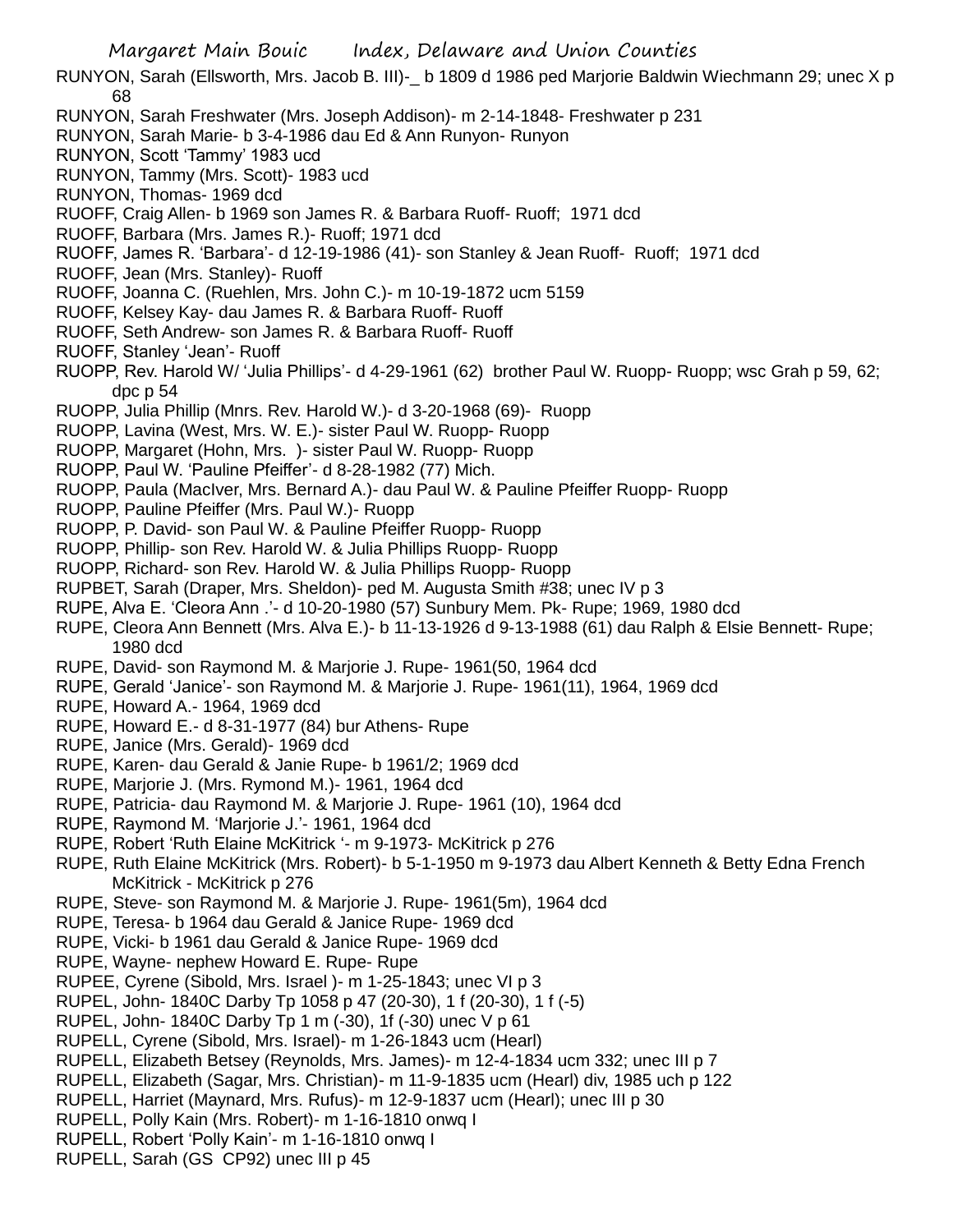RUPELL, Sarah (Maynard, Mrs. Samuel)- m 4-7-1838 ucm; unec III p 37

- RUPER, Russell?- 1830C Darby Tp 1m (-20), 1 f (-15), 1 f (-20), 1 f (-30), 1 f (-50)
- RUPERT, Alan 'Betty'- -son Norman D. & Elizabeth Tester Rupert- Rupert
- RUPERT, Alice Mary (Perk, Mrs. Richard)- dau Clarence A. & Mary Rupert- Rupert; obit Clarence, mlib
- RUPERT, Ann (Mrs. Keith)- 1964, 1969, 1971 dcd
- RUPERT, Betty (Mrs. Alan)- Rupert
- RUPERT, Chris- son Alan & Betty Rupert- Rupert
- RUPERT, Clarence A. 'Mary'- b 10-15-1900 d 9-9-1981 (80) Vandalia Cem- Rupert; obit, mlib
- RUPERT, Dale M. 'Ethel L. Igney'- b 9-21-1897 m 2-18-1920 d 1-22-1990 (92) bur Ind. Rupert
- RUPERT, David E. 'Shirley Hickson'- d 5-14-1972 son Elton John Rupert- Rupert
- RUPERT, Earl- son Floyd J. Rupert- Rupert; obit Floyd J. mlib Brown
- RUPERT, Elton John 'Mary'- b 7-114-1887 d 4-23-1967 (79) Ashley Union Cem- Rupert
- RUPERT, --- (Jacobs, Mrs. Dale)- sister Elton John Rupert- Rupert
- RUPERT, Elizabeth "Betty"Tester (Mrs. Norman D.)- m 6-23-1946 Rupert
- RUPERT, Ethel L. Igney (Mrs. Dale)- b 4-9-1902 m 2-18-1920 d 5-15-1988 bur Ind.- Rupert
- RUPERT, Floyd J.- d 9-17-1972 (81) Union Cem- Rupert; mlib brown
- RUPERT, Floyd- son Floyd J. Rupert- Rupert; mlib (brown)
- RUPERT, George H. 'Laura Bell Price'- m 2-18-1883 Price Bible; unec V p 21
- RUPERT, Jerry Lee- son Clarence A. & Mary Rupert- Rupert; obit Clarence A., mlib
- RUPERT, Joann (Watterson, Mrs. Floyd)- dau Clarence A. & Mary Rupert- Rupert
- RUPERT, John E.- b 7-4-1887 Porter Tp son L. D. & Rose Williamson Rupert- dcb
- RUPERT, Keith 'Ann'- 1964, 1969, 1971 dcd
- RUPERT, Keith R. (Mrs. )- 1961 dcd
- RUPERT, W. Keith- son Elton John Rupert- Rupert
- RUPERT, Kenneth- son Clarence A. & Mary Rupert- Rupert; obit Clarence A., mlib
- RUPERT, Laura Bell Price (Mrs. George H.)- b 1-13-1860 m 2-18-1883 d 4-18-1934 (74-3-5) Price Bible; unec V p 21
- RUPERT, Lucy- b 1964 dau Keith & Ann Rupert- 1969, 1971 dcd
- RUPERT, Mary (Mrs. Clarence A.)- b 11-14-1910 d 1-3-1989 (78) but Tipp City- Rupert; obit Clarence A., mlib
- RUPERT, Mary (Layman, Mrs. Isaac)- delge VII p 52
- RUPERT, Mary (Zeller, Mrs. Eugene)- dau Floyd J. Rupert- Rupert; obit Floyd J. mlib (brown)
- RUPERT, Norman D. 'Elizabeth Tester'- m 6-23-1946- son Dale M. & Ethel L. Igney Rupert-Rupert
- RUPERT, Robert Eugene- son Clarence A. & Mary Rupert- Rupert; obit Clarence A., mlib
- RUPERT, Shirley Hickson (Mrs. David R.)- Rupert
- RUPERT, Thelma (Wozniai, Mrs. Rudolph)- dau Elton J. Rupert- Rupert
- RUPERT, Thomas R.- son David E. & Shirley Hickson Rupert- Rupert
- RUPERT, Wanda (Garrison, Mrs. )- sister Elton John Rupert- Rupert
- RUPERT, Wanetta (Greeley, Mrs. )- dau Dale M. & Ethel Igney Rupert- Rupert
- RUPLE, Lillie (Fraser, Mrs. Rev. Charles McLean)- hmp p 273, 274
- RUPLE, Peter- d 1875 (5y) Darby Tp, mt 3 p 28
- RUPLEY, John- son L. Thomas & Mary J. Rupley- Rupley
- RUPLEY, Mary J. (Mrs. L. Thomas)- d 4-12-1976 (66)- Rupley
- RUPLEY, Patricia (Biehl, Mrs. )- dau L. Thomas & Mary J. Rupley- Rupley
- RUPLEY, L. Thomas 'Mary J.'- b 2-9-1914 d 9-10-1993 (79) Rupley
- RUPNICK, Candice- dau Frank & Nancy Rupnik- Rupnick- engaged to Aaron McKenzie
- RUPNICK, Frank 'Nancy'- Rupnick
- RUPNICK, Nancy (Mrs. Frank)- Rupnick
- RUPP, Dianna- dau Henry & Rosella Rupp- 1850C Scioto Tp 2418 p 146 (1,O)
- RUPP, Ethel Webster (Mrs. Robert O.)- b 3-22-1910 Eng m 1935 Pa; d 12-11-1982 (71); obit, mlib
- RUPP, Henry 'Rosella'- 1850C Scioto Tp 2418 p 1146 (46, Switz)
- RUPP, Jill (Peacock, Mrs. Lawrence)- dau Robert O. & Ethel Webster Rupp- obit Ethel, mlib
- RUPP, John R.- son Robert O. & Ethel Webster Rupp- obit Ethel, mlib
- RUPP, Jonas 'Loisa Coldren'- m 11-5-1848 dcm
- RUPP, Katrina- 1870C Delaware Tp p 274 (15)
- RUPP, Kenneth F.- Rupp; 1983 ucd
- RUPP, Leban- son Henry & Rosella Rupp- 1850C Scioto Tp 2418 p 146 (6,O)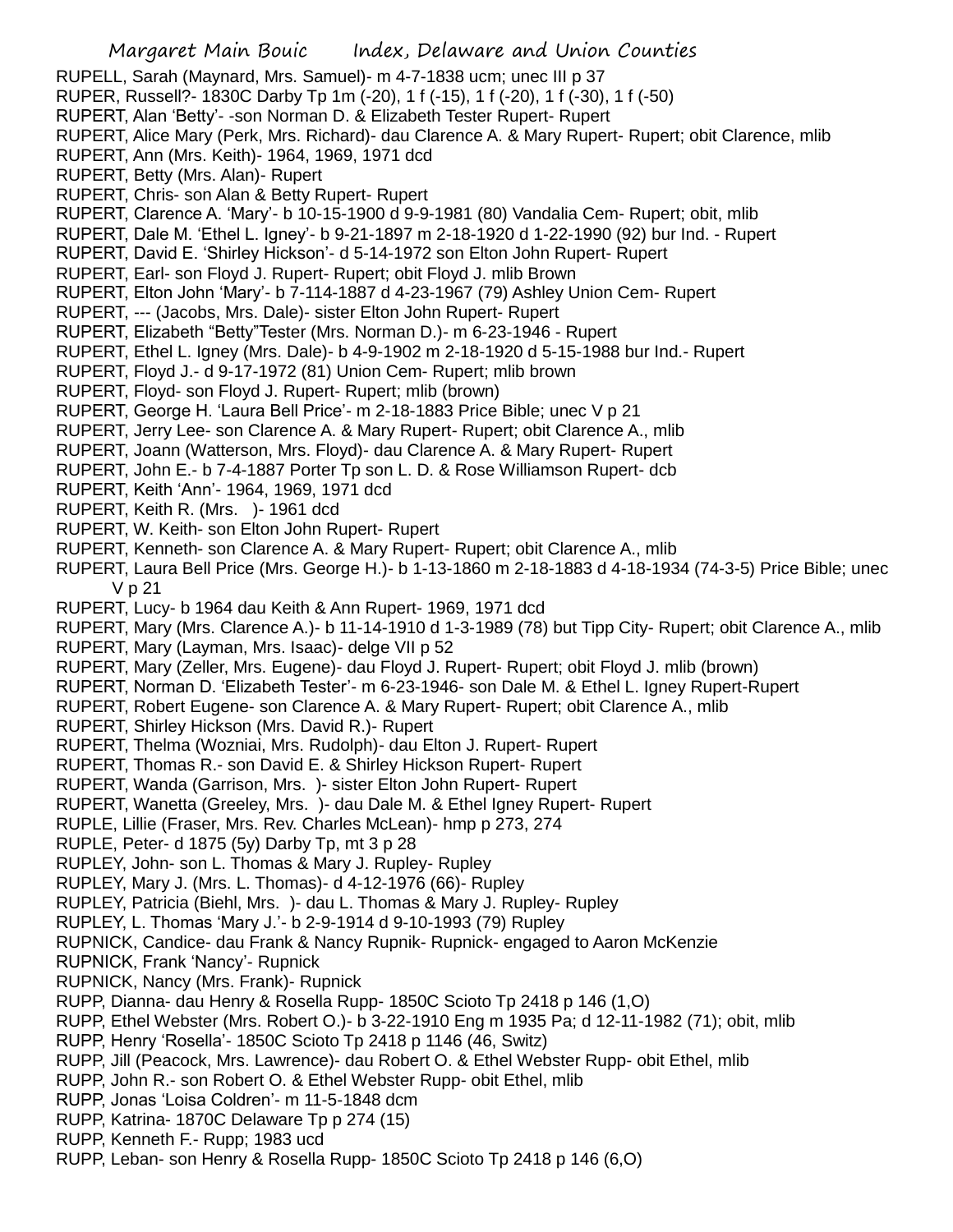RUPP, Loisa Coldren (Mrs.Jonas)- m 11-5-1848 dcm

- RUPP, Martha Ellen (Hepner, Mrs. Lot)- b 10-31-1875 m 8-16-1896 d 8-22-1943- Weiser p 369
- RUPP, Mary Ann (Berlett, Mrs. Peter)- 1908 dch p 799
- RUPP, Ora Isora Davis (Mrs. William)- m 12-5-1892 ucm (Hearl)
- RUPP, Robert O. 'Ethel Webster'- m 1935 d 12-30-1976 obit Ethel, mlib
- RUPP, Rosella (Mrs. Henry)- 1850C Scioto Tp 2418 p 146 (26,O)
- RUPP, Rosilla (Thomas, Mrs. John H.)- m 3-6-1859 dcm
- RUPP, William 'Ora Isora Davis'- m 12-5-1892 ucm (Hearl)
- RUPPELT, Clarence 'Ethel Hildreth'- Ruppelt; obit Howard Edward, mlib (brown)
- RUPPELT, Ethel Hildreth (Mrs. Clarence)- Ruppelt- obit Howard Edward, mlib (brown)
- RUPPELT, Evelyn (Greaser, Mrs. )- dau Clarence & Ethel Hildreth Ruppelt- Ruppelt; obit, Howard Edward, mlib (brown)
- RUPPELT, Howard Edward- b 8-12-1919 d 1-17-1870 bur Middleport- son Clarence & Ethel Hildreth Ruppelt-Ruppelt; obit, mlib (brown)
- RUPPELT, Marjorie (McDonald, Mrs. )- dau Clarence & Ethel Hildreth Ruppelt- Ruppelt, obit , Howard Edward, mlib (brown)
- RUPPERT, Mrs. Grant- d 9-20-1959 sister Mrs. Frank Holycross,Sr.- Ruppert
- RUPPLE, Barbara M.- dau Jacob Rupple- Rypple
- RUPPLE, Jacob- d 12-21-1964 (82) Oak Grove Cem; Rupple; 1961 dcd
- RUPPLE, Jacob, Jr.- son Jacob Rupple- Rupple
- RUPPLE, Tiona (Rotroff, Mrs. )- sister Jacob Rupple- Rupple
- RUPPRECHT, —family of Martha Nuetzel Boyce #24; unec I p 17, V p 1, VI p 1, VII p 7, X p 1, XI p 1. XI p 11
- RUPRECHT, —family of Willis H. Braum #258; unec IX p 49, X p 2, XII p 1
- RUPPRECHT, Anna M. (Mrs. Leonhard J.)- b 10-9-1829 d 1-29-1906 St. John Cem, DJ p 64
- RUPPRECHT, Anna Heubeck (Mrs. Philip)- b 2-6-1789 d 2-14-1851 St. John Cem- dau George & Kunigunda Boxleiter Heubeck- 1985 uch p 121
- RUPPRECHT, Barbara Jean Jones (Mrs. Martin L.)- dau Bert Jones- Rupprecht
- RUPRECHT, Catharine Rausch (Mrs. John Martin)- m 5-9-1878 ucm (Hearl)
- RUPPERICH, Elizabeth- son Gotleb & Margret Rupperich- 1870C Paris Tp 205-206 p 28 (4,O)
- RUPPRECHT, Daniel 'Magdalena Goos'- m 7-23-1860 ucm 3047
- RUPPRECHT, Elsie (Guinsler, Mrs. Frederick)- dau Frank & Marie Weidman Rupprecht- Rupprecht; 1985 uch p 121
- RUPPRECHT, Frank 'Marie Weidman'- b 6-1882 d 10-16-1963 Oakdale II 142 (M-R7-17) -twin son Philip & Anna B. Bunsold Rupright- 1915 uch p 1028; Rupprecht; 1900C Paris Tp 60 p 719 (17,O,O,O); 1949, 1959, 1962 ucd
- RUPPRECHT, Fred 'Sharon Kay Lee' -m 6-24-1967 div; 1985 uch p 121- son Robert P. & Winifred Callaway Rupprecht- Rupprecht
- RUPPRECHT, Gladis Yinget (Mrs. Carl George)- Rausch (13225) III p 269
- RUPPRECHT, Gotlieb- uccp p 48; record Bk 4 p 287
- RUPPRECHT, John Gottlieb- son Philip & Anna Heubeck Rupprecht- 1985 uch p 121
- RUPPRECHT, John G.'Ruth Marsh''Mary J. McShane Williams'- b 4-12-1914 m(1) 1943 1 (76) Oakdale II p 142 (M-R7-15) - son Frank & Marie Weidman Rupprecht- Rupprecht; 1985 uch p 121; 1915 uch p 1030; 1949, 1959, 1962, 1967, 1971, 1973, 1975, 1977
- RUPRECHT, John Martin 'Catharine Rausch'- m 5-9-1878 ucm (Hearl)
- RUPPRECHT, Kathryn (Lee, Mrs. Lutrelle)- 3-22-1923 m 3-7-1943- Oakdale II p 142 (M-R7-16)- dau Frank & Marie Weidman Rupprecht- Rupprecht; 1985 uch p 89, 121, 188
- RUPPRECHT, Kathryn Marie- b 10-14-1970 dau Fred & Sharon Kay Lee Rupprecht- 1985 uch p 89, 121 RUPPRECHT, L.- uca p 35, Darby Tp
- RUPPERICH, Lizzie- dau Gotleb & Margret Rupperich- 1870C Paris Tp 205-206 p 28 (6,O)
- RUPPRECHT, Magdalena Goos (Mrs. Daniel)- m 7-23-1860 ucm 3047
- RUPPRECHT, Maria Margaretha (Nuetzel, Mrs. Godfrey )- b 1856 m 11-22-1877 d 1929 dau Gottlieb G. & Catherine Kritline Rupprecht- 1985 uch p 106; ped Martha Anna Marie Nuetzel Boyce #24 5; unec III p 14
- RUPPRECHT, Essie Marie Weidman (Mrs. Frank M.)- b 6-16-1888 m 5-23-1912 d 5-15-1981 (92) Oakdale II p 142 (M-R7-17) dau Theodore & Rettie Richey Weidman- Rupprecht; 1985 uch p p 89, 121; 1949, 1959, 1962, 1967, 1973, 1977, 1979, 1981 ucd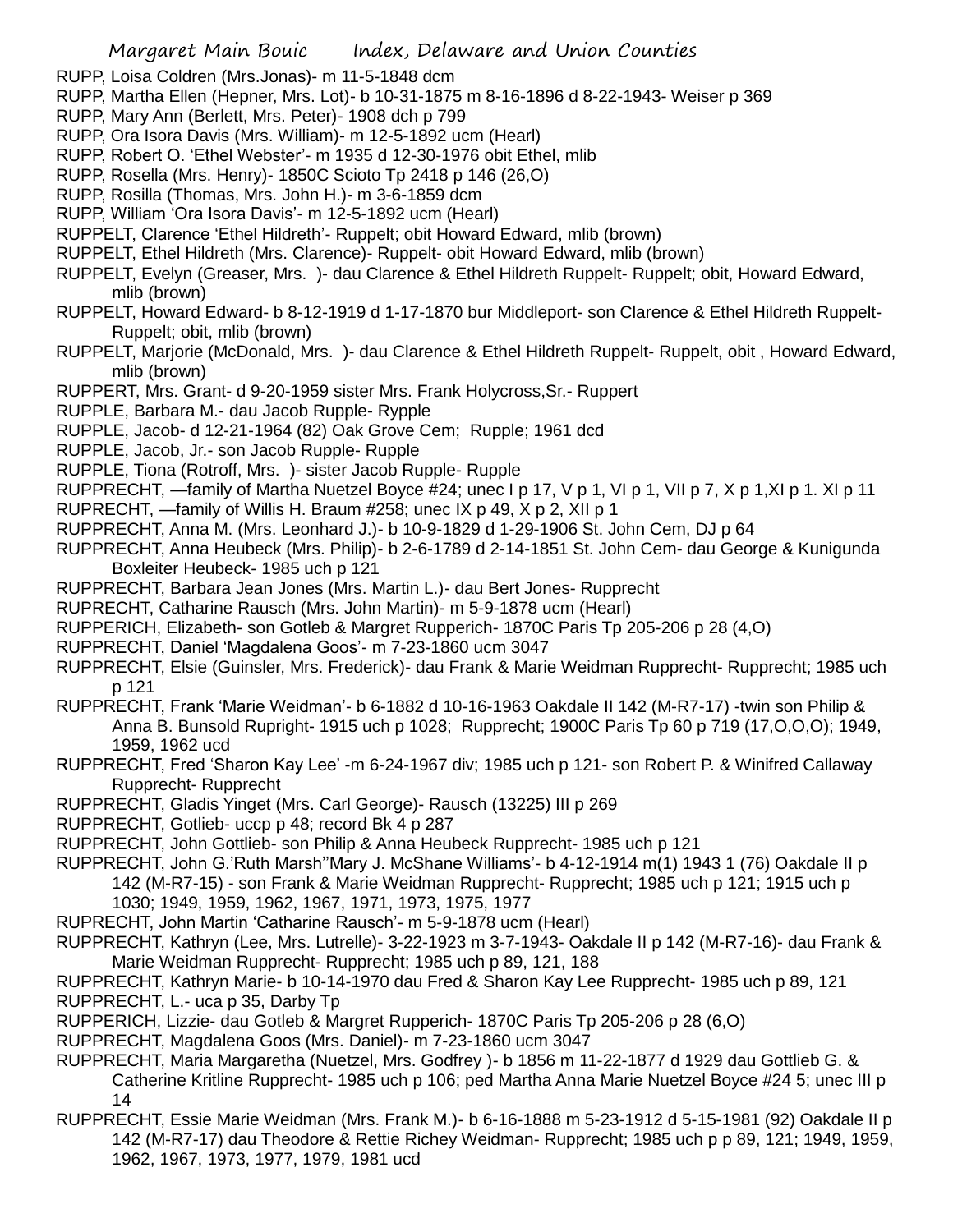RUPPRECHT, Mark- son Robert P. & Winnie Rupprecht- Rupprecht

- RUPPRECHT, Martin L.'Barbara Jean Jones'- b 6-19-1966- son John G. & Ruth Marsh Rupprecht- Rupprecht; obit, mlib (brown); 1949, 1959, 1962 ucd
- RUPPRECHT, Mary J. McShane (Williams, Mrs. Harold E.) (Mrs. John G.)- d 4-21-1991 Our Lady of Lourdes Cem- dau Michael & Margaret Cooke McShane- Rupprecht; 1985 uch p 121
- RUPPRECHT, Phil- son Robert P. & Winnie Rupprecht- Rupprecht
- RUPPRECT, Phillip- unec X p 55 (letter); b 1790 d 1856 ped Martha Anna Maie Nuetzel Boyce #24 20; unec III p 13
- RUPPRECHT, Phillip 'Anna Heubeck'- b 11-26-1790 d 10-25-1856 St. John Cem- son Andrewa & Anna Kunegunda Boym Rupprecht- 1985 uch p 121
- RUPPRECHT, Rettie (Krause, Mrs. Charles)- b 10-17-1918 m 3-14-1953 d 8-5-1999 (80) dau Frank & Marie Weidman Rupprecht- Rupprecht; 1985 uch p 121
- RUPPRECHT, Robert Philip "Bob" 'Winnie'- b 3-8-1913 d 7-30-1992 (79) bur Calif.- son Frank & Marie Weidman Rupprecht- Rupprecht; 1985 uch p 121
- RUPPRECHT, Ruth A. Marsh (Mrs. John G.)- b7-14-1920 m 1943 d 3-30-1973 Oakdale II p 142 (M-R7-15) dau Herman & Hazel Henson Marsh- Rupprecht; 1985 uch p 121; obit, mlib (brown); 1949, 1959, 1962, 1967, 1971 ucd
- RUPPRECHT, Sharon Kay Lee (Mrs. Fred)- b 10-2-1945 m 6-24-1967 div 1989- dau Lutrelle & Kathryn Rupprecht Lee- 1985 uch p 121
- RUPPRECHT, Timothy Lee- b 4-6-1969 son Fred & Sharon Kay Lee Rupprecht- 1985 uch p 89k 121
- RUPPRECHT, Winifred Callaway (Mrs. Robert) 1985 uch p 121
- RUPRIGHT, —family of Virgil Krouse #340; unec XI p 49, XII p 37
- RUPRIGHT, Ann Ford (Mrs. Thomas)- Rupright
- RUPRIGHT, Anna Barbara (Gruenbaum, Mrs. Charles J.)- b 6-8-1880 m 12-26-1904 d 10-6-1977 dau Martin & Katherine Rausch Rupright- 1915 uch p 797; Rausch 1321 III p 269 obit Edward Phillip, mlib (brown); 1880C Paris Tp 540-590 p 54 (1/48,O,O,O); 1900C Darby Tp 213-221 p 11A (19,O,O,O)
- RUPRIGHT, Anna Barbara Bunsold (Mrs. Philip)- b 9-22-1852 m 4-16/15-1875 ucm 5682 d 10-8-1922 Oakdale II p 37 (G-R4-18)- dau Johann & Magdalena Schroll Bunsold; 1915 uch p 1029; 1985 uch p 121; mt 3 p 2; ped Robert Otte Hamilton #45 15; unec IV p 16;1880C Paris Tp 78-93 p 48 (26,O,Ger,Ger); 1900C Paris Tp 58-60 (47,O,Ger,Ger) m 25y, 5 ch
- RUPRIGHT, Anna Marie Weaver (Mrs. John)- b 10-28-1877/8 Oakdale II p 37 (G-R4-18)- dau Calvin & Etta Margaret Schoenleb Weaver- Rupright; 1949 ucd; obit, mlib (brown)
- RUPRIGHT, Otto August 'Luella Buck'- B 8-19-1894 m 102- son Martin & Katheriene Ru lach Rupright; Rausch 1325 II p 265; 1900C Darby Tp 213-221 p 11A (5,O,O,O)
- RUPPRIGHT, Anna R. (Frapp, Mrs. John R.)- m 10-8-1885 ucm (Hearl)
- RUPRIGHT, Augusta M. (Crooks, Mrs. Clair)- b 9-1889 dau Philip & Anna B. Bunsold Rupright- 1915 uch p 1029; 1985 uch p 121; Marysville p 16; 1900C Paris Tp 58-60 p 4A (10,O,O,O)
- RUPPRIGHT, Barbara Ann (Snider, Mrs. Henry)- m 10-7-1840 ucm (Hearl)
- RUPRIGHT, Anna Barbara (Mrs. Philip)- b 2-6-1789 d 2-114-1851 (62y8d) St. John Cem, DJ p 86; 1850C Paris Tp 669-683 p 101 (61,Ger)
- RUPRIGHT, Barbara- 1975 ucd
- RUPRIGHT, Barbara Ann (Snider, Mrs. Henry)- m 10-7-1840 ucm 660; unec V p 37
- RUPRIGHT, Barbara (Eirich, Mrs. John Martin)- 1883 uch V p 246
- RUPRIGHT, Barbara E. (Pederson, Mrs. Fred W.)- dau Clarence J. & Frances McMonical or Ida Donaldson Rupright- Rupright
- RUPRIGHT, Barbara- b 12-1859- dau Leonard & Rena Rupright- 1880C Darby Tp 75 (20,O,Ger,Ger); 1880C Darby Tp 75 (15,O,Ger,Ger); 1900C Darby Tp 189-196 p 9B (40,Ger,Ger,Ger)
- RUPPERICH, Barbara- dau Gotleb & Margret Rupperich- 1870C Paris Tp 205-206 p 28 (10,O)
- RUPRIGHT, Barbara M.- sister Paul Rupright- 1910C Darby Tp 126 p 6B (50,Ger,Ger,Ger)
- RUPRIGHT, Carl George 'Gladis Winget'- b 6-26-1916 d 3-26-1969 (52) St. John's Cem-. DJ p 68- son Edward & Elizabeth Schwartzkoff Rupright- Rausch 13225 II p 269; obit, mlib (brown)
- RUPRIGHT, Catharine- 1860C Paris Tp 1394-1384 p 185 (13,O)
- RUPRIGHT, Catherine (Eirick, Mrs. Gottlieb)- m 1-9-1867 ucm 4119- dau John G & Catherine Kritline Rupright-1915 uch p 1028
- RUPRIGHT, Catharine (Mrs. Goodlove)- 1850C Paris Tp 670-684 p 101 (32,Ger); 1860C Paris Tp 1394-1384 p 184 (40)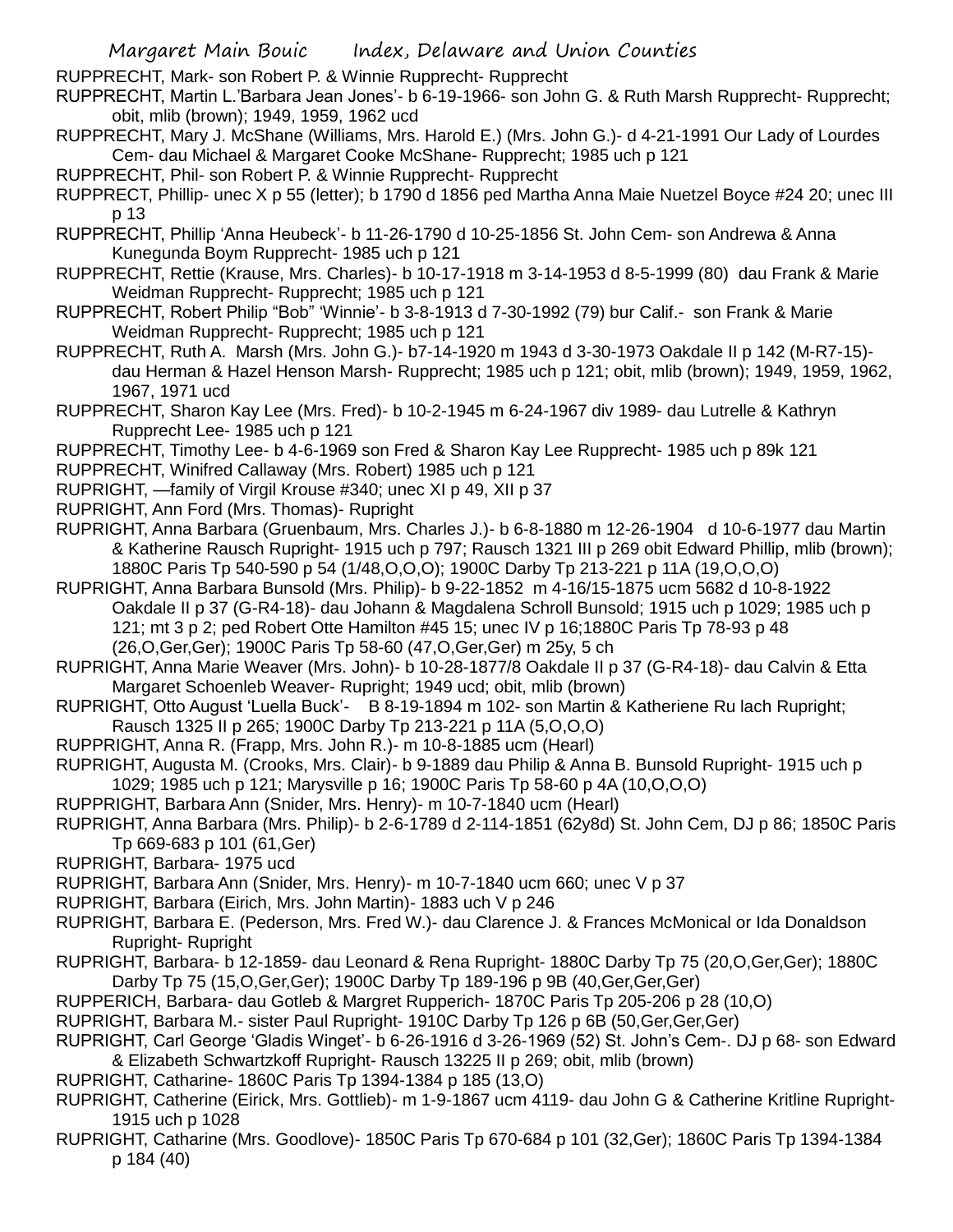RUPRIGHT, Catharine- dau Goodlove & Catharine Rupright- 1850C Paris Tp 670-684 p 101 ((3,O)

- RUPPRIGHT, Catharine Kranttain/Kritline (Mrs. Gottlieb)- b 1-9-1817 m 7-15-1841 ucm 725 d 2-1891 (75)or 1- 30-1892 (75y21d) St. John Cem, DJ p 64- dau Andrew or John P. Kritline- ped Martha Anna Maria Nuetzel Boyce #24 11, unec III p 13; ped Robert Otte Hamilton #45 29, unec IV p 16; 1985 uch p 106, 121; unec IV p 16; dumch p 127; 1915 uch p 1029; 1860C Paris Tp 1394-1384 p 185 (40,Ger); 1870C Paris Tp 220-221 p 30 (53, Bavaria); 1880C Paris Tp 77-92 p 48 (63, Ger,Ger,Ger)
- RUPRIGHT, C. G.- dg 1-10-1908, delge VIII p 28
- RUPRIGHT, Christine R. M. (Jordan, Mrs. Raymond Edward)- b 5-5-1920 m 12-23-1942 dau Edward/Philip & Elizabeth Schwartzkopf Rupright- Rausch 13225 III p 270; obit Edward Philipp, obit Carl George, mlib (brown)
- RUPRIGHT, Christopher John- b 6-6-1964 son Michael Philip & Toni Florence Welsch Rupright- Rupright
- RUPRIGHT, Clara (Clarridge, Mrs. Charles LeRoy)- b 1–27-1912 m 9-30-1946/1950 dau Edward Phillip & Elizabeth Schwartzkopf Rupright- Rausch 13223 II p 265; obit Edward Phillip, obit Carl George, mlib (brown)
- RUPRIGHT, Clarence J. 'Frances McMonical''Ida Donaldson'- b 8-6-1909 d 9-4- bur Findlay- son Thomas & Ann Ford Rupright- Rupright
- RUPRIGHT, Clarence, Jr. 'Mary Mullins'- b 9-27-1932 m 9-14-1974 d 10-9-1983 Marion Cem- son Clarence J. & Frances McMonical Rupright- Rupright
- RUPRIGHT, John Conrad- 1870C Paris Tp 220-221 p 30 (18,O)
- RUPRIGHT, Constance Ann (Segel, Mrs. Gerald)- b 1922 Oakdale II p 1138 (M-R4-12) dau Lewis Peter & Mary Amilia Dapper Rupright-- Rupright; obit Mary Amelia Dapper Rupright, mlib
- RUPRIGHT, David- son Lewis Opeter & Mary Amilia Dapper Rupright- Rupright; obit Mary Amelia
- RUPRIGHT, David Peter 'Margaret J.'- b 1924 Oakdale II p 137 (M-R3-16)- son Lewis Peter & Mary Dapper Rupright- Rupright
- RUPRIGHT, Dora- mt 3 p 26
- RUPRIGHT, Dorothea (Scheiderer, Mrs. Edwin)- b 9-29-1908 m 1928 dau Edward Phillip & Elizabeth Schwartzkopf Rupright- Rausch 13222 III p 269; obit Edward Phillip, obit Carl George, mlib (brown); 1910C Darby Tp 168 p 8B (1,O,O,O)
- RUPRIGHT, Dorothy (Arnold, Mrs. )- dau John G. & Catherine Kritline Rupright- 1915 uch p 1028; 1870C Paris Tp 220-221 p 30 (21,O)
- RUPRIGHT, Edward- b 9-10-1960 son Carl & Gladis Yinget Rupright- Rausch 132251 III p 270
- RUPRIGHT, Edward Phillip 'Elizabeth Schwartzkopf'- b 2-20-1882 m 1905 d 1973 St. John Cem, DJ p 60- son Martin & Katherine Rausch Rupright- Rausch 1322 II p 265; 1900C Darby Tp 213-221 p 11A (18,O,O,O); 1910C Darby Tp 168 p 8A (28,O,O,O) m 5y; obit, mlib (brown)
- 
- RUPRIGHT, Elisabeth- dau Leonard & Rena Roopright- 1880C Darby Tp 75 (16,O,Ger,Ger)
- RUPPRIGHT, Elizabeth (Dellinger, Mrs. Conrad)- m 1-24-1886 ucm (Hearl); Marysville p 39
- RUPRIGHT, Elizabeth Schwartzkopf (Mrs. Edward)- b 10-20-1886 m 1905 d 1963 St. John Cem, DJ p 66; Rausch (11322) II p 265; obit Carl George, obit Edward Phillip, mlib (brown); 1910C Darby Tp 168 p 8B (23,O,O,O) m 5y, 2 ch
- RUPRIGHT, Emanuel- b 3-18-1887 d 8-19-1889 (2y5m) St. John Cem, DJ p 61- son Martin & Katherine Rausch Rupright- Rausch 1324 II p 265
- RUPRIGHT, Emma (Plikerd, Mrs. Harry)- b 5-15/16-1897 m 1921 d 6-15-1997 (100) dau Martin & Katherine Rausch Rupright- Rausch 1326 II p 264; obit Edward Phillip, mlib (brown); 1900C Darby Tp 213-221 p 11A (3,O,O,O)
- RUPRIGHT, Eunice (Sylvester, Mrs. )- dau Thomas & Ann Ford Rupright- Rupright
- RUPRIGHT, Frances McMonical (Mrs. Clarence)- d 1957- Rupright
- RUPRIGHT, Freda (Hughes, Mrs. Bud)- dau Thomas & Ann Ford Rupright- Rupright
- ROOPRI\GHT; George- uccp p 21 Naturalization JB 2 p 254; uccp p 28k JB3 p 176
- RUPRIGHT, Godlove- uccp p 35 JB4 p 16 (GS CP 146); unec III p 46, XII p 63; uca p 35, 59
- RUPPRIGHT, John Gottlieb 'Catharine Kritline/Kranttain'- b 11-1-1818 m 7-15-1841 ucm 725 d 3-12-1893 (74- 4-11); St. John Cem, DJ p 64; son Phillip Rupprecht; ped Martha Anna Maria Nuetzel Boyce #24 10; unec III p 14, V p 38; dumch p 127; ped Robert Otte Hamilton #45 28, unec IV p 16; uca p 106; mt 8-1- 1855, 12-21-1859; 1883 uch V p 235; uccp p 22 est JB2 p 292; 1850C Paris Tp 670-684 p 101 (31,Ger); 1860C Paris Tp 1394-1384 p 184 (41,Bav) 1870C Paris Tp 205-206 p 38 (34,Bav); 1880C Paris Tp 77-92 p 48 (62,Ger,Ger,Ger) OGS Vol XXIX 1 p 19
- RUPRIGHT, Gottlieb- son Gottlieb & Catharine Kritline Rupright- 1860C Paris Tp 1384-11384 p 184 (6/12,O);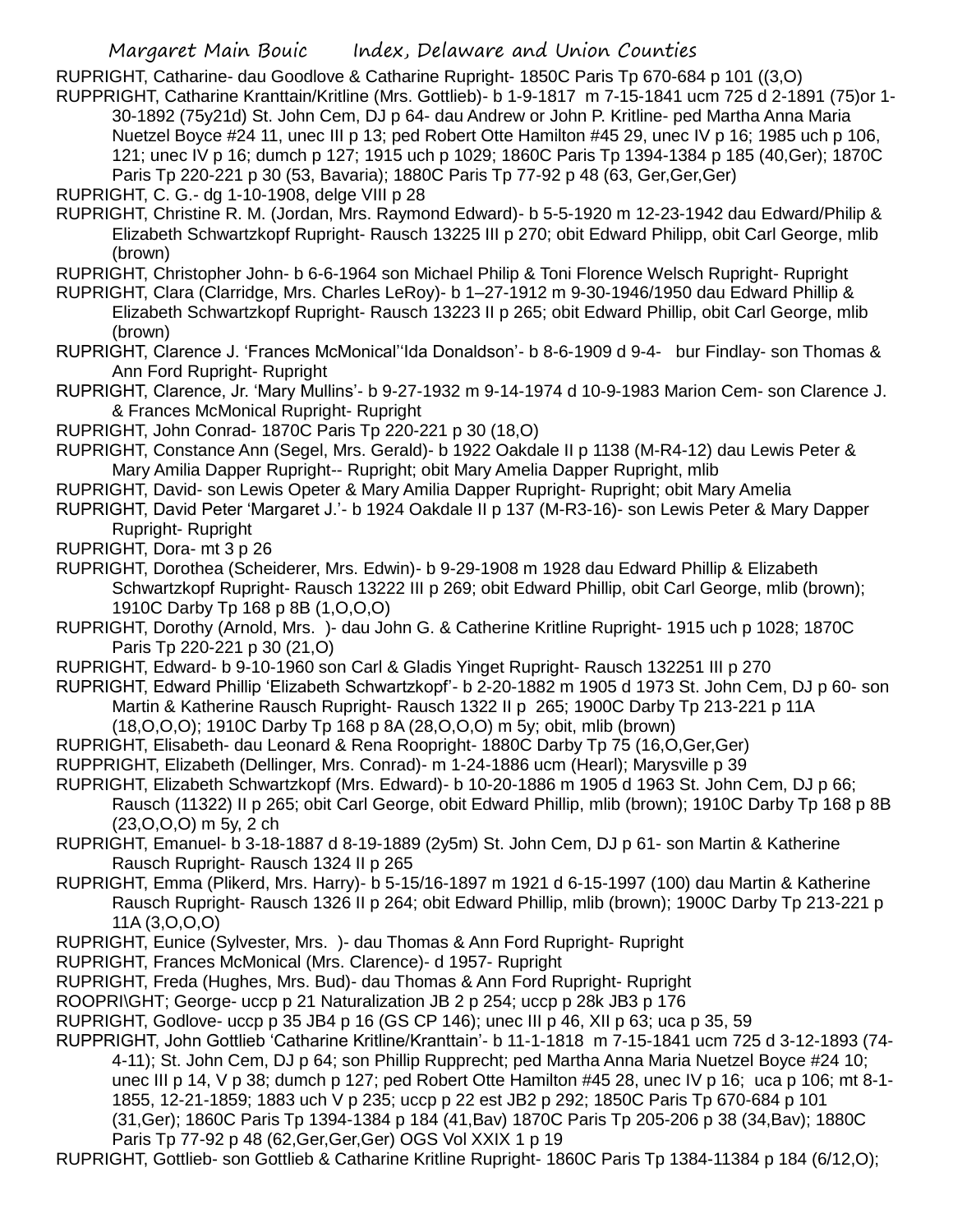uccp p 22, est JB2 p 292; uccp p 28, Naturalization JB3 p 176

RUPRIGHT, Ida Donaldson (Mrs. Clarence)(Muncy, Mrs. John)- Rupright

RUPRIGHT, Irene (Nester, Mrs. William)- b 4-26-1921 m 12-15-1944 dau August & Luella Buck Rupright-Rausch 1325 III p 270

RUPRIGHT, Janice (Miller, Mrs. Russell)- b 2-7-1940 m 1961 dau August & Luella Buck Rupright- Rausch 13255 III p 270

RUPRIGHT, John Conrad 'Lizzie Geman'- son John G. & Catherine Kritline Rupright- 1915 uch p 1029

- RUPRIGHT, John G. 'Margaret "Maggie" Nicol' m 2-28-1869 ucm 4513- son John G. & Catherine Kritline Rupright- 1883 uch IV p 505, 509; 1915 uch p 1029; hjt p 135; 1850C Paris Tp 670-684 p 101 (6,O); 1860C Paris Tp 1394-1384 p 185 (16,O)
- RUPRIGHT, John M. C. 'Anna Weaver'- son Philip & Anna B. Bunsold Rupright- 1915 uch p 1028; obit Anna, mlib (brown); 1985 uch p 121; 1949 ucd
- RUPRIGHT, John William- b 4-29-1884 d 9-23-1906 son Martin & Katherine Rausch Rupright- Rausch 1323 II p 265l; 1900C Darby Tp 213-221 p 11A (16,O,O,O)
- RUPRIGHT, Kaspar Walter- b 3-22-1891 d 8-16-1893 (2-4-25) St. John, DJ p 61- son Martin & Catherine Rupright
- RUPRIGHT, Katherine "Katie" Rausch (Mrs. Martin)- b 2-22-1858 m 1878 ucm 6261 d 1-17-1925 St. John Cem, DJ p 61- dau Philip & Barbara Goess Rausch- obit Edward Phillip, mlib (brown); Rausch 132 II p 264; 1883 uch V p 254; 1880C Paris Tp 540-590 p 54 (22,O,Ger,Ger)- 1900C Darby Tp 213-221 p 11A (42,O,Md,Ger) m 22y, 7 ch, 5 living-

RUPRIGHT, Kathleen Ann (Waller, Mrs. Arnold)- dau Philip L. & Pearl A. Telthorster Rupright- Rupright

- RUPRIGHT, Laura (Otte, Mrs. W. M.0-- b 2-5-1879 d 3-18-1959 Oakdale II p 93 (H-R23-19)- dau Philip & Anna B. Bunsold Rupright- 1915 uch p 1028; 1985 uch p 121; ped Robert Otte Hamilton 7, unec IV p 16; 1880C Paris Tp 78-93 p 48 (1,O,O,O)
- RUPRIGHT, Leonhard J. 'Anna M.'- b 4-11-1825 d 11-19-1900 (73)St. John Cem DJ p 64; unec XIV p 15; obit, mlib; 1910C Darby Tp 168 p 8B (52,O,O,O) wid; 7 ch, 4 living
- RUPRIGHT, Leonard 'Magdelene "Rena" Goos'- m 1860 unec IV p 27, XV p 8 (affidavits); 1880C Darby Tp 75 (59,Ger,Ger,Ger); 1900C Darby Tp 189-196 p 9B (73,Ger,Ger,Ger) m 40y;

RUPPRECHT, Mr. and Mrs. Lewis- 1949, 1962 ucd

- RUPRIGHT, Lewis Peter 'Mary Amilla Dapper'- b 6-13-1874/5 d 10-10-1959/7 Oakdale II p 137 (10-R3-16) son Philip & Anna Bunsold Rupright- Rupright; 1915 uch p 1028; 1985 uch p 121; obit Mary Amilla, mlib (brown); 1900C Paris Tp 58-60 p 4A (17,O,O,O); 1959
- RUPRIGHT, Lois (Stuber, Mrs. Richard)- b 4-5-1938 m 1956 dau August & Luella Buck Rupright- Rausch 13254, III p 270
- RUPRIGHT, Lowell Edward- b 10-10-1935 son August & Luella Buck Rupright- Rausch 13253, III p 270
- RUPRIGHT, Lucilla- b 9/11-19-1905 d 12-11-1993 (88) St. John Cem, DJ p 60- dau Edward Phillip & Elizabeth Schwartzkopf Rupright- Rausch 13221 II p 265; obit Carl George, obit Edward Phillip, mlib (brown); 1910C Darby Tp 168 p 8B (4,O,O,O)
- RUPRIGHT, Luella Buck (Mrs. August)- b 7-3-1898 m 1920- Rausch 1325 II p 265
- RUPRIGHT, Maggie- dau Leonard & Lena Roopright- 1880C Darby Tp 75 (18,O,Ger,Ger)

RUPRIGHT, Margaret- (15-1840) uccp p 22, JB2 p 292

RUPPRIGHT, Margaret Barbara (Steirhoof, Mrs. Conrad)- m 11-13-1881 ucm 7066

RUPPRIGHT, Margaret Dorotha (Ridenbaugh, Mrs. John P.)- m 6-9-1872 ucm (Hearl)

- RUPRIGHT, Margaret D. (Mrs. Lewis ?) B 1888 d 1971 Oakdale II p 137 (M-R3-16)
- RUPRIGHT, Margret (Mrs. Gotleb)- 1870C Paris Tp 205-206 p 38 (41,Bavaria)
- RUPRIGHT, Margaret- dau Goodlove & Catharine Rupright- 1850C Paris Tp 670-684 p 101 (1,O)
- RUPRIGHT, Margaret D.- dau Goodlove & Catharine Rupright- 1850C Paris Tp 670-684 p 101 (5,O)
- RUPRIGHT, Margret- dau Gotleb & Margret Rupperich- 1870C Paris Tp 205-206 p 38 (8,O); unec III p 46 (GS CP 146)
- RUPRIGHT, Margaret J. (Mrs. David Peter)- d 1925 Oakdale II p 137 (M-R3-16)
- RUPRIGHT, Margaret Nicol (Mrs. John G.)- dau John Leonard & Margaret Starr Nicol- 1915 uch p 981
- RUPRIGHT, Margaret (Weidman, Mrs. )- m 6-10-1866 ucm 3974 dau John G. & Catherine Kritline Rupright-
- 1915 uch p 1029; 1850C Paris Tp 670-684 p 101 (5,O); 1860C Paris Tp 1394-1384 p 185 (15,O)
- RUPRIGHT, Margarete Doratha (Ridenbaugh, Mrs. John P.)- m 6-9-1872 ucm 5105
- RUPRIGHT, Margaretha- b 12-25-1811 Trinity Cem, DJ p 80
- RUPRIGHT, Mark G.- son Clarence, Jr. Rupright- Rupright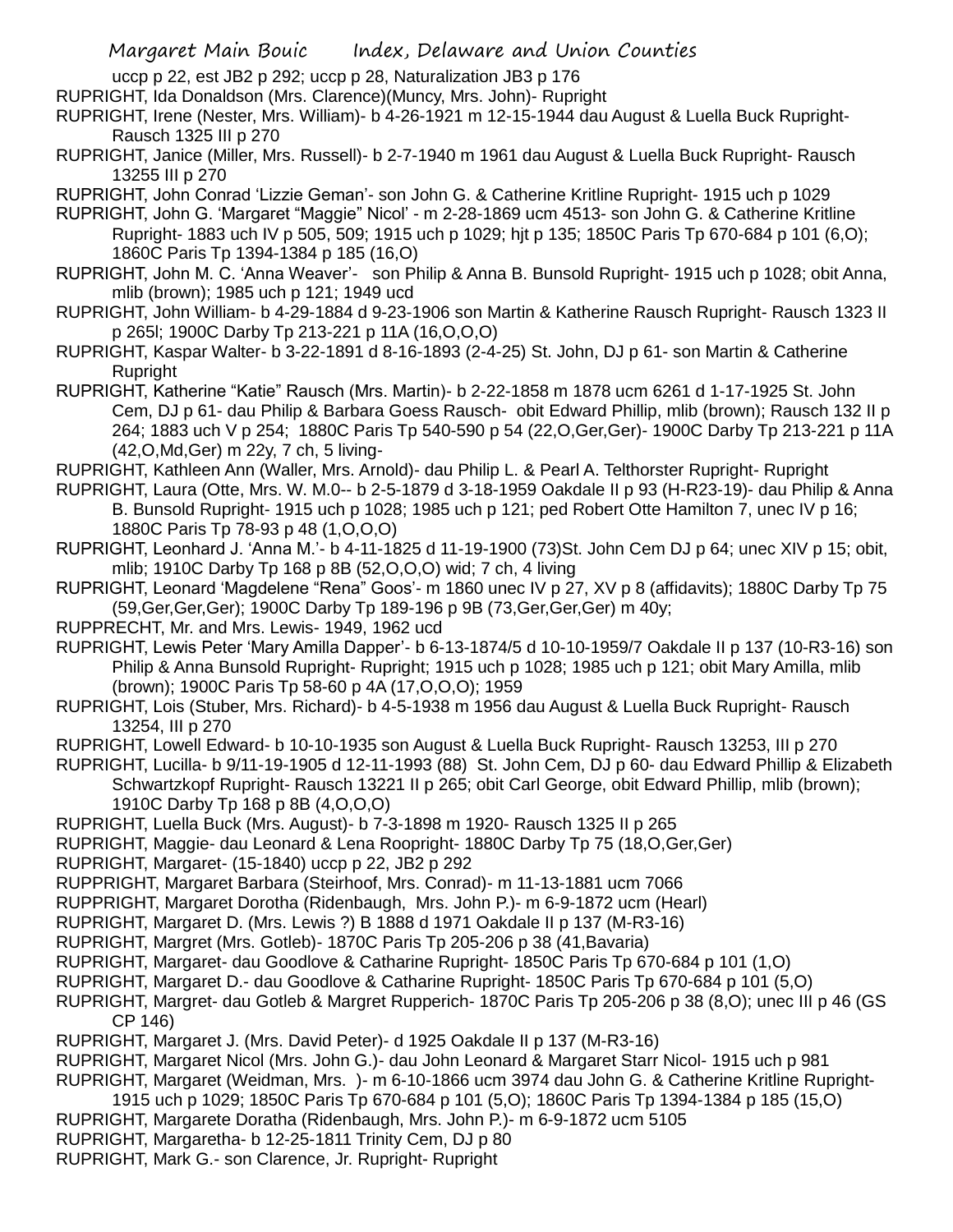RUPRIGHT, John Martin 'Katherine Rausch'- b 11-9-1854 m 5-9-1878 ucm 6261 d 11-21-1902 St. John Cem, DJ p 61- Rausch (132) II p 264; 1883 uch V p 254

RUPRIGHT, Mary Amilia Dapper (Mrs. Lewis P.)- b 7-17-1888 d 6-5-1971 (82) Oakdale Cem- dau John D. & Mary J. Kunert Dapper- obit, mlib (brown); 1967, 1971 ucd

RUPPRIGHT Mary Margaret (Neutzel, Mrs. Jacob George Godfrey)- m 11-22-1877 ucm (Hearl) RUPRIGHT, Maggie Nicol (Mrs. John G.)- m 2-28-1869 ucm (Hearl)

RUPRIGHT, Martin- 1840C Darby Tp 996 (15-20) 1m (10-15) 1f 10-15) 1 m (5-10) 1 f (5-10) unec V II p 42 RONPNGHT, Martin- 1840C Darby Tp 1m(-10) 1m (-15), 1m (-20) 1f (-10) 1 f (-15); unec V p 32 (Franklin Co) RUPRIGHT, Martin (17-1840) uccp p 22, JB 2 p 292; uccp p 44, part JB4 p 283

RUPRIGHT, John Martin- son Gotleb & Catherine Kritline Ruppright- unec III p 46 (G5 CP146); 1860C Paris Tp 1394-1384 p 184 (5,O); 1870C Paris Tp 220-221 p 30 (15,O); 1880C Paris Tp 540-590 p 54

(25,O,Ger,Ger); 1900C Darby Tp 213-221 p 1A ()45,O,Ger,Ger)- m 22y; uccp p 44 part JB4 p 362;

RUPRIGHT, Martin J. - son Philip & Anna B. Bunsold Rupright- 1915 uch p 1028

RUPRIGHT, Mary Amilia Dapper (Ms. Lewis Peter)- b 7-17-1888 d 6-5-1971 dau John D. & Mary J. Kunert Dapper- Rupright; 1959 ucd

RUPRIGHT, Mary (Boone, Mrs. )- dau Lewis Peter & May Amilia Rupright- Rupright; obit Mary Amilia, mlib (brown)

- RUPRIGHT, Mary (Burger, Mrs. Jake Andrew)- unec I p 18
- RUPRIGHT, Mary (Boone, Mrs. William "Jack")- Rupright
- RUPRIGHT, Mary Ellen (Mrs. Michael Philip)- Rupright
- RUPRIGHT, Mary J. (Mrs. John G.)- 1975, 1977 ucd
- RUPRIGHT, Mary Johanna (Reed, Mrs. David Howard)- m 9-1-1962 dau Philip L. & Pearl A. Telthorster Rupright- Rupright

RUPRIGHT, Mary Mullins (Mrs. Clarence, Jr)- Rupright

RUPRIGHT, Mary (Nuetzel, Mrs. Jacob George Gottfried)- m 11-22-1877 ucm 6158 dau John Gottlieb & Catherine Kritline Rupright- 1915 uch p 1028; 1860C Paris Tp 1394-1384 p 184 (4,O); 1870C Paris Tp 220-221 p 30 (13,O)

RUPRIGHT, Matthew C.- son Clarence, Jr. Rupright- Rupright

RUPRIGHT, Michael (12-1840) (GS CP146) unec III p 46, VII p 42, VIII p 48; uccp p 27 JB2 p 292, JB3 p 94;, uccp  $p$  41 part JB 4  $p$  283

RUPRIGHT, Michael Philip 'Toni Florence Welsch''Mary Ellen'- m 12-22-1962 son Philip l. & Pearl A. Telthorster Rupright- Rupright

RUPRIGHT, Otis-son Martin & Katherine Rausch Rupright-1910C Darby Tp 168 p 8B (15,O,O,O)

RUPRIGHT, Patricia (Mrs. Timothy Paul)- Rupright

RUPRIGHT, Paul- unec III p 46 (GS CP 146); (7-1840) uccp p 27 JB 2 p 292, uccp p 41 part JB4 p 362

RUPRIGHT, Paul (82-1949) d 11-15-1945, uninf p 29

RUPRIGHT, Paul- brother Barbara Rupright- 1910C Darby Tp 126 p 6B (47,O,Ger,Ger)

RUPRIGHT, Paul- 1949 ucd

RUPRIGHT, Pauline/Pollnce- b 1-1863 son Leonard & Rena Roopright- 1880C Darby Tp 75 (17,O,Ger,Ger); 1900C Darby Tp 189-196 p 4B (37,O,Ger,Ger)-

RUPRIGHT, Paulus- uccp p 41 part JB4 p 283, uccp p 44, JB4 p 362; unec V p 32

- RUPRIGHT, Pearl A./L. Telthorster (Mrs. Philip L.)- b 3-23-1921 m 6-2-1938 d 1-13-1998 (76) Oakdale II p 137 (M-R3-16)- dau Paul W. & Sena J. Baumann Telthorster- Rupright
- RUPRIGHT, Philip- OGS Vol XIX 1 p 19
- RUPRIGHT, Philip- uccp p 19 intention JB2 p 109; uccp p 22 security JB2 p 292, JB 3 p 94; uccp p 28 naturalization JB3 p 176
- RUPRIGHT, Philip 'Anna Barbara Bunsold'- b 10-15-1851 m 4-16-1875 ucm 5682 d 1933 or 9-2-1939 Oakdale II p 37 (G-R4-18)- son John Gottlieb & Catherine Kritline Rupright- 1915 uch p 1029; 1883 uch V p 42; ped Robert Otte Hamilton #45, unec IV p 16; 1985 uch p 100, 121; uca p 223, 59; mt 3 p 12; 1860C Paris Tp 1394-1384 p 184 (9,O); 1870C Paris Tp 220-221 p 30 (18,O); 1880C Paris Tp 78-93 p 48 (23,O,Ger,Ger)
- RUPRIGHT, Philipp 'Anna Barbara'- b 11-26-1790 d 10-25-1856 (65-10-29) St. John DJ p 86
- RUPRIGHT, Philip 'Barbara'- 1883 uch V p 235; 1840C Paris Tp 962 p 43 (50-60) 1f (50-60), 1m (20-30); 1850C Paris Tp 669-683 p 101 (60,Ger)
- RUPRIGHT, Philip L. 'Pearl A. Telthorster'- b 10-21-1920 m 6-2-1938 d 8-15-1998 (77) Oakdale Cem- son Lewis Peter & Mary Dapper Rupright- Rupright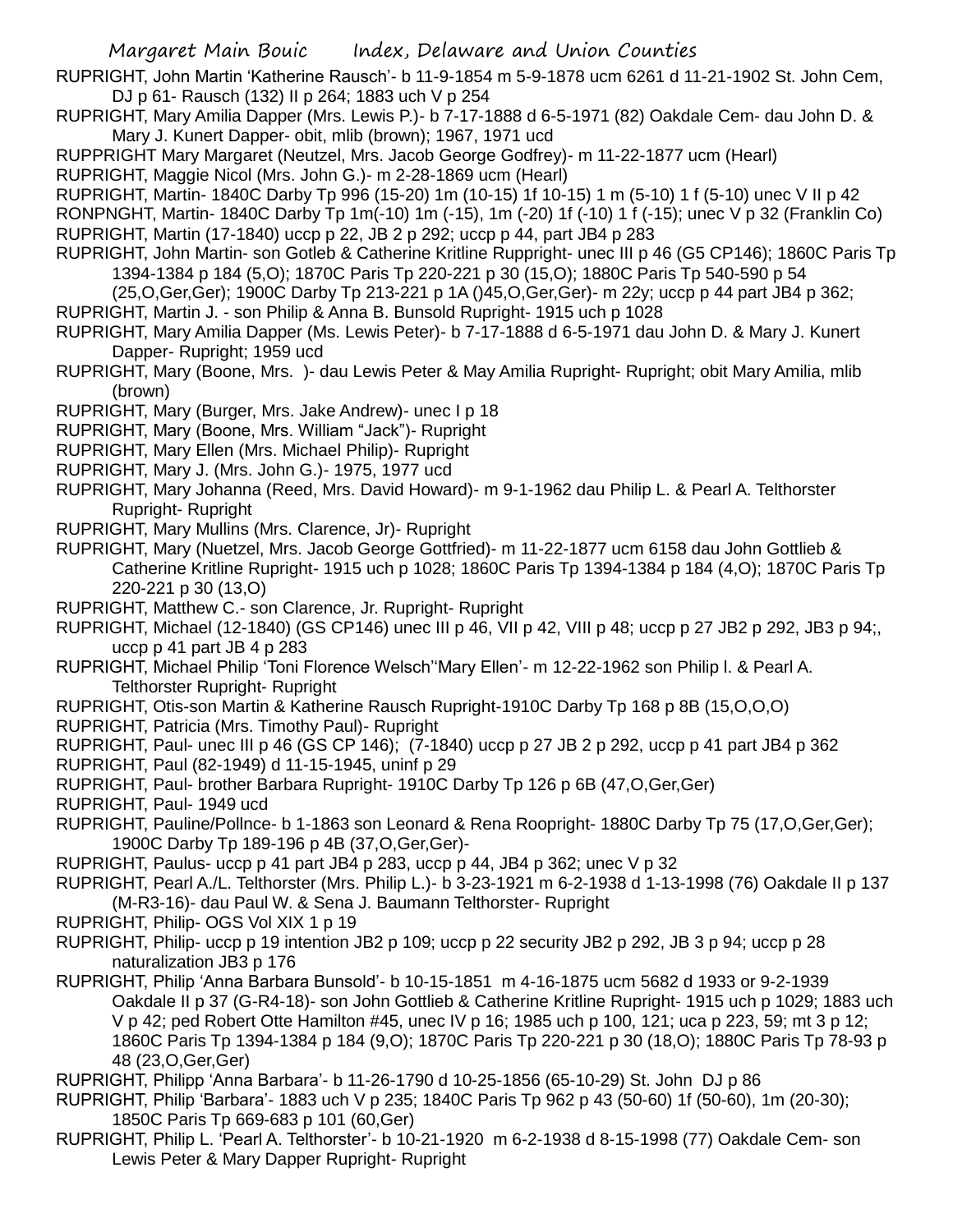- RUPRIGHT, Phyllis (Carroll, Mrs. David)- b 2-17-1927 m 1954 dau August & Luella Buck Rupright- Rausch 1326, III p 270
- RUPRIGHT, Powell- son Gotleb & Margret Rupperich- 1870C Paris Tp 205-206 p 28 (7,O)
- RUPRIGHT, Rena/Maditalina Goos (Mrs. Leonard)m 1860, unec IV p 27; 1880C Darby Tp 75
	- (40,Ger,Ger,Ger)- 1900C Darby Tp 189-196 p 9B (70,Ger,Ger,Ger) m 40y, 6ch 4 living
- RUPRIGHT, Robert P. 'Winifred Callaway'- son Frank & Marie Weidman Rupright- 1915 uch p 1030; 1985 uch p 121
- RUPRIGHT, Ruth Ann (Frost, Mrs. )- dau Clarence J. & Frances McMonical or Ida Donaldson Rupprecht-Rupprecht
- RUPRIGHT, Scott R.- son Clarence Rupright,Jr.- Rupright
- RUPRIGHT, Shawn Joanne (Lawson, Mrs. Michael Dean)- m 5-29-1982 dau Clarence Rupright & Mrs. John Muncy- Rupright
- RUPRIGHT, Sheila J. (Moore, Mrs. )- dau Clarence Jr. Rupright- Rupright
- RUPRIGHT, Shelly J. (Kemp, Mrs. )- dau Clarence Jr. Rupright- Rupright
- RUPRIGHT, Sonya J. (Shuler, Mrs. Craig)- m 4-11-1981 dau Clarence Rupright & Mrs. John H. Muncy-Rupright
- RUPRIGHT, Thomas 'Ann Ford'- Rupprecht
- RUPRIGHT, Timothy Paul 'Patricia'- son Philip L. & Pearl A. Telthorster Rupright- Rupright
- RUPRIGHT, Toni Florence Welsch (Mrs. Michael Philip)-m 12-22-1962 dau Jack Welsch- Rupright
- RUPRIGHT, Walter- b 2-13-1914 d 2-10-1916 St. John, DJ p 60- son Edward & Elizabeth Schwartzkopf Rupright- Rausch 13224 II p 265
- RUPRIGHT, Wendy L (Springer, Mrs. Daniel D.)- m 4-5-1997 dau Michael & Toni Rupright- Rupright
- RUPRIGHT, Wilhelm J.- b 4-29-1884 d 9-23-1906 St. John DJ p 61
- RURODE, Leslie CeNell- b 12-1-1959 ch Robert & Nancy Ann Rumble Rurode- Maugans Anc p 24
- RURODE, Nancy Anna Rumble (Mrs. Robert)- b 5-8-1937 m 6-26-1955- dau Lloyd I
	- . & Nancy Anna Skiles Rumble- Maugans Anc p 23, 24
- RURODE, Robert 'Nancy Anna Rumble'- m 6-26-1955- Maugans Anc p 24
- RURODE, Robert Stanford- b 6-7-1957 son Robert & Nancy Ann Rumble Rurode- Maugans Anc p 24
- RURYST, H.- Pabst 1 p 6
- RUS, Mrs. J. F.-delge XIII p 36
- RUSCH, Amelia Ann Deana Volle (Mrs. Herman Heinrich)- b 10-29-1861 m 10-8-1884 d 9–25-1928 dau August Frederick William & Julia Dora Heimroth Volle- ped Wilma Charlene Gum Leonard #289 7; unec XIII p 16
- RUSCH, Catherine Louise Oelfecken (Mrs. Johann Peter Heinrich)- ped Wilma Charlene Gum Leonard #289 13; unec XIII p 16
- RUSCH, Edward 'Mary A. Nipper'- Rusch
- RUSCH, Edward J, Jr.- son Edward & Mary A. Nipper Rusch- Rusch
- RUSCH, Herman Heinrich 'Amelia Ann Deana Volle'- b 8-4-1843 m 10-8-1884 d 6-12-1923 son Johann Peter Heinrich & Catherine Louise Oelfecken Rusch- ped Wilma Charlene Gum Leonard #289 1985 uch p 61985 uch p ; unec XIII p 16
- RUSCH, Johann Peter Heinrich 'Catherine Louise Oelfecken Rusch- ped Wilma Charlene Gum Leonard #289 12; unec XIII p 16
- RUSCH, Lily Evelyn (Gum, Mrs. Perry Gwyn)- b 9-27-1890 Cal m 5-11-1915 d 6-2-1978 dau Herman Heinrich & Amelia Ann Deana Volle Rusch- ped Wilma Charlene Gum Leonard #289 3; unec XIII p 16
- RUSCH, Linda Marie (Apel, Mrs. Clifford Stewart)- m 5-20-1972- Rusch
- RUSCH, Patricia A. (Kitchen, Mrsl Paul E.)- m 7-14-1981 dau Edward J. & Mary A. Nipper Rusch- Rusch
- RUSCO, Hannah (Mrs. Nathaniel)- d 9-11-1855 (58-4-29) Plain City Cem, unec VIII p 9
- RUSCO, Nathaniel 'Hannah'- d 10-21-1859 (67-1-21) Plain City Cem- unec VIII p 9
- RUSE, Frank- pallbearer for Frederick Krause- dg 10-4-1904 Cry Ab p 266
- RUSENDAELL, Mary Kerern (1957) sent to State Hospital- uninf p 31
- RUSH, A.- 1908 dch p 427
- RUSH, Abagial Wheaton (Mrs. George)- m 6-6-1850 dcm dau Squire Wheaton- dcw Bk 4 p 144(16)
- RUSH, Ada E.- b 2-1885 dau Benjamin F. & Susan E. Rush- 1900C Jackson Tp 184-186 p 8B (15,O,O,O)
- RUSH, Adam- b 1968 son James E. & Delores Rush- 1969, 1971, 1980 dcd
- RUSH, Angie (10-1987) dau Rev. David & Debbie Rush- Rush
- RUSH, Ann (Benninghoven, Mrs. )- dau Ralph Eugene & Marjorie Rush- Rush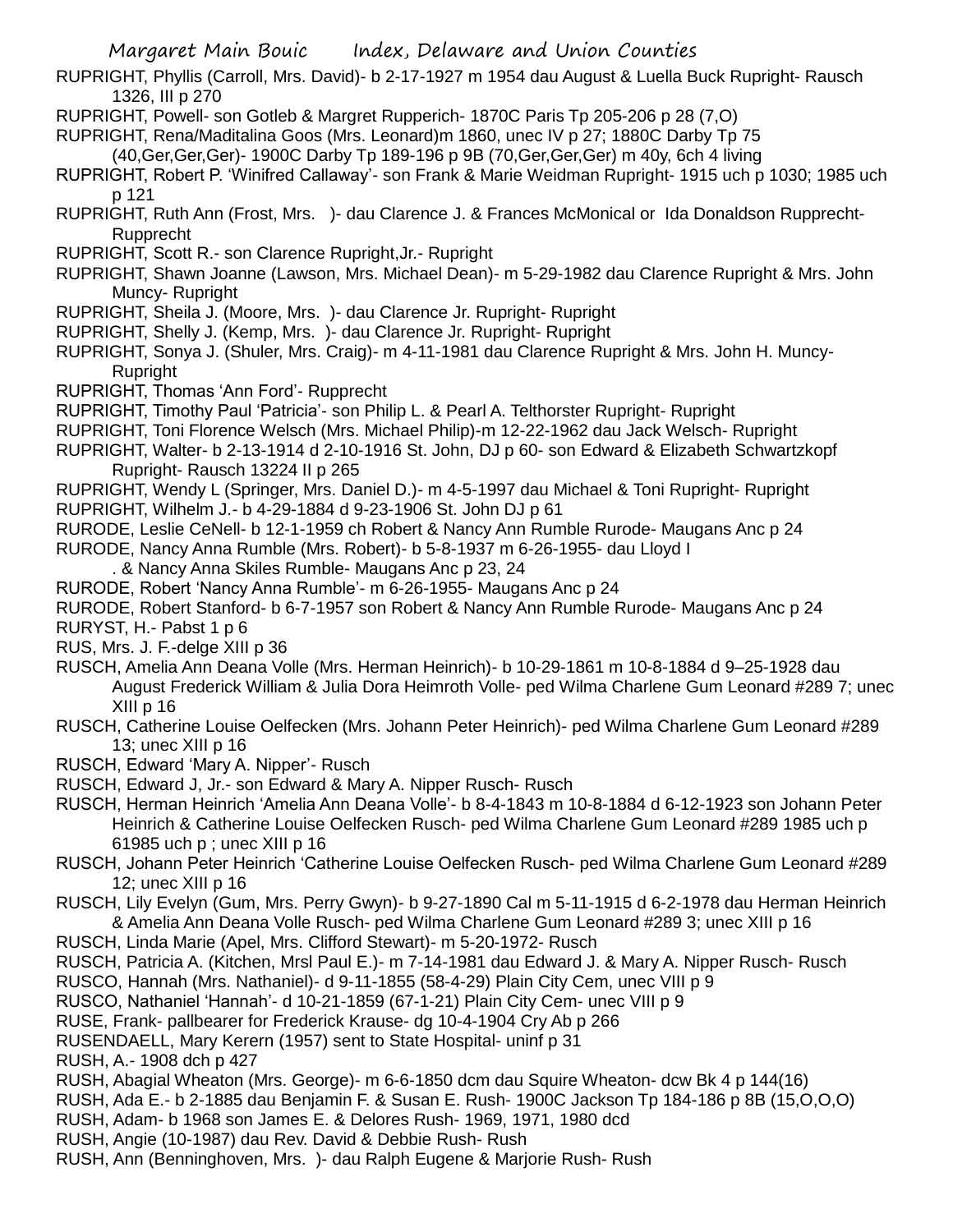RUSH, Anne E. Lewis (Mrs. Truman P.)- m 1-1866 delge X 32; 1870C Harlem Tp p 372 (24)

- RUSH, Anna (Tucker, Mrs. Stillman)- m 9-25-1849 dcm
- RUSH, Annette- dau LeRoy & Emma Rush- Rush
- RUSH, Artha Lou- b 1931 Shoup Cem, unmarked grave- delge XIII p 9
- RUSH, —B- d 12-29-1874 (3-1-6) Devenport Cem, Powell p 329
- RUSH, Barbara- member #102; delge II p 4
- RUSH, Barbara Jean Michels (Mrs. James Franklin)- b 11-2-1927 m 4-3-1949 dau Victor & Louise Thompson Michels- Gabriel
- RUSH, Belle- granddau Capt. W. S. Webb- dg 11-1-1901 Cry Ab p 105
- RUSH, Benjamin Frank 'Susan Ellen Fish'- b 10-1854 m 7-26-1883 ucm (Hearl) d 1922 Price Cem, djlm p 51; 1985 uch p 132; 1900 Jackson Tp 184-186 p 8B (45,O,O,O) m 16y; 1910C Jackson Tp 130 p 6A (55,O,Pa,O) m 25y
- RUSH, Bessie C- b 4-1897 dau Benjamin F. & Susan Ellen Fish- 1900C Jackson Tp 184-186 p 8B (3O,O,O); 1910C Jackson Tp 130 p 6A (13,O,O,O)
- RUSH, Betty Jane (Webb, Mrs. Leonard James, Sr.)- d 1959- Rush

RUSH, Bob- 1973 ucd

- RUSH, Brian (8-1987) son Rev. David & Debbie Rush- Rush
- RUSH, Burdena (Mrs. John)- d 3-4-1977 (78) bur Middleburg Cem- Rush
- RUSH, Carl H. 'Clarice Cole'- m 6-8-1921 Rush-Cole Bible; unec XV p 20- Rush; 1961, 1964 dcd
- RUSH, Carl- son Carl H. & Clarice Cole Rush- Rush
- RUSH, Carl E. 'Shirley Ann Dusenbery'- m 6-21-1957- Rush-Cole Bible, unec XV p 20
- RUSH, Catherine (Mrs. Francis)- d 9-9-1855 (81) Trenton Cem- Powell p 270
- RUSH, Cecil 'Nellie Smith'- m 1910 d 1941 Price Cem, djlm p 53; 1910C Claibourne NP 25 p 2 (23,O,O,O)
- RUSH, Charles C. son Benjamin F. & Susan Ellen Fish Rush- 1910C Jackson Tp 130 p 6A (2,O,O,O)
- RUSH, Charles 'Diane J.'- 1980 dcd
- RUSH, Charles Schleicht (Mrs. Charles W.)- Rush; obit Forest H., obit Robert W., mlib (brown)
- RUSH, Charles W. 'Clara Schleicht'- Rush; obit Forest H., obit Robert W., mlib (brown)
- RUSH, Charlotte (Mrs. LeRoy)- Rush
- RUSH, Clara Schleet (Mrs. William)- Rush
- RUSH, Clarice M. Cole (Mrs. Carl H.)- b 5-28-1901 m 6-8-1921 d 8-7-1977 Otterbein Cem, Rush; unec XV p 20; Rush; 1961, 1964 dcd; obit, mlib
- RUSH, Claude- dg 2-14-1908 delge VIII p 28
- RUSH, Clifford 'Gladys Swartz'- d 1-1959- Milligan (83)
- RUSH, Clyde- son Cecil & Nellie Smith Smith Rush- Rush
- RUSH, Cynthia- research Mary Monnett- delge XV p 49
- RUSH, Colleen Logue (Mrs. Michael)- dau Kerry & Paula Logue- Rush
- RUSH, Connor Thomas- b 3-30-1998 son Michael & Colleen Logue Rush- Rush
- RUSH, Crystal (Mrs. James L, Jr.)- Rush
- RUSH, Dale E.- son Forest H. & Dorothy Monson Rush- Rush; obit Forest, mlib (brown); 1949, 1959 ucd
- RUSH, Dan G.- son Marion M. & Esther L. Storey Rush- Rush; 1949, 1959, 1962 (14) ucd
- RUSH, Daniel 'Mary'- 1850C Trenton Tp 806 p 68 (42,Md)- hadc p 54; 1835 men p 60 #13 p 111 Trenton Tp RUSH, David C. 'Martha Ellen Grandstaff'- m 3-26-1857 dcm
- RUSH, David- son Daniel & Mary Rush- 1850C Trenton Tp 806 p 68 (15,O)
- RUSH, Rev. David 'Debbie'- Ostrander Baptist Ch- son Gloyd G. "Andy" & Dorothy Miller Rush- Rush
- RUSH, Debbie (Mrs. Rev. David)- Rush
- RUSH, Deborah McBee (Mrs. John B.)- m 1-5-1837 Madison Co, unec VIII p 68
- RUSH, Delores (Mrs. James E.)- 1964, 1969, 1971, 1980 dcd
- RUSH, Diane J (Mrs. Charles)- 1980 dcd
- RUSH, Don T.- b 5-7-1950/1 d 5-28-1980 (30) motorcycle accident- Oakdale I p 65 (O-R9-1)son James L.,Sr. & Esther L. Loy Rush- Rush; 1962, 1971 ucd
- RUSH, Donna Jean (Kintz, Mrs. Ralph H.)- m 6-10-1957 dau Carl H. & Clarice Cole Rush- Rush; Rush-Cole Bible; unec XV p 20
- RUSH, Dorothy (Brown, Mrs. )- dau Charles W. & Clara Schleicht Rush- obit Robert W., obit Forest H., mlib (brown)- Rush
- RUSH, Dorothy Miller (Mrs. Gloyd G.)- Rush
- RUSH, Dorothy Monson (Mrs. Forest H.)- b 10-7-1906 m 1934 d 6-20-1984 (77) Price Cem djlm p 68- dau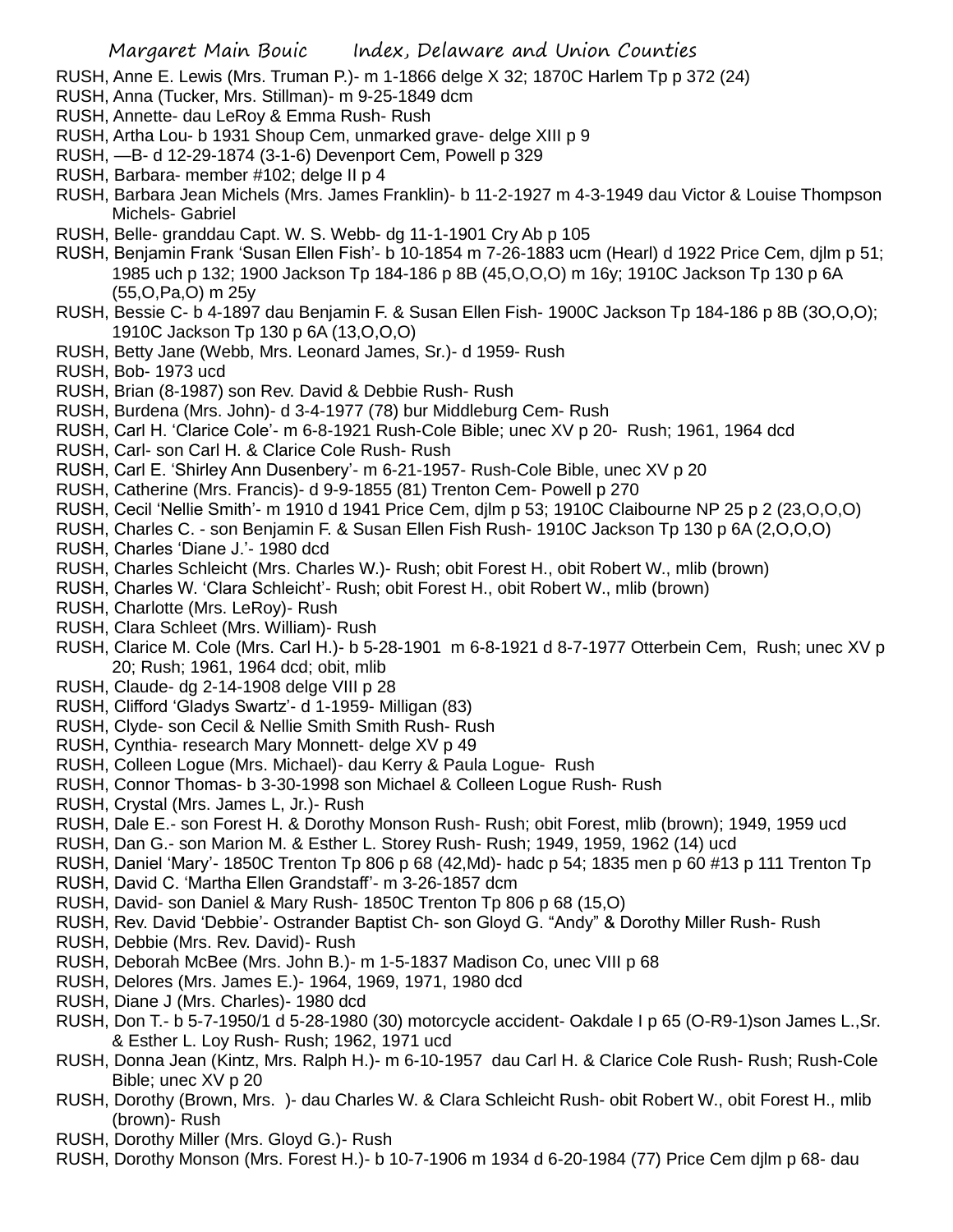Theodore & Florence Temple Monson- Rush; 1949, 1959,. 1962, 1967, 1971, 1973, 1975, 1977, 1979, 1983 ucd

- RUSH, Earnest C.- b 8-1886 son Benjamin F. & Susan E. Rush- 1900C Jackson Tp 184-186 p 8B (13,O,O,O)
- RUSH, Elizabeth- dau Daniel & Mary Rush- 1850C Trenton Tp 806 p 68 (4,O)
- RUSH, Elmer V,- b 9-1895 son Benjamin F. & Susan Ellen Fish Rush- 1900C Jackson Tp 184-186 p 8B (4,O,O,O)
- RUSH, Ella Day (Murray, Mrs. William Spencer)- b 11-1-1876 m 9-23-1905 dau Richard & Ella Marry Day Rush- Weiser p 186
- RUSH, Ella Marry Day (Mrs. Richard)- b 4-30-1848 m 7-10-1873- Weiser p 186
- RUSH, Emma K. (Mrs. Samuel)- grandparents of James L. Rush, unec XV p 20
- RUSH, Emma (Mrs. LeRoy)(Berndsen, Mrs. Arnold)- Rush
- RUSH, Estella May Howison (Mrs. Lawrence)- dau Sanford Harrison & Edith Laura Woods Howison- 1985 uch p 149
- RUSH, Esther Louise Loy (Mrs. James L,Sr.)- b 10-13-1923 m 6-21-1942 d 10-26-1992 (69) Oakdale Cemdau Silas H. & Inola Benson Loy- Rush; unec XV p 26; 1962, 1967, 1971 ucd
- RUSH, Esther L. Storey (Mrs. Marion M.)- b 1918 m 6-19-1939-Claibourne Cem p 89- Rush; 1949, 1959, 1962, 1967, 1971, 1973, 1975, 1977, 1979, 1981, 1983 ucd
- RUSH, Rev. L. Eugene 'Olive Doerrer'- dcq Olive Doerrer Rush 1- Grace M. E. Church, 1976 dch p 45, 46, 352- Rush; Freshwater p 223
- RUSH, Eugenia Frances Hiester (Sheaff, Mrs. William John)(Mrs. James Murray)- b 12-3-1813 m(1) 11-19- 1829 d 12-3-1849 dau John S. & Mary Catharine Muhlenberg Hiester- Weiser p 186
- RUSH, Eunice (Ewalt, Mrs. Isaac)- Maugans Anc p 196
- RUSH, Eva Rhea Huntsman (Grace, Mrs. Benjamin)(Mrs. Gorman) b 4-25-1896 d 3-21-1988 (91) Price Cem, djlm p 67- Rush
- RUSH, Fay R. son Forest H. & Dorothy Monson Rush- Rush; obit Forest H. mlib (brown); 1949, 1959 ucd
- RUSH, Floyd- son Charles W. & Clair Schleicht Rush- obit Forest Hl, Obit Robert W., mlib (brown)
- RUSH, Floyd M. b 3-26-1883 Genoa Tp son William & Mary Day Rush- dcb
- RUSH, Forest H. 'Dorothy Monson'- b 3-1-1908 m 1934 d 10-16-1975 Price Cem, djlm p 68- son Charles W. & Clara Schleicht Rush- Rush; obit, obit Robert W., mlib (brown); 1967, 1971, 1973, 1975 ucd
- RUSH, Frances- dau Daniel & Mary Rush- 1850C Trenton Tp 806 p 68 (12,O)
- RUSH, Frances (Farquear, Mrs. )- dau Charles W. & Clara Schleicht Rush- Rush; obit Forest H, obit Robert W.- mlib (brown)
- RUSH, Francis- 1835 men p 60 #133 p 111 Trenton Tp
- RUSH, Francis L.- b d 1915 Price Cem, djlm p 51
- RUSH, Frank C.- b 1880 d 1911 Marengo Cem. Powell p 376
- RUSH, Franklin Dale- son Lawrence & Estella May Howison Rush- 1985 uch p 149
- RUSH, Freeman- son Daniel & Mary Rush- 1850C Trenton Tp 806 p 68 (6,O)
- RUSH, George 'Abagial Wheaton'- m 6-6-1850 dcm
- RUSH, George- son Charles W. & Clara Schleicht Rush- Rush; obit Forest H., obit Robert W., mlib (brown)
- RUSH, Gladys (Amrine, Mrs. Bernard )- m 6-19-1941 dau Charles W. & Clara Scheicht Rush-. Rush- Rush; obit Robert W., obit Forest H, mlib (brown); 1949 ucd
- RUSH, Gladys Swartz (Mrs. Clifford)- d 6-5-1977 (67) Shoup Cem- dau Ernest & Gertrude E. Decker Swartz-Milligan 83; 1964 dcd
- RUSH, Glenda (Cline, Mrs. )- dau Charles W. & Clara Scheicht Rush- Rush; obit Forest H., obit Robert W., mlib (brown)
- RUSH, Gloyd G. "Andy" 'Dorothy Miller'- b 2-24-1931 d 10-31-1989 (58) bur Marion-son Charles W. & Clara Scheicht Rush- Rush; obit Forest H.,mlib (brown)
- RUSH, Gorman Chester. 'Eva Rhea Huntsman'- b 9-1891 d 1954 Price Cem, djlm p 67- Rush; 1900C Jackson Tp 184-186 p 8B (8,O,O,O); 1910C Jackson Tp 130 p 6A (18,O,O,O)
- RUSH, Grace S. (Mrs. Orus)- 1959, 1962, 1967, 1971, 1973 ucd
- RUSH, Helen (Mrs. Rees H.) B 2-5-1938 d 5-29-1915 Marengo Cem- Powell p 376
- RUSH, Irving F. 'Louise'- Bauder
- RUSH, Iva D.- b 10-1888 dau Benjamin F. & Susan E. Rush- 1900C Jackson Tp 184-186 p 8B (11,O,O,O)
- RUSH, Iva (McCrary, Mrs. Asa)- 1915 uch p 1024
- RUSH, Jacob 'Mary Rench'- b 11-24-1747 m 1777 d 1-5-1820 son John & Susanna Hall Rush- dcc David Williams 90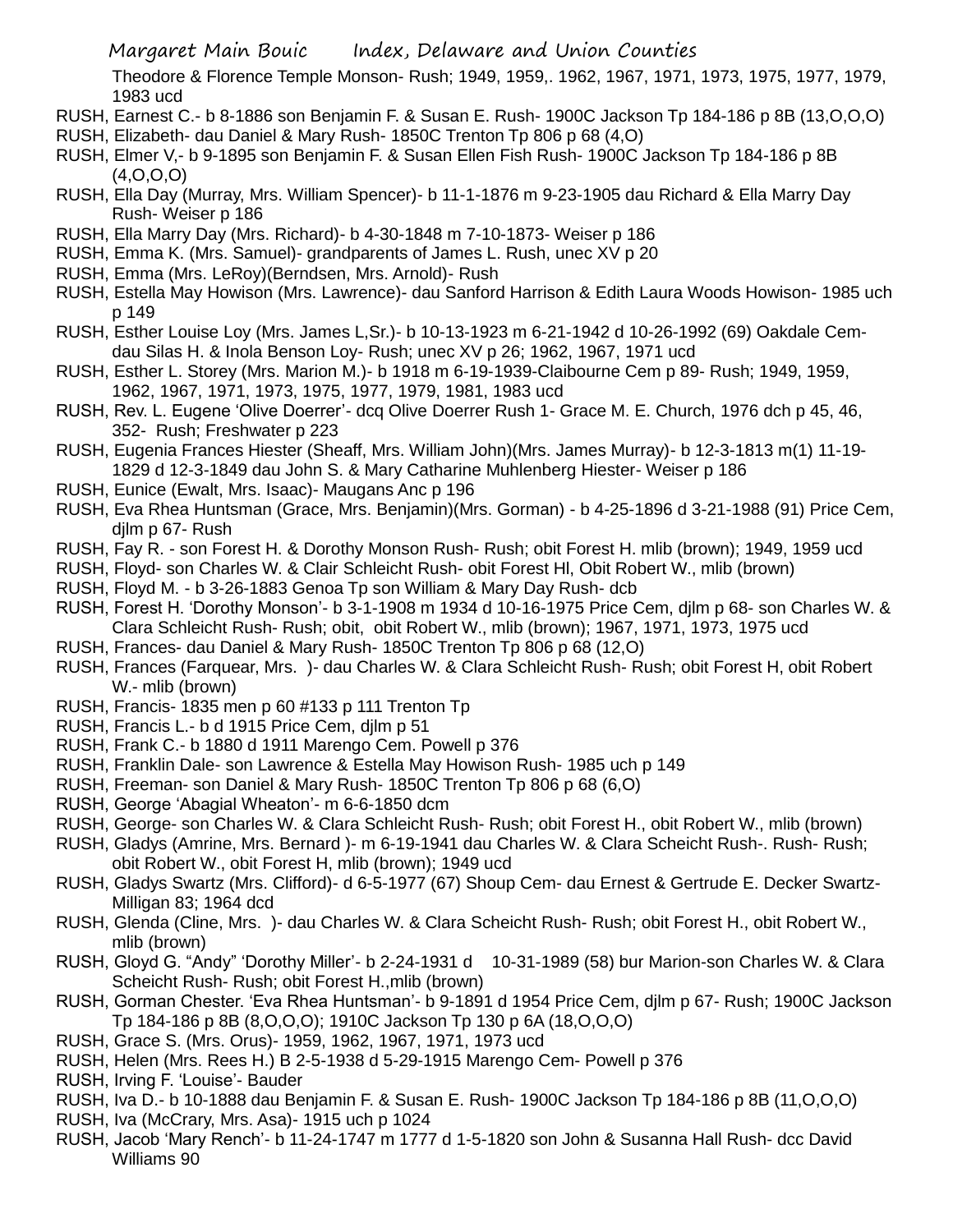- RUSH, James E. 'Delores'- 1964, 1969, 1971, 1980 dcd
- RUSH, James Franklin 'Barbara Jean Michels'- m 4-3-1949- Gabriel
- RUSH, James- son James L. & Esther L. Rush- 1962 ucd (13)
- RUSH, James L, Sr. 'Esther L. Loy'- b 10-15-1922 m 6-21-1942 d 8 -17-1991 Oakdale Cem- son Carl H. & Clarice Cole Rush; unec XV p 20, 29, 44, Rush-Cole Bible
- RUSH, James L. 'Nancy'- 1967, 1979, 1983 ucd
- RUSH, James L., Jr. 'Crystal'- son James L.,Sr. & Esther L. Loy Rush- Rush
- RUSH, James Murray 'Eugenia Frances Hiester'- b 7-10-1813 m 1-28-1847 d 2-7-1862- Weiser p 186
- RUSH, James 'Rachel Peart'- b 1679 d 1727 dcc David Williams 1985 uch p 360
- RUSH, James Ryan- d 12-8-1981 (7 wks) Oak Grove Cem- son Annette Rush & Charles H. Medley- Rush
- RUSH, Jimmie L.- b 1924 d 1941 Price Cem, djlm p 64
- RUSH, Janet (Alley, Mrs. John)- dau Rev. L. Eugene & Olive Doerrer Rush- Rush
- RUSH, Jean (Mrs. Michael)- Rush
- RUSH, Jennifer- b 1971 dau James E. & Delores Rush- 1980 dcd
- RUSH, Joe Orus F.- b 1903 d 1961 Claibourne Cem p 60
- RUSH, Joe 'Sylvia'- 1949 ucd
- RUSH, John- unec IV p 35 (letter, 1852)
- RUSH, John 'Burdena'- obit Burdena, mlib (brown)
- RUSH, John B. 'Deborah McBee'- m 1-5-1837 Madison Co, unec VIII p 68
- RUSH, John- son Daniel & Mary Rush- 1850C TrentonTp 806 p 68 (10,O)
- RUSH, John 'Susanna Hall'- b 1712 d 1751- dcc David Williams 180
- RUSH, Josephine (Mrs. Willard W.)- Rush
- RUSH, Joyce Ann (Steele, Mrs. James Russell)- m 12-30-1972 dau Marion M. & Esther L. Storey Rush- Rush; 1949, 1959, 1962(15) ucd
- RUSH, Keith- son Rev. David & Debbie Rush- (21 mo-1987)- Rush
- RUSH, Laura Jo- b 9-3-1958 dau James Franklin & Barbara Jean Michels Rush- Gabriel
- RUSH, Laurence A. 'Mildred Longhenry'- m 10-22-1950 unec XV p 20, Rush-Cole Bible
- RUSH, Lawrence- son Carl H. & Clarice Cole Rush- Rush
- RUSH, Lawrence D. son Benjamin F. & Susan E. Rush- 1910C Jackson Tp 1130 p 6A (9,O,O,O)
- RUSH, Lawrence 'Estella May Howison'- 1985 uch p 149
- RUSH, Rev. L. E.- delge IV p 43
- RUSH, LeRoy 'Charlotte'- Rush
- RUSH, LeRoy- son Clifford & Gladys Swartz Rush- Milligan 109; 1961 dcd
- RUSH, Lester F.'Mary E.'- b 12-1889 d 1953 Price Cem, djlm p 65- son Benjamin F. & Susan E. Rush- 1900C Jackson Tp 184-186 p 8B (10,O,O,O)
- RUSH, Liam James- b 5-70-1999 son Michael & Colleen Rush- Rush
- RUSH, Lloyd- son Charles W. & Clara Scheicht Rush- Rush; obit Robert W., mlib (brown); 1949 ucd
- RUSH, Louise (Mrs. Irvin F)(Harrison, Mrs. )- Bauder
- RUSH, Mandy B.- b 4-23-1883 Genoa Tp dau W. J. & Mary Day Rush- dcb
- RUSH, Marcia Ann Bauder (Mrs. Mark Alan)- m 5-28-1968- Rush; Bauder; 1971, 1980 dcd
- RUSH, Margie Wright (Mrs. )- dau Bernard & Catherine Wright- 1985 uch p 23
- RUSH, Marilyn Gertrude- d 1936 Shoup Cem, delge XIII p 9
- RUSH, Marion M. 'Esther L. Storey'- b 8-12-1912 m 6-19-1939 d 11-19-1986 (74) Claibourne Cem p 89- son Charles William & Clara Scheicht Rush- Rush; obit Forest H, obit Robert W., mlib (brown); 1949, 1962, 1967, 1971, 1973, 1975, 1977, 1979, 1981, 1983 ucd
- RUSH, Marjorie (Mrs. Ralph Eugene)- Rush
- RUSH, Mark Alan 'Marcia Ann Bauder'- m 5-28-1968 son Irvin G. & Louise Rush- Bauder; 1971, 1980 dcd; Rush
- RUSH, Mark- son Paul Rush- Rush
- RUSH, Martha (Boyd, Mrs. W. Robert)- dau Rev. L. Eugene & Olive Doerrer Rush- Rush
- RUSH, Martha Ellen Grandstaff (Mrs. David C.)- m 3-26-1857 dcm
- RUSH, Mary (Mrs. Daniel)- 1850C Trenton Tp 806 p 68 (33,Va)
- RUSH, Mary E. (Mrs. Lester F.)- b 1895 d 1946 Price Cem, djlm p 65
- RUSH, Mary Lou- b 1951, d 1952 dau Marion M. & Esther L. Rush- Claibourne Cem p 89
- RUSH, Mary Louise- Rush
- RUSH, Mary Rench (Mrs. Jacob)- m 1777- dcc David Williams 91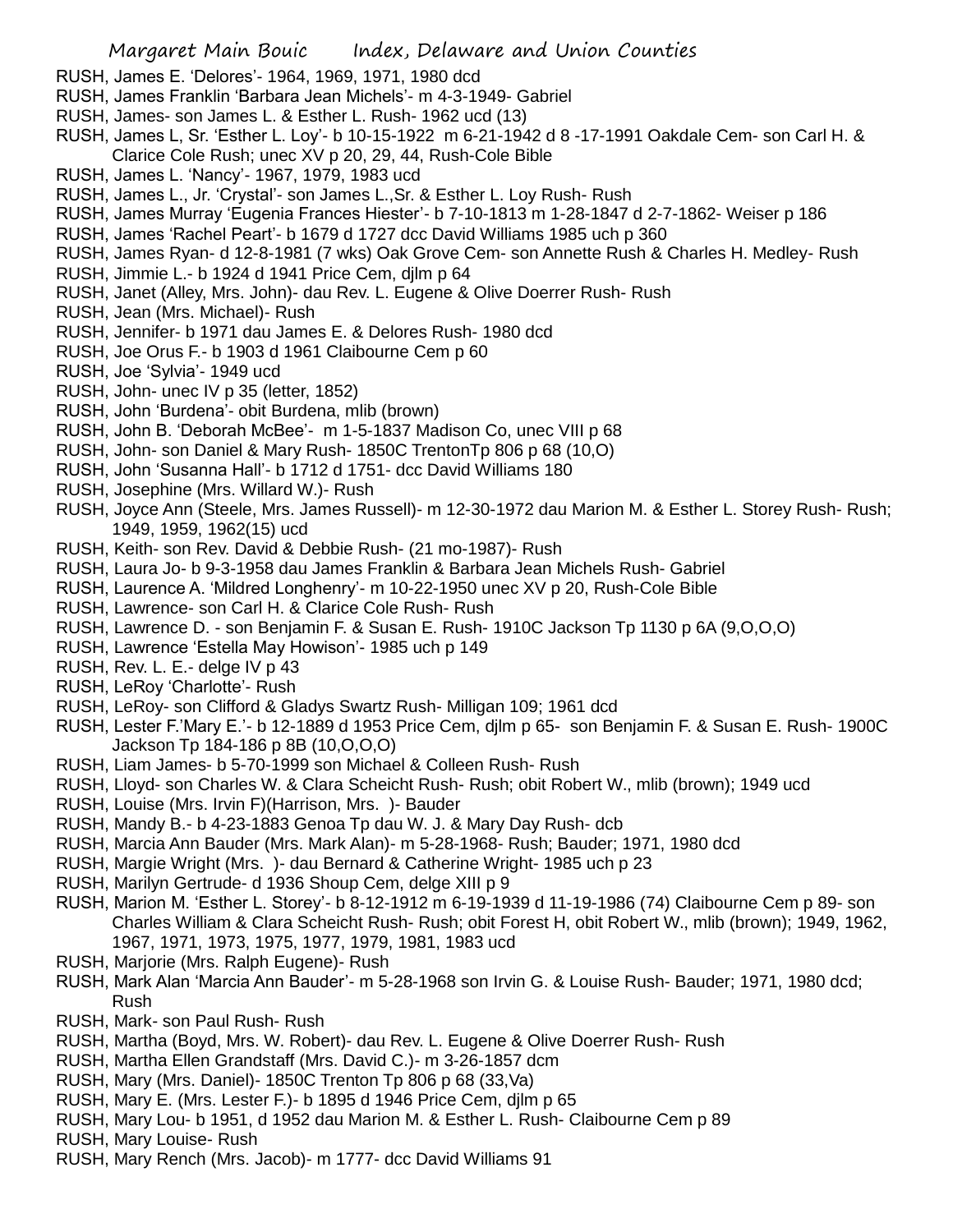- RUSH, Melanie- b 1972 dau Mark A. & Marcia A. Rush- 1980 dcd
- RUSH, Melissa- b 1972 dau Mark A. & Marcia A. Rush- 1980 dcd
- RUSH, Melissa (Mrs. Michael)- dau John & Carol Barry- Rush
- RUSH, Michael A. 'Okcha Kim'- son Paul Russell- Russell
- RUSH, Mike- b 1966 son Charles & Diane J. Rush- 1980 dcd
- RUSH, Michael 'Colleen'- son LeRoy & Charlotte Rush- Rush
- RUSH, Michael Eugene- b d 1971 Price Cem, djlm p 71
- RUSH, Michael' Jean'- b 1950 son James L.,Sr. & Esther L. Loy Rush- Rush; 1962, 1967 ucd
- RUSH, Michael 'Melissa'- b 1968 son Mark A. & Marcia A. Rush- Rush; 1971, 1980 dcd
- RUSH, Mildred L. (Marcum, Mrs. Edward)- m 9-20-1857 Rush-Cole Bible; unec XV p 20
- RUSH, Mildred Longhenry (Mrs. Laurence A.)- m 10-22-1950 unec XV p 20, Rush-Cole Bible
- RUSH, Nancy (Forry, Mrs. Daniel)- b c 1775 d 12-10-1851 dau Jacob & Mary Rench Rush- dcc David Williams 45
- RUSH, Nancy (Mrs. James)- 1979, 1981, 1983 ucd
- RUSH, Nancy Lynn- b 9-3-1951 dau James Franklin & Barbara Jean Michels Rush- Gabriel
- RUSH, Nellie Smith (Mrs. Cecil)- b 8-4-1889/7 m 1910 d 4-27-1961 Price Cem- djlm p 52- dau N. Z. & Clara Morrison Smith- Rush; 1910C Claibourne NP 25 p 2 (23,O,O,O)
- RUSH, Nora Mills- b 1878 d 1919 Marengo Cem, Powell p 376
- RUSH, Ocie Pearl (Hoffman, Mrs. Jonathan Guy)- b 1894 d 1945 dau Benjamin Frank & Susan Ellen Fish Rush- 1985 uch p 132
- RUSH, Okcha Kim (Mrs. Michael A.)- Rush
- RUSH, Olive Doerrer (Mrs. Rev. L. Eugene)- d 3-19-1975 (90) bur Hayesville- dau Charles & Alice Shenberger Doefrrer- dcq 1
- RUSH, Opal May- b 1911 d 1912 Price Cem, djlm p 51
- RUSH, Orie P. dau Benjamin F. & Susan E. Rush- 1900C Jackson Tp 184-186 p 8B (6,O,O,O)' 1910C Jackson Tp 130 p 6A (16,O,O,O)
- RUSH, Orris F.- son Benjamin F. & Susan E. Rush- 1910C Jackson Tp 1130 p 6A (6,O,O,O)
- RUSH, Orus F. 'Grace'- 1959 ucd
- RUSH, Pamela- b 1967 dau James E. & Dolores Rush- 1969, 1971, 1980 dcd
- RUSH, Patricia Anne- Rush; 1975, 1977, 1981 ucd
- RUSH, Patricia (Mrs. Roger)- 1975, 1977, 1979 ucd
- RUSH, Patrick- son Paul Rush- Rush
- RUSH, Paul- Rush
- RUSH, Phoebe- d 6-20-1875 (80-8-7) Berlin Tp b Vt dau John & Hannah Janes, dcdeath
- RUSH, Polly Sue- Rush
- RUSH, Rachel Ann- 1840C Marlborough Tp 250 (20-30)
- RUSH, Rachel (Bailey, Mrs. Peter)- delge VII p 53
- RUSH, Rachel Peart (Mrs. James)- dcc David Williams 361
- RUSH, Ralph Eugene 'Marjorie'- d 5-4-1965 (61) son Rev. L. Eugene & Olive Doerrer Rush- Rush
- RUSH, Rebecca J.- b 1916 d 1946 Price Cem, djlm p 64
- RUSH, Richard 'Ella Marry Day'- b 2-28-1848 m 7-10-1873 son James Murray & Eugenia Frances Hiester Rush- Weiser p 186
- RUSH, Richard Eugene- sion Ralph Eugene & Marjorie Rush- Rush
- RUSH, Richard L.- son Marion M. & Esther L. Storey Rush- Rush; 1949, 1959 ucd
- RUSH, Richard- b 9-17-1875 d 11-21-1875 son Richard & Ella Marry Day Rush- Weiser p 186
- RUSH, Robert- Powers p 219
- RUSH, Robert W.-b 7-21-1909 d 11-10-1974 (65) Price Cem, djlm p 68; son Charles W. & Clara Schelicht Rush-obit, mlib (brown)
- RUSH, Robert- d 1960 son L. Eugene & Olive Doerrer Rush- Rush
- RUSH, Roger 'Patricia- b 1955 son Orus F. & Grace S. Rush- Claibourne Cem (no dates) 1959, 1967, 1971, 1973, 1975, 1977 ucd
- RUSH, Rosella (Waters, Mrs. )- dau Charles W. & Clara Schleicht. Rush- Rush
- RUSH, Ross H.'Helen'- 10-4-1894 (78-7-23) Marengo Cem, Powell p 376
- RUSH, Ruth A.- b 1897 d 1946 Price Cem, djlm p 64
- RUSH, Ruth Marie dau Gloyd G. & Dorothy Miller Rush- Rush
- RUSH, Samuel 'Emma K.'- unec XV p 20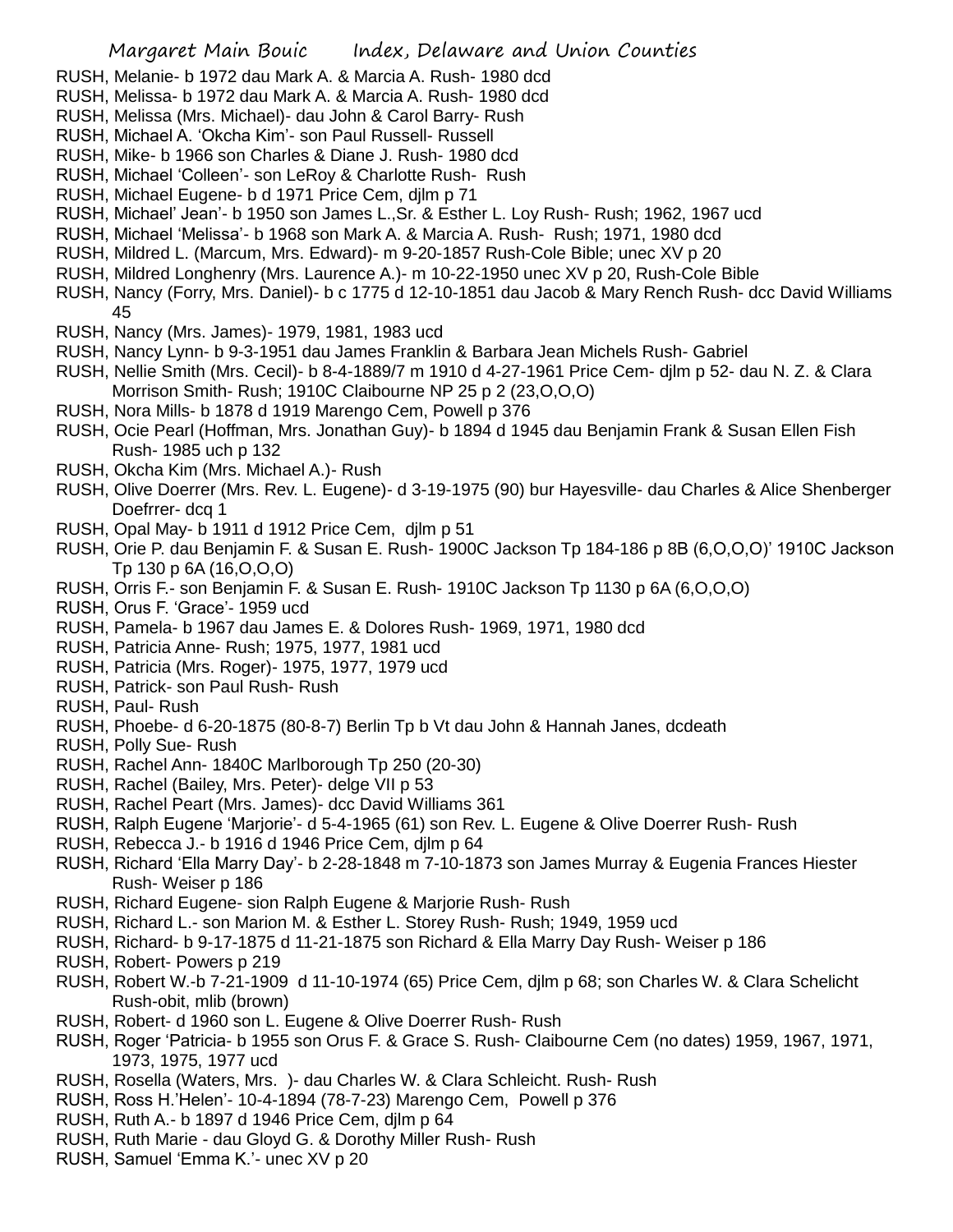- RUSH, Sanford- son Daniel & Mary Rush- 1850C Trenton Tp 806 p 68 (6/12,O)
- RUSH, Sarah E. (Perkins, Mrs. Jonas)- b 1848 d 1885 ped Alan R. Perkins #314 9; unec XI p 48
- RUSH, Sarah Renee- b 4-8-1953 dau James Franklin & Barbara Jean Michels Rush- Gabriel
- RUSH, Sarah Webb (Mrs. )- dau Capt. W. S. & Elizabeth Kelley Webb- dg 11-1-1901 Cry Ab p 105
- RUSH, S. H.- dg 2-14-1908, delge VIII p 28
- RUSH, Shirley Ann Dusenbery (Mrs. Carl E.)- m 6-21-1957 Rush-Cole Bible; unec XV p 20
- RUSH, Shirley M. (Henry, Mrs. )- dau Marion M & Esther L. Storey Rush- Rush; 1949 ucd
- RUSH, Stanley- son Charles W. & Clara Schleicht Rush- Rush; obit Forest, mlib (brown); 1949 ucd- Rush
- RUSH, Susan Ellen Fish (Mrs. Benjamin F.)- b 5-1864 m 7-26-1883 ucm (Hearl) d 1929 Price Cem, djlm p 51; 1985 uch p 132; 1900C Jackson Tp 184-186 p 8B (36,O,O,O) m 16y, 9 ch, 8 living; 1910C Jackson Tp 130 p 6A (44,O,O,O) m 25y 9 ch, 8 living
- RUSH, Susan- b 1964 dau James & Delores Rush- 1969, 1971, 1980 dcd
- RUSH, Susanna Hall (Mrs. John)- d 7-2-1795 dau Joseph & Rebecca Rutter Hall- dcc David Wlliams 181
- RUSH, Syd Grace S. (Mrs. Joe Orus F.)- b 1908 d 1979 Claibourne Cem p 66
- RUSH, Sylvia (Mrs. Joe)- 1949 ucd
- RUSH, Taylor Leigh- b 8-10-1998 dau Michael & Melissa Rush- Rush
- RUSH, Truman P. 'Anna E. Lewis'- m 1-1866 delge X p 32; 1870C Harlem Tp p 372 (26\*)
- RUSH, Virgil E.- b 1895 d 1946 Price Cem, djlm p 64 son Benjamin F. & Susan Ellen Fish Rush- 1910C Jackson Tp 130 p 6A (14,O,O,O)
- RUSH, Voleitta/Volieta (Pendleton, Mrs. Elwyn Dale- dau Clifford & Gladys Swartz Rush- Milligan 110
- RUSH, Willard W. 'Josephine'- d 1-23-1964 (48) Rush
- RUSH, William 'Clara Schleet'-Rush
- RUSH, William- son Daniel & Mary Rush- 1850C Trenton Tp 806 p 68 (2,O)
- RUSH, Zelma E.- dau Benjamin F. & Susan Ellen Fish Rush- 1910C Jackson Tp 130 p 6A (6/12,O,O,O)
- RUSHER, JoAnne (Nelson, Mrs. )- dau Dr. Ross & Mildred Hetzner Rusher- Rusher
- RUSHER, Mildred Hetzner (Mrs. Dr. Ross) -b 1-21-1913 d 5-26-1994 (81) Radnor Cem- dau Frank & Margaret Hetzner- Rusher
- RUSHER, Dr. Ross 'Mildred Hetzner'- d 1971- Rusher
- RUSHIL, Conrad 'Emeline M. Dorry'- m 8-4-1845 dcm
- RUSHIL, Emeline M. Dorry (Mrs. Conrad)- m 8-4-1845 dcm
- RUSHING, Clarence 'Jennie Ebert'- b 12-28-1909 m 11-9-1938 d 7-6-1978 bur Circleville- son Edward & Maggie Geiger Rushing- obit, mlib (brown); Rushing
- RUSHING, Edward 'Maggie Geiger'- obit Clarence Rushing, mlib (brown)
- RUSHING, Jennie Ebert (Featherolf, Mrs. Robert L.)(Mrs. Clarence)- b 8-15-1908 m 11-9-1938- d 1-22-1989 (80) bur Circleville- dau Dennis & Nada Hunt Ebert- obit Clarence, mlib (brown); Rushing
- RUSHING, Maggie Geiger (Mrs. Edward)- obit Clarence Rushing, mlib (brown)
- RUSHING, Rosemary (Mrs. Roy L.)- Rushing
- RUSHING, Roy L.'Rosemary'- Rushing
- RUSHLEY, Aaron David- b 8-16-1987 son David Michael & Barbara Ann Sherman Rushley- St. Paul p 151
- RUSHLEY, Barbara Ann Sherman (Mrs. David Michael)- b 6-5-1957 m 4-7-1979 dau George W. & Ruth D. Thiergartner Sherman- Rushley; St. Paul p 151
- RUSHLEY, David Michael 'Barbara Ann Sherman'- b 9-10-1955 m 4-7-1979 son Eugene Rushley- Rushley; St. Paul p 151
- RUSHLEY, Eugene- Rushley
- RUSHMORE, Dean F. 'Penelope S.'- 1979, 1981, 1983 ucd
- RUSHMORE, John William- b 10-10-1985 son Dean F. & Penelope S. Rushmore- Rushmore
- RUSHMORE, Lindsey- b 8-19-1982 twin dau Dean R. & Penelope Rushmore- Rushmore
- RUSHMORE, Penelope Sisson. (Mrs. Dean F.)- dau William E. Sisson- Rushmore; 1979, 1983 ucd
- RUSHMORE, Philip- b 8-19-1982 twin son Dean F. & Penelope S. Rushmore- Rushmore; 1983 ucd
- RUSISIL, Frances Jane Hersnan (Mrs. John)- m 5-29-1842 ucm 798
- RUSISIL, John 'Frances Jane Hersnan'- m 5-29-1842 ucm 798
- RUSK, Ann Robb (Mrs. James)- b 1760 d 1838- dcc Frederick Lon Lowry 55
- RUSK, Ann R. (Thompson, Mrs. Naanan)- m 6-19-1845 dcm
- RUSK, Ethel Marie (Lutz, Mrs. Fred)- b 4-5-1895 dau Francis James & Lilina Catherine kahle Rusk- Weiser p 693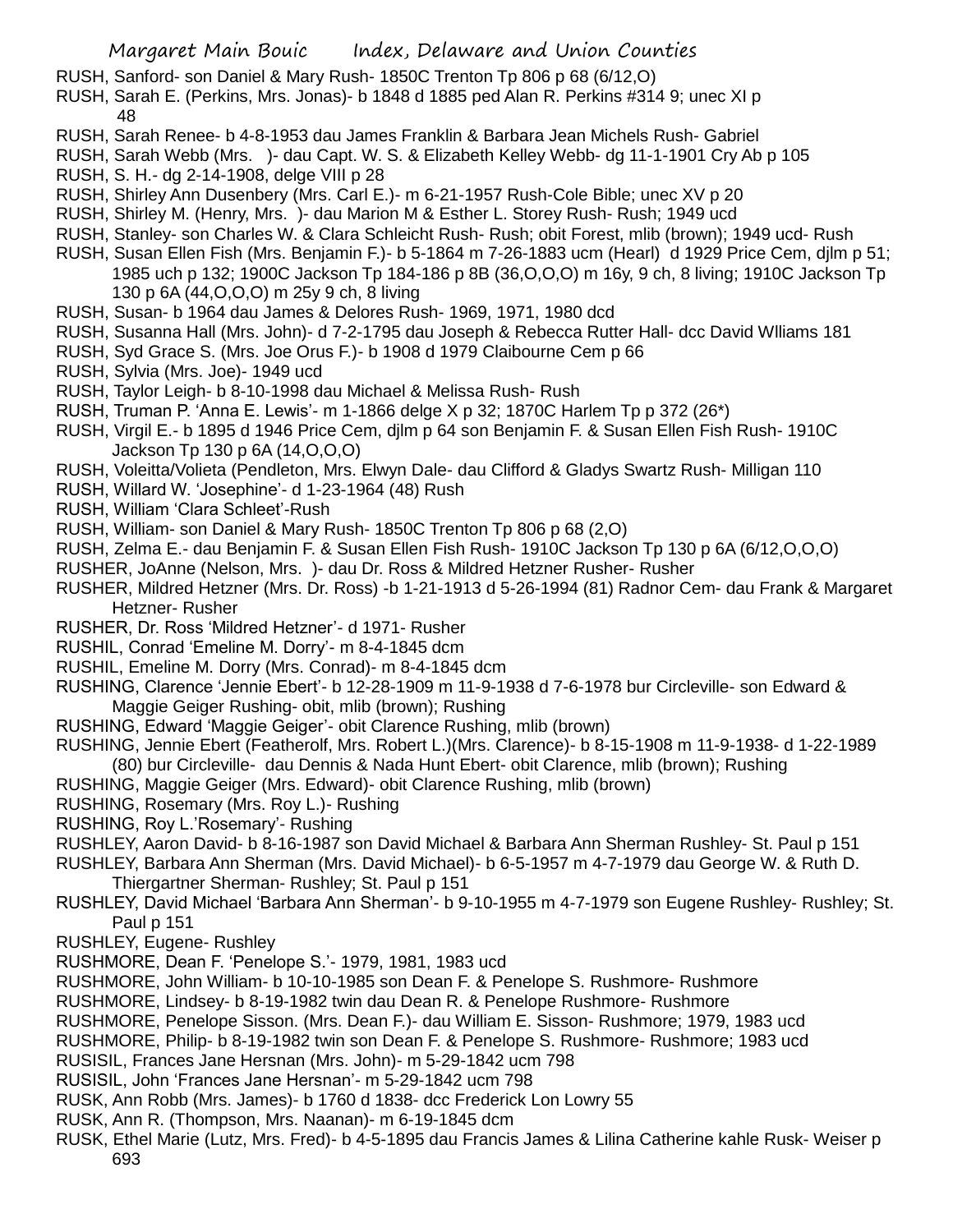RUSK, Francis James 'Lillina Catherine Kahle'- b 2-8-1865 m 11-14-1892 d 12-12-1943- Weiser p 693 RUSK, Irene Beatrice (Smith, Mrs. Paul James)(Mitchell, Mrs. John E.)- b 8-30-1893 m(1) 9-14-1911 div m(2)

- 6-18-1938 dau Francis James & Lillina Catherine kahle Rusk- Weiser p 6 93
- RUSK, Dr. James- McKitrick p 99
- RUSK, James 'Ann Robb'- b 1754 d 1839 dcc Frederick Lon lowry 54
- RUSK, Jane (Donaldson, Mrs. Mathew)- dau James & Ann Robb Donaldson- dcc Frederick Lon Lowry 27
- RUSK, Jane (McKinnie, Mrs. Walter)- b 1770 m 1790- dcc Richard Humes 57; Powers p 224, 233
- RUSK, J. M.- 1976 dch p 13
- RUSK, L. W. 'Marie'- b 1839 d 1925 Claibourne Cem p 76
- RUSK, Lewis W. 'Mariah A.'- b 11-1839 1900C Magnetic Springs 296-299 p 13A (60,O,Va,O) m 31y
- RUSK, Lillina Catherine Kahle (Mrs. Francis James)- b 9-114-1866 m 11-14-1892 d 12-2-1908 dau Washington Whistler & Elizabeth Arthurs Kahle- Weiser p 693
- RUSK, Margaret (McKitrick, Mrs. William)- m 5-28-1844- McKitrick p 103
- RUSK, Mariah A. (Mrs. Lewis W.)- b 11-1845 1900C Magnetic Springs 296-299 p 13A (54,O,Md,Va)- m 31y, no ch
- RUSK, Marie (Mrs. L. W.)- b 1843 d 1918 Claibourne Cem p 76
- RUSK, Robert- 1870C Orange Tp p 424 (45\*)
- RUSHLEY, Allison Nichole- b 8-30-1982 dau David Michael & Barbara Ann Sherman Rushley- St. Paul p 151
- RUSNEL, Charles 'Mary'- 1964, 1969 dcd
- RUSNEL, Mary (Mrs. Charles)- 1969 dcd
- RUSNELL, Brenda Louise Hutchins (Mrs. Kenneth Don)- b 2-3-1940 m 6-30-1963 dau Ben Richard & Idona Via Whiting Hutchins- McKitrick p 152, 153
- RUSNELL, Heidi Lynn- b 9-8-1967 dau Kenneth Don & Brenda Louise Hutchins Rusnell- McKitrick p 153
- RUSNELL, James Scott- b 8-29-1969 son Kenneth Don & Brenda Louise Hutchjins Rusnell- McKitrick p 153
- RUSNELL, Kenneth Don 'Brenda Louise Hutchins'- McKitrick p 152, 153
- RUSS, Barbara- 1973, 1975, 1977 ucd
- RUSS, Elizabeth (Cox, Mrs. James)- 1985 uch p 49
- RUSS, Jennie Beth Confer (Mrs. Joseph S.)- m 9-28-1996 dau David & Janice Confer- Russ
- RUSS, Joseph S. 'Jennie Beth Confer'- m 9-28-1996 son Robert & Kathleen Russ- Russ
- RUSS, Kathleen (Mrs. Robert)- Russ
- RUSS, Robert 'Kathleen'- Russ
- RUSSE, Rebecca- dau Mary Harvey- Pabst Pion I p 122
- RUSSEL, Donald- 1964 dcd, Genoa Tp
- RUSSELL, -----delge X p 82, XII p 14
- RUSSELL, —family of Larry Newhousse- delge IV p 58
- RUSSELL, —family of Pat Stickley #191 unec IX p 3, X p 3, XI p 3
- RUSSELL, —family of Paul E. Bates #626, delge X p 79
- RUSSELL,  $-$ family of Helen Webster #135 unec  $\vee$  p 3,  $\vee$ l p 14,  $\vee$  p 3,  $\vee$ ll p 3
- RUSSELL, —family of Virginia Mitchell
- RUSSELL, —family of Marsha J. Buck #203, unec X p 2
- RUSSELL, —family of Jerry McDonald- delge XII p 16
- RUSSELL, —family of Thomas Longberry- unec VI p 14
- RUSSELL & SMITH, delge XV p 15
- RUSSELL, Dr.- 1908 dch p 635
- RUSSELL, Abbe- 1850C Oxford Tp 2779 p 156 (36,O)
- RUSSELL, Abby E.- 1870C Thomson Tp p 504 (22)
- RUSSELL, Abby Morehouse (Mrs. Samuel)- m 6-21-1828 d 9-7-1862 (52-3-2) Morehouse Cem, Powell p 338; dcga p 43 Del Patron & Fr Chron
- RUSSELL, Abigail (Bridge, Mrs. Matthew, Jr.)- b 5-12-1668 m 1687 d 12-14-1722 dcc Ruth Gast Wolfinger 417
- RUSSELL, Abby Graham (Mrs. Gorton/Gordon)- b 1818 m 10-3-1869 dcm d 1923 Milford Cem, Un Al p 58; delge XV p 21
- RUSSELL, Ada P. (Burchett, Mrs. )- dau William P. & Laura Belle Thrush Russell- obit Laura Belle, mlib
- RUSSELL, Adonirane- unec XII p 63 (1843 letter)
- RUSSELL, Alan- b 1956 son Ervin L. & Doria Russell- 1964, 1969, 1971 dcd
- RUSSELL, Alanson- 1830C Radnor Tp p 104, delge III p 71, VII p 61, IX p 34
- RUSSELL, Albert 'Gladys Weaver'- Russell; obit Bruce, obit Gladys, mlib (brown)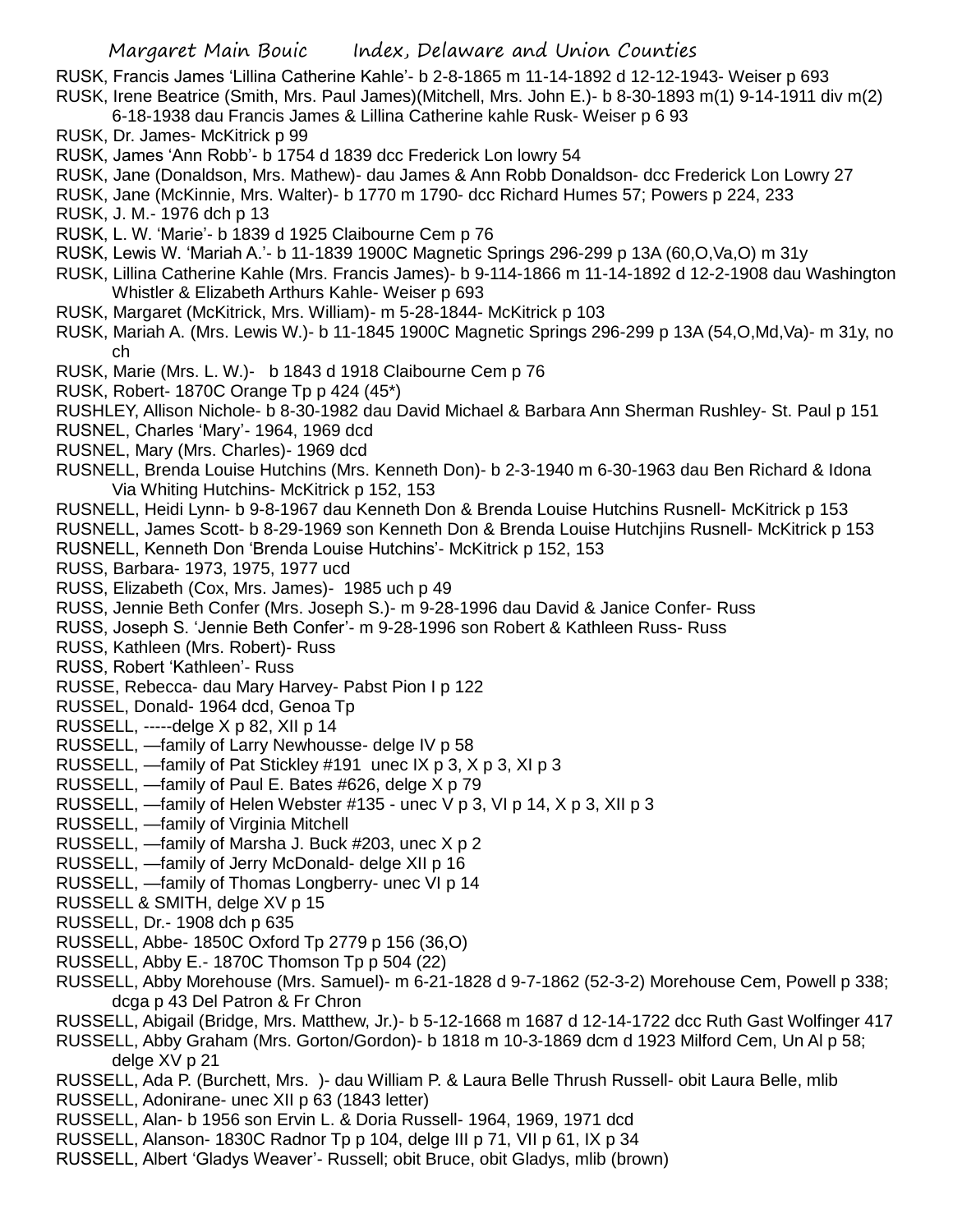RUSSELL, Albert "Bert" Lee. 'Maude Dolan'- 12-5-1884 m 2-18-1908 d 1-14-1967 Claibourne Cem- son Newton & Emma Shriver Russell- Russell; 1959, 1962 ucd

- RUSSELL, Alcinda- dau Nancy Russell- 1870C Jackson Tp 31 (7,O)
- RUSSELL, Alfer- Russell
- RUSSELL, Alfred J. 'Emily White'- m 3-17-1839 dcm
- RUSSELL, Alger 'Marguerite Snyder'- d 1991- Russell
- RUSSELL, Alice J.- b 10-27-1858 d 4-11-1881 Mt. Herman Cem- Wagner p 38
- RUSSELL, Alice L.- b 7-4-1878 Gal, O.- dau Marlen & Susan A. McNeal- dcb
- RUSSELL, Alice M. (Mrs. Robert E.)- 1967, 1971, 1973, 1975, 1977, 1979, 1981, 1983 ucd
- RUSSELL, Alice (Mrs. Robert)- Russell
- RUSSELL, Alice (Tanner, Mrs. Harvey Clinton)- m 12-25-1873- Asp (1556)
- RUSSELL, Allan 'Helen'- son James & Grace E. Cox Russell- McKitrick p 451
- RUSSELL, Allanson- 1820C 16; Pabst 2 p 113, 7 p 4; delge XV p 12
- RUSSELL, Allen 'Candice'- son Ervin & Doris Robson Russell- Russell
- RUSSELL, Allen L. 'Patricia Ann Borchers- m 8-2-1975 Russell
- RUSSELL, Alison D. Welter (Mrs. Scott W,)- dau Gerald R. & Karen Welter- Russell
- RUSSELL, Alma (Gabriel, Mrs. Frederick)- b 2-9/24-1891 d 4-3-1959 Oakdale II p 80 (H-R14-13)- dau Isaac & Emma Sain Russell- Gabriel 1672; opc 512; 1985 uch p 55
- RUSSELL, Almena- 1870C Thomson Tp p 504 (13)
- RUSSELL, Almira Florence- b 1857 d 1906 son Joseph Bodish & Delilah Lavender Russell- Russell
- RUSSELL, Almira Jeanette (Hedges, Mrs. George Ellsworth)- b 2-15-1858 d 4-26-1935 dau William A. & Susan Mary Fleming Russell- dcc Ivan Hedges 5
- RUSSELL, Almira Louise Ketner (Ms. Martin)- Graham (1655)
- RUSSELL, Almira (Milligan, Mrs. John W.)- b 9-8-1832 m 9-17-1852 d 8-16-1907- dcc Agnes Shirley Jackson Welsh 13
- RUSSELL, Alva L.- b 9-24-1895 Thomson Tp- son A. S. & Ella Lavender Russell- dcb
- RUSSELL, Alvin Curtis 'Ethel Florence Sabins'- b 5-11-1892 m 10-2-1919 son William & Clarsa Russell-Weaver (1294(10))
- RUSSELL, Amber (Mrs. Larry)- Russell
- RUSSELL, Amely J. Scott (Mrs. William)- m 12-26-1854 ucm 2213
- RUSSELL, Amos P. 'Bessie D. Bame'- b 1882 d 2-3-1938 Oakdale II p 85 (H-RS-11); Russell
- RUSSELL, Amy Ellison (Mrs. Scott)- dau Doug & Pam Ellison- Russell
- RUSSELL, Ann- b 1961 dau Archie L. & Betty Russell- 1961, 1964, 1969 dcd
- RUSSELL, Ann Bunker (Mrs. Joseph)- b 5-25-1828 m 11-13-1851 d 12-31-1855- Powell p 334
- RUSSELL, Ann- dau William M. & Margaret Leland Russell- Russell
- RUSSELL, Anna Marie Burs (Mrs. Mike Earl)- ped Marsha Marie Russell 5; delge V p 49
- RUSSELL, Anna (Phillips, Mrs. Arba)- m 8-6-1826 dcga p 34 Del Pat & Fr Chron
- RUSSELL, A. P.- unec III p 18 (1922) County Athletic Assoc
- RUSSELL, April Christine- dau Dennis Alan & Theresa Ann Bradley Russell- Russell
- RUSSELL, Archiel L. 'Betty'- 1961, 1964, 1969, 1971, 1980 dcd
- RUSSELL, Arletta Hughes (Mrs. )- b 1915 d 2-26-1937 Oakdale II p 61 (B-R16-2)
- RUSSELL, Arthur 'Maysie L. Mayse'- m 12-24-1937, obit Marjoire, mlib
- RUSSELL, Arte(i)mus- d 6-9-1862 (20-4-15) Shoup Cem- Powell p 265; 1850C Thomson Tp 25 p 186 (8)
- RUSSELL, Asomian 'Sarah Ann North'- m 2-27-1850 dcm
- RUSSELL, Austin Wiley- b 1-5-1998 son Kevin & Mary Jo Hough Russell- Russell
- RUSSELL, Barbara A.- 1967 ucd
- RUSSELL, Barbara- b 1928 dau Allen & Hellen Russell- McKitrick p 451
- RUSSELL, Barbara- dau Donald Russell- Russell
- RUSSELL, Barbara Jean (Howe, Mrs. Gary)- dau Donald & Florence King Russell- Russell
- RUSSELL, Barbara Stiles (Mrs. Robert J.)- dau Wayne E. Stiles- 1975, 1977, 1979, 1981, 1983 ucd
- RUSSELL, Barnett- son Albert & Gladys Weaver Russell- Russell; obit Gladys, mlib (brown)
- RUSSELL, Barnett "Tony"' Louise Davison'- m 2-23-1947- Russell
- RUSSELL, Belle (Millhoan, Mrs. John)- Russell
- RUSSELL, Belle (Mills, Mrs. W. S.)- dau B. S. & Melinda Ackerman Russell- dumch p 407
- RUSSELL, Bertha I. (Mrs. Clifford E.)- Russell
- RUSSELL, Bessie D. Bame (Mrs. Amos P.)- b 6-7-1887 d 1-21-1955 Oakdale II p 85 (B-RS-11)- Russell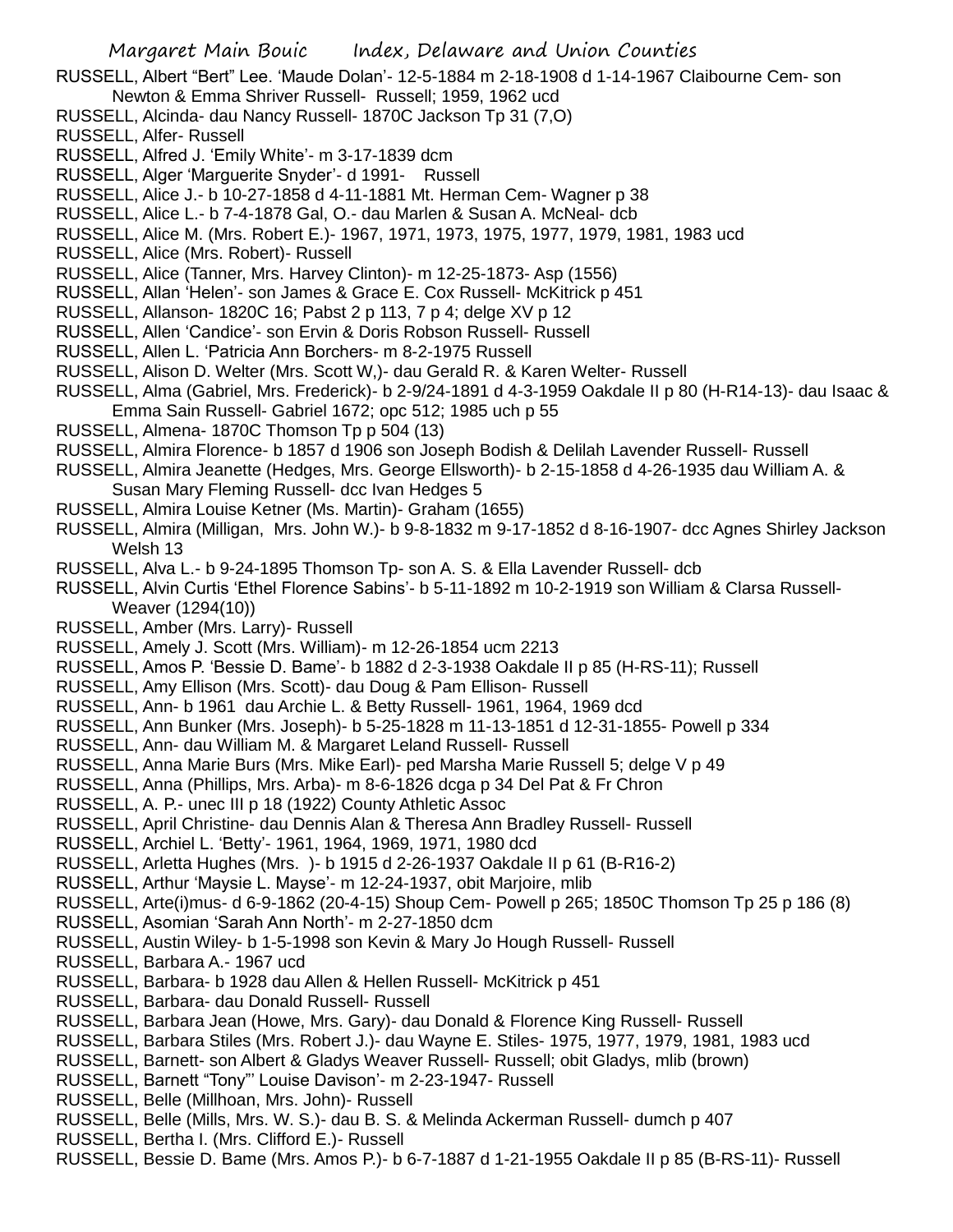- RUSSELL, Bessie Llewellyn (Mrs. Carey)- Russell
- RUSSELL, Bethany- b 1975 dau Richard C. & Deborah F. Russell- Russell; 1980 dcd
- RUSSELL, Betsey Ann Perkins (Mrs. )- dau Stephen & Katie Ogan Perkins- dumch p 284
- RUSSELL, Betsey (Clayton, Mrs. William)- m 10-10-1840 dcm
- RUSSELL, Betsey (Kyle, Mrs. William A.)- m 3-6-1870 dcm; delge XV p 41
- RUSSELL, Betsey Milligan (Mrs. Edmund)- m 11-8-1840 dcm d 2-18-1863 (41-11-2) Shoup Cem, Powell p 265
- RUSSELL, Betsey (Reynolds, Mrs. James)- m 12-5-1834 ucm 332
- RUSSELL, Betsy (Mrs. Joseph)- d 12-29-186 (66-2-9) Shoup Cem, Powell p 265; 1883 uch V p 548; dcc Ivan Hedges 21
- RUSSELL, Betty (Allford, Mrs. )- dau Ervin L,Sr. & Doris Russell- Russell
- RUSSELL, Betty (Mrs. Archie L.)- 1961, 1964, 1969, 1971, 1980 dcd
- RUSSELL, Betty (Mrs. Edward E.)- 1961, 1964, 1969, 1971, 1980 dcd
- RUSSELL, Betty (Garver, Mrs. )- dau William P. & Laura Belle Thrush Russell- obit Laura Bell, mlib
- RUSSELL, Betty Josephine- b 10-1-1924 dau Thomas Jennings & Mary Pearl Nash Russell- Nash p 272
- RUSSELL, Betty Jo Zimmerman (Mrs. Robert Lewis)- b 11-4-1929 m 10-12-1951- Weaver (1294(10)5)
- RUSSELL, Beverly (Mrs. John P.)- 1971, 1980 dcd
- RUSSELL, Beverly Sue (Hamm, Mrs. John Michael)(Turner, Mrs. Tim)- b 1959 m 6-21-1980 dau Robert E. & Alice Russell- Russell; 1967, 1971, 1973, 1975 ucd
- RUSSELL, Blanch (Brollier, Mrs. Arthur)- dau B. S. & Melinda Ackerman Russell- dumch p 407
- RUSSELL, Bob- 1971 ucd
- RUSSELL, Bonnita (Mrs. Darrell)- 1971 ucd
- RUSSELL, Joseph Bowdish 'Delila Lavender'- b 1824 m 1848 d 12-30-1906- son Joseph & Elizabeth Edmonds Russell- dcc Virginia Harsh Mitchell 12; ; dg 1-1-1907; Lavender
- RUSSELL, Bowers- 1870C Thompson Tp p 504 (46\*)
- RUSSELL, Brandon- b 1972 son Richard C. & Debra S. Hock Russell- Conklin; 1973, 1975 ucd; 1980 dcd
- RUSSELL, Brenda- b 1959 dau Donald A. & Jean B. Russell- 1975 ucd
- RUSSELL, Brenda (Mrs. Kelly)- Russell
- RUSSELL, Brenda- b 1960 dau William R. & Grace Russell- 1969, 1980 dcd
- RUSSELL, Brint- b 1959 son William R. & Grace Russell- 1969, 1971 dcd
- RUSSELL, Brook- b 1982 ch Robert J. & Barb Russell- 1983 ucd
- RUSSELL, Bruce- b 1924 son Allen & Helen Russell- McKitrick p 451
- RUSSELL, Bruce 'Marguerita Dorsey'- b 8-28-1913 m 1936 d 12-10-1970 Milford Cem- Un Al p 76- son Albert & Gladys Weaver Russell- ; obit mlib (brown)
- RUSSELL, Bryan- b 1963 son Robert F & Erma Russell- 1973, 1964, 1977, 1979, 1981 ucd
- RUSSELL, Burr- dumch p 405
- RUSSELL, Butch- son Charles & Pearl Russell- 1961(16) dcd
- RUSSELL, C. (Mrs. J.)- DJ p 5
- RUSSELL, Candice (Mrs. Allen)- Russell
- RUSSELL, Carey 'Bessie Llewellyn '- Russell
- RUSSELL, Carl J. 'Margaret M,Heiby'- b 12-18-1911 m 4-9-1939 d 1-5-2000 (88) Prospect Cem- son Earl I. & Mabel Landis Russell- Russell
- RUSSELL, Carole A. (Mrs. David A.)- 1980 dcd
- RUSSELL, Carol Lelean- dau William M. & Margaret Leland Russell- Russell
- RUSSELL, Caroline (Money, Mrs. James)- m 2-10-1848- 1880 dch p 804
- RUSSELL, Carolyn (Clunk, Mrs. Richard)- dau Carl J. & Margaret M. Heiby Russell- Russell
- RUSSELL, Carolyn Jo Osborne (Mrs. John James)- m 6-12-1971; Russell; 1980 dcd
- RUSSELL, Carolyn S. (Mrs. Paul L.)- 1969, 1971 dcd
- RUSSELL, Carrie- Pabst Pion II p 169
- RUSSELL, Carrie Belle Colvin (Mrs. Renaldo Decator)- b 8-26-1866 m 10-25-1884 d 4-13-1932 Bokescreek
	- Cem p 59- dau Izaiah Z. & Virginia Ellen Howison Colvin- dcc Virginia Harsh; Maugans Anc p 16; Mitchell 7; Howison 565
- RUSSELL, Carrie- b 1962 dau Paul L. & Carolyn S. Russell- 1969, 1971 dcd
- RUSSELL, Carrie (Decker, Mrs. )- dau Paul & Marjorie Russell- Russell
- RUSSELL, Carroll- 1961 dcd
- RUSSELL, Carroll 'Bonnita'- 1971 ucd
- RUSSELL, Casey- b 1975 ch Robert E. & Alice Russell- 1983 ucd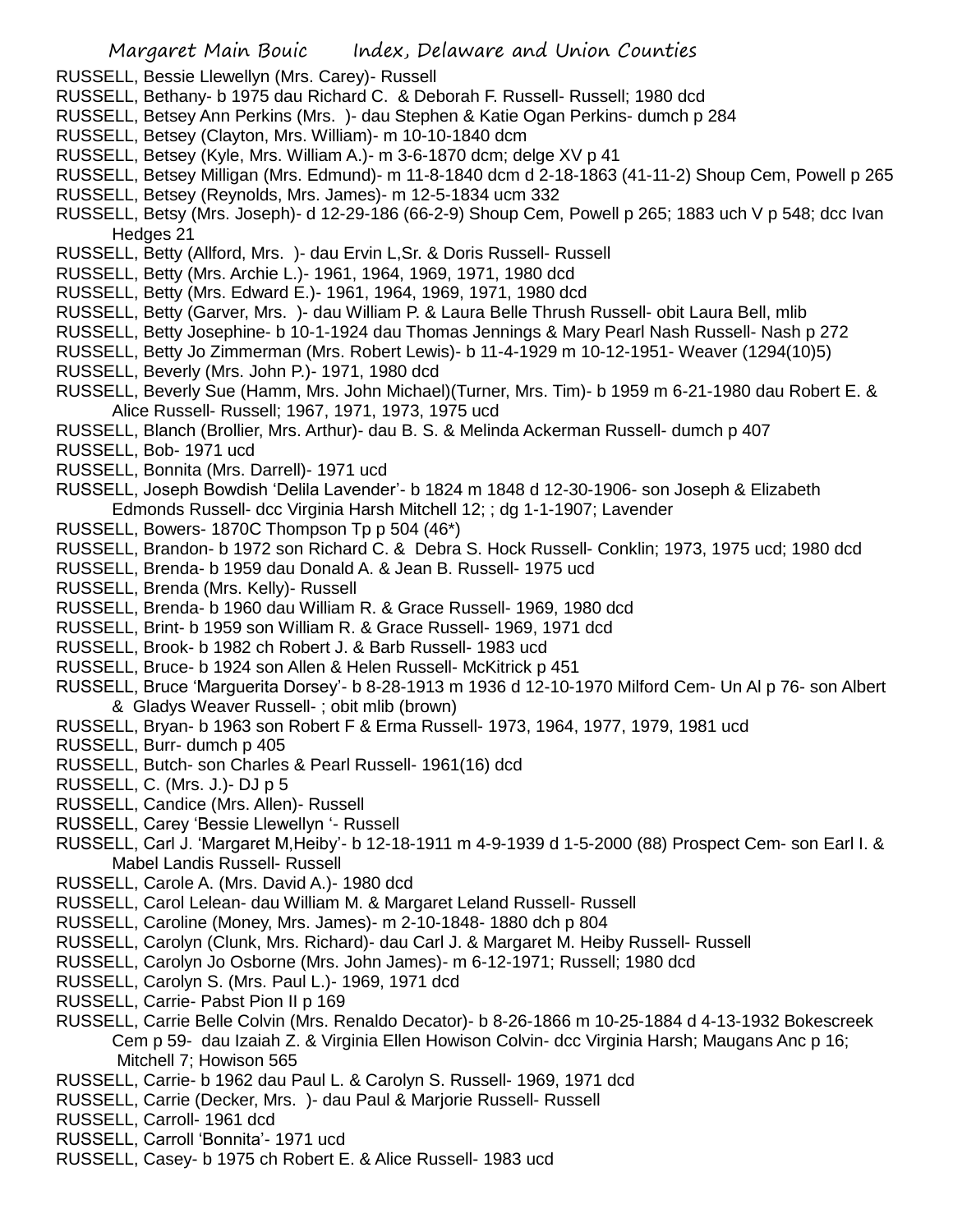- RUSSELL, Casey- b 1975 son Stanley E. & Mary K. Russell- 1977, 1979, 1981, 1983 ucd
- RUSSELL, Catherine E. (Atkins, Mrs. A. J.)- m 8-15-1867 ucm 4219
- RUSSELL, Catherine E.- dau John & Elisabeth Russell- 1850C Darby Tp 1699-1719 p 251 (1,O); 1860C Darby Tp 452-454 p 64 (11,O); unec VI p 56
- RUSSELL, Catherine Elizabeth- dau Dennis Alan & Theresa Ann Bradley Russell- Russell
- RUSSELL, Chad- b 1980 son Raymond D. & Linda Russell 1980 dcd
- RUSSELL, Charity Smith (Mrs. James)- m 2-10-1828 ucm 144; 1883 uch III p 288; 1850C Union Tp 1321-
	- 1339 p 198 (42,O); unec II p 26
- RUSSELL, Charles- 1969 dcd
- RUSSELL, Charles- d 3-24-1886 (3y) Ashley- dcdeaths
- RUSSELL, Charles- b 1792 Va d 1-1872- dumch p 407
- RUSSELL, Charles Eugene- b 1932 d 1935 Fairview Cem- prob son Ray & Gladys Reisterer Russell
- RUSSELL, Charles 'Helen'- Russell
- RUSSELL, Charles H.- 1870C Delaware Town p 331 (11)
- RUSSELL, Charles L.- d 11-8-1852 (2-11-8) Unionville Cem, DJ p 34- son J. & E.
- RUSSELL, Charles Leroy 'Susan Mooney'- b 3-17-1857 son B. S. & Melinda Ackerman Russell- dumch p 406
- RUSSELL, Charles A. 'Shirley'- son Carl J. & Margaret M. Heiby Russell- Russell; 1969, 1971 dcd
- RUSSELL, Charles, Jr. 'Sylvia N.'- 1971 dcd
- RUSSELL, Charles W. 'Pearl B.'- 1961, 1964, 1969, 1971 dcd
- RUSSELL, Charrie A. Baxter (Mrs. William)- b 6-11-1852 m 2-22-1876, Baxter Bible- unec VII p 49
- RUSSELL, Cheryl Kay Wilgus (Mrs. William J.)- m 6-2-1979 dau Bernard Wilgus- Russell
- RUSSELL, Cheryl (Mrs. William)- Russell
- RUSSELL, Christopher- b 1970- son Charles A. & Shirley E. Russell- 1971 dcd
- RUSSELL, Cinday- dau Tony & Louise Russell- 1971, 1973 ucd
- RUSSELL, Cindy (Rausch, Mrs. Jed)- dau Barnett & Louise Davison Russell- Russell
- RUSSELL, Otis Clair 'Hazel'- son James D. & Mabel Parmenter Russell- Russell; obit Grayce, mlib (brown)
- RUSSELL, Clarence B.- b 1884 son Charles Leroy & Susan Mooney Russell- dumch p 407
- RUSSELL, Clarie E. 'Connie'- 1973, 1975, 1977, 1979, 1981 ucd
- RUSSELL, Cletia/Electa (Roberts, Mrs. Theodore)- dau Albert & Gladys W. Russell- Russell; obit Gladys, mlib (brown)
- RUSSELL, Clifford E. 'Bertha I.'- d 12-28-1967 (74) Prospect Cem.- Russell
- RUSSELL, Clinton Lorenzo 'Minnie Josephine Hanson'- b 1882 d 1970 son Henry Clay & Mary Ann Andrew Russell- ped Helen Delores Russell- Webster #135 2; unec VIII p 47
- RUSSELL, Cloe 'Dorothy Byers' 'Thelma Lane'- b 3-30-1909 d 9-8-1992 (83) Prospect Cem- son Carey & Bessie Llewellyn Russell- Russell
- RUSSELL, Columbus- 1870C Delaware Town p 331 (1)
- RUSSELL, Connie (Mrs. Clarie E.)- 1973, 1975, 1977, 1979, 1981 ucd
- RUSSELL, Cora- 1870C Thomson Tp p 501 (4)
- RUSSELL, Cora Wilson (Mrs. William)- dau Edward & Clara Snyder Wilson- Weiser p 549
- RUSSELL, Cynthia- 1870C Thomson Tp p 501 (18)
- RUSSELL, Cynthia A. (Mrs. Jerry S.)- 1980 dcd
- RUSSELL, Cynthia- b 1958 dau Elza E. & Rosa L. Russell- 1971 dcd
- RUSSELL, Cynthia Mae Kemper (Mrs. Greg E.)- m 6-18-1977 dau Clyde Russell- Russell
- RUSSELL, Cyrene (Sibold, Mrs. Israel)- m 1-25-1843 ucm 862
- RUSSELL, Cyril/Syril 'Leafy Doolittle'- b 1799 son James & Lydia Brown Russell- ped Helen Delores Russell Webster #135 8; unec VIII p 47
- RUSSELL, Daisy E. Maine (Mrs. James)- b 5-8-1879 dau Hiram B. & Mandina Jane Pierce Maine- Asp 2180
- RUSSELL, Dane- b 1962 son William R. & Grace Russell- 1969, 1971, 1980 dcd
- RUSSELL, Daniel- Pabst 2 p 113
- RUSSELL, Daniel- 1830C Thompson Tp p 116, delge III p 71, VII p 61; 1870C Thomson Tp p 501 (57\*)7
- RUSSELL, Daniel- son Daniel & Harriett Russell- 1850C Thomson Tp 41 p 187 (16,O)
- RUSSELL, Daniel E. 'Lydia A. Clay'- m 3-26-1868 dcm; delge XIII p 57
- RUSSELL, Daniel- son Francis C. & Gilbrethe Russell- Russell
- RUSSELL, Daniel 'Hariett'-1850C Thomson Tp 41 p 187 (52,Ct); hadc p 52
- RUSSELL, Daniel L.- delge VI p 71m IX p 34 Marlborough Tp
- RUSSELL, Daniel M.'Sarah Lavender'- b 9-30-1819 m 11-20-1843 son Joseph & Betsy Russell- 1883 uch V p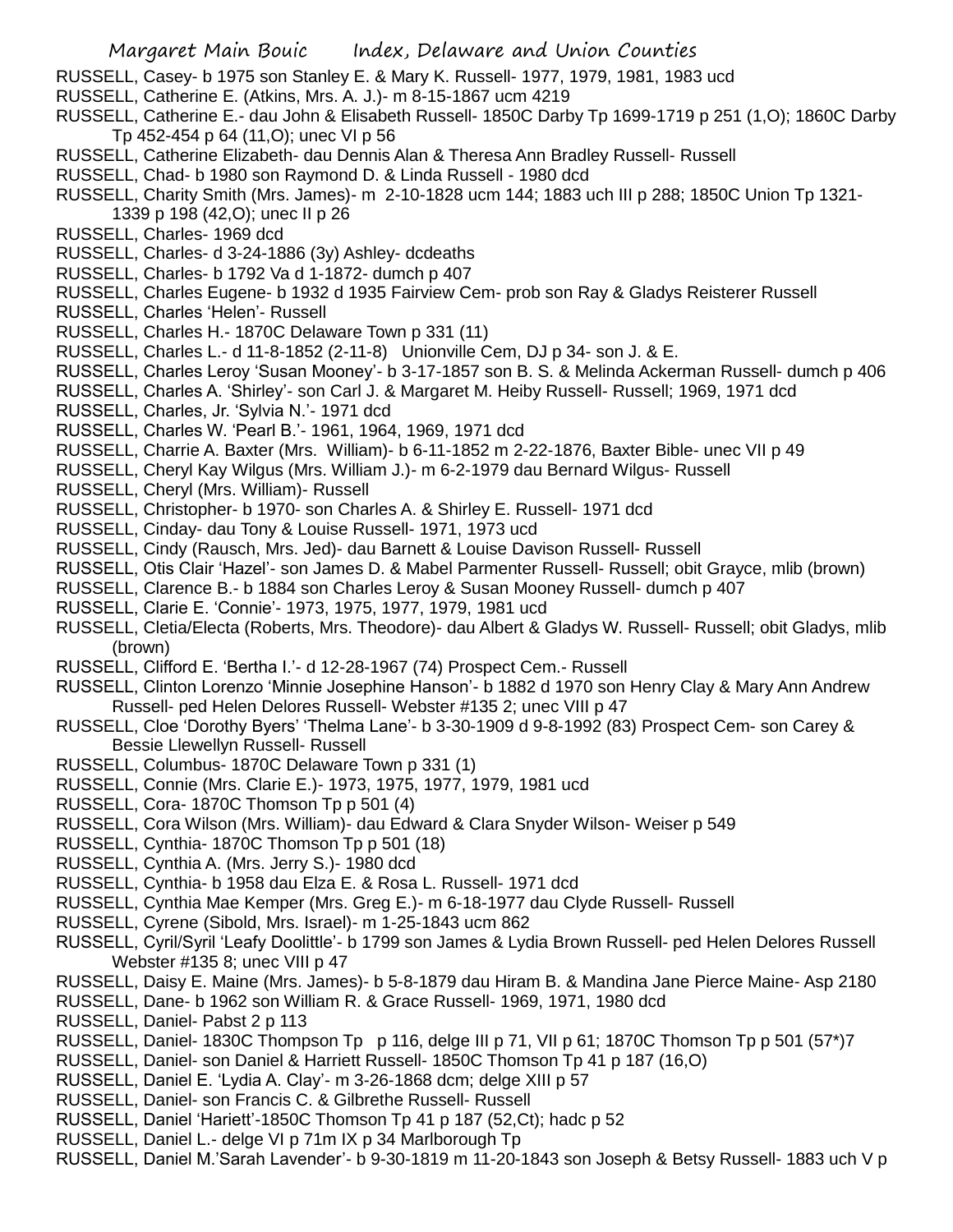548, 556; hadc p 50; uca p 98; 1880C York Tp 34 p 4 (61,O,Can,Can); dcw Bk 4 p 322(34), exec of John A. Graham

- RUSSELL, Daniel 'Olive J. Walker'- m 9-22-1868 dcm; delge XIV p 6
- RUSSELL, Darlene Kay Glassburn (Mrs. Thomas Wayne)- m 6-22-1974 dau Garland Glassburn- Russell; 1979, 1981, 1983 ucd
- RUSSELL, Daunitta M. Bushong (Mrs. Jeff L.)- Russell; 1983 ucd
- RUSSELL, David- delge III p 25; grantee 1807
- RUSSELL, David A. 'Carole A.'- 1980 dcd
- RUSSELL, David C. son George W. III & Shirley N. Russell- Russell- engaged to Elizabeth Myers
- RUSSELL, David- b 1976 son David A. & Carole A. Russell- 1980 dcd
- RUSSELL, David- b 1964 son John P. & Beverly Russell- 1971, 1980 dcd
- RUSSELL, David Miles 'Fannie Celissa Inman'- b 4-19-1857 m 7-1889 d 5-1931- dcc William Hedges 14
- RUSSELL, David 'Polly Martin'- m 9-9-1843 dcm
- RUSSELL, David William 'Jo Ann W.'- d 10-14-1999 (65) Union Cem, Cols. -son Wilbur & Evelyn Russell-Russell
- RUSSELL, Debra S. Hock (Mrs. Richard C.)- dau James & Wilma Porschet Hock- Russell- Conklin; 1973, 1975 ucd; 1980 dcd
- RUSSELL, Debbie (Mrs. Stephen)- Russell
- RUSSELL, Deborah (Herrel, Mrs. Thomas R.)- m 6-22-1974 dau D. C. Russell- Russell
- RUSSELL, Renaldo Decatur 'Carrie A. Colvin'- b 6-5-1864 m 10-25-1884 d 10-14-1922 son Joseph Bowdish & Delilah Lavender Russell- dg 1-1-1907; Maugans Anc p 16; Howison (565); dcc Virginia Harsh Mitchell 6; 1870C Thomson Tp p 504 (6)
- RUSSELL, Dee Ann- b 1975 -dau Richard C. & Debra S. Hock Russell- 1975 ucd
- RUSSELL, Delilah Lavender (Mrs. Joseph Bodish)- b 6-16-1828 m 4-12-1848/6 d 2-25-1906 Shoup Cem, unmarked grave- dau Thomas & Maria Gear Lavender- dcc Virginia Harsh Mitchell 13; 1880 dch p 803; Lavender 17 ; delge XIII p 9; 1870C Thomson Tp p 504 (42)
- RUSSELL, Della Althea (Eyster, Mrs. Raymond Earl)- b 8-3-1920 m 11-27-1939 dau Alvin Curtia & Ethel Florence Sabins Russell- Weaver 1294(10)1
- RUSSELL, Della Burns (Mckitrick, Mrs. Paul Coulter)(Mrs. )- b 9-15-1908 m(1) 4-12-1941 (2) 9-30-1974 dau Arthur & Emma Burns McKitrick p 76
- RUSSELL, Dennis Alan 'Theresa Ann Bradley- son John & Dorothy Russell- Russell
- RUSSELL, Dessie Mae- b 5-7-1922 dau Don Grover & Hazel Oresta Sabins Russell- Weaver 129495
- RUSSELL, Destiny Morgan- b 5-20-1999 dau Scott & Amy Ellison Russell- Russell
- RUSSELL, Diane (Mrs. Bill)- Russell
- RUSSELL, Dirk- b 1969 son Jerry S. & Cynthia A. Russell- 1980 dcd
- RUSSELL, Dixie L.(Chapman, Mrs. Randy)- dau James Edward & Rosemary Hague Russell- Russell; obit James K., mlib (brown); 1959, 1962, 1967, 1971, 1973, 1975 ucd
- RUSSELL, Dolly (Worline, Mrs. )- sister Kensel Russell- Russell
- RUSSELL, Donald A. 'Jean B.'- 1975, 1977, 1979 udcd
- RUSSELL, Donald E. b 1953 son Donald G. & Florence King Russell- Russell; 1967, 1971 ucd
- RUSSELL, Donald E. 'Gwendolyn Sue'- 1973, 1975, 1977, 1979, 1981, 1983 ucd
- RUSSELL, Donald G. 'Florence King'- m 8-25-1946- Russell; 1967, 1971, 19173, 1975, 1977, 1979, 1981, 1983 ucd
- RUSSELL, Donald Floyd- d 7-29-1967 (38) Marlborough Cem.- sn Floyd Glen & Mabel Helena Hornsby Russell- Russell; dcc Martin Thomas, see 3
- RUSSELL, Donald- son Jesse & Emma Grappy Russell- Russell; obit Emma, obit Jesse, mlib (brown)
- RUSSELL, Donna (Barrett, Mrs. )- dau Cloe Russell- Russell
- RUSSELL, Donna May (Rentler, Mrs. )- dau Floyd Glen & Mabel Helena Hornsby Russell- Russell; dcc Martin Thomas see 3
- RUSSELL, Dora E.- d 5-1854 (4-1-4) Shoup Cem, Powell p 265; dau J. B. & D. Russell
- RUSSELL, Doris (Lynn, Mrs. James)- m 2-11-1978- Russell
- RUSSELL, Doris Robson (Mrs. Ervin L., Sr.)- Russell; 1964, 1969, 1971 dcd
- RUSSELL, Doris Mildred (Thomas, Mrs. William Lewis)- b 11-5-1930 dau Floyd Glen & Mabel Helena Hornsby Russell- Russell; dcc Martin Thomas see 3
- RUSSELL, Dorothea (Mrs. Pearl)- 1973 ucd
- RUSSELL, Dorothy Byers (Mrs. Cloe)- d 1942- Russell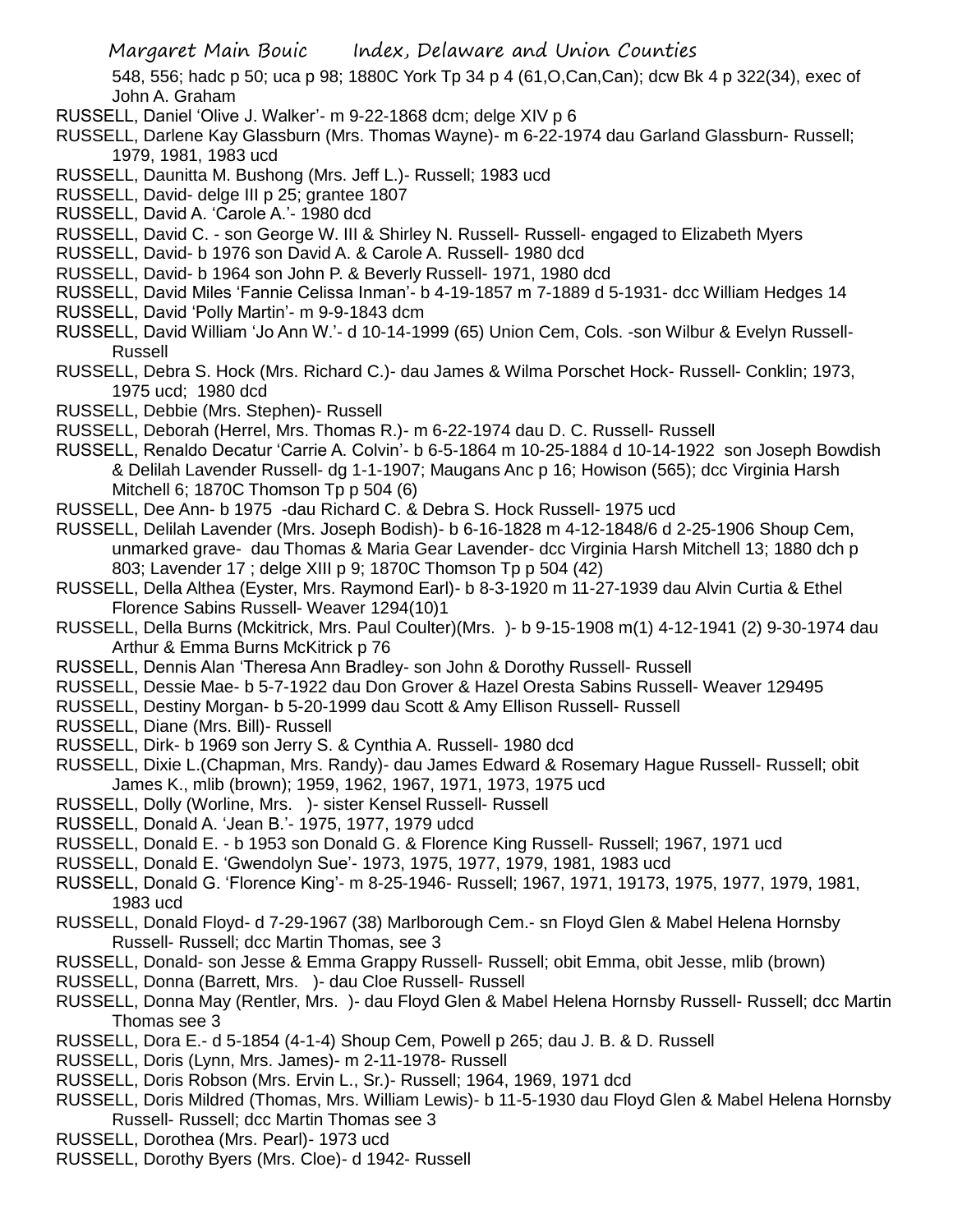- RUSSELL, Dudley W.- b 2-14-1880 Delaware Town son R. M. & Ellen C. Mistall Russell- dcb
- RUSSELL, E.- uca p 87, Claibourne Tp
- RUSSELL, Earl Il 'Mabel Landis'- Russell
- RUSSELL, Edith (Mrs. Horace Owen)- Russell
- RUSSELL, Edith Vernell (McGuire, Mrs. George Andrew)- b 10-3-1899 Prospect m 8-18-1918 Marion- dau Hosea Lee & Mary Lovina Welch
- RUSSELL, Edmo(u)nd 'Elizabeth "Betsey" Milligan- m 11-8-1840 dcm d 10-20-1881 (63-8-15) Shoup Cem, Powell p 265- son Joseph & Elizabeth Russell- 1880 dch p 806; dcdeaths (d 10-16-1881 (63-5-11); delge III p 30; Cindy Diehl Chart 5; 1850C Thomson Tp 25 p 186 (30,Conn)
- RUSSELL, --- d 11-20-1853 Shoup Cem, Powell 266 infant son of E. & B. Russell
- RUSSELL, --- d 11–9-1854 Shoup Cem, Powell p 255, infants of Edmund & Betsey Russell
- RUSSELL, --- d 12-29-1850 Shoup Cem, Powell p 266; son E. & B. Russell
- RUSSELL, Edmund J. 'Mary E. Beckley'- b 2-24-1905 d 4-1-2000 (95) Newhouse Cem- son John & Sadie Shriver/Parkins Russell- Russell; 1961, 1964, 1969, 1971, 1980 dcd
- RUSSELL, ----(Robinson, Mrs. T. M.)- dau John C. & Sadie Parkins Russel-lRussell
- RUSSELL, —(Wolfley, Mrs. George W.)\_- dau John D. & Sadie Parkins Russell- Russell
- RUSSELL, Edna Hall (Mrs. M. C.) D 5-6-1973 (90) Oak Grove Cem- dau William H. & Lina Mooney Hall- dcq 1; dpc p 84, 85, 112
- RUSSELL, Edna (Horsnell, Mrs. James)- b 1889 d 1918 dau James & Grace E. Cox Russell- McKitrick p 451
- RUSSELL, Edward- delge XV p 69
- RUSSELL, Edward A.- son Edward E. Russell- Russell
- RUSSELL, Edward B son B. S. & Melinda Ackerman Russell- dumch p 407
- RUSSELL, Edward E. 'Betty'- 1961, 1964, 1969, 1971, 1980 dcd
- RUSSELL, Edward- b 1954 son Edward E. & Betty Russell- 1961, 1964, 1969 dcd
- RUSSELL, Edward E.- son Sybil Russell- Russell
- RUSSELL, Edwin- 1870C Thomson Tp p 504 (51\*)
- RUSSELL, Effie J. (Marshall, Mrs. Henry H,)- m 3-17-1878 ucm 6234
- RUSSELL, Eleanor Richardson (Mrs. Goerge A.)- m 1-23-1840 dcm; opc 68
- RUSSELL, Electa- 1850C Delaware Tp 1447 p 100 (20,O)
- RUSSELL, Electa- dau Daniel & Harriett Russell- 1850C Thomson Tp 41 p 187 (19,O)
- RUSSELL, Electa (Lavender, Mrs. Leonard)- m 3-21-1852 dcm
- RUSSELL, Electa (Roberts, Mrs. Theodore)- dau Albert & Gladys Weaver Russell- obit Bruce, mlib (brown)
- RUSSELL, Electa Wood (Mrs. Sidney)- m 5-30-1846 dcm
- RUSSELL, Elijah- d 3-1-1851 (5m) Shoup Cem, Powell p 266- son E. & B. Russell
- RUSSELL, Eliza Jane (Sadler, Mrs. )(Burchard, Mrs. George Washington)- b 1822 d 1887 ped Rebecca Walker #149 13; dau James Russell
- RUSSELL, Elizabeth (Allen, Mrs. James)- m 7-5-1828 Madison co, unec V p 28
- RUSSELL, Elizabeth (Clark, Mrs. Jasper W.)- m 7-11-1839 dcm
- RUSSELL, Elizabeth- dau Edmond & Elizabeth Russell- 1850C Thomson Tp 25 p 186 (1/12,O)
- RUSSELL, Elizabeth (Mrs. James)- DJ p 34; unec V p 58; 1820C Darby Tp 268 (26-45); 1830C Darby Tp 101 (40-50); uccp p 10 JB 1 p 171; uccp p 45 JB4 p 366
- RUSSELL, Elisabeth (Mrs. John)- unec VI p 56; 1850C Darby Tp 1699-1719 p 250 (33,O); 1860C Darby Tp 452-454 p 64 (42,O)
- RUSSELL, Elizabeth Milligan (Mrs. Edmond)- 1850C Thomson Tp 25 p 186 (29,O)
- RUSSELL, Elizabeth (Rathbone, Mrs. Charles)- uccp p 45 JB4 p 365
- RUSSELL, Elizabeth (Rathbu(r)n, Mrs. Charles)- m 11-26-1830 ucm 213; unec II p 27
- RUSSELL, Elizabeth "Betsey" Edmonds (Mrs. Joseph) b 1790 d 12-30-1856 dcc Virginia Harsh Mitchell 25; 1883 uch V p 806; Pabst 2 p 112; 1850C Thomson Tp 23 p 186 (56, Mass)
- RUSSELL, Elizabeth Phelps (Mrs. John)- m 9-7-18937 Madison Co, unec IX p 5
- RUSSELL, Elizabeth (Reynolds, Mrs. )- unec XII p 49
- RUSSELL, Elizabeth R. (Fouke, Mrs. Joseph E.)- m 6-28-1854 ucm 3743
- RUSSELL, Elizabeth (Sager, Mrs. Christian)- m 11-9-1835 ucm 348
- RUSSELL, Elmer- son Joseph & Mary Russell- 1880C York Tp 35 p 4 (4,O,O,O)
- RUSSELL, Elmina (Mrs. William H.)- 1880C Dover Tp 55-58 p 24 (36,O,O,O)
- RUSSELL, Elmirah (Milligan, Mrs. John)- b 9-8-1832 m 9-19-1852 dcm d 8-16-1907 Shoup Cem- dau Joseph
	- & Elizabeth Russell- 1850C Thomson Tp 23 p 186 (17,O)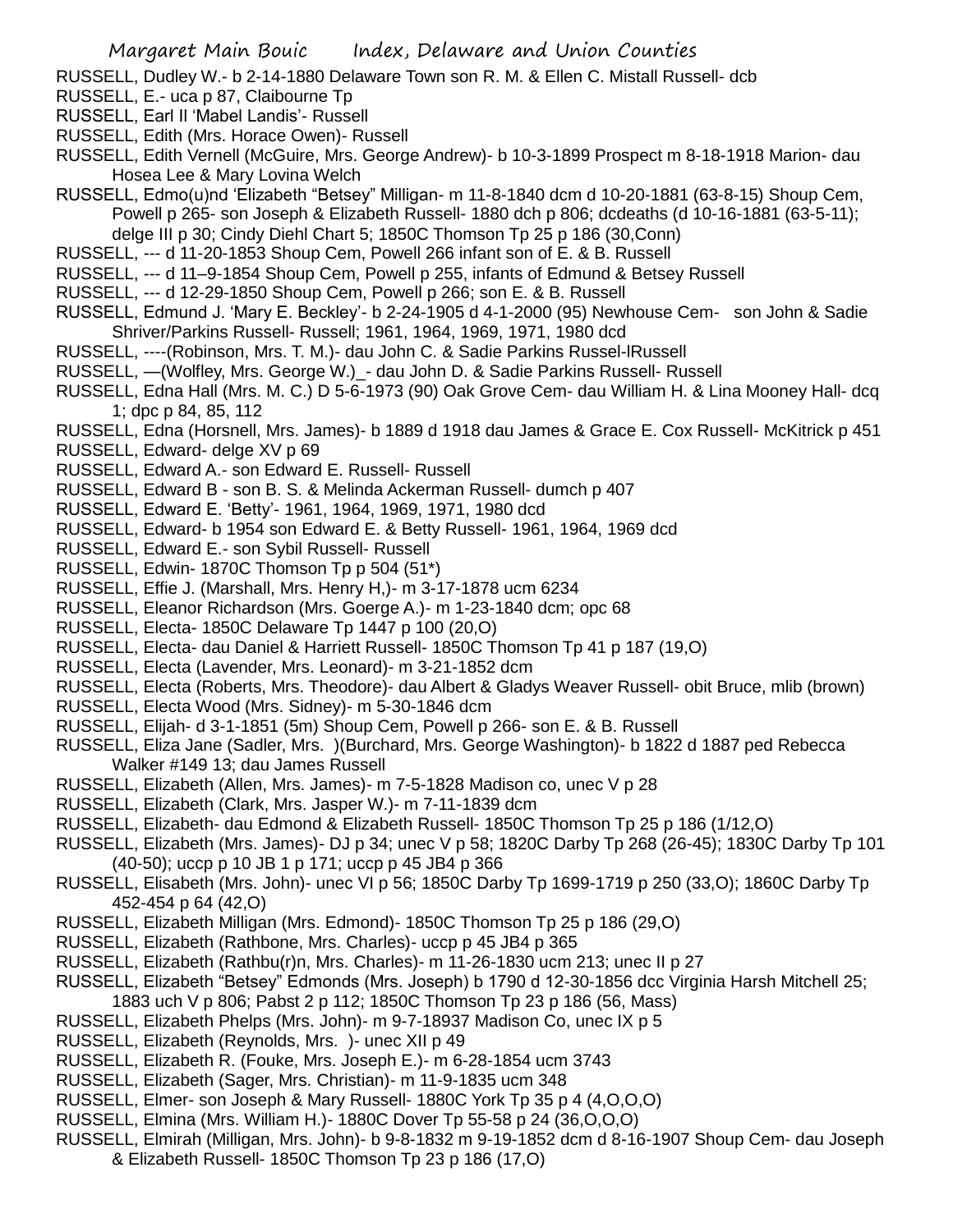- RUSSELL, Elta Louise (Lantz, Mrs. John Albert)- b 5-27-1923 m 12-27-1943 dau Alvin Curtis & Ethel Florence Russell- Weaver 1294(10)3
- RUSSELL, Elwood A. b 9-15-1909 d 5-5-2000 (90) Oakdale son Amos P. & Bessie D. Bame Russell- Russell
- RUSSELL, Elza E. 'Rosa L.'- 1971, 1980 dcd
- RUSSELL, Emily Jane Scott (Mrs. William)- b 1832 m 12-19-1854 ucm 2213 d 1907 unec VIII p 20, XI p 27, XVII p 6
- RUSSELL, Emily (Perkins, Mrs. Peter)- m 11-1824 d 1882 Powell p 333; dumch p 284
- RUSSELL, Emily (Vearle, Mrs. William)- m 2-24-1845 dcm
- RUSSELL, Emily White (Mrs. Alfred J.)- m 3-17-1839 dcm
- RUSSELL, Emily (Wilson, Mrs. Nathan P.)- m 6-16-1842 dcm
- RUSSELL, Emma A Shriver (Mrs. Jasper Newton)- b 1862 d 1947 Claibourne Cem p 86; obit Mary M. mlib (brown); Russell
- RUSSELL, Emma B. Grappy (Mrs. Jesse E.)- b 1-4-1899 m 12-20-1911 d 6-5-1969 bur Fairview, BelleCenterdau Jacob & Rose Hess Grappy - obit mlib (brown), obit Jesse, mlib (brown); 1949, 1959, 1962 ucd; Russell
- RUSSELL, Emma Jean (Rutherford, Mrs. Irvin)- d 1960- Russell
- RUSSELL, Emma (Ledley, Mrs. George M.)- Claibourne Cem p 69
- RUSSELL, Emory E. 'Flora'- dg 9-13-1904 Cry Ab p 262
- RUSSELL, Enid- dau Amos P. & Bessie D. Bame Russell- Russell
- RUSSELL, Erma Deloris (White, Mrs. )- dau Floyd Glen & Mabel Helena Hornsby Russell- dcc Martin Thomas, see 3
- RUSSELL, Erma Elenora (Stillings, Mrs. )(Carroll, Mrs. Thomas Charles)- m 1961 d 1988- dau Albert & Gladys Weaver Russell- obit Gladys, mlib (brown); Russell
- RUSSELL, Emma G. Sain (Mrs. Isaac P.)- b 4–18-1856 m 1-31-1881 d 2-23-1921 Fairview Cem p 3- dau Peter & Elizabeth Wright Sain- dcc Grace Newhouse Jones 7; opc 595
- RUSSELL, Emory- Pabst 2 p 113
- RUSSELL, Emory- son Edmond & Elizabeth Russell- 1850C Thomson Tp 25 p 186 (6,O)
- RUSSELL, Erma (Caroll, Mrs. Thomas)- dau Albert & Gladys W. Russell- Russell
- RUSSELL, Ernest- brother Kensel S. Russell- Russell
- RUSSELL, Ernestine M. (Mrs. Marion James)- b 1918 Oakdale II p 82 (H-R16-11)
- RUSSELL, Ervin L.,Sr.'Doris Robson'- d 12-24-1975 (52) Ashley Cem- son Clifford E. & Bertha I. Russell-Russelll 1969, 1971 dcd
- RUSSELL, Erwin L.- son Ervin L,Sr. & Doris Robson Russell- Russell
- RUSSELL, Esther Jean (Bailey, Mrs. Clark Lawayne)- b 8-1-1931 m 11-22-1953 dau Alvin Curtis & Ethel Florence Sabins Russell- Weaver 1294(10)6
- RUSSELL, Ethel- dau Albert & Gladys Weaver Russell- Russell; obit Bruce, obit Gladys, mlib (brown)
- RUSSELL, Ethel Corrinne- b 1888- dau Charles Leroy & Susan Mooney Russell- dumch p 407
- RUSSELL, Ethel Florence (Mrs. Alvin Curtis)- b 3-26-1898 m 10-2-1919 dau Francis Marion & Martha Weaver Sabins- Weaver 1294(10)
- RUSSELL, Etta- uninf p 25 (1942)
- RUSSELL, Eunice A. Jolley (Mrs. James R.)- d 10-223-1876 (25-1-27) Mitchell Cem, DJ p 8, Wagner p 46 dau Joel & Drusilla Brown Jolley- 1985 uch p 84; WBrown VI p 780; 1870C Marysville-Paris Tp 167 p 19 (18,O)
- RUSSELL, Eva G. (McCloud, Mrs. Charles)- m 7-7-1875 ucm 5714; 1870C Darby Tp 157-145 p 21 (13,O); mt 3 p 13, 14
- RUSSELL, Evan- 1908 dch p 404
- RUSSELL, Evelyn (Mrs. Wilbur)- Russell
- RUSSELL, Everett- b 1956 son Charles & Pearl Russell- 1961, 1964, 1969, 1971 dcd
- RUSSELL, Eviger T.- dau John & Elizabeth Russell- 1860C Darby Tp 452-454 p 64 (3,O)
- RUSSELL, Fannie Celissa Inman (Mrs. David Miles)- b 3-9-1872 m 7-1889 d 5-1955 dau Isaac & Maria McNamee Inman- dcc William Hedges 15
- RUSSELL, Fanny C.- 1870C Delaware Town p 331 (4)
- RUSSELL, Flora- 1870C Thomson Tp p 504 (4)
- RUSSELL, Flora E. (Landis, Mrs. David W.)- m 11-4-1883 ucm (Hearl)
- RUSSELL, Flora (Mrs. Emory E.)- d Wednesday (48); dg 9-13-1904 Cry Ab p 262
- RUSSELL, Florence King (Mrs. Donald)- m 8-25-1946 Russelll 1967, 1971, 1973, 1975, 1977, 1979, 1981,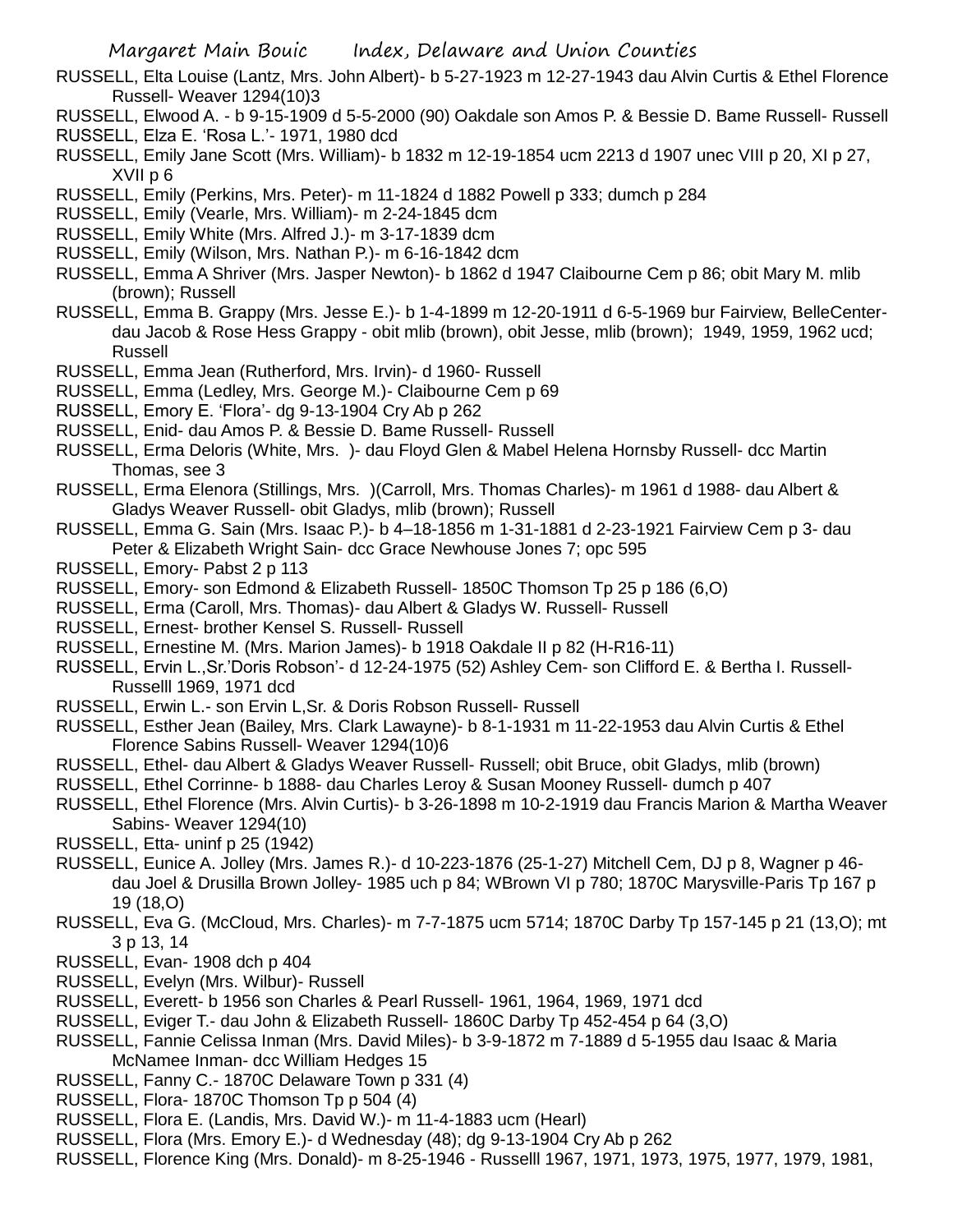1983 ucd

- RUSSELL, Florence Packard (Mrs. Frederick)- Nsh p 272
- RUSSELL, Florinda (Dennis, Mrs. James)- m 7-1-1849 dcm
- RUSSELL, Floyd Glen 'Mabel Helena Hornsby'- b 5-14-1900 m 4-12-1921 d 1944/3- Russell; dcc Martin Thomas, see 3
- RUSSELL, Floyd J.- b 4-17-1880 d 9-26-1897 Buxton Cem, djlm p 9 son Joseph & Martha A. Russell- 1880C Dover Tp 55-57 p 24 (1/12,O,O,Va)
- RUSSELL, F. O. 'Lillian C.'- 1980 dcd
- RUSSELL, Francis D. "Pete" 'Gilbrethe'- d 12–17-1982 (62) son of Marguerite Mitchell- Russell
- RUSSELL, Francis- son William H. & Elmina Russell- 1880C Dover Tp 55-58 p 24 (12,O,O,O)
- RUSSELL, Frank A.- b 10-7-1870 Thomson Tp son Gorton & Abbie Graham Russell- dcb
- RUSSELL, Frank Edward 'Mary Ethel Packer'- Russell
- RUSSELL, --- d 8-31-1836 Shoup Cem, Powell p 263 dau F. & H.
- RUSSELL, —d 11-3-1845 Shoup Cem, Powell p 263 dau F. & H.
- RUSSELL, Frank L. 'Virginia Marie Garrabrandt'- ped Marsha Marie Russell- 2; delge V p 49
- RUSSELL, Franklin O. 'Lillian C. Sellards'- b 11-6-1925 m 1-25-1947 d 8-20-1999 (73) bur Marion- son Frank Edward & Mary Ethel Packer Russell- Russell
- RUSSELL, Fr(i)eda (Kyle, Mrs. Kenneth )- dau Albert Lee & Maude Dolan Russell- Russell
- RUSSELL, Freda Pauline Berridge (Mrs. Lester Curtis)- b 2-1-1932 m 8-25-1950- Weaver (129496)
- RUSSELL, Frederic- Pabst 1 p 113 Frederic A- Pabst 2 p 112
- RUSSELL, Frederick 'Florence Packard'- Nash p 272
- RUSSELL, L. Gail/Gale 'Nellie E. Harsh'- m 6-3-1914 d 4-21-1956 (63) son Isaac & Emma Sain Russell- opc 515; delge IX p 15, XI p 7
- RUSSELL, Gail- b 1957 ch Robert E. & Alice Russell- 1967, 1971, 1973, 1975 ucd
- RUSSELL, Gary L. 'Jackie'- 1980 dcd
- RUSSELL, George- 1961 dcd
- RUSSELL, George A. 'Eleanor Richardson'- m 1-23-1840 dcm; opc 65
- RUSSELL, George B. 'Sarah R. Fouke;- m 3-26-1868 ucm 4359
- RUSSELL, George Olenso- Pabst 8 p 5
- RUSSELL, George V.- son John & Elisabeth Russell- unec VI p 56; 1850C Darby Tp 1699-1719 p 25 (8,O); 1860C Darby Tp 452-454 p 64 (18,O)
- RUSSELL, George William- son John & Sarah Parkins Russell- Russell
- RUSSELL, George W. III 'Shirley N.'- Russell
- RUSSELL, George W.- 1908 dch p 404
- RUSSELL, Georgie- female; 1870C Darby Tp 157-145 (1,ILL)
- RUSSELL, Gerald O. 'Irene'- 1964 dcd
- RUSSELL, Geraldine Faye- b 4-22-1920 dau Don Grover & Hazel Oresta Sabins Russell- Weaver 129494
- RUSSELL, Gertrude (Wilcox, Mrs. )- dau Albert & Gladys W. Russell- Russell; obit Gladys, obit Bruce, mlib (brown)
- RUSSELL, Gilbrethe (Mrs. Francis D.)- Russell
- RUSSELL, Gladys Reisterer (Mrs. Ray)- d 4-16-1977 (74) Russell; opc 959; 1961,1964, 1969
- RUSSELL, Gladys Weaver (Mrs. Albert)- b 7-31-1881 d 12-24-1972- Russell; obit, mlib (brown). obit, Bruce, mlib (brown)
- RUSSELL, G. M.- 1915 uch p 425
- RUSSELL, Gordon/Gorton 'Abbie Graham'- b 1848 m 10-3-1869 dcm d 1925 Milford Cem, Un Al p 58- son Joseph Bodish & Delilah Lavender Russell- Russell; delge XV p 21;1870C Thomson Tp p 504 (22)
- RUSSELL, Gordon- b 1920 son Allan & Helen Russell- McKitrick p 251
- RUSSELL, Grace (Andrews, Mrs. Harvey Frances) -1985 uch p 28
- RUSSELL, Grace (Burdette, Mrs. )- dau Mabel Russell- Russell
- RUSSELL, Grace E. Cox (Mrs. James)- m 1884 dau Henry & Anna McKitrick Cox- McKitrick p 45
- RUSSELL, Grayce L.- b 1909 d 5-14-1979 Oakdale II p 95 (H-R25-12)- dau James & Mabel Parmenter Russell- Grad Watkins 1927; unec VIII p 28
- RUSSELL, Grace Verona (Burdette, Mrs. )- dau Floyd Glen & Mabel Helena Hornsby Russell- Russell; dcc Martin Thomas, see 3
- RUSSELL, Grayce Ann (Kleiber, Mrs. Ralph)- b 4-15-1979 m 6-14-1958 dau Otis Clair & Hazel Bushong Russell- Russell; St. Paul p 83; Rausch (11392), III p 261; obit Hazel, 1949 ucd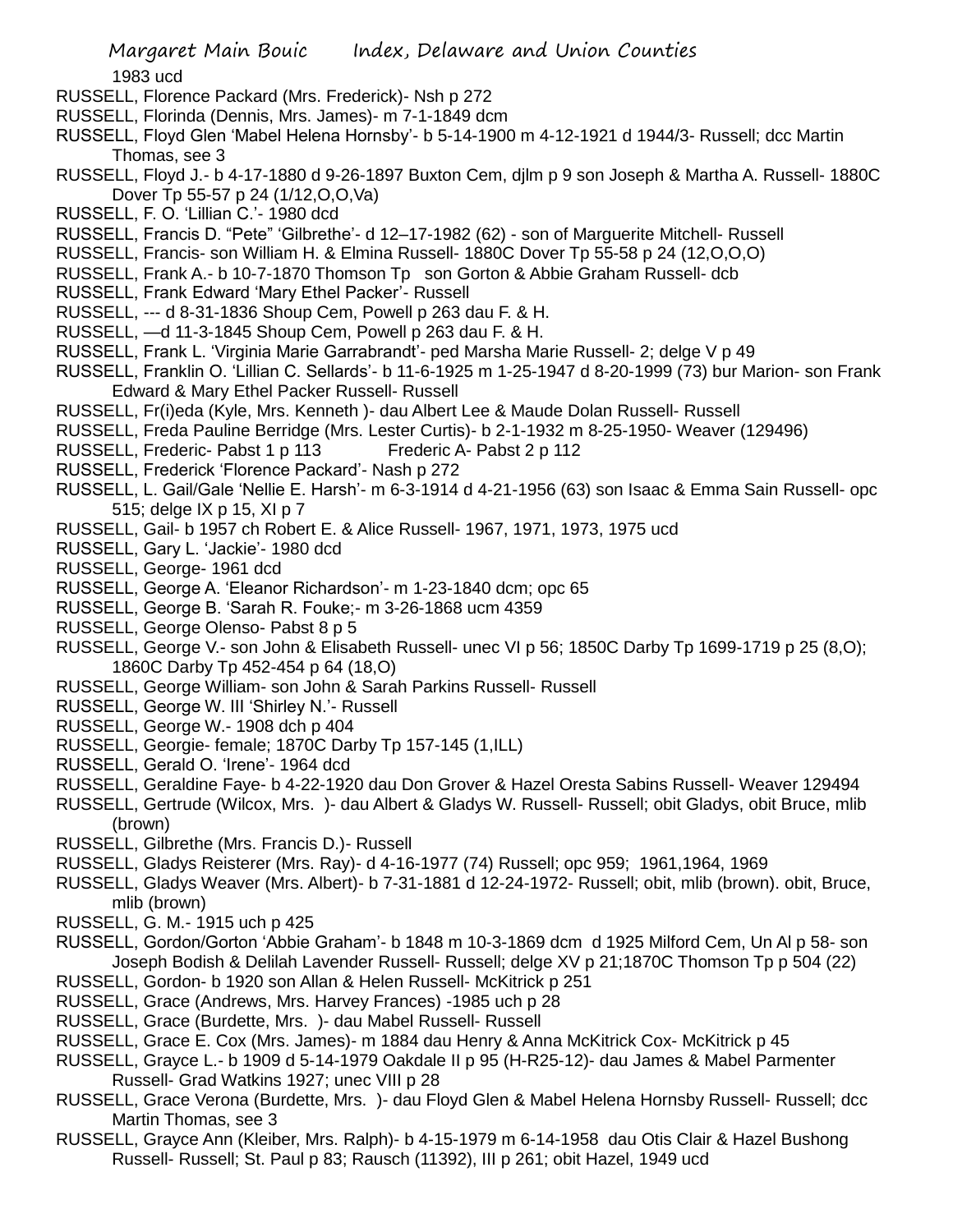- RUSSELL, Grace (Mrs. William R.)- 1969, 1971, 1980 dcd
- RUSSELL, Greg- 1980 dcd, Berlin Tp
- RUSSELL, Gregory- b 1952 son John P. & Beverly Russell- 1971 dcd
- RUSSELL, Gregory- son Vernon E. & Marjorie D. Russell- 1961(12), 1964, 1969, 1971 dcd
- RUSSELL, Gwen (Mrs. Justin)- Russell
- RUSSELL, Gwendolyn Sue (Mrs. Donald E.)- 1973 ucd
- RUSSELL, Hannah- 1870C Thomson Tp p 504 (76\*)
- RUSSELL, Hannah (Allen, Mrs. )(Mrs. Edmond)- 1880 dch p 806
- RUSSELL, Hannah (Green, Mrs. Rev. Joseph)- m 11-18-1725- Powers Pat p p 114
- RUSSELL, Hannah K. (Strong, Mrs. )- dau John & Sarah Perkins Russell- Russell; morch p 582
- RUSSELL, Hannah (Maine, Mrs. Thomas)- b 1807 m 1828 d 1-4-1873 Marlborough Cem.p 144- Asp (373);
- Main 13161(11); dcq Forest Main Lawrence 9; 1880 dch p 776; 1850C Troy Tp 2612 p 137 (42,Va)
- RUSSELL, Hannah Parrish (Mrs. Harrison C.)- m 1-4-1868 ucm 4319
- RUSSELL, Hannah Walker (Mrs. )- b 1831 d 1915 Claibourne Cem p 25
- RUSSELL, Harold- d 1967 son Alger & Marguerite Snyder Russell- Russell
- RUSSELL, Harold- son Frank Edward & Mary Ethel Packer Russell- Russell
- RUSSELL, Harriett- dau Abbe Russell- 1850C Oxford Tp 2779 p 156 (4,O)
- RUSSELL, Harriet (Aller, Mrs. John)- m 3-27-1870 dcm; delge XV p 41
- RUSSELL, Harriett (Mrs. Daniel)- 1850C Thomson Tp 41 p 187 (47,Vt)
- RUSSELL, Harriet E.- d 8-20-1855 (8-11-9) dau Samuel & Abby Russell- Powell p 338; delge III p 16
- RUSSELL, Harriett (14-1833) heir of James Russell- uccp p 10 JB I p 161; uccp p 45 JB4 p 366; unec III p 45 (GS CP68)
- RUSSELL, Harriet Latham (Mrs. Isaac Perkins)- m 1877- Russell
- RUSSELL, Harriet V/J- dau John & Elisabeth Russell- unec VI p 56; 1850C Darby Tp 1699-1719 p 251 (4,O); 1860C Darby Tp 452-454 p 64 (13,O)
- RUSSELL, Harriet Munro (Mrs. John)- Pabst 2 p 112
- RUSSELL, Harrison C. 'Hannah Parrish'- m 1-4-1868 ucm 4319
- RUSSELL, Harry Lester- d 1895 son Isaac Perkins & Emma Sain Russell- Russell
- RUSSELL, Hattie (Maine, Mrs. Edward)- Asp (1367)
- RUSSELL, Hattie V. (Dockum, Mrs. Lester A.)- m 7-4-1866 ucm 3991 dau John Russell- 1883 uch V p 245
- RUSSELL, Hazel Carol/Carrel (Harsh, Mrs. Charles Caleb)- b 8-18-1885 m 10-25-1905 d 9-5-1966 Radnor Cem dau Renaldo Decator & Carrie Belle Colvin Russell- dcc Virginia Harsh Mitchell 3; Howison 1296; Harsh Bible, delge XI p 6
- RUSSELL, Hazel B. (Newhouse, Mrs. Edgar E.)- b 1-17-1882 m 8-8-1905 d 11-29-1966 Newhouse Cem p 11 dau Isaac P. & Emma Sain Russell- dcc Grace Newhouse Jones 3; Russell; opc 483; Pabst 8 p 39; Newhouse p 85 (13(10)23); 1976 dch p 384
- RUSSELL, Hazel K. Bushong (Mrs. Otis Clair)- b 7-5-1906 d 4-3-1979 Raymond Cem, lptw p 43; dau Edward & Turia Clapsaddle Buishong; obit, mlib (brown); 1949, 1962, 1967, 1971, 1973, 1975, 1977, ucd
- RUSSELL, Hazel Oresta (Mrs. Don Grover)- b 8-21-1895 m 10-24-1914 dau Francis Marion & Martha Weaver Sabins- Weaver 12949
- RUSSELL, Heather (4-Mar. 1977)- dau Stewart & Teresa Russell- Russell
- RUSSELL, Helen (Mrs. Allan)- McKitrick p 451
- RUSSELL, Helen (Mrs. Charles)- Russell
- RUSSELL, Helen Delores (Webster, Mrs. )- b 1931 dau Clinton Lorenzo & Minnie Josephine Hanson Russellunec VIII p 47, ped 1 #135
- RUSSELL, Helen E.- d 10-10-1869 (1y1m) buried here 10-8-1894 SR Oakdale I p 86 (D-R5-6)
- RUSSELL, Helen Ufferman (Mrs. Isaac Clinton)- m 3-7-1932- Russell
- RUSSELL, Henry C. 'Mary Ann Andrews'- b 1845 m 8-10-1868 ucm 4409 d 1908 -son Cyril & Leaft Doolittleped Marsha Milligan Buck #203 26, unec X p 32; ped Helen Delores Russell- Webster #135 4; unec VII p 47, VIII p 47, IX p 15
- RUSSELL, W. Henry 'Sarah Ann Smith'- m 9-1-1860 dcm
- RUSSELL, Henry- son William H. & Elmina Russell- 1880C Dover Tp 55-58 p 24 (5,O,O,O)
- RUSSELL, Hillary (4mo.-Mar 1977)- ch Dr. Stewart & Teresa Russell- Russell
- RUSSELL, Hiram- d 9-114-1841 (14-1-8) son Daniel L. & Sophia Russell- Russell
- RUSSELL, Hollie Renee- b 1975 dau Thomas & Darlene Russell- Russell; 1979, 1981 ucd- engaged to James Forest Moots III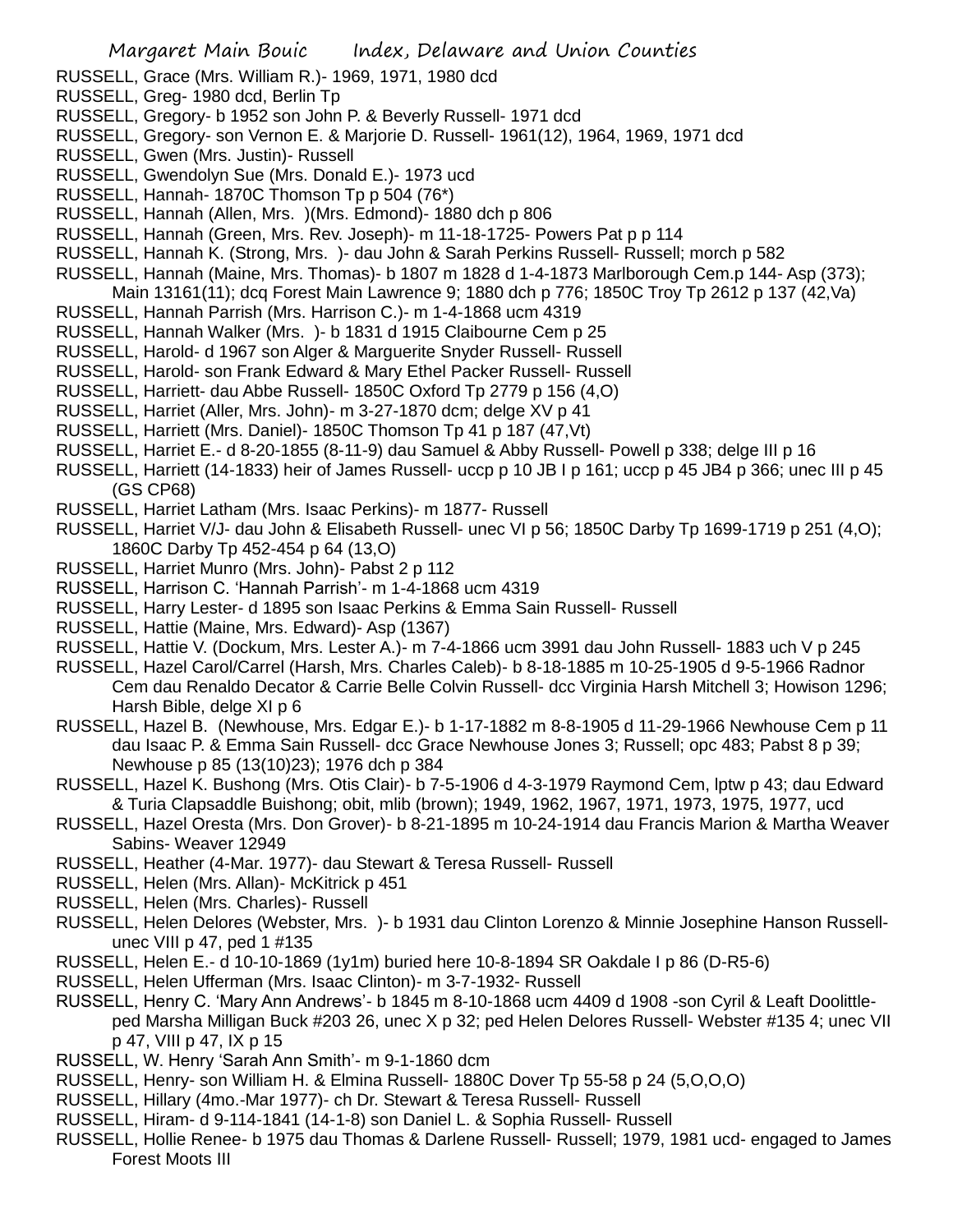- RUSSELL, Homer 'Peggy'- 1980 dcd
- RUSSELL, Horace Owen 'Edith'- d 7-15-1963 (55) Oak Grove Cem- son Ilo Russell McCarty- Russell
- RUSSELL, Hosea- 1870C Thomson Tp p 501 (1)
- RUSSELL, Hosea Lee 'Mary Lovina Welch'- b 7-9-1874 m 11-24-1897 d 12-21-1951 son William A. & Susan Mary Fleming Russell- Cindy Diehl chart 10; delge III p 30
- RUSSELL, Ida- 1870C Thomson Tp p 504 (10)
- RUSSELL, Ida May Maine (Mrs. John)- b 3-1855 dau Roswell & Maria Drake Maine- Asp 2154
- RUSSELL, Ida- b 9-15-1880 Oxford Tp dau Wm. & Mary Lewis Russell- dcb
- RUSSELL, Ida Viola (Samson, Mrs. Jesse William)- b 1874 d 1966 ped Marsha Milligan Buck #203- dau Henry Clay & May Ann Andrews Russell- unec X p 32
- RUSSELL, Ilo Owen (Mrs. )(McCarty, Mrs. Isaac T.)- d 12-11-1966 (80)- Oak aGrove Cem- Wilson (42)
- RUSSELL, Ina (Mrs. Robert)- 1961, 1964, 1969, 1971, 1980 dcd
- RUSSELL, Irene (Mrs. Gerald O.)- 1964 dcd
- RUSSELL, Irma (Carroll, Mrs. Thomas)- dau Albert & Gladys Weaver Russell- obit Bruce, mlib (brown)
- RUSSELL, Irma M. (Mrs. Robert F.)- 1959, 1962, 1973, 1975, 1977, 1979, 1981, 1983 ucd
- RUSSELL, Irma (White, Mrs. )- dau Floyd & Mabel Hornsby Russell- Russell; 1959 ucd
- RUSSELL, Irvin E.'Doris'- 1964 dcd
- RUSSELL, Irvin,Jr.- 1964 dcd
- RUSSELL, Isaac- delge VIII p 30, 67; dcga p 54, Geauga Co, Ohio State Gaz.
- RUSSELL, Isaac Clinton 'Helen Ufferman'- m 3-7-1932 son Isaac & Emma Sain Russell- Russell
- RUSSELL, Isaac P. 'Emma Sain''Harriet Latham'- b 11-3-1846 m (1) 1-31-1881 (2) 1897 d 11-8-1919 Fairview Cem p 3;son John & Sarah Parkins Russell- dcc Grace Newhouse Jones 3; morch p 582; opc 594; Russell; hadc p 119
- RUSSELL, Isabella (Hastings, Mrs. Robert)- Nash p 248
- RUSSELL, Iva- Pabst 2 p 113 Ivy- Pabst 2 p 113
- RUSSELL, J.- delge XV p 69 J.- 1883 uch IV p 513
- RUSSELL, Jackie (Mrs. Gary L.)- 1980 dcd
- RUSSELL, James- unec XI p 55 (1826)
- RUSSELL, James- elector Darby Tp 1823; unec XV p 79, XVI p 44
- RUSSELL, James- 1915 uch p 407; 1883 uch V p 227; 1820C Darby Tp 1m (-10)k 1m (-16), 1m (-26), 1 m (45+), 2 f (-10), 1f (-45)
- RUSSELL, James- 1830C Darby Tp 1 m (-20), 1 m (-30), 1 f (-5), 1 f (-30) unec V p 50
- RUSSELL, James- dcga p 46 Del Pat & Fr Chron
- RUSSELL, James- delge VI p 71; Oxford Tp (1826); delge IV p 56 (1838)
- RUSSELL, James- uccp p 10 part JB1 p 171
- RUSSELL, James- 1883 uch IV p 513 bur Marysville
- RUSSELL, James- 1977 ucd Liberty Tp
- RUSSELL, James 5 Ohio L. A.- Shoup Cem, Powell 264
- RUSSELL, James- d 12-20-1885 query from Rebecca Walker- unec XIII p 5
- RUSSELL, James Ashton (15-1963) son Horace Owen & Edith Russell- Russell
- RUSSELL, James B.- son William P. & Laura Belle Thrush Russell- obit Laura Bell, mlib
- RUSSELL, James C.- researching Barlow- unec XIII p 27
- RUSSELL, James 'Charity Smith'- m 2-10-1828 ucm 144; 1883 uch III p 288; unec II p 26
- RUSSELL, James- b 1951 son Charles & Pearl Russell- 1961, 1964, 1969 dcd
- RUSSELL, James 'Daisy E. Maine'- Asp (2180)
- RUSSELL, James D. 'Constance'- Russell
- RUSSELL, James Dennis- son Dennis Alan & Theresa Ann Bradley Russell- Russell
- RUSSELL, James D. 'Mabel Parmenter'- b 6-15-1882 m 1905 d 10-8-1964 (82)\_ Oakdale I p 127 (F-R8-4) son Joseph & Martha Terrell Russell- Russell; obit Grayce, mlib (brown); 1900C Dover Tp 152-154 p 7B (17,O,O,Va)
- RUSSELL, James 'Elizabeth'- d 8-27-1829 (55) Bigelow Cem, unec V p 58
- RUSSELL, James E. 'Rosemary Hogue'- obit James K. mlib (brown)
- RUSSELL, James 'Grace E. Cox'- McKitrick p 450
- RUSSELL, James K.- b 10-19-1957 d 12-22-1978 (2) son James E. & Rosemary Hogue Russell- obit, mlib (brown)
- RUSSELL, James J. 'Barbara'- Russell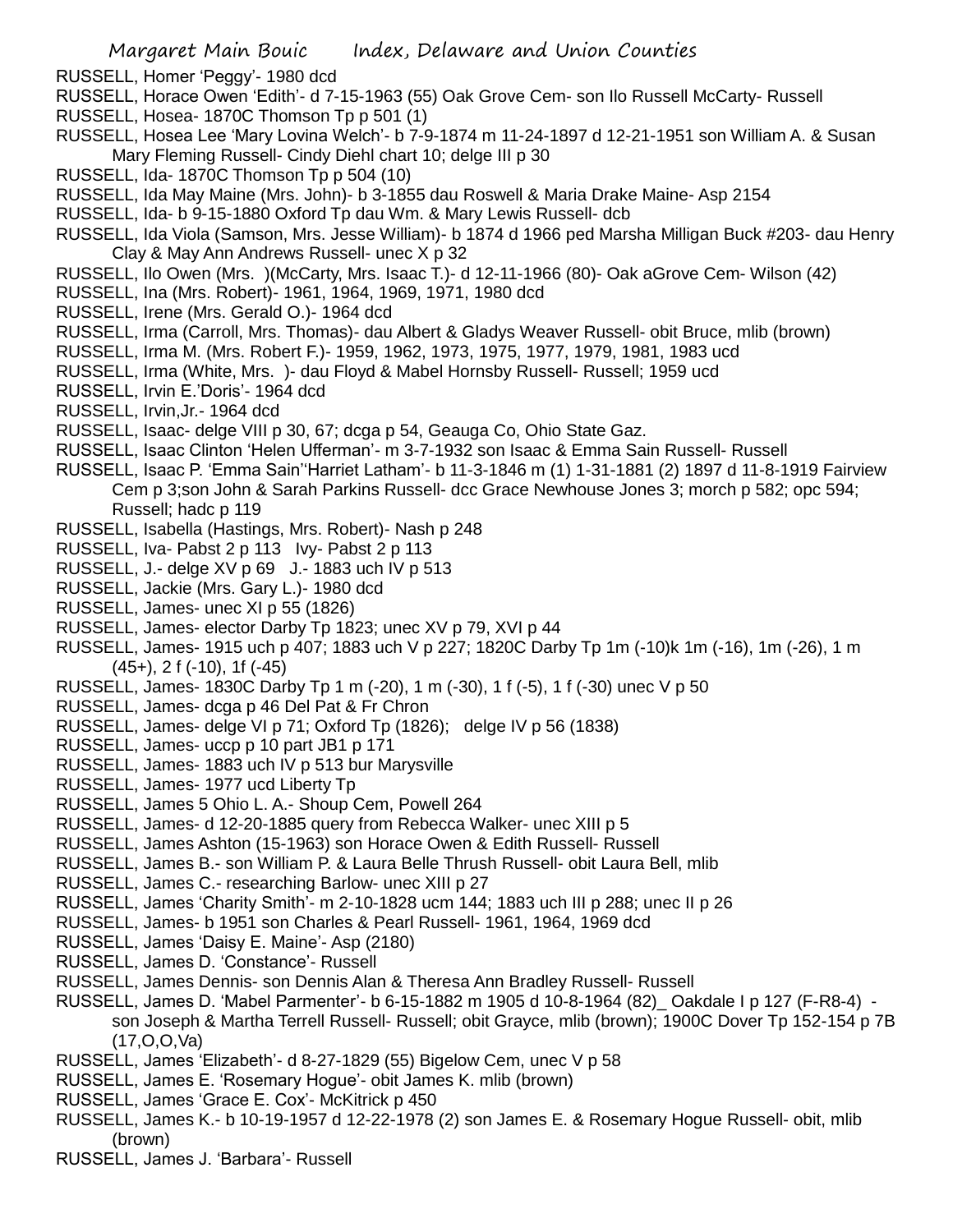RUSSELL, James- son James & Elizabeth Russell- 1820D Darby Tp 268 (1826); 1830C Darby Tp 102 (20-300 unec V p 8

- RUSSELL, James- b 1957 son James E. & Rosemary Russell- 1959, 1962, 1967, 1971, 1973, 1975 ucd
- RUSSELL, James- son Jesse & Emma B. Grappy Russell- Russell; obit, Emma, obit Jesse,mlib (brown)
- RUSSELL, James Kenneth 'Patricia Louise Nelson'- m 2-16-1980 son John C. Russell- Russell
- RUSSELL, James Kraig- b 8-20-1956 son James Ronald & Shirley Anne Bohn Russell- Weiser p 597
- RUSSELL, James 'Lydia Brown '- ped Helen Delores Russell- Webster #135 17; unec VIII p 47
- RUSSELL, James 'Malinda'- b 1811 d 1885 ped Rebecca Walker #149 26;unec IX p 20
- RUSSELL, James- uncle of Mary J. Irwin (1855) unec V p 35
- RUSSELL, James P.- deceased- uccp p 10 JB 1 p 161
- RUSSELL, James R.- 1915 uch p 134; 1883 uch III p 372
- RUSSELL, James 'Rosemary Hague'- m 6-8-1947 -son Otis Clair & Hazel Bushong Russell- obit Hazel, mlib (brown); Russell; 1959, 1962, 1967, 1971, 1973, 1975, 1977, 1979, 1983 ucd
- RUSSELL, James 'Mary Ricks'- ped Marsha Marie Russell 9; delge V p 49
- RUSSELL, James R.- 1969, 1971 dcd
- RUSSELL, James R. 'Eunice Jolley'- d 3-25-1874 (33-4-12) Mitchell Cem, DJ p 8- son John & Elisabeth Russell- WBrown VI p 780; 1985 uch p p 84l unec VI p 56; 1850C Darby Tp 699-719 p 251 (10,O); 1860C Darby Tp 452-454 p 64 (19,O)
- RUSSELL, James Ronald 'Shriley Anne Bohn'- b 10-18-1933 m 11-14-1954- Weiser p 597
- RUSSELL, James 'Sophronia Lensley'- m 8-26-1849 dcm; 1850C Thomson Tp 43 p 187 (24,Va)
- RUSSELL, Jim 'Trish'- son John & Virginia Reinhard Russell- Russell
- RUSSELL, James W. 'Katie'- son Murray & June Rose Rose Dysinger Russell- Russell
- RUSSELL, James William 'Lois Rea'- b 5-31-1918 m 8-16-1941 d 6-4-1991 (73) Millcreek Cem- son Jesse & Emma Grappy Russell- Russell; 1985 uch p 65; 19949, 1959, 1962, 1967, 1971, 1973, 1975, 1977, 1981, 1983 ucd
- RUSSELL, James William- b 6-18--- son Scott & Karen Russell- Russell
- RUSSELL, Jamie- son James & Rosemary Hague Russell- Russell
- RUSSELL, Jane Ann (St. John, Mrs. Michael H.)- m 9-2-1967- dau John C. & Virginia Reinhard Russell-Russell
- RUSSELL, Jane (Haglund, Mrs. David)- son Murray & June Rose Dysinger Russell- Russell
- RUSSELL, Jane (James, Mrs. Thorington L.)- m 4-15-1842 dcm
- RUSSELL, Jane- b 1954 dau Paul L. & Carolyn S. Russell- 1969, 1971 dcd
- RUSSELL, Jane- dau Robert F. & Irma M. Russell- 1962 ucd (11)
- RUSSELL, Jane (St. John, Mrs. Michael)- dau John & Virginia Reinhard Russell- Russell
- RUSSELL, Jane (Van Vlack, Mrs. Todd)- dau Paul & Marjorie Russell- Russell
- RUSSELL, Janet Ann (Messaros, Mrs. Colin James)- m 6-23-1973- dau Dr. Leonard N. Russell- Russell
- RUSSELL, Janet (Bunch, Mrs. Bruce)- dau Murray & June Rose Dysinger Russell- Russell
- RUSSELL, Janet (Messaros, Mrs. Colin)- dau Leonard & Lavon Woodward Russell- Russell
- RUSSELL, Jarrod- son Wayne M. Russell- Russell
- RUSSELL, Jasper N. 'Emma A. Shriver'- b 1864 d 1953 Claibourne Cem p 86, obit Mary M.,. mlib (brown)
- RUSSELL, J. B.- 1908 dch p 704; 1883 uch IV p 471, 473
- RUSSELL, J. 'C'- DJ p 5
- RUSSELL, Jean B. (Mrs. Donald A.)- 1975, 1977, 1979 ucd
- RUSSELL, Jeff L. 'Daunitta M. Bushong'- son Robert Russell- Russell; 1983 ucd
- RUSSELL, Jeffrey D.- 1980 dcd, Genoa Tp
- RUSSELL, Jeffrey- b 1956 son Robert E. & Alice M. Russell- 1971, 1973, 1975, 1977 ucd
- RUSSELL, Jennie- 1870C Thomson Tp p 501 (13)
- RUSSELL, Jennie (Goslin, Mrs. Robert,Sr.)- b 1840 Scotland m 4-5-1868 d 9-14-1914- Russell
- RUSSELL, Jennifer- dau Robert J. & Barbara K. Russell- 1979, 1981, 1983 ucd
- RUSSELL, Jeremiah Monroe- daon John & Harriet Munroe Russell- Pabst 2 p 113
- RUSSELL, Jerry E.- 1980 dcd, Harlem Tp
- RUSSELL, Jerry S. 'Cynthia A.'- 1980 dcd
- RUSSELL, Jesse E.'Emma Grappy'- b 7-28-1889 m 12-20-191 d 8-11-1974 bur Belle Center- son William & Frances McIntire Russell- Russell; obit, mlib (brown); obit Emma B.,mlib (brown); 1949, 1959, 1962 ucd
- RUSSELL, Jim- 1980 dcd, Troy Tp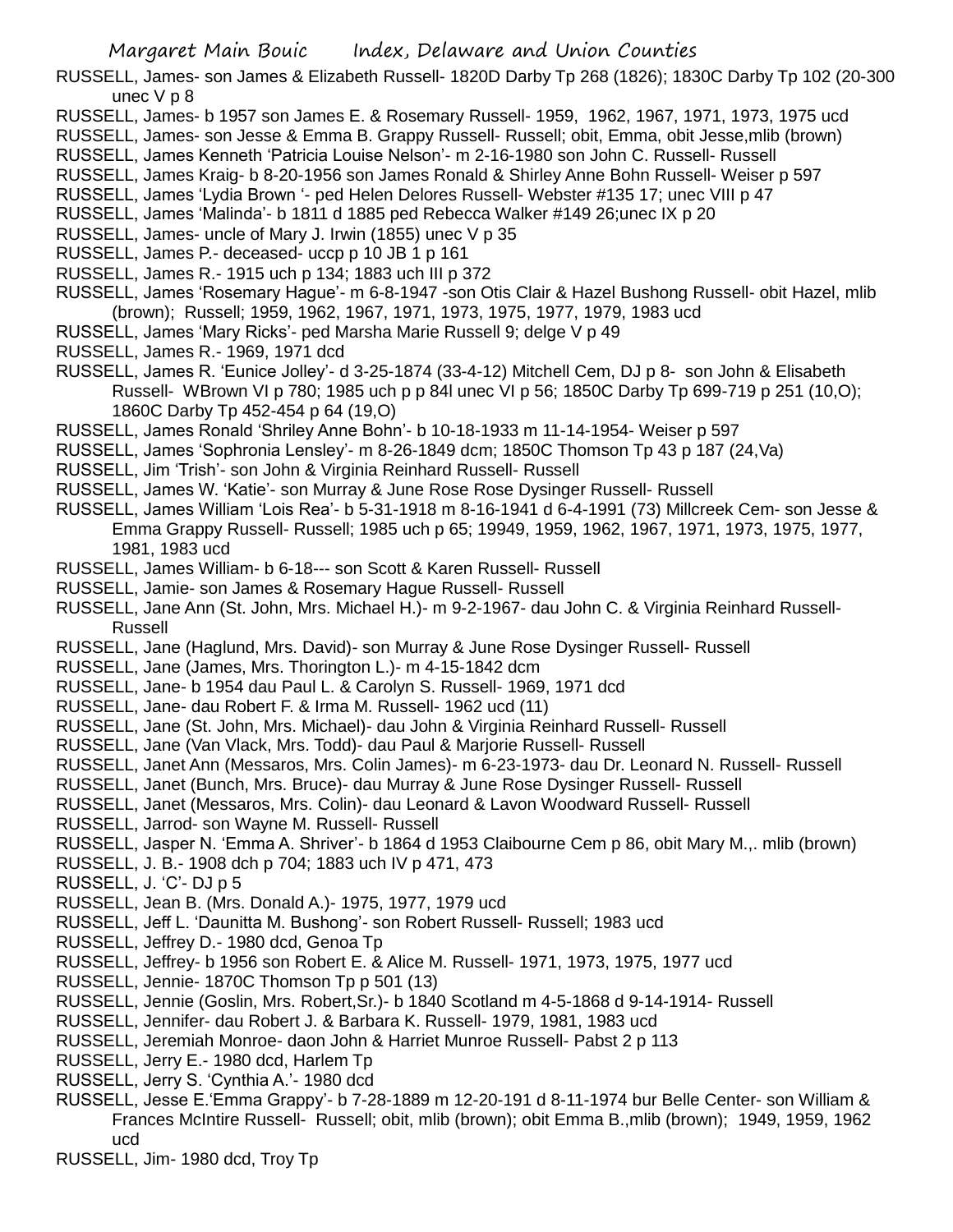- RUSSELL, Jessie Maude (Pounds, Mrs. Ray Clark)- b 12-6-1886 d 9-4-1977 New Millcreek Cem, opc 485; Pounds (14262) dau Isaac & Emma Sain Russell- Russell
- RUSSELL, J. N. 'Mary'- 1949 ucd
- RUSSELL, Jo Ann (Mrs. David William)- Russell
- RUSSELL, Joan (Mrs. John E.)- Russell
- RUSSELL, Joann (Mrs. William D.)- 1980 dcd
- RUSSELL, JoEllen (Beery, Mrs. Roger)- dau Arthur & Marjorie L. Mayse Russell- obit Marjorie, mlib
- RUSSELL, Rev. John- Powers Pat p 301 John- Powers Pat p 46
- RUSSELL, John- Nash p 385
- RUSSELL, John- 1883 uch V p 122, 245
- RUSSELL, John- Little account book- delge XV p 12
- RUSSELL, John A.- d 8-15-1839 (21-1-40) Marlborough Cem p 150, Marysville Powell p 294
- RUSSELL, John D.- son Albert L. & Maude Dolan Russell- Russell
- RUSSELL, John D. 'Sadie'- b 1855 d 7-1945 (90) Newhouse Cem p 11
- RUSSELL, John 'Elisabeth'-(Jorn) d 4-1-1862 (50-1-3) Unionville Cem, DJ p 34; unec VI p 56; 1850C Darby Tp 1699-1719 p 250 (39,O); 1860C Darby Tp 452-454 p 64 (49,O)
- RUSSELL, John E. 'Joan'- son Wilbur & Evelyn Russell- Russell
- RUSSELL, John Harlow (16-1963) son Horace Owen & Edith Russell- Russell
- RUSSELL, John 'Harriet Munro''Chloe Lavilla Palmer'- son Joseph & Mary Russell Russell- Pabst 2 p 112, 113
- RUSSELL, John 'Ida May Maine'- Asp (2154)
- RUSSELL, John I.- son Robert L. & Ina E. Russell- 1969, 1971 dcd
- RUSSELL, John Isaac 'Carolyn Jo Osborne'- m 6-12-1971- son Robert Russell- Russell; 1980 dcd
- RUSSELL, John- son John & Ida May Maine Russell- Asp 2473
- RUSSELL, John P. 'Beverly'- 1971, 1980 dcd
- RUSSELL, John (Sam)'Margaret Milcinovic'- b 9-8-1915 m 1947 d 5-4-1968/7 Claibourne Cem p 85- son Albert Lee & Maude Dolan Russell- Russell
- RUSSELL, John R.- uccp p 10, part JB1 p 171; uccp p 44, part JB4 p 366
- RUSSELL, John Richard- son Jesse & Emma B. Grappy Russell- Russell; obit, Emma, Obit Jesse, mlib (brown)
- RUSSELL, John- son Robert & Ina Russell- 1961(10), 1964 dcd
- RUSSELL, John 'Sadie Shriver'- Russell
- RUSSELL, John 'Sarah Parkins'- b 8-28-1815 m 9-17-1844 d 2-15-1867 son Samuel & Sarah Moore Russelldcc Grace Newhouse Jones 12; morch p 582; Russell
- RUSSELL, John C. 'Virginia Reinhard'- m 10-12-1946 son Isaac Clinton & Nina Ufferman Russell- Russell
- RUSSELL, John W.- Oak Grove Cem, no dates, Powell p 439
- RUSSELL, Dr. John W.- 1880 dch p 258; 1908 dch p 347, 362, 376, 539; Fowler p 40, 72, 84, 91, 99, 100
- RUSSELL, John W.- son John & Elizabeth Russell- 1860C Darby Tp 452-454 p 64 (10/12,O
- RUSSELL, John W. 'Luria A. Allgower'- m 11-17-1892 ucm (Hearl)
- RUSSELL, Jornny? W.- d 9-18-186? (2y1m) son J. & E. Unionville Cem, DJ p 34
- RUSSELL, Joseph- 1830C Thompson Tp, delge III p 71; 1835 men p 56 #32 p 104 Thompson Tp; 1840C Thompson Tp delge IV p 31
- RUSSELL, Joseph- 1870C Thomson Tp p 501 (18)
- RUSSELL, Joseph- rec p 2; unec XI p 15 letter, 67
- RUSSELL, 1835 men p 24 p 40 Delaware Tp
- RUSSELL, Joseph unec XV p 65; XVI p 43 (1820); 1820C Union Tp 212 (26-45); 1830C Paris Tp 442 (50- 60); 1915 uch p 437; 1883 uch V p 361, 454, 467
- RUSSELL, Joseph 'Ann Buinker''Priscilla Buck'- b 12-14-1823 m(1) 11-13-1851 (2) 2-12-1847- Powell p 334
- RUSSELL, Joseph B.- delge X p 34, 35, War of 1812, Mexican War
- RUSSELL, Joseph B.'Delilah Lavender'- b 1824 m 4-12-1846 dcm d 1907 Shoup Cem, Powell p 265
- RUSSELL, Joseph 'Betsey'- d 12-30-1856 (70-5-21) Shoup Cem, Powell p 265; 1883 uch V p 548
- RUSSELL, Joseph 'Betsy'- dcc Ivan Hedges 20
- RUSSELL, Joseph- son Daniel & Harriett Russell- 1850C Thomson Tp (17,O)
- RUSSELL, Joseph 'Elizabeth Edmonds'- b 1790 d 12-29-1856- dcc Virginia Harsh Mitchell 24; 1880 dch p 196. 545, 547, 806; 1908 dch p 290, 490; Pabst 2 p 112, 113, 7 p 4; Powell p 269; 1840C Thompson Tp p
	- 111 (50-60); 1850C Thomson Tp 23 p 186 (59,Conn); hadc p 50, 52
- RUSSELL, Joseph H.- son Nancy Russell 1870C Jackson Tp 31 p 5 (4,O)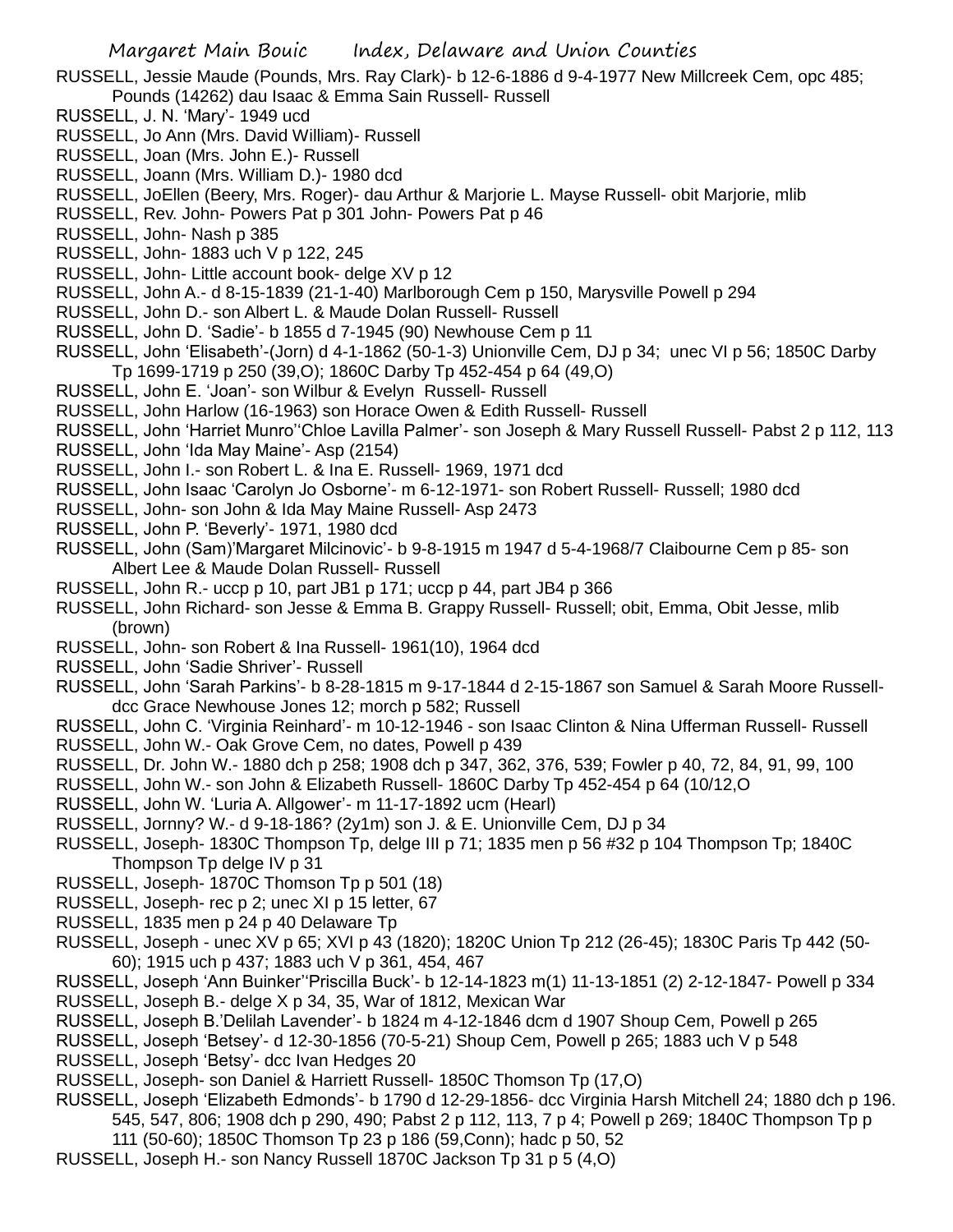RUSSELL, Joseph- d 4-21-1878 (3 wks) Buxton Cem, djlm p 9- son Joseph & Martha Russell-

- RUSSELL, Joseph 'Martha'- b 2-14-1808 d 3-30-1890 Buxton Cem, djlm p 9; or d 1900 unec XIV p 65; 1840C
	- Dover Tp 1398 (20-30); 1850C Dover Tp 845-862 p 126 (40,O); 1860C Dover Tp 171 (50,O); 1880C Dover Tp 55-57 p 24 (72,O,Va,Pa); uca p 19, 22, 53, 106
- RUSSELL, Joseph 'Martha Kinkade'- m 5-20-1879 ucm (Hearl)
- RUSSELL, Joseph 'Martha Terrell'- Russell
- RUSSELL, Joseph 'Mary'- d 9-24-1822 (68) Rev. War- Powell p 223
- RUSSELL, Joseph 'Mary'- 1880C York Tp 35 p 4 (27,O,Pa,O)
- RUSSELL, Joseph Matthew- b 12-29-1986 Md d 9-17-1999 (12) car accident, Prospect Cem- son Dennis Allen & Theresa Ann Bradley Russell- Russell
- RUSSELL, Joseph M.- son Daniel M. & Sarah Lavender Russell- 1883 uch V p 548
- RUSSELL, Joseph M. 'Margaret A. Chapman'- m 3-27-1889 ucm (Hearl)
- RUSSELL, Joseph 'Nancy Reeves'- 1883 uch V p 67
- RUSSELL, Joseph 'Priscilla A. Buck' dumch p 467
- RUSSELL, Josephine (Cowan, Mrs. A. B.)- m 11-2-1858 ucm 2795
- RUSSELL, Mary Josephine- dau John & Elisabeth Russell- unec VI p 56; 1850C Darby Tp 1699-1719 p 251 (11,O); 1860C Darby Tp 452-454 p 64 (21,O)
- RUSSELL, Josiah 'Lydia Kingsbury'- Asp (30-6)
- RUSSELL, Josie- dau John & Ida May Maine Russell- Asp 2472
- RUSSELL, Joyce- dau Gerald Ol & Irene Russell- 1964 dcd
- RUSSELL, J. R. 'Eunice A.'- d 3-25-1874 (33-4-12) Mitchell Cem, Wagner p 46; 1883 uch V p 151; uca p 65, 106
- RUSSELL, Judith Irene Dinovo (Mrs. William Merrill)- m 7-27-1968 dau Joseph Dinovo- Russell
- RUSSELL, Judson C.- b 1910 Claibourne Cem p 85; son Albert Lee & Maude Dolan Russell- Russell; 1959,
- 1962, 1971, 1973, 1975, 1977, 1979, 1981, 1983 ucd
- RUSSELL, Julia- 1975 ucd
- RUSSELL, Julie Carol (2-1963) dau Horace Owen & Edith Russell- Russell
- RUSSELL, June Rose Dysinger (Mrs. Murray)- b 7-8-1918 m 2-10-1946 d 6-19-1998 (79) bur Findlay- dau Anson G. & Ethel Mae McCaughey Dysinger- Russell
- RUSSELL, June (Mrs. Tom)- Russell
- RUSSELL, Justin 'Gwen'- Russell
- RUSSELL, Karen Russell(Mrs. Scott)- dau James D. & Constance Russell- Russell
- RUSSELL, Kate (Juqua, Mrs. Elmer E.)- dau R. S. & Melinda Ackerman Russell- dumch p 307
- RUSSELL, Katherine- b 1963 dau David A. & Carole A. Russell- 1980 dcd
- RUSSELL, Katie (Mrs. James W.)- Russell
- RUSSELL, Kathleen (Disbennett, Mrs. ) (Darling, Mrs. Roger)- dau James W. & Lois Rea Russell- Russell; 1949, 1959(16), 1962 ucd
- RUSSELL, Kathryn (Manon, Mrs. Edward Louis)- b 7-11-1931 m 11-1-1947- Weiser p 129
- RUSSELL, Keith- son Arthur & Marjorie L. Mayse Russell- obit Marjorie, mlib
- RUSSELL, Kelly 'Brenda'- Russell
- RUSSELL, Kenneth- son Frank Edward & Marty Ethel Packer Russell- Russell
- RUSSELL, Kensel S. 'Vinnie'- d 3-18-1968 (59) Glendale Cem,- Pabst 2 p 46
- RUSSELL, Kevin- b 1967 son Clair E. & Connie Russell- 1973, 1975, 1977, 1979, 1981 ucd
- RUSSELL, Kevin 'Mary Jo'- son David William & Jo Ann W. Russell- Russell
- RUSSELL, L. 1979, 1981, 1983 ucd
- RUSSELL, Larry 'Amber'- Russell
- RUSSELL, Larry Michael- b 6-19-1956 son Robert Lewis & Betty Jo Zimmerman Russell- Weaver 1294(10)51
- RUSSELL, Laura- 1870C Thomson Tp p 504 (14)
- RUSSELL, Laura Belle Thrush (Mrs. William P.)- b 8-29-1891, obit, mlib
- RUSSELL, Laura E.- d 2-6-1865 (9-6-4) Shoup Cem- dau D. M. & S.- Powell p 265
- RUSSELL, Lavon Woodward (Mrs. Leonard)- m 6-28-1947- Russell
- RUSSELL, Leafy Doolittle (Mrs. Cyril)-dau Luther & Mary Hazelton Doolittle- ped Helen Delores Russell Webster #135 9; unec VIII p 47
- RUSSELL, Lefa O,.- b 12-1869 dau Nancy Russell- 1870C Jackson Tp 31 p 5 (6/12,O)
- RUSSELL, Lefie- 1870C Darby Tp 157-145 p 21 (19,O) female
- RUSSELL, Lena Ellen (Maugans, Mrs. Joseph Adonis)- b 1892 d 2-1920 Bokescreek Cem p 59- dau Decatur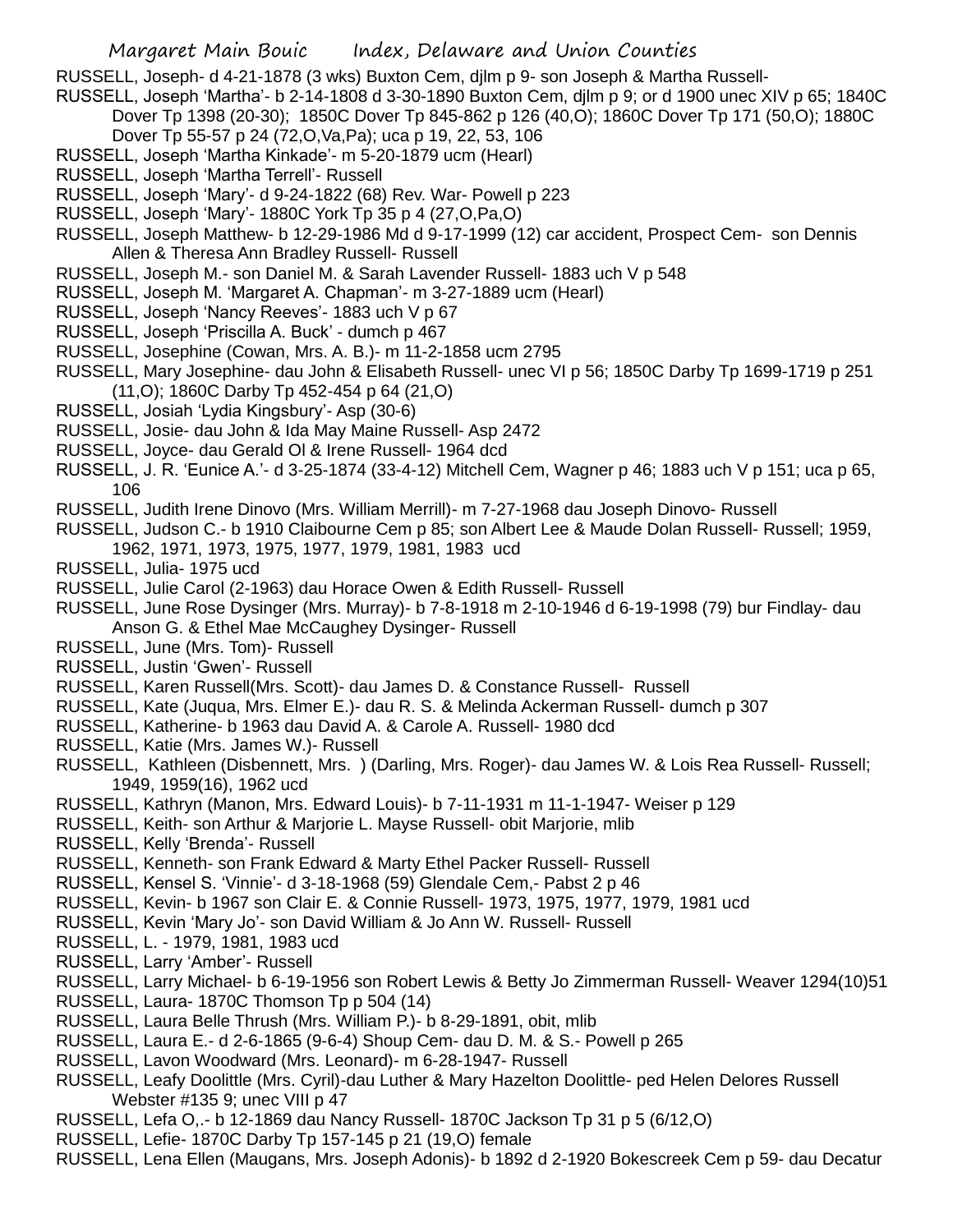- & Carrie Bell Colvin Russell- Howison 1297; Maugans Anc p 16; Rittenhouse 4,5
- RUSSELL, Lena Pearl (Knachel, Mrs. Levi)- Russell
- RUSSELL, Leonard 'Lavon Woodward'- m 6-28-1947- son Alger/Alfer & Marguerite Snyder Russell- Russell
- RUSSELL, Mrs. Leonard- Pabst 8 p 28, 29, 35, 40, 41
- RUSSELL, Leroy- b 5-2-1915 son Don Grover & Hazel Oresta Sabins Russell- Weaver 129491
- RUSSELL, Leroy 'Ruby'- b 1890 d 1946 Raymond Cem, lptw p 37
- RUSSELL, Lester Curtis 'Freda Pauline Berridge'- b 4-2-1924 m 8-25-1950 son Don Grover & Hazel Oresta Sabins Russell- Weaver 129496
- RUSSELL, Lester- brother Kensel S. Russell- Russell
- RUSSELL, Letha Clara (Greathouse, Mrs. Roy Harold)- b 8-24-1925 m 10-21-1944 dau Alvin Curtis & Ethel Florence Sabins Russell- Weaver 1294(10)4
- RUSSELL, Letitia- unec XI p 66, 1843 paris Tp 666A
- RUSSELL, Letitia (Blakeley, Mrs. William)- dumch p 245
- RUSSELL, Lillian C. Sellards (Mrs. Franklin O.)- b 1-20-1928 m 1-25-1947 d 2-13-2000 (72) bur Marion- dau George W. & Lilly Hammock Sellards- Russell; 1980 dcd
- RUSSELL, Linda, Miss- Pabst 8 p 35
- RUSSELL, Linda (Baker, Mrs. Bill)- dau William H. & Rachel Temple Russell- Russell
- RUSSELL, Linda Carroll (Mach, Mrs. Robert W.)- m 11-2-1977 dau Leonard N. Russell- Russell
- RUSSELL, Linda- b 1956 dau Elza E. & Rosa L. Russell- 1971 dcd
- RUSSELL, Linda Gail (Lead, Mrs. Patrick Jay)- m 1-27-1968- Russell
- RUSSELL, Linda- dau Leonard & Lavon Woodward Russell- Russell
- RUSSELL, Linda (Mrs. Raymond D.)- Russell; 1980 dcd
- RUSSELL, Linn- 1961 dcd (16) lived with Leonard & Margie Hough
- RUSSELL, Linnaeus Gail 'Nellie Marsh'- b 12-14-1892 m 6-3-1914 d 4-21-1956 son Isaac & Emma G. Sain Russell- Russell; opc 515
- RUSSELL, Linnaeus J. 'Laney E. Hissey'- b 112-10-1853 m 8-26-1980 son John & Sarah Parkins Russell-Russell; morch p 582
- RUSSELL, Loa (Mrs. Ray)- d Detroit, Mich.- sister Mrs. E. D. Manville- dg 2-24-1904 Cry Ab p 226
- RUSSELL, Lois- d 12-7-1876 (5-9-6) Mitchell Cem, Wagner p 46; dau J. R. & E. A. Russell
- RUSSELL, Lois Rea (Mrs. James W.)- b 9-22-1920 m 8-16-1941 d 7-28-1997 (76) Millcreek Cem, Raymonddau Herbert & Fern Middleton Rea- Russell; 1985 uch p 65; 1949, 1959, 1962, 1967, 1971, 1973, 1975, 1977, 1979, 1981, 1983 ucd
- RUSSELL, Louisa- dau Daniel M. & Sarah Lavender Russell- 1883 uch V p 548
- RUSSELL, Louise Davison (Mrs. Barnett)- m 2-23-1947- Russell
- RUSSELL, Louisa J. (Davis, Mrs. Harmon A.)- dau John & Sarah Parkins Russell- Russell; morch p 582
- RUSSELL, Louise J. (McAllister, Mrs. Samuel)- b 1833 Va m 1854 d 8-20-1914 Oakdale I p 157 (C-9) dau John Russell- 1883 uch V p 122
- RUSSELL, Louise (McDaniel(s), Mrs. Gene)- dau Albert Lee & Maude Dolan Russell- Russell
- RUSSELL, Louisa (Ridgway, Mrs. Reubin)- m 5-11-1862 dcm
- RUSSELL, Louise (Mrs. Tony)- 1971, 1975 ucd
- RUSSELL, Lowell M.- son Clifford E. & Bertha I. Russell- Russell
- RUSSELL, Lucille (Cameron, Mrs. )- dau Clifford E. & Bertha I. Russell- Russell
- RUSSELL, Lucinda- 1870C Thomson Tp p 501 (20)
- RUSSELL, Luria E. Allgower (Mrs. John W.)- b 9-1873 11-17-1892 ucm (Hearl) step-dau of Charles & Sarah C. Allgower- 1900C Marysville 1st ward 317-331 p 4A (26,O,O,O) wid
- RUSSELL, Lydia A. Clay (Mrs. Daniel E.)- m 3–26-1868 dcm; delge XXIII p 57
- RUSSELL, Lydia A. (Flemming, Mrs. Joseph d.)- m 6-3-1869 dcm; delge XV p 5
- RUSSELL, Lydia Brown (Mrs. James)- ped Helen Delores Russell Webster #135 17; unec VIII p 47
- RUSSELL, Lydia Kingsbury (Mrs. Josiah)- b 4-7-1736 dau Ephraim & Lydia Kingsbury- Asp 30-6
- RUSSELL, Lynn Carole (Hall, Mrs. James)- dau James William & Lois Rea Russell- Russell; 1985 uch p 65; 1949, 1959 (13), 1962 ucd
- RUSSELL, Mabel (Mrs. )- 1961, 1964, 1980 dcd, Oxford Tp
- RUSSELL, Mabel Helena (Mrs. Floyd Glen)- b 5-19-1903 m 4-12-1921- dcc Martin Thomas 7
- RUSSELL, Mabel Hornsby ( Mrs. Floyd)- b 5-19-1903 d 9-22-1992 (89) Marlborough Cem. dau John & Susie Russell Hornsby- Russell
- RUSSELL, Mabel Landis (Mrs. Earl I.)- Russell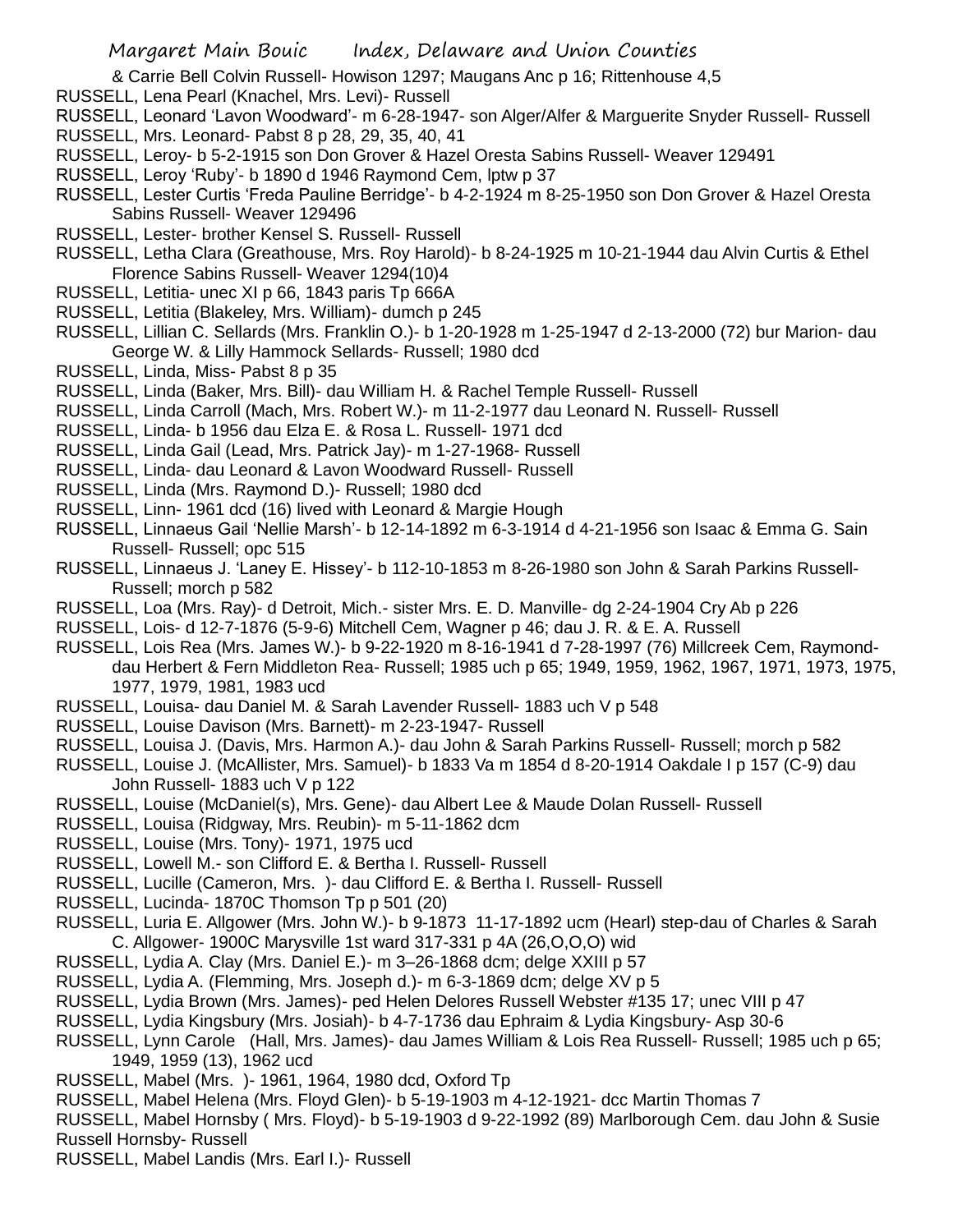RUSSELL, Mabel Parmenter (Mrs. James D.)- b 1866 m 1905 d 3-24-1922 Oakdale I p 27 (F-R8-4) dau Willard & Emily Johnson Parmenter- Russell; Parmenter

- RUSSELL, Mack- son William H. & Elmina Russell- 1880C Dover Tp 55-58 p 24 (7,O,O,O)
- RUSSELL, Maggie- delge XIII p 40
- RUSSELL, Maggie (Randolph, Ms. Charles E.)- dau B. S. & Melinda Ackerman Russell- dumch p 407
- RUSSELL, Mahlon- 1870C Delaware Town p 331 (45\*)\_
- RUSSELL, Malcolm- son Gerald O. & Irene Russell- 1964 dcd (2)
- RUSSELL, Malcolm- son Kensel S. & Vinnie Russell- Russell
- RUSSELL, Malinda (Mrs. James)- b 1811 d 1834 ped Rebecca Walker #149 27; unec IX p 20
- RUSSELL, Marcella- dau Amos P. & Bessie D. Bame Russell- Russell

RUSSELL, Marcena (Scott, Mr. Ralph E.)- dau Linnaeus Gail & Nellie Harsh Russell- Russell; 1961, 1969 dcd

- RUSSELL, Marcus- Pabst 2 p 113
- RUSSELL, Margaret A. Chapman (Mrs. Joseph M.)- m 3-27-1889 ucm (Hearl)
- RUSSELL, Margaret Leland (Mrs. William M.)- Russell
- RUSSELL, Margaret/Margie- dau Linnaeus Gail & Nellie Harsh Russell- Russell
- RUSSELL, Margaret M. Heiby (Mrs. Carl J.)- m 4-9-1939- Russell
- RUSSELL, Margie J. (Mrs. Paul L.)- 1980 dcd
- RUSSELL, Marguerite Dorsey (Mrs. Bruce)- b 8-3-1916 Milford Cem, Un Al p 76
- RUSSELL, Marguerite Snyder (Mrs. Alger)- b 1-3-1895 d 11-1-1998 (103) bur Coldwater, Mich- dau Ivon & Helen Whittesdey Snyder- Russell
- RUSSELL, Mariah E.- b 1852 d 11-6-1867 (15-8-12) Shoup Cem- dau Joseph Bodish & Delilah Lavender Russell- Russell- Powell p 265
- RUSSELL, Mariah (Shoemaker, Mrs. William M.)- m 12-30-1865 dcm
- RUSSELL, Marion Irvin- b 2-1-1936 son Alvin Curtis & Ethel Forence Sabins Russell- Weaver 11294(10)8
- RUSSELL, Marion James 'Ernestine M.'- b 8-5-1914 d 3-23-1959 Oakdale II p 82 (H-R16-11) WWII
- RUSSELL, Marjorie J. (Blair, Mrs. )(Mrs. Paul)- b 5-8-1936 d 5-23-1997 (61) Sunbury Mem. Pk-
- RUSSELL, Marjorie Joana- b 12-11-1940 dau Alvin Curtis & Ethel Florence Sabins Russell- Weaver 1294(10)(10)
- RUSSELL, Marjorie L. Mayse (Mrs. Arthur)- b 12-11-1919 m 12-24-1937 d 8-17-1981 (62) Marion- obit, mlib
- RUSSELL, Marjorie (Mrs. Vernon E.)- 1961, 1969, 1971 dcd
- RUSSELL, Marla (Sabins, Mrs. Charles)- m 4-18-1998 dau Charles & Helen Russell- Russell
- RUSSELL, Marlyn- b 1959 dau Archie L. & Betty Russell- 1961, 1964, 1969, 1971 dcd
- RUSSELL, Marsha Marie (Sorrell, Mrs. )- b 3-24-1949 m(1) 8-10-1969 (2) 3-28-1980 dau Frank & Virginia Marie Garrabrandt Russell- delge V p 49; ped 1
- RUSSELL, Martha A.- dau John & Elizabeth Russell- 1860C Darby Tp 452-454 p 64 (8,O)
- RUSSELL, Martha A. (Mrs. Joseph)- b 1838 d 1906 Buxton Cem, djlm p 9; Russell
- RUSSELL, Martha A. (Phelps, Mrs. William)- m 9-16-1851 ucm 1707; unec XIV p 52
- RUSSELL, Martha Jane- dau Linnaeus Gail & Nellie Harsh Russell- Russell
- RUSSELL, Martha Kinkade (Mrs. Joseph)- m 5-20-1879 ucm 6486; 1880C Dover Tp 55-557 p 24 (40,Va,Va,Va)
- RUSSELL, Martha (McCarthy, Mrs. William)(Workman, Mrs. Walter)- b 1905 Oakdale II p 95 (H-R25-11)- dau James D. & Mabel Parmenter Russell- Grad Watkins 1922, unec VIII p 28; Russell; obit Grayce, mlib (brown)
- RUSSELL, Martha Terrell (Mrs. Joseph)- b 4-1840; 1900C Dover Tp 152-154 p 7B (60,Va,Va,Va)
- RUSSELL, Martin 'Almira Louise Ketner'- Graham (1655)
- RUSSELL, Mary- Pabst 2 p 112, 113
- RUSSELL, Mary- 1870C Thomson Tp p 504 (25)
- RUSSELL, Mary A. (Gardner, Mrs. Milton)- m 6-20-1842 dcm
- RUSSELL, Mary Alba- b 7-1895 dau Lurea Russell- granddau Charles & Sarah C. Allgower- 1910C Marysville 1st ward 317-331 p 14A (4,O,O,O)
- RUSSELL, Mary Ann Andrews (Mrs. Henry Clay)- b 401848 m 8-10-1868 ucm (Hearl) d 1928 dau John Morris & Susan W. Dixon Andrews- ped Helen Delores Russell Webster 5; ped Marsha Milligan Buck #203 27; unec VIII p 17, IX p 15, X p 32
- RUSSELL, Mary Ann (Sheets, Mrs. Peter)- b 4-24-1822 d 6-26-1890- delge IV p 30
- RUSSELL, Mary Ann (Topping, Mrs. William)- m 3-1829 dcga p 46 dau James Russell Del Pat & Fr Chron
- RUSSELL, Mary Beckley (Mrs. Edmund)- m 6-18-1941- Russell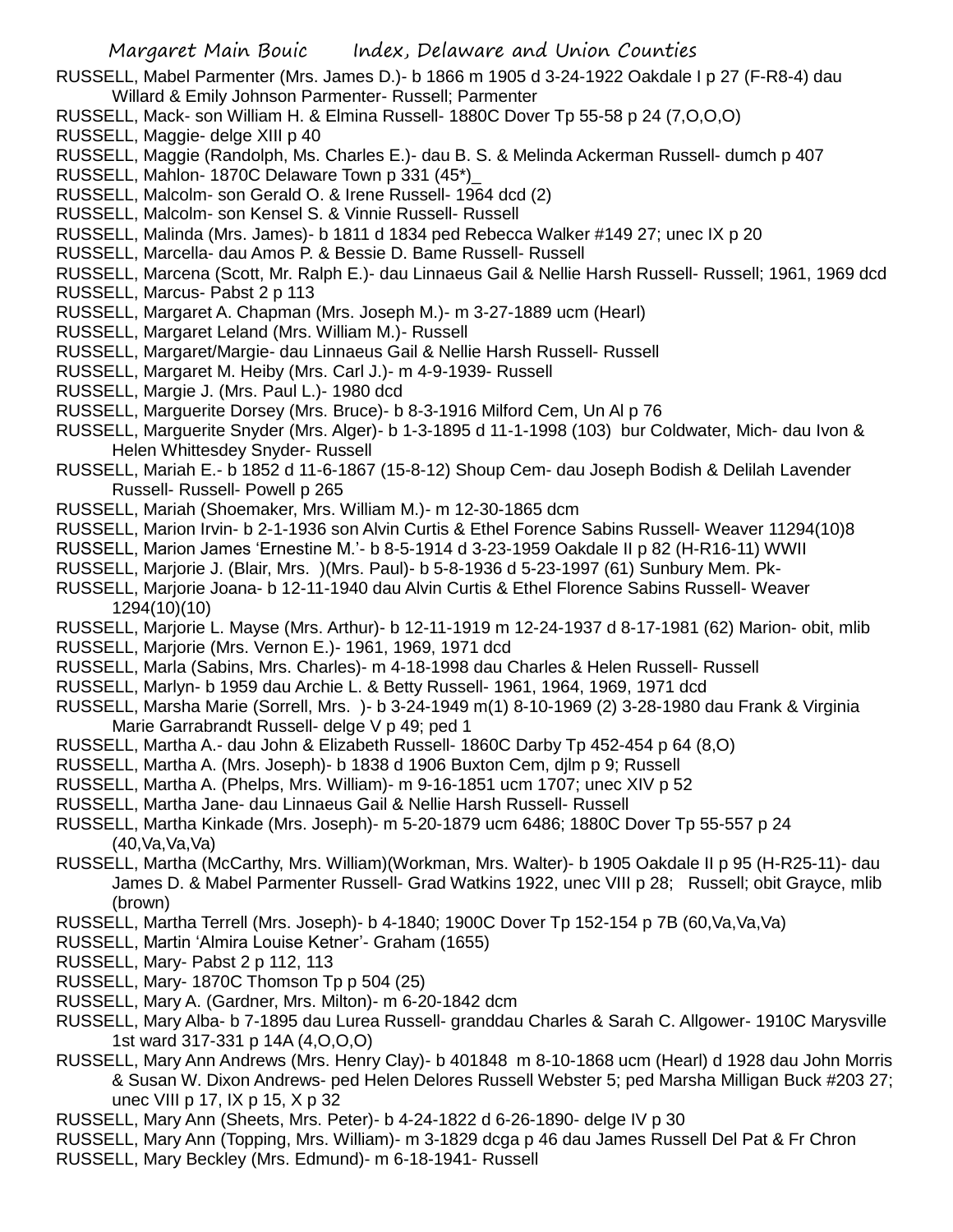- RUSSELL, Mary C.- 1959, 1971, 1973, 1975, 1977, 1979, 1981 ucd
- RUSSELL, Mary D.- d 5-11-1846 (16) Mitchell Cem, DJ p 5; dau J. & C.l Wagner p 44
- RUSSELL, Mary E.- 1870C Delaware Town p 331 (7)
- RUSSELL, Mary E. (Mrs. Edmund J.)- 1961, 1964, 1969, 1971, 1980 dcd
- RUSSELL, Mary Ethel Packer (Mrs. Frank Edward)- Russell
- RUSSELL, Mary Iona (Hughes, Mrs. Howard Ausburn)- b 1887 d 1978 ped Thomas M. Longberry #172 27; unec IX p 64
- RUSSELL, Mary (Mrs. J. N.)- 1949, 1962 ucd
- RUSSELL, Mary Jo Hough (Mrs. Kevin)- dau Leonard & Margie Hough- Russell
- RUSSELL, Mary (Mrs. Joseph)- d 8-25-1822 (68) Radnor Cem, Powell p 223
- RUSSELL, Mary (Mrs. Joseph)- 1880C York Tp 35 p 4 (23,O,O,O)
- RUSSELL, Mary Josephine- dau John & Elizabeth Robinson
- RUSSELL, Mary Kathryn Rausch (Mrs. Stanley Eugene)- b 6-2-1952 m 10-24-1970 dau William Boyd & Jean Mathew Rausch- Rausch 146322 III p 286; 1967, 1977, 1981 ucd
- RUSSELL, Mary K (Mrs. Stanley E.)- b 1952 d 1980 New Millcreek Cem, Liberty Tp, lptw p 17; 1973, 1979 ucd
- RUSSELL, Mary Leedom (Mrs. Robert)- b 1759 m 1-19-1779 d 1838- dcc Grace Newhouse Jones 49
- RUSSELL, Mary Lena (Hughes, Mrs. Howard Ausburn)- b 1-21-1887 m 10-12-1907 d 8-2-1978- ped Paul Michael Longberry 27; delge II p 25
- RUSSELL, Mary Lou (Mrs. Richard W.)- Russell
- RUSSELL, Mary Lovina Welch (Mrs. Hosea Lee)- b 5-9-1874 m 11-24-1897 d 8-10-1910 Marion- dau Clinton & Mary Anna Lodwig Welch- Cindy Diehl Chart 11; delge III p 30
- RUSSELL, Mary Mae- b 2-4-1891 d 1-15-1980 Claibourne Cem p 86
- RUSSELL, Mary M.- d 1-15-1980 (88) dau J. N. & Emma Shriver Russell mlib (brown)
- RUSSELL, Mary N. (Dibert, Mrs. )- dau John & Sarah Parkins Russell- morch p 582
- RUSSELL, Mary Nell (Miller, Mrs. )- dau William P. & Laura Belle Thrush Russell- obit Laura Belle, mlib
- RUSSELL, Mary- dau Newton & Emma Shriver Russell- Russell
- RUSSELL, Mary Pacha (Mrs. Mathias)- Russell
- RUSSELL, Mary (Quam, Mrs. Brad)- dau John & Virginia Reinhard Russell- Russell
- RUSSELL, Mary Ricks (Mrs. James)- ped Marsha Marie Russell- 9; delge V p 49
- RUSSELL, Mary Ruth Ann (Hisey, Mrs. Mervyn Ray)- b 3-13-1922 m 9-12-1943 dau Alvin Curtis & Ethel Florence Sabins Russell- Weaver 1294(10)2
- RUSSELL, Mary- b 1967/6 dau William R. & Grace E. Russell- 1969, 1971, 1980 dcd
- RUSSELL, Maryettna B. (Fleming, Mrs. James B.)- m 4-3-1845 dcm
- RUSSELL, Maude Dolan (Mrs. Albert Lee)- b 1888 m 2-18-1908 d 1944 Claibourne Cem p 85; Russell
- RUSSELL, May- delge XIII p 36
- RUSSELL, Mrs. M. C.- sister Charles Wohlheater- dg 7-10-1900 Cry Ab p 27
- RUSSELL, Melinda Ackerman (Mrs. B. S.)- dumch p 407
- RUSSELL, Merrill C. 'Edna Hall'- 1908 dch p 146; dpc p 77; dcq 1; 1976 dch p 267, 269
- RUSSELL, Mertie- dau Thomas & Olive J. Russell- 1880C Washington Tp 232-241 p 26 (10,O,O,O)
- RUSSELL, ----d 1-18-1864 (3-3-11) Shoup Cem, Powell p 263; son M. I.
- RUSSELL, Michael Dwight- son Francis C. Russell- Russell
- RUSSELL, Michael- son Francis C. & Gilbrethe Russell- Russell
- RUSSELL, Michael- b 1973 son Stanley E. Russell- 1975, 1983 ucd
- RUSSELL, Michael Terrance- b d 7-11-1963 son Edward E. Russell- Russell
- RUSSELL, Michelle- b 1972 ch Robert E. & Alice M. Russell- 1983 ucd
- RUSSELL, Michelle- dau Stanley E. & Mary K. Russell- 1973, 1977, 1979, 1981 ucd
- RUSSELL, Mike Earl 'Anna Marie Burns' son James & Mary Ricks Russell- delge V p 49; ped Marsha Marie Russell Sorrell 4
- RUSSELL, Mildrin- b 9-20-1879 Delaware Town son Thos. G. & Ella Null Russell- dcb
- RUSSELL, Minnie Josephine Hanson (Mrs. Clinton Lorenzo)- b 1888 d 1970 dau Hans & Susan Syuersdatter Hanson- ped Delores Russell Webster #135 3; unec VII p 47
- RUSSELL, Miriam Michel (Mrs. Robert)- dau Charles & Bonnie Nash Michel- Nash p 251
- RUSSELL, Mitzie- dau Homer & Peggy Russell- 1980 dcd
- RUSSELL, Moriah- ch Abbe Russell- 1850C oxford Tp 2779 p 156 (10,O)
- RUSSELL, Murray 'June Rose Dysinger'- m 2-10-1946 d 6-15-1959- Russell
- RUSSELL, Myrtle Josephine (Headington, Mrs. John Judson)- m 5-7-1889 ucm (Hearl)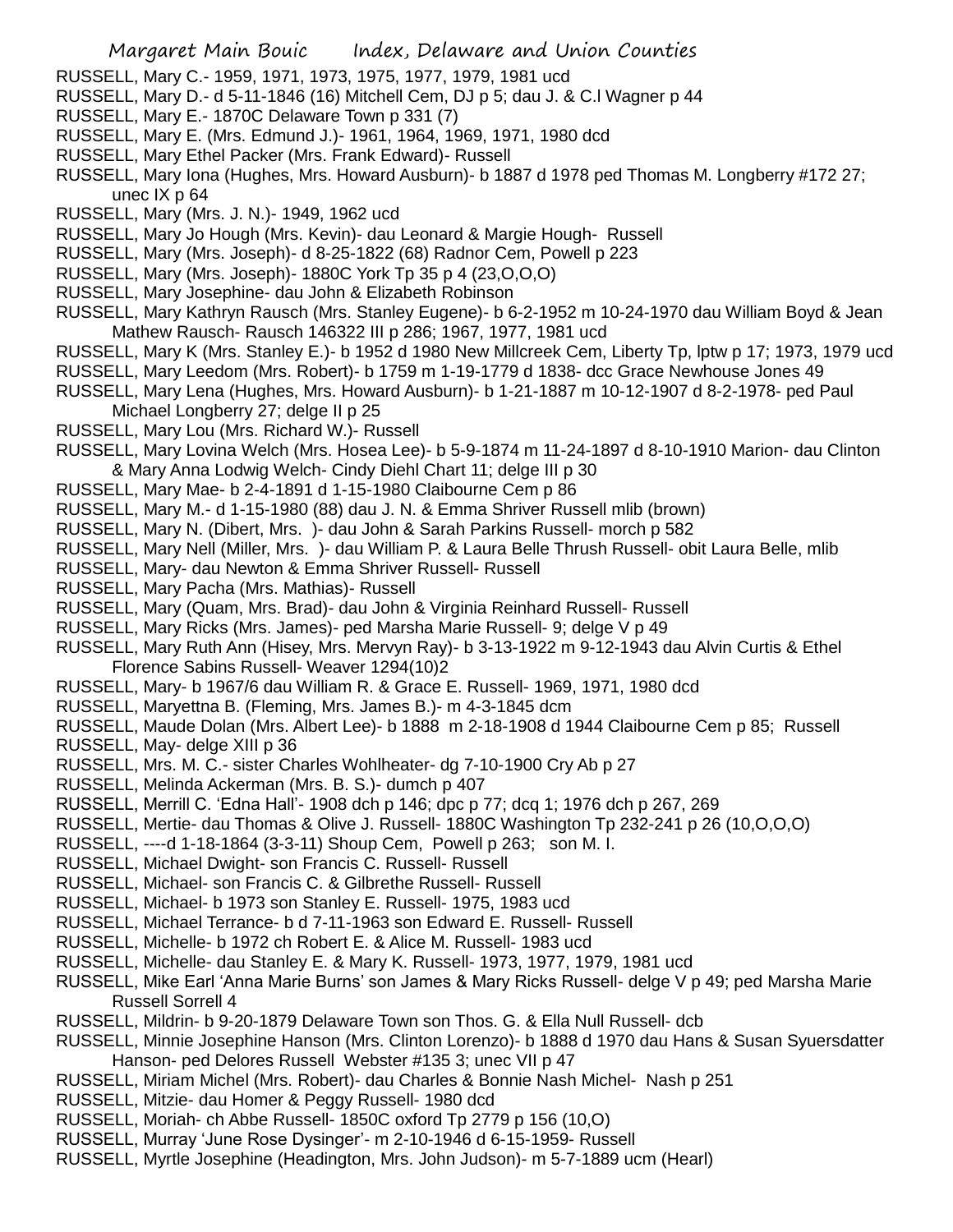- RUSSELL, Myslus- 1870C Thomson Tp p 501 (6m)
- RUSSELL, Nancy- 1870C Jackson Tp 31 p 5 (22,O)
- RUSSELL, Nancy (Carr, Mrs.Jackson)- Maugans Anc p 85
- RUSSELL, Nancy- dau Charles & Pearl Russell- 1961(12), 1964 dcd
- RUSSELL, Nancy Dutton (Mrs. Smith)- m 12/11-12-1863 ucm 3507
- RUSSELL, Nancy Reeves (Mrs. Joseph)- 1883 uch V p 67
- RUSSELL, Nathan- d 3-16-1860 Shoup Cem, Powell p 265; son D. M. & S.
- RUSSELL, Nellie (Brady, Mrs. )- dau Albert L. & Maude Dolan Russell- Russell
- RUSSELL, Nellie E. Harsh (Mrs. Linnaeus Gail)- Russell; 1961, 1964, 1969, 1971, 1980 dcd
- RUSSELL, Newton 'Emma Shriver'- b 7-30-1882 m 6-3-1914 Russell; delge XI p 7
- RUSSELL, Nicole- b 1977 dau John Isaac & Carolyn Russell- 1980 dcd
- RUSSELL, Nona- b 1954 dau Archie L. & Betty Russell- 1961, 1964, 1969, 1971 dcd
- RUSSELL, Norman- son Albert & Gladys Weaver Russell- obit Bruce, obit Gladys Weaver, (mlib brown)
- RUSSELL, Olga (Mrs. Stewart)- d 10-24-1986 (60)- Russell
- RUSSELL, Olina Perel- b 5-8-1880 Thomson Tp dau Goston & Lebe J. Graham Russell- dcb
- RUSSELL, Ollie J.- 1870C Thomson Tp p 501 (18)
- RUSSELL, Olive J. (Mrs. Thomas)- 1880C Washington Tp 232-241 p 26 (27,O,O,O)
- RUSSELL, Olive J. Walker (Mrs. Daniel)- m 9-22-1868, delge IV p 6; delge XIV p 6
- RUSSELL, Onward W.- son William P. & Laura Belle Thrush Russell- obit Laura, mlib
- RUSSELL, Ora- b 1850 d 1854 dau Joseph Bowdish & Delilah Lavender Russell- Russell
- RUSSELL, Otis Clair 'Hazel'- 1949, 1959, 1962 ucd
- RUSSELL, Pamela (Beaver, Mrs. Frank)- dau Paul & Marjorie Russell- Russell
- RUSSELL, Pamela- b 1957 dau Paul L. & Carolyn S. Russell- 1969, 1971 dcd
- RUSSELL, Pamela (Paver, Mrs. )- dau James Edward & Rosemary Hague Russell- Russell; 1959, 1962, 1967 ucd; obit James K., mlib (brown)
- RUSSELL, Patricia Ann Borchers (Mrs. Allen L.)- m 8-2-1975 dau John W. Borchers- Russell
- RUSSELL, Patricia Louise Nelson (Mrs. James Kenneth)- m 2-16-1980- dau Thomas A. Nelson, Sr.- Russell
- RUSSELL, Patricia (Mrs. Ralph)- Russell
- RUSSELL, Patrick- b 1962 son Robert P. & Sara Russell- 1969, 1971 dcd
- RUSSELL, Paul- son Albert & Gladys Weaver Russell- obit Bruce, obit Gladys W., mlib (brown)
- RUSSELL, Paul L. 'Carolyn S.'- 1969, 1971 dcd
- RUSSELL, Paul L. 'Margie J.'- 1980 dcd
- RUSSELL, Paul- b 1960 son Paul & Carolyn S. Russell- 1969, 1971 dcd
- RUSSELL, Pauline (Newman, Mrs. )- dau Frank Edward & Mary Ethel Packer Russell- Russell
- RUSSELL, Pearl 'Dorothea'- 1973 ucd
- RUSSELL, Pearl Lee- d 2-3-1901 (17-1-14) Thompson Tp b Marion Co ch Wm. N & –--Barnuns Russell
- RUSSELL, Pearl M. (Mrs. Charles W.)- 1961, 1964, 1969, 1971 dcd
- RUSSELL, Penny Lee- dau Kensel S. & Vinnie Russell- Russell
- RUSSELL, Peggy (Mrs. Homer)- 1980 dcd
- RUSSELL, Permelia- Pabst Pion I p 62
- RUSSELL, Phebe (Whitaker, Mrs. Annas)- m 7-13-1837 dcm
- RUSSELL, Phillip E. 'Peggy'- son Franklin O. & Lillian C. Sellards Russell- Russell
- RUSSELL, Phylliss Ann- dau Franklin O. & Lillian C. Sellards Russell- Russell
- RUSSELL, Platt- 1908 dch p 301
- RUSSELL, Polly- 1870C Thomson Tp p 504 (12)
- RUSSELL, Polly- d 9-20-1816 (14) Bigelow Cem- dau James & Elizabeth Russell- unec V p 58
- RUSSELL, Polly Martin (Mrs. David)- m 9-9-1843 dcm
- RUSSELL, Priscilla A. Buck (Mrs. Joseph)- b 7-25-1827 m 2-12-1957 dau Edmond & Anna Hubbell Buckdumch p 467
- RUSSELL, Rachel I. Temple (Mrs. William N.)- b 6-11-1915 m 6-23-1933 d 9-22-1999 (84) Price Cem- dau Harry & Anna Guyton Temple- Russell
- RUSSELL, Rae Ann- b 1973 dau Rose A. Russell- 1977 ucd
- RUSSELL, Ralph 'Patricia'- son Carl J. & Margaret M. Heiby Russell- Russell
- RUSSELL, Randy- son Paul & Marjorie Russell- Russell
- RUSSELL, Ray- d Detroit (42)- dg 3-1-1904 Cry Ab p 228
- RUSSELL, Ray- son John C. & Sadie Parkins Russell- Russell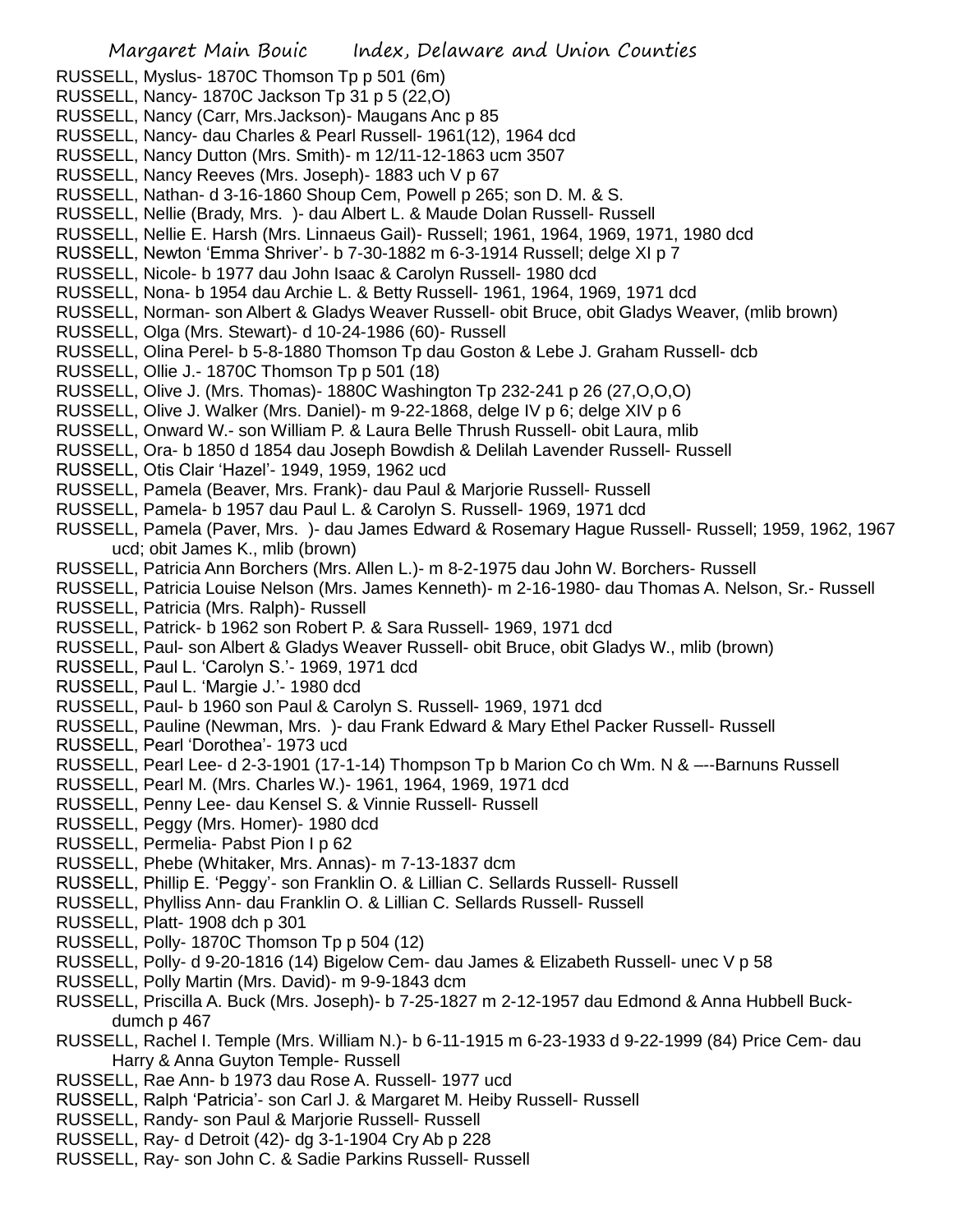RUSSELL, Ray 'Loa' dg 2-24-1904 Cry Ab p 226

- RUSSELL, Ray S. 'Gladys Reisterer'- d 7-114-1983; opc 958; 1961, 1969, 1971, 1980 dcd
- RUSSELL, Raymond D. 'Linda'- son Franklin O. & Lillian C. Sellards Russell- Russell; 1980 dcd
- RUSSELL, Regina- b 1966 dau Clair E. & Connie Russell- 1973, 1975, 1977, 1979, 1981, 1983 ucd
- RUSSELL, Rella Eliza (Clements, Mrs. Charles William)- b 2-2-1895 m 8-9-1913 dau David Miles & Fannie Celissa Inman Russell- dcc William Hedges 7
- RUSSELL, Rena (Price, Mrs. Rees)- 1908 dch p 431, 704; 1880C Scioto Tp 356-382 (23,O)
- RUSSELL, Rhoda M.- dau Thomas & Olive J. Russell- 1880C Washington Tp 232-241 p 26 (8,O,O,O)
- RUSSELL, Rhonda- b 1973 dau Gary L. & Jackie Russell- 1980 dcd
- RUSSELL, Richard- 1820C p 36; hadc p 44 (Peru Tp)
- RUSSELL, Richard- delge V p 37, 51, XIV p 11, Bennington Tp, 1826
- RUSSELL, Richard C. 'Debra S. Hock'- son Robert Russell- Russell; 1971, 1973, 1975 ucd
- RUSSELL, Richard Glenn- b 2-10-1938 son Alvin Curtis & Ethel Florence Sabins Russell- Weaver 1294(10)9
- RUSSELL, Richard- son Jesse & Emma Grappy Russell- Russell
- RUSSELL, Richard- b 4-17-1925 d 6-16-1952 son Linnarus Gail & Nellie Harsh Russell- Russell; delge XI p 17
- RUSSELL, Richard- son Robert & Ina Russell- 1961(9), 1964 dcm
- RUSSELL, Richard W. 'Mary Lou'- son Wilbur & Evelyn Russell- Russell
- RUSSELL, Rilla/Lillian Irene (Smart, Mrs. James Richaey)- b 5-25-1884 d 12-31-1967 Woodlawn Cem- opc 484- dau Isaac & Emma Sain Russell- Newhouse p 63 (13255); Richey 5,6
- RUSSELL, Rita Dawn (Barr, Mrs. )- dau William P. & Laura Belle Thrush Russell- obit Laura Belle, mlib
- RUSSELL, R. M.- 1964, 1969, 1971, 1980 dcd
- RUSSELL, Robert- delge II p 9 (grantor, 1809); delge III p 10, 25, 27
- RUSSELL, Robert- unec XI p 54, elector 1823 Darby Tp
- RUSSELL, Robert- son Albert Lee & Maude Dolan Russell- Russell
- RUSSELL, Robert David- b 9-27-1995 son Larry & Amber Russell- Russell
- RUSSELL, Robert E. 'Alice M.'- 1967, 1971, 1973, 1975, 1977, 1979, 1981, 1983 ucd
- RUSSELL, Robert E.- son Otis Clair & Hazel Russell- obit Hazel, mlib (brown); 1949 ucd
- RUSSELL, Robert F. 'Irma M.'- 1959, 1973, 1975, 1977, 1979, 1981, 1983 ucd
- RUSSELL, Robert- son Floyd & Mabel Hornsby Russell- Russell
- RUSSELL, Robert 'Ina'- son Linnaeus Gail & Nellie Harsh Russell- Russell; 1961, 1969, 1971 dcd
- RUSSELL, Robert- d 10-14-1825 (23) Bigelow Cem- son James & Elizabeth Russell- unec V p 58
- RUSSELL, Robert J. 'Barbara E.'- 1973, 1975, 1977, 1979, 1981, 1983 ucde
- RUSSELL, Robert- son Jesse & Emma B. Grappy Russell- Russell; obit Emma, mlib (brown)
- RUSSELL, Bob- son John & Virginia Reinhard Russell- Russell
- RUSSELL, Robert L. 'Ina'- b 5-15-1915 d 7-15-1989 (74)Radnor Cem; delge XI p 82, 1940 draft
- RUSSELL, Robert Lewis 'Betty Jo Zimmerman'- b 4-19-1929 m 10-12-1951 son Alvin Curtis & Ethel Florence Sabins Russell- Weaver 1294(10)5
- RUSSELL, Robert- son Mabel Russell- Russell
- RUSSELL, Robert 'Miriam Michel'- Nash p 251
- RUSSELL, Robert Perry- son Floyd Glen & Mabel Helena Russell- dcc Martin Thomas see 3
- RUSSELL, Robert P. 'Sara'-1969, 1971, 1980 dcd
- RUSSELL, Robert,Jr.- son Robert F. & Irma M. Russell- 1959, 1962(7), 1973 ucd
- RUSSELL, Robert- b 1959 son Robert P. & Sara Russell- 1969, 1971 dcd
- RUSSELL, Robert- b 1753 m 1-19-1779 d 1827 son Samuel & Sarah Moore Russell- dcc Grace Newhouse Jones 48
- RUSSELL, Robert W.- son Albert L. & Maude Dolan Russell- Russell
- RUSSELL, Roberta- researching James & Joseph Russell, Un.Co- unec V p 8
- RUSSELL, Ronald L. 'Sue A.'- 1969, 1971, 1980 dcd
- RUSSELL, Ronnie- son Robert & Ina Russell- 1961(14), 1964 dcd
- RUSSELL, Ronald William- b 1-11-1934 son Alvin Curtis & Ethel Florence Sabins Russell- Weaver 1294(10)7
- RUSSELL, Rosa L. (Mrs. Elza E.)- 1971 dcd
- RUSSELL, Rosalind (Picklesimer, Mrs. Otis)- dau Bruce & Marguerita Dorsey Russell- obit Bruce, mlib (brown) RUSSELL, Rose A.- 1975, 1977 ucd
- RUSSELL, Rosemary Hogue (Mrs. James Edward)- m 6-8-1947- Russell; obit James K. mlib (brown); 1959, 1962, 1967, 1971, 1973, 1975, 1977, 1979, 1983 ucd
- RUSSELL, Roy E.- 1870C Thomson Tp p 504 (8)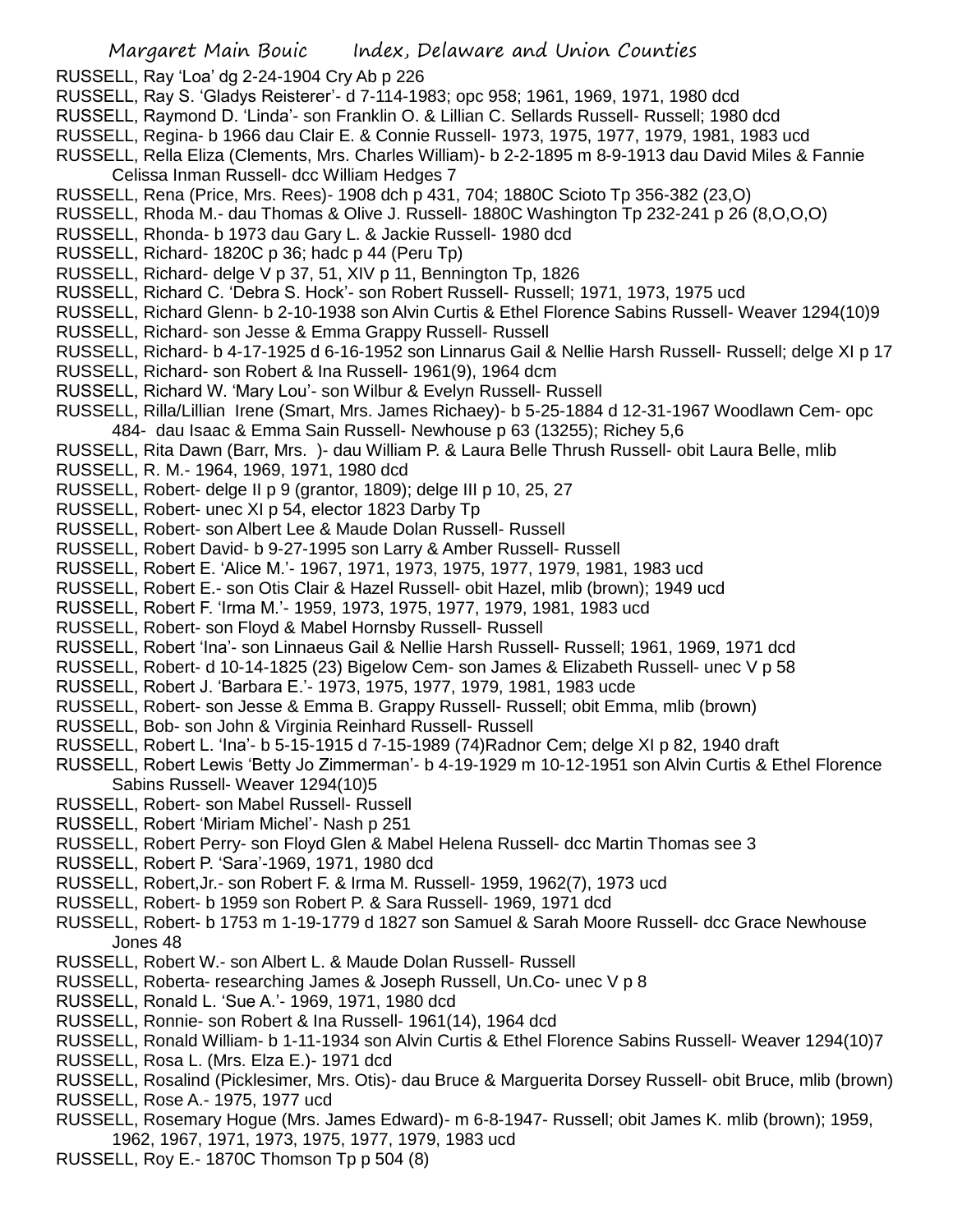- RUSSELL, Roy- b 1862 d 1922 son Joseph Bowdish & Delilah Lavender Russell- Russell
- RUSSELL, Ruby (Mrs. Leroy)- b 1892 d 1966 Raymond Cem, lptw p 37
- RUSSELL, Ruth (Hollinger, Mrs. )- dau Frank Edward & Mary Ethel Packer Russell- Russell;
- RUSSELL, Ruth Irene (Riley, Mrs. )- dau Gloyd Glen & Mabel Helen Russell- Russell; dcc Martin Thomas see 3
- RUSSELL, Ruth (Riley, Mrs. )- d 1991 dau Floyd & Mabel Hornsby Russell- Russell
- RUSSELL, Ryan- (19mo-Mar 1977) son Dr. Stewart & Teresa Russell- Russell
- RUSSELL, Sadie J,.- b 1866 d 1953- Newhouse Cem p 11
- RUSSELL, Sadie Shriver (Mrs. John)- Russell
- RUSSELL, Sally (Bowdish, Mrs. Elijah)- m 6-2-1822, dcga p 5 Del Pat & Fr Chron
- RUSSELL, Sally- dau Isaac Russell- murdered 7-1831; dcga p 54, Ohio State Gaz
- RUSSELL, Samantha- dau Abbe Russell- 1850C Oxford Tp 2779 p 156 (16,O)
- RUSSELL, Samantha (Dennis, Mrs. David)- m 6-25-1851 dcm
- RUSSELL, Samuel- delge XV p 8, Oxford Tp, 1890
- RUSSELL, Samuel- d 5-19-1819 (18-9-7) delge III p 16
- RUSSELL, Samuel 'Abby Morehouse'- m 6-21-1828 d 5-19-1849 (48-9-7) Morehouse Cem, Powell p 338; dcga p 43 Del Pat & Fr Chron
- RUSSELL, Samuel 'Sarah Moore'- b 1725 d 9-1806- dcc Grace Newhouse Jones 96
- RUSSELL, Samuel 'Sarah Moor'- b 1783 d 1878 son Robert & Mary Leedom Russell- dcc Grace Newhouse Jones 24
- RUSSELL, Sandra- b 1962 dau James E. & Rosemary Russell- obit James K.. mlib (brown); 1967, 1971, 1973, 1975, 1977, 1979 ucd
- RUSSELL, Sandy (Barker, Mrs. )- dau James Edward & Rosemary Hague Russell- Russell
- RUSSELL, Sara (Mrs. Robert P.)- 1969, 1971 dcd
- RUSSELL, Sarah- unec III p 45 (GS-CP68)
- RUSSELL, Sarah- Pabst 2 p 113 Sarah A.- Pabst 2 p 113
- RUSSELL, Sarah- hadc p 36 (1849 Lincoln Tp)
- RUSSELL, Sarah (Mrs. )- 1840C Paris Tp 914 p 40 (40-50), 2 f (20-30)
- RUSSELL, Sarah A.- d 12-2-1856 (2y10m) Shoup Cem, Powell p 265- dau Joseph Bowdish & Delilah Lavender Russell- Russell
- RUSSELL, Sarah A. (Sparks, Mrs. James C.)- m 7-16-1867 dcm; delge XII p 48
- RUSSELL, Sarah Ann Smith (Mrs. W. Henry)- m 9-1-1860 dcm
- RUSSELL, Sarah Eaton (Mrs.Talbert)- ped Marsha Marie Russell Sorrell 17; delge V p 49
- RUSSELL, Sarah E.- dau John & Elisabeth Russell- unec VI p 56; 1850C Darby Tp 1699-1719 p 251 (6,O); 1860C Darby Tp 452-454 (16,O); 1870C Darby Tp 157-145 p 21 (25,O)
- RUSSELL, Sarah- heir of James Russell- (17-1833) uccp p 10 JB1 p 161; uccp p 45 JB4 p 366
- RUSSELL, Sarah (Linsley, Mrs. Chauncey B.)- m 4-9-1839 dcm
- RUSSELL, Shirley (Mrs. Charles)- Russell
- RUSSELL, Sarah- 1870C Thomson Tp p 501 (45)
- RUSSELL, Sarah- d 8-5-1864 (4-11-5) Shoup Cem, Powell p 265
- RUSSELL, Sarah Ann- d 10-19-1830 Shoup Cem, Powell p 266- dau Joseph & Betsy Russell
- RUSSELL, Sarah Ann North (Mrs. Asomian)- m 2-27-1850 dcm
- RUSSELL, Sarah/Cerena, letter 1842, unec XI p 6 7
- RUSSELL, Sarah E.- 1870C Delaware Town p 331 (9)
- RUSSELL, Sarah E. (Yardley, Mrs. Pleasant)- m 3-9-1863 ucm (Hearl)
- RUSSELL, Sarah Lavender (Ms. Daniel R.) B 10-16-1825 m 11-20-1843 dau Thomas & Maria Lavender- 1883 uch V p 548; 1880C York Tp 34 p 4 (54,O,Eng,-)
- RUSSELL, Sarah (Maynard, Mrs. Samuel)- m 11-7/11-1838 ucm 512
- RUSSELL, Sarah Moor (Mrs. Samuel)- b 1791 d 1849 dau John & Hannah Cougle/Cowgill Moore- dcc Grace Newhouse Jones 25
- RUSSELL, Sarah Moore (Mrs. Samuel)- b 1730 d 1816 dcc Grace Newhouse Jones 97
- RUSSELL, Sarah M. (Mrs. Robert P.)- 1980 dcd
- RUSSELL, Sarah Parkins (Mrs. John)- b 8-9-1822 m 9-17-1844 d 1890 dau Isaac & Nancy Schooley Parkins-Russell; dcc Grace Newhouse Jones 13
- RUSSELL, Sarah (Plummer, Mrs. James) Maugans Anc p 216
- RUSSELL, Sarah R. Fouke (Mrs. George B.)- m 3-26-1868 ucm 4359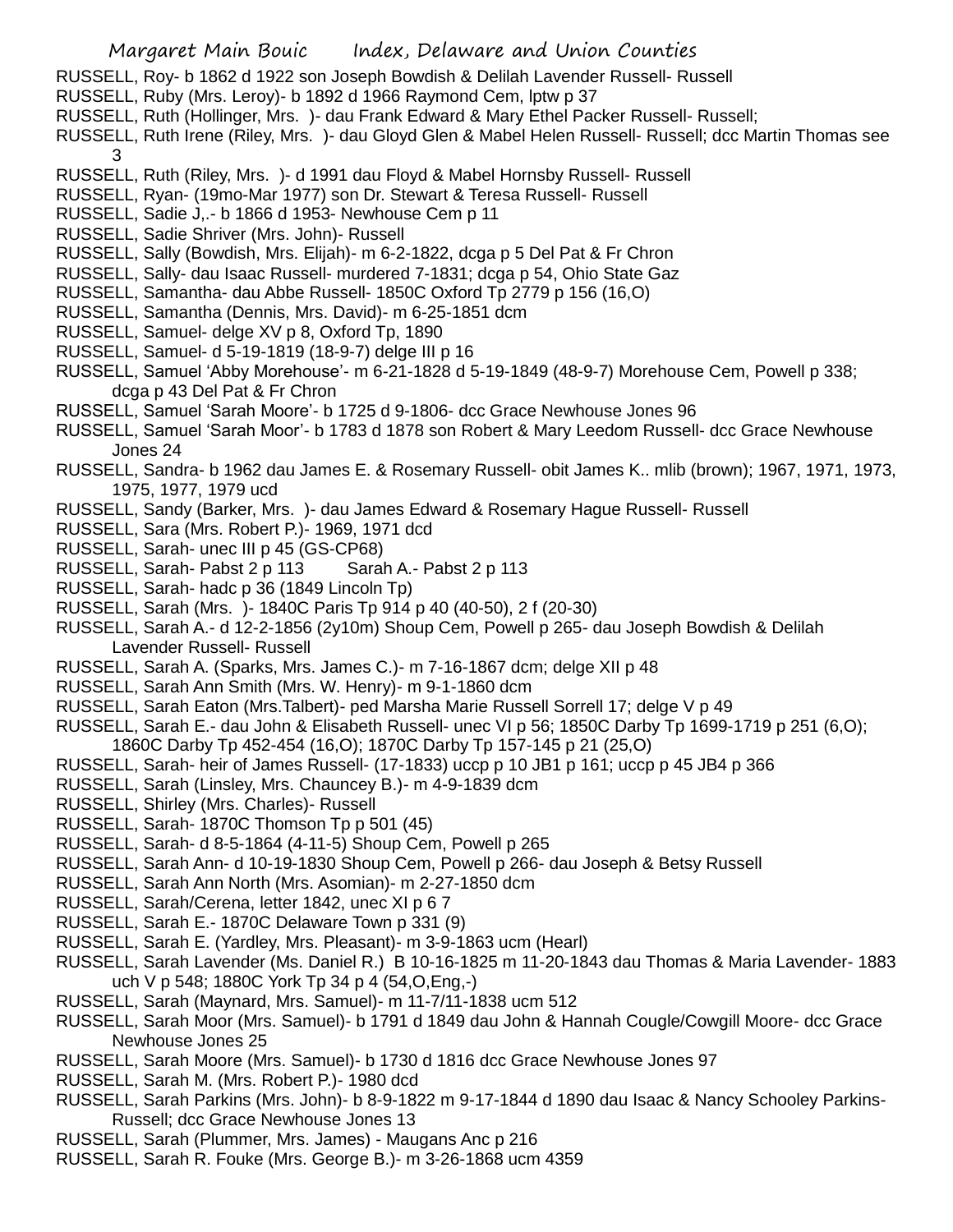- RUSSELL, Sarah (Hardley, Mrs. Pleasant)- m 3-9-1863 ucm 3412
- RUSSELL, Scott 'Amy Ellison'- son Kelly & Brenda Russell- Russell
- RUSSELL, Scott 'Karen Russell- son James & Barbara Russell- Russell
- RUSSELL, Scott W. 'Alison D. Welter'- son David William & Jo Ann W. Russell- Russell
- RUSSELL, Seneca 'Tobitha Rogers'- m 2-21-1839 dcm
- RUSSELL, Sevilla (Howell, Mrs. Marion)- ped Richard Ray Nelson 31; delge V p 68
- RUSSELL, Shaun- b 1983 ch Jeff L. & Daunitta M. Russell- 1983 ucd
- RUSSELL, Sheila- b 1964 dau Robert P. & Sarah M. Russell- 1980 dcd
- RUSSELL, Shelly- b 1973 dau John Isaac & Carolyn Russell- 1980 dcd
- RUSSELL, Shirley Anne Bohn (Mrs. James Ronald)- b 2-19-1934 m 11-14-1954 dau Frederick & Anna Mary Williams Bohn- Weiser p 597
- RUSSELL, Shirley (Mrs. Charles A.)- 1969, 1971 dcd
- RUSSELL, Shirley N. (Mrs. George W. III)- Russell
- RUSSELL, Sidney 'Electa Wood'- m 5-30-1846 dcm
- RUSSELL, Silver Jean (Snell, Mrs. )- dau Kensel S. & Vinnie Russell- Russell
- RUSSELL, Smith 'Nancy Dutton'- m 12-12-1863 ucm 3507
- RUSSELL, Sophia (Aldrich, Mrs. Timothy)- m 9-20-1837 dcm; delge VI p 13
- RUSSELL, Sophronia Lensley (Mrs. James)- m 8-26-1849 dcm; 1850C Thomson Tp 43 p 187 (21,O)
- RUSSELL, Stacey Michell- b 1-11-1982 dau Jeff L. & Daunita Bushong Russell- 1983 ucd
- RUSSELL, Stacy- dau William Russell- Russell- engaged to David Peterson
- RUSSELL, Stanley Eugene 'Mary Kathryn Rausch'- m 10-24-1970 son Robert Russell- Russell; 1973, 1977, 1979, 1981, 1983 ucd
- RUSSELL, Stanley 'Mary K.'- b 1951 NM Cem, Liberty Tp, lptm p 17- son Robert E. & Alice M. Russell- 1967 ucd
- RUSSELL, Stephen- hadc p 44, Peru Tp
- RUSSELL, Stephen 'Debbie'- son William N. & Rachel Temple Russell- Russell
- RUSSELL, Steven- b 1958 son Robert P. & Sara Russell- 1969, 1971 dcd
- RUSSELL, Stewart 'Olga'- Russell
- RUSSELL, Dr. Stewart 'Teresa'- son Stewart & Olga Russell- Russell
- RUSSELL, Sue A. (Mrs. Ronald L.)- 1969, 1971, 1980 dcd
- RUSSELL, Susan- 1870C Delaware Town p 331 (31)
- RUSSELL, Susan- 1870C Thomson Tp p 501 (38)
- RUSSELL, Susan (Coder, Mrs. Michael)- dau James William & Lois Rea Russell- Russell; 1949, 1959, 1962(13) ucd
- RUSSELL, Susan- dau Daniel & Sophia Russell- d 1-22-1833 (3-3-11), Marlborough Cem- Powell 294
- RUSSELL, Susan E.- 1967, 1971 ucd
- RUSSELL, Susan Loma (4-1963) dau Horace Owen & Edith Russell- Russell
- RUSSELL, Susan Mary- d 5-11-1921 (89-4-29) Shoup Cem- Powell p 263
- RUSSELL, Susan Mary Fleming (Mrs. William A.)- b 10-12-1831 m 10-28-1849 dcm d 5-11-1921 dau Henry C. & Susannah Jones Fleming- dcc Ivan Hedges 11; Cindy Diehl; Chart 21 ; delge III p 30
- RUSSELL, Susan Mary Thomas (Mrs. William A.)- 1850C Thomson Tp 24 p 186 (18,O)
- RUSSELL, Susan Mooney (Mrs. Charles Leroy)- m 1871 dau M. L. Mooney- dumch p 407
- RUSSELL, Suzanne (Jackson, Mrs. )- dau Cloe Russell- Russell
- RUSSELL, Sybil (Mrs. )- Russell
- RUSSELL, Sylvia N. (Mrs. Charles,Jr.)- 1971 dcd
- RUSSELL, Syrell- delge VI p 21 (1826 Oxford Tp)
- RUSSELL, T.- uca p 98
- RUSSELL, Talbert 'Sarah Eaton'- ped Marsha Marie Russell Sorrell 16; delge V p 49
- RUSSELL, Teresa- b 1960 dau Edward E. & Betty Russell- 1961, 1964, 1969, 1971 dcd
- RUSSELL, Teresa (Mrs. Dr. Stewart)- Russell
- RUSSELL, Terry- b 1966 ch Jerry S. & Cynthia A. Russell- 1980 dcd
- RUSSELL, Thelma Lane (Mrs. Cloe)- Russell; 1975, 1977, 1979, 1981, 1983 ucd
- RUSSELL, Theresa Abby (Mrs. S.)- d 9-7-1862 (52-3-7) delge III p 16
- RUSSELL, Theresa Ann Bradley (Mrs. Dannis Alan)- Russell
- RUSSELL, Thomas- 1870C Thomson Tp p 501 (23\*)
- RUSSELL, Thomas 'Darlene'- Russell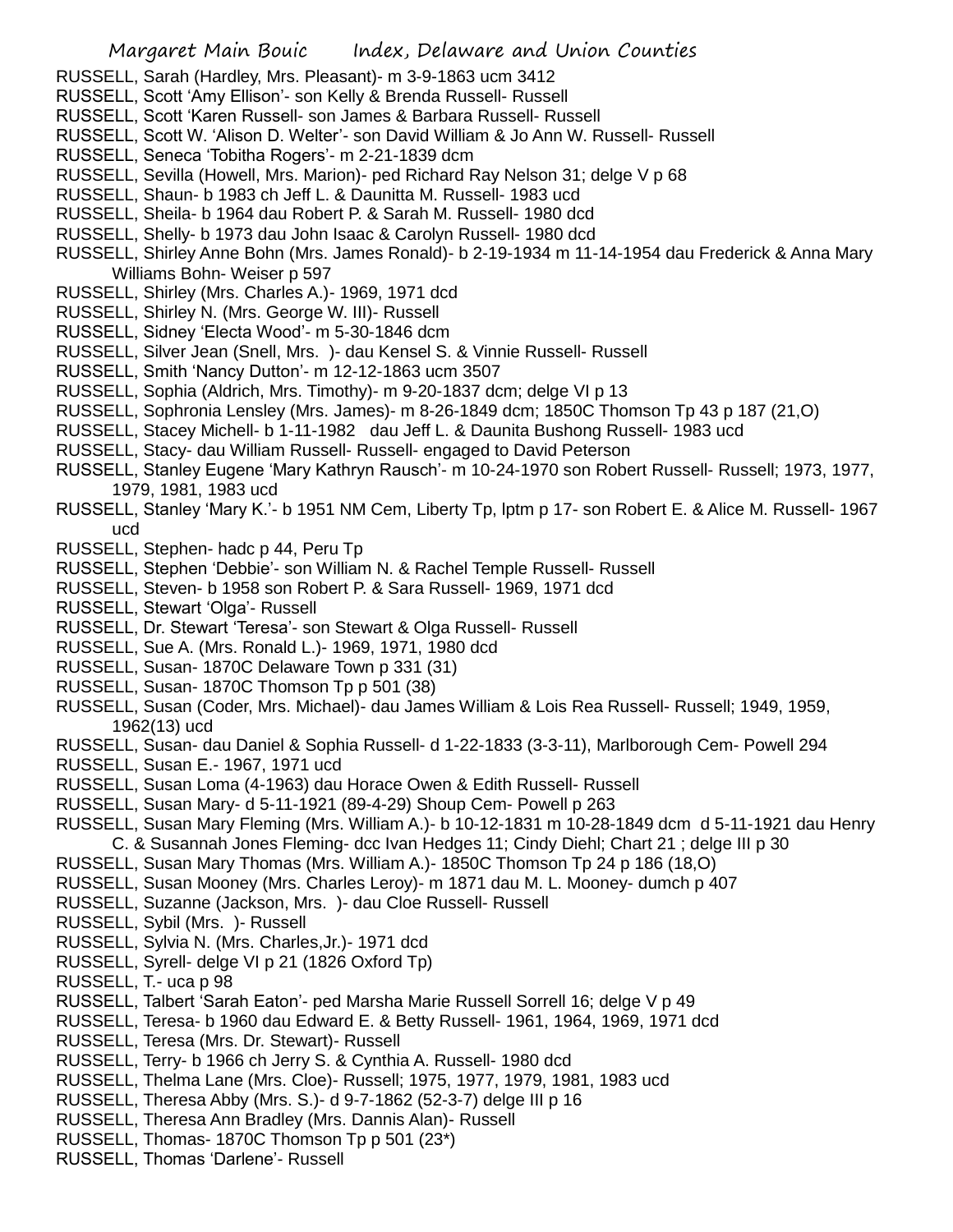- RUSSELL, Tom- son James Edward & Rosemary Hague Russell- Russell; 1959, 1962, 1971 ucd
- RUSSELL, Thomas Janes- b 6-14-1927 son Thomas Jennings & Mary Pearl Nash Russell- Nash p 272
- RUSSELL, Thomas Jennings 'Mary Pearl Nash)- m 11-1-1920 d 7-27-1900 son Frederick & Florence Packard Russell- Nash p 272
- RUSSELL, Tom 'June'- son John & Virginia Reinhard Russell- Russell
- RUSSELL, Thomas L.- son Daniel M. & Sarah Lavender Russell- 1883 uch V p 548
- RUSSELL, Thomas 'Olive J.'- 1880C Washington Tp 232-241 p 26 (32,O,Conn,O)
- RUSSELL, Thomas Steven' June Kaye Schultze'- m 4-28-1984 son John C. & Virginia
- RUSSELL, Thomas Wayne'Darlene Kay Glassburn'- m 6-22-1974 son James Russell- Russell; 1975, 1979, 1981, 1983 ucd
- RUSSELL, Tina- b 1966 dau Rose A. Russell- 1977 ucd
- RUSSELL, Tobitha Rogers (Mrs. Seneca)- m 2-21-1839 dcm
- RUSSELL, Tod- b 1966 son Ronald L. & Eve A. Russell- 1969, 1971, 1980 dcd
- RUSSELL, Toni Lou- 1971 ucd
- RUSSELL, Toni (Phillips, Mrs. Greg)- dau Barnett & Louise Davison Russell- Russell
- RUSSELL, Tony- son Albert & Gladys Weaver Russell- obit Bruce, mlib (brown)
- RUSSELL, Tony- b 1956 son Edward E. & Betty Russell- 1961, 1964, 1969, 1971 dcd
- RUSSELL, Tony 'Louise'- 1971, 1975 ucd
- RUSSELL, Travis- b 1970 ch Ronald L. & Sue A. Russell- 1971, 1980 dcd
- RUSSELL, Trish (Mrs. Jim)- Russell
- RUSSELL, Troy- b 1966 son Ronald L. & Sue A. Russell- 1969, 1971, 1980 dcd
- RUSSELL, Tsinnijinne- b 9-20-19-- son Justin & Gwen Russell- Russell
- RUSSELL, Velma- half-sister Clifford E. Russell- Russell
- RUSSELL, Velma Marie- b 5-24-1918 -dau Don Grove & Hazel Oresta Sabins Russell- Weaver 129492
- RUSSELL, Vernon E. 'Marjorie D.'- 1961, 1964, 1969, 1971, 1980 dcd
- RUSSELL, Vernon- son Vernon E. & Marjorie D. Russell- 1961(14), 1964 dcd
- RUSSELL, Viola Grace- b 4-22-1920 dau Don Grover & Hazel Oresta Sabins- Weaver 12943
- RUSSELL, Virginia Marie Garrabrandt (Mrs. Frank)- b 3-24-1921 ped Marsha Marie Russell- 3; delge V p 49
- RUSSELL, Virginia Reinhard (Mrs. John)- m 10-12-1946- Russell
- RUSSELL, Wayne M. b 6-27-1951 d 11-6-1998 (47) Ashley Union Cem- son Ervin & Doris Robson Russell-Russell; 1964 (13), 1969 dcd
- RUSSELL, Willard- son Daniel & Harriett Russell- 1850C Thomson Tp 41 p 187 (12,O)
- RUSSELL, William- uca p 83, Liberty Tp
- RUSSELL, William- 1870C Thomson Tp p 501 (39\*)
- RUSSELL, William- 1870C Thomson Tp p 501 (15)
- RUSSELL, William- delge XV p 10 (1890 Oxford Tp)
- RUSSELL, William- hadc p 36 (1849 Lincoln Tp)
- RUSSELL, William- 1883 uch V p 382
- RUSSELL, William- Powers p 125
- RUSSEL, William- unec XI p 69, owner, Allen Tp
- RUSSELL, William- d 4-3-1979 (69-3-21) Shoup Cem- Powellp 263
- RUSSELL, William- son Albert Lee & Maude Dolan Russell- Russell
- RUSSELL, William A. 'Susan Mary Fleming/Thomas'- b 12-12-1827 m 12-27-1849 dcm d 4-3-1897 son Joseph & Betsy Russell- dcc Ivan Hedges 10; Cindy Diehl chart 20; delge III p 30; Pabst 2 p 113; 1850C Thomson Tp 24 p 186 (22,O)
- RUSSELL, William Charles 'Diane Marie Ames'- son John C. Russell- Russell
- RUSSELL, William 'Charrie A. Baxter'- m 2-22-1876 d 8-29-1923 Baxter Bible; unec VII p 49, 50
- RUSSELL, William- d 7-6-1851 (2y) Shoup Cem- son Daniel M. & Sarah Russell- Powell p 266
- RUSSELL, William D. 'Joann'- 1980 dcd
- RUSSELL, William J. 'Cheryl Kay Wilgus'- m 6-2-1979 son James William & Lois Rea Russell- Russell; 1959, 1962 (11), 1977 ucd
- RUSSELL, Bill 'Diane'- son John & Virginia Reinhard Russell- Russell
- RUSSELL, William 'Emily Jane Scott'- m 12-26-1854 ucm 2213; unec VIII 20; mt 12-27-1854
- RUSSELL, William F.- Russell
- RUSSELL, William- son Joseph & Ann Bunker Russell- Powell p 334
- RUSSELL, Bill- son William F. Russell- Russell director of Columbus Opera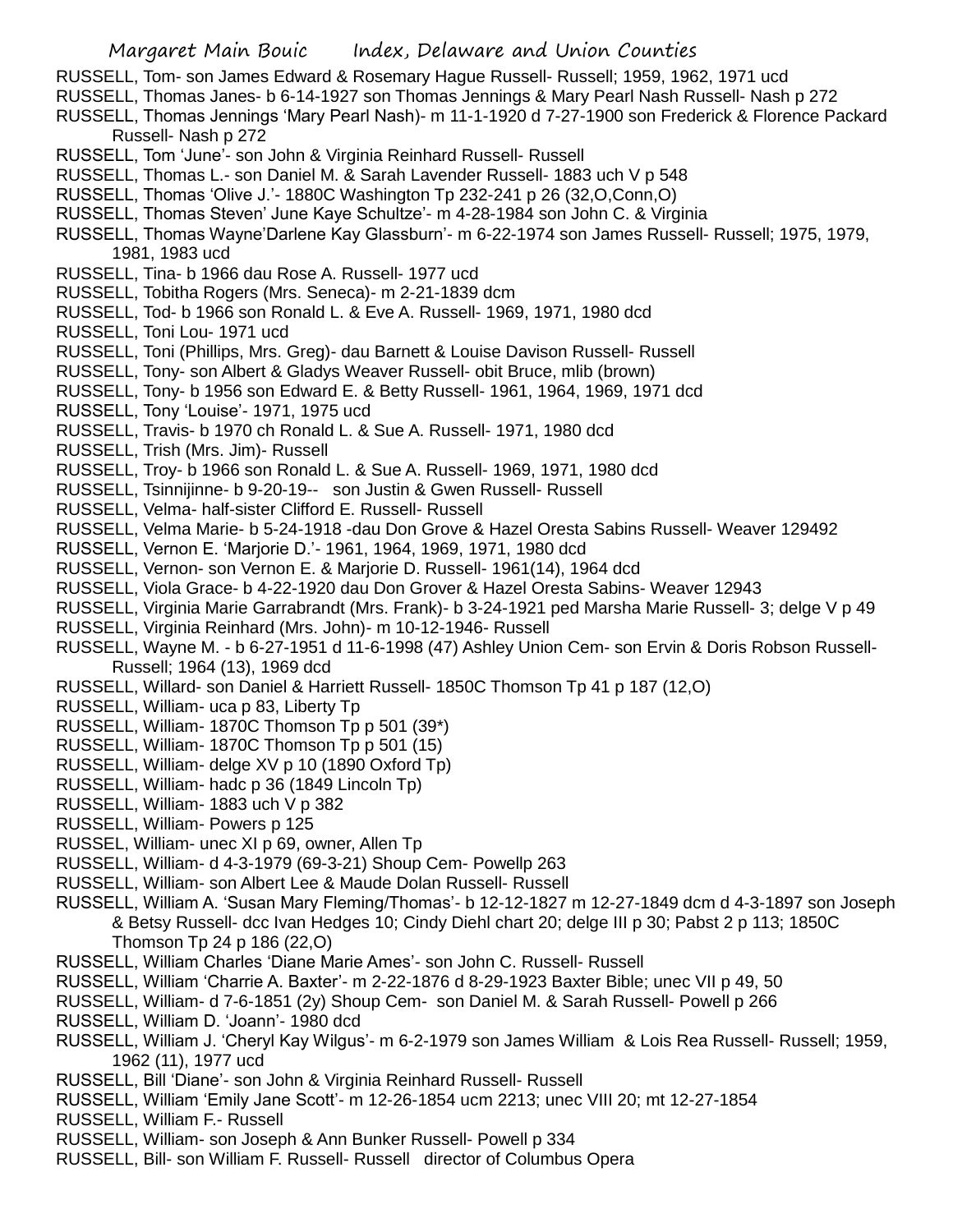RUSSELL, William H. "Bill"- 1971, 1973, 1975 ucd

- RUSSELL, William H. 'Elmina'- 1880C Dover Tp 55-58 p 24 (38,O,O,O)
- RUSSELL, William M.- delge XI p 82, 1940 draft
- RUSSELL, William M.- Pabst 2 p 113; dpc p 78; Powers Pat p 208. 215
- RUSSELL, William- son Merrill Russell- 1976 dch p 269
- RUSSELL, William Merrill 'Judith Irene Dinovo'- m 7-27-1968- Russell
- RUSSELL, William N. 'Rachel Temple'- b 2-21-1913 m 6-23-1933 d 3-28-1999 (86) Price Cem- djlm p 70- son Albert L. & Maude Dolan Russell- Russell
- RUSSELL, William P. 'Laura Belle Thrush'- d 1-24-1972; obit Laura Belle, m,lib
- RUSSELL, William R. 'Grace'- 1969, 1980 dcd
- RUSSELL, William T. 'Emily Jane Scott'- m 12-26-1854 unec XI p 27; XVII p 6
- RUSSELL, William "Bill"- son William M. & Margaret Leland Russell- Russell
- RUSSELL, William- son William N. & Rachel Temple Russell- Russell
- RUSSELL, Winifred (Kaufman, Mrs. )- dau Albert & Gladys Weaver Russell- obit Gladys, mlib (brown)
- RUSSELL, Wray- adopted son Pearl M. & Everett Mackan Morrison- Pabst Pion I p 110
- RUSSELL, Zelma- 1981 ucd
- RUSSELL, Zenas- son William H. & Elmina Russell- 1880C Dover Tp 55-58 p 24 (10,O,O,O)
- RUSSI, David 'Judy Arnold'- m 4-7-1991 St. Paul p 57
- RUSSI, Judy Arnold (Gibson, Mrs.William)- b 10-5-1943 m 6-11-1966 m(2) 4-7-1991 dau Robert & Hilda Barbara Margaretha Nicol Arnold- St. Paul p 57
- RUSSLE, Alanson- 1835 men p 51 #10 p 94 Radnor Tp
- RUSSLE, Richard- 1835 men p 49 #84 p 89 Peru Tp
- RUSSLE, Samuael- 1835 men p 44 #48 p 80 Oxford Tp
- RUSSLE, Simeon- 1835 men p 49 #85 p 89 Peru Tp
- RUSSLE, Tyrel- 1835 men p 44 #47 p 80 Oxford Tp
- RUSSO, Dena Succo (Mrs. Joseph)- Russo; obit Joseph B, mlib (brown)
- RUSSO, Dominic J.- 1971 dcd, student
- RUSSO, Iscah Mae Alexander (Mrs. Joseph B.)- b 1898 m 1940 Claibourne Cem p 101, obit Joseph B. -mlib (brown)
- RUSSO, Joseph B. 'Iscah Mae Alexander'0 d 9-18-1973 (810 Claibourne Cem p 101- son Joseph & Dena Succo Russo- obit, mlib (brown)
- RUSSO, Joseph 'Dena Succo'- Russo; obit Joseph B., mlib (brown)
- RUSST, C. M.- delge XI p 78; Berlin Tp, 1890
- RUST, Abigail (Maine, Mrs. Meacham)- Asp (146b)
- RUST, Adam- 1870C Delaware Town p 323 (16)
- RUST, Aurelia M.- dau Phebe Rust- 1850C Berlin Tp 1937 p 120 (28,NY)
- RUST, Beverly S.'Laura E. Linder'- b 1861 m 9-29-1889 ucm (Hearl) d 1945 Claibourne Cem p 29
- RUST, Charles 'Helen Stover'- m 10-1891 Pabst 8 p 52, 56, 62, 65
- RUST, Charles M.- 1870C Berlin Tp p 221 (17)
- RUST, Daisy- b 6-20-1884 Berlin Tp dau Charles M. & Ellen Stover Rust- dcb
- RUST, Della Victor- b 7-11-1878 Berlin Tp son Charles M. & Ellen Stover Rust- dcb
- RUST, Ellen- delge XI p 78, Berlin Tp 1890
- RUST, Henry S.- d 9-25-1887(59-5-25) Berlin Tp, dcdeaths; (36-1864) delge IX p 37, 145 O.V.I.
- RUST, I. J.- delge XI p 78, Berlin Tp 1890
- RUST, Laura E. Linder (Mrs. Beverly S.)- b 1864 m 9-29-1889 ucm (Hearl) d 1947 Claibourne Cem p 29
- RUST, L. S.- delge XVII p 11 (1829)
- RUST, Lucy- delge XI p 78, Berlin Tp 1890
- RUSSELL, D. F.- 1908 dch p 423
- RUST, Eliza J.- 1870C Berlin Tp p 221 (11)
- RUST, Frances M.- 1870C Berlin Tp p (1)
- RUST, Helen/Ellen Stover (Mrs. Charles)- m 10-1871- Pabst 8 p 55, 62, 65
- RUST, Jenry A.- son Phebe Rust- 1850C Berlin Tp 1937 p 120 (22,O)
- RUST, Henry S. 'Lucy Ann Rose'- m 7-26-1851 dcm- 1908 dch p 404; CCC p 31 (1849, 1875 Berlin Tp; hadc p 18; Powers Pat p 2
- RUST, John- son Nathaniel Rust- Powers Pat p 2
- RUST, Kitty (Hutchisson, Mrs. Lemuel)- Hutchisson p 15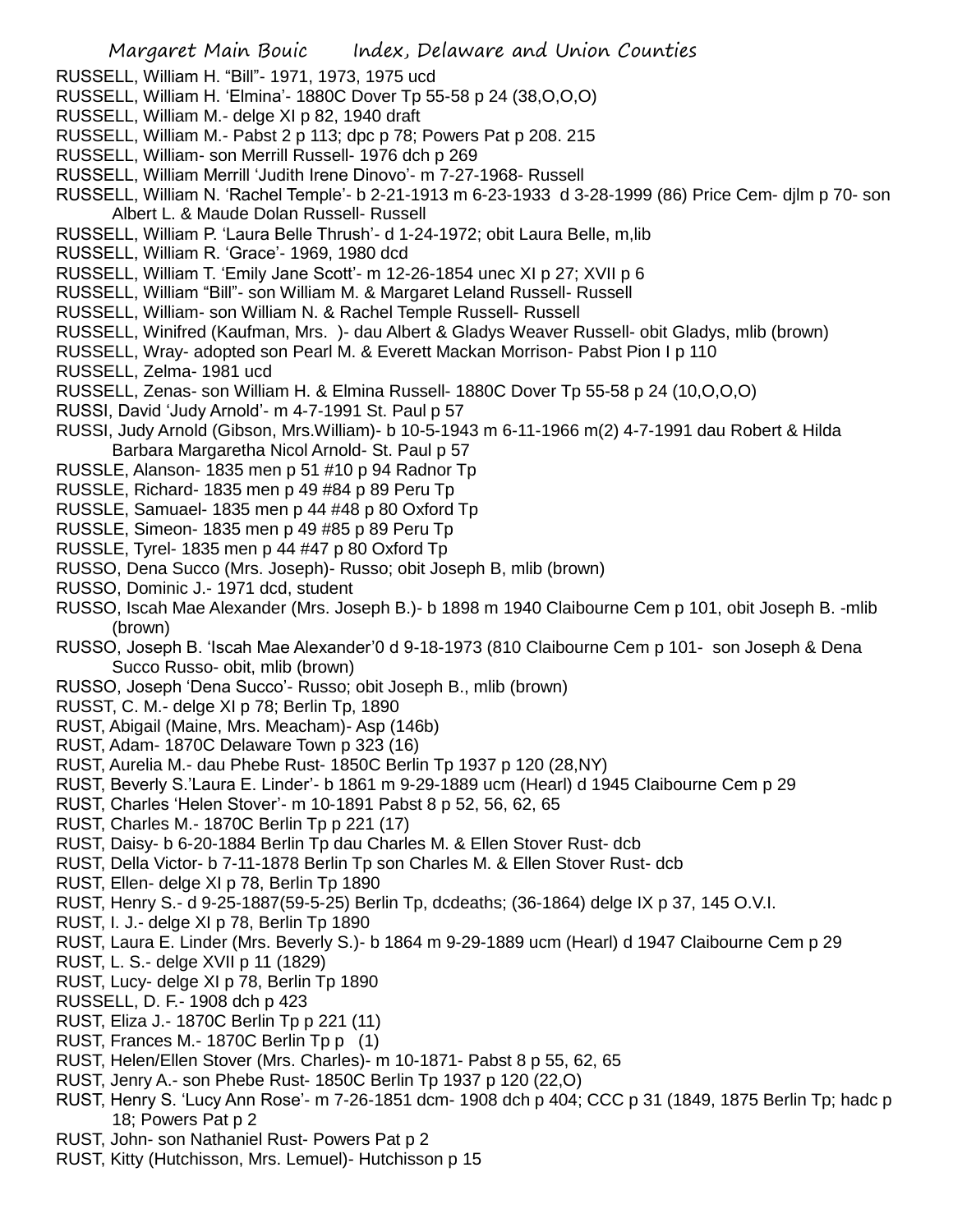- RUST, Lemuel 'Permelia'- Pabst 1 p 43, 8 p 66
- RUST, Lucy Ann Rose (Mrs. Henry S.)- m 7-26-1851 dcm; Pabst 8 p 49, 62, 65
- RUST, Nathaniel- son Henry Rust- Powers Pat p 2
- RUST, Permelia (Mrs. Lemuel S.)- d 112-5-1823 (27) Blockhouse Cem, Powell p 49
- RUST, Phebe- 1840C Berlin Tp 203 (40-50); 1850C Berlin Tp 1937 p 120 (56,Vt)
- RUST, Rev. Richard S.- 1880 dch p 368
- RUST, Sarah (Andrews, Mrs. Thomas)- m 12-17-1729- dau John Rust-January 1, 2002 Powers Pat p 2
- RUSTEVER, Reinold, naturalization, 1880, Germany- delge X p 14
- RUTAN, Abby- b 1806 d 1807 Milford Cem, un Al p 92
- RUTAN, Allison Elaine- b 5-5-1995 dau James Robert & Jill Alane Blumenschein Rutan- Rutan
- RUTAN, Angeline L. Kimbal (Mrs. Daniel W.)- m 9-1-1864 ucm 3613
- RUTAN, Angie (Mrs. Neil Dexter)- Rutan
- RUTAN, Anna Jane (Scott, Mrs.Walter)- dau Glen A. & Ethlyn Burnham Rutan- Rutan; obit Ethelyn, obit Ben B., obit Glen, mlib (brown); obit Robert, mlib
- RUTAN, Arnoldus L. 'Mila Ferguson'- m 3-13-1878 ucm 6229
- RUTAN, Barbara (Mrs. Robert)- 1971 ucd
- RUTAN, Ben B.- b 8-6-1929 d 9-29-1975 Oakdale -son Glen A. & Ethlyn Burnham Rutan- Rutan; obit mlib (brown); obit Glen A., obit Ethleyn, mlib (brown); obit Robert, mlib; 1949, 1959, 1962, 1967 ucd
- RUTAN, Benjamin M. 'Jennie Owen/Green'- b 5-5-1872 d 10-17-1918 Oakdale II p 40 (G-R5-10)- Rutan; 1915 uch p 151; Marysville p 51; 1900C Marysville 212-214 p 9B (28,O,O,O) m 3y
- RUTAN, Ben W.- son John Milton & Jessie Bernice Price Rutan- Rutan
- RUTAN, Carlena- 1983 ucd
- RUTAN, Rev. Charles Benton 'Sally A.'- b 7-15-1941 d 6-19-1975 Maskill Cem, lptw p 101- son Herman C. & Oma Cobb Rutan- Rutan; obit, mlib (brown); 1949, 1959, 1962 ucd
- RUTAN, Charles- b 1965 son Charles B. & Sally A. Rutan- 1967, 1971 ucd
- RUTAN, Charles O. 'Jessie U.'- d 1979- Rutan
- RUTAN, Charles- son Z. E. & Cherri Robinson Rutan- Rutan; obit Robert B., mlib (brown)
- RUTAN, Cherri Ellen (Rausch, Mrs. William Russell)- b 1963 m 6-12-1982-dau Robert & Mary Rutan,Jr.- Rutan; 1971, 1973, 1977, 1979, 1981 ucd
- RUTAN, Clara R. Ruhlen (Dodge, Mrs.Frank E.)- b 1876 d 1955 Oakdale II p 84 (H-18-1)
- RUTAN, Daniel W. 'Angeline Kimbal'- m 9-1-1864 ucm 3613; 1883 uch IV p 457
- RUTAN, David Bruce 'Dawn Lee Benton'- b 1960 m 11-10-1984 son Robert & Mary E. Rutan,Jr.- Rutan; 1971, 1973, 1975, 1977, 1979, 1981 ucd
- RUTAN, Dawn Lee Benton (Mrs. David Bruce)- m 11-10-1984 dau William C. Benton- Rutan
- RUTAN, Deborah- b 1962 dau Charles B. & Sally A. Rutan- obit Charles B., mlib (brown); 1967, 1971 ucd
- RUTAN, DeWitt 'Margaret Bumgardner'- cousin Glen Rutan- obit Margaret, mlib
- RUTAN, Ethlyn Burnham (Mrs. Glen A.)- b 12-20-1896 n 8-6-1919 d 6-27-1970 Oakdale II p 104 (H-H-21) dau Lew & Lottie Child Burnham- obit mlib (brown), obit Glen A., mlib (brown); 1949, 1959, 1962 ucd
- RUTAN, Fannah (Scott, Mrs. Jacob)- m 3-21-1850 dcm
- RUTAN, Fern V. (Mrs. Robert B.)- d 8-15-1975 (79) Maple Grove Cem- obit, mlib (brown); obit Robert B., mlib (brown)
- RUTAN, George M.- son John Milton & Jessie Bernice Price Rutan- Rutan
- RUTAN, Glen Ames 'Ethlyn Burnham'- b 7-11-1897 m 8-6-1919 Oakdale II p 104 (H-H-21) son Ben M. & Jennie Owen Rutan- obit mlib (brown); 1949, 1959, 1962 ucd; 1900C Marysville 1st ward 212-214 p 9B (2,O,O,O)
- RUTAN, Herbert- son Glen A. & Ethlyn Burnhan Rutan- Rutan; obit, Ethlyn, obit Ben B., obit Glen A., mlib (brown); obit Robert, mlib
- RUTAN, Herman C. 'Oma C. Cobb'-b 6-26-1916 Wva. , 5-27-1940 d 5-26-1986 (69) Maskill Cem- Rutan; obit Charles, mlib (brown); 1949, 1959, 1962, 1973, 1979, 1981, 1983 ucd
- RUTAN, James Robert 'Jill Alane Blumenschein'- b 1965 son Robert Jr. & Mary Rutan- Rutan; 1971, 1973, 1977, 1979, 1981, 1983 ucd
- RUTAN, Jane Hewitt (Mrs. Neil Duane)- Rutan; 1973 ucd
- RUTAN, Jennie Owen (Mrs. Benjamin M.)- b 9-22-1877 d 9-16-1948 Oakdale II p 40 (G-R5-10); obit Glen A., mlib (brown); 1900C Marysville 1st ward 212-214 p 9B (22,O,O,pa) m 3y, 2 ch
- RUTAN, W. Jerry- b 1945 d 7-4-1959 Milford Cem, Un Al p 69- son Robert L. & Minnie J. Rutan; 3 ring binder, mlib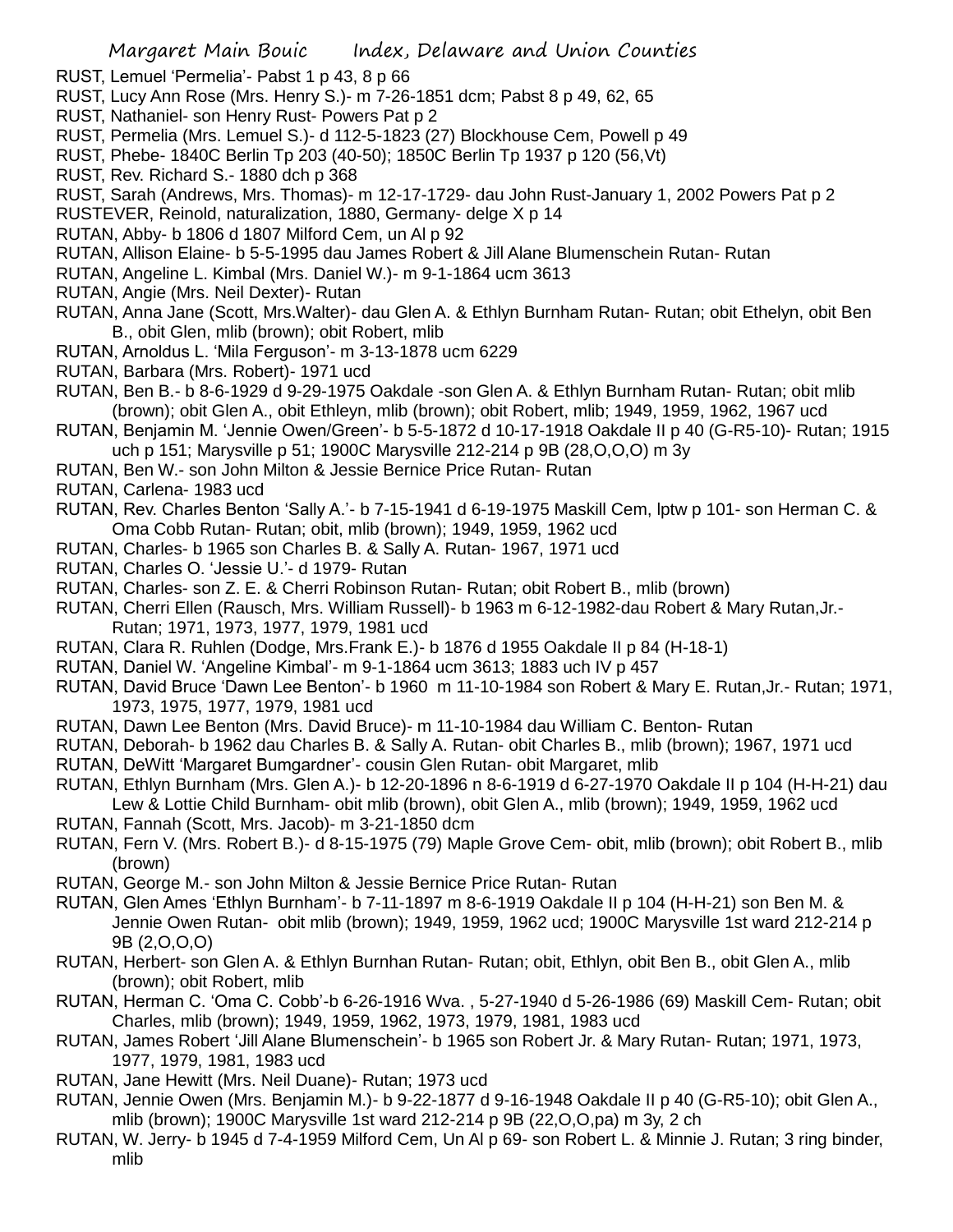- RUTAN, Jessie Bernice Price (Mrs. John Milton)- b 1916 d 4-1990 (74) Oakdale II p 159 (M-R24-9)- sister Frank A. Price- Rutan
- RUTAN, Jessie U. (Brannon, Mrs. )(Mrs. Charles O.)- d 11-23-1986 (72) Maple Grove Cem, Mechanicsburg-Rutan
- RUTAN, Jill Alane Blumenschein (Mrs. James Robert)- Rutan
- RUTAN, Joel 'Keziah Wise'- m 9-21-1843 dcm
- RUTAN, John H,- son John Milton & Jessie Bernice Price Rutan-Rutan
- RUTAN, John Milton 'Jessie Bernice Price'- b 1907 d 11-15-1962 (53) Oakdale I p 159 (M-R24-9) son Ben M. & Jennie Owen Rutan- Rutan
- RUTAN, Joyce- dau John Milton & Jessie Bernice Price Rutan- Rutan
- RUTAN, Keziah Wise (Mrs. Joel)- m 9-21-1843 dcm
- RUTAN, Larisa (Peterman, Mrs. Bob)- m 2-6-1988 dau dau Lester Rutan- Rutan
- RUTAN, Laura Kaye- dau Rev. Charles V. Rutan- Rutan; obit Charles B., mlib (brown)
- RUTAN, Lester- Rutan
- RUTAN, Lucy (Coleman, Mrs. )- dau Ben M. & Jennie Owen Rutan- Rutan;1900C Marysville 212-214 p 9B  $(1, 0, 0, 0)$
- RUTAN, Margaret Bumgardner (Mrs. DeWitt)- d 11-25-1945 (36) dau Foster Bumgardner- obit mlibaccidentally shot and killed by husband
- RUTAN, Marilyn Kay (Taynor, Mrs. James William)- dau Herman C. & Oma C. Cobb Rutan- Rutan; obit Charle B, mlib (brown); 1959, 1962 (12) ucd
- RUTAN, Martha- b 6-1882- 1900C Marysville 212-214 p 9B (17,O,O,O); milliner
- RUTAN, Mary E. (Mrs. Robert,Jr.)- 1971, 1973, 1977, 1979, 1981, 1983 ucd
- RUTAN, Mary Jeanne (Payne, Mrs. Okey E.)- m 8-4-1963- Rutan
- RUTAN, Mila Ferguson (Mrs. Arnoldus L.)- m 3-13-1878 ucm 6229- dau Robert B. & Fern V. Rutan- Rutan; obit Robert B, obit Glenn, mlib (brown)
- RUTAN, Minnie Marie McIntire (Mrs. Robert B/L.) b 6-20-1908 m 1926 d 3-23-1958 Milford Cem, Un Al p 50. 69- dau Jacob & Ella Walke McIntire- obit, mlib; obit, Minnie Marie, mlib
- RUTAN, Miriam A. (Weitzenecker, Mrs. Paul E.)- m 7-31-1948- Rutan
- RUTAN, Myrtle- 1971, 1973 ucd
- RUTAN, Nathaniel Daniel- son Neil Duane & Jane Hewitt Rutan- Rutan
- RUTAN, Neil Dexter 'Angie'- son Neil Duane & Jane Hewitt Rutan- Rutan
- RUTAN, Neal/Neil Duane 'Jane Hewitt'- b 11-13-1950 d 10-8-1996 (45) Ashley Union Cem- auto accident- son Herman C. & Oma C. Cobb Rutan- Rutan; obit Charles B., mlib (brown); 1959, 1962, 1973 ucd; 1969 dcd
- RUTAN, Norman Thomas-
- RUTAN, Oma C. Cobb (Mrs. Herman C.)- Rutan; obit Charles B., mlib (brown); 1949, 1959, 1962m 1973, 1983 ucd
- RUTAN, Randall Lee- son Herman C. & Oma C. Cobb Rutan- Rutan; obit Charles B., mlib (brown); 1949, 1959, 1962(15), ucd
- RUTAN, Richard- son Z. E. & Cherri Robinson Rutan- Rutan; obit Robert B., mlib (brown)
- RUTAN, Robert- 1977 ucd Union Tp
- RUTAN, Robert Bruce, Jr. 'Fern'- b 5-9-1907 d 10-22-1975 Milford Cem- son Z. E. & Cherrie Robinson Rutan-Rutan; obit, mlib (brown); obit Fern V., mlib (brown)
- RUTAN, Robert,Jr.- son Robert Bruce & Fern Rutan- Rutan; obit Fern V., obit Robert B., mlib (brown)
- RUTAN, Robert- b 12-12-1932 d 8-7-1951 (19) son Glen A. & Ethlyn Burnham Rutan- 1949, 1962 ucd
- RUTAN, Robert B. 'Minnie Marie McIntire'- b 1907 m 1926,Milford Cem, Un Al p 50; obit mlib (brown)
- RUTAN, Robert, Jr. 'Mary E.;- 1971, 1973, 1975, 1977, 1979, 1981, 1983 ucd
- RUTAN, Robert,Jr.- son Robert & Minnie Marie McIntire Rutan- obit Minnie Marie, mlib
- RUTAN, Robert L. 'Minnie J.- b 1951 Milford Cem, Un Al p 69
- RUTAN, Ruth (Lee, Mrs. )- dau Z. E. & Cherri Robinson Rutan- Rutan; obit Robert B., mlib (brown)
- RUTAN, Sally A. (Mrs. Charles B.)- 1967, 1971 ucd
- RUTAN, Rev. Norman Thomas- son Herman C. & Oma C. Cobb Rutan- Rutan; obit Charles B, mlib (brown); 1949, 1959, 1962 ucd
- RUTAN, William- son Z. E. & Cherri Robinson Rutan- Rutan; obit Robert B.- mlib (brown)
- RUTBELL, Dorothy (Mrs. Rev. Robert)- dg 6-1984
- RUTBELL, Gregory- son Rev. Robert & Dorothy Rutbell- dg 6-1984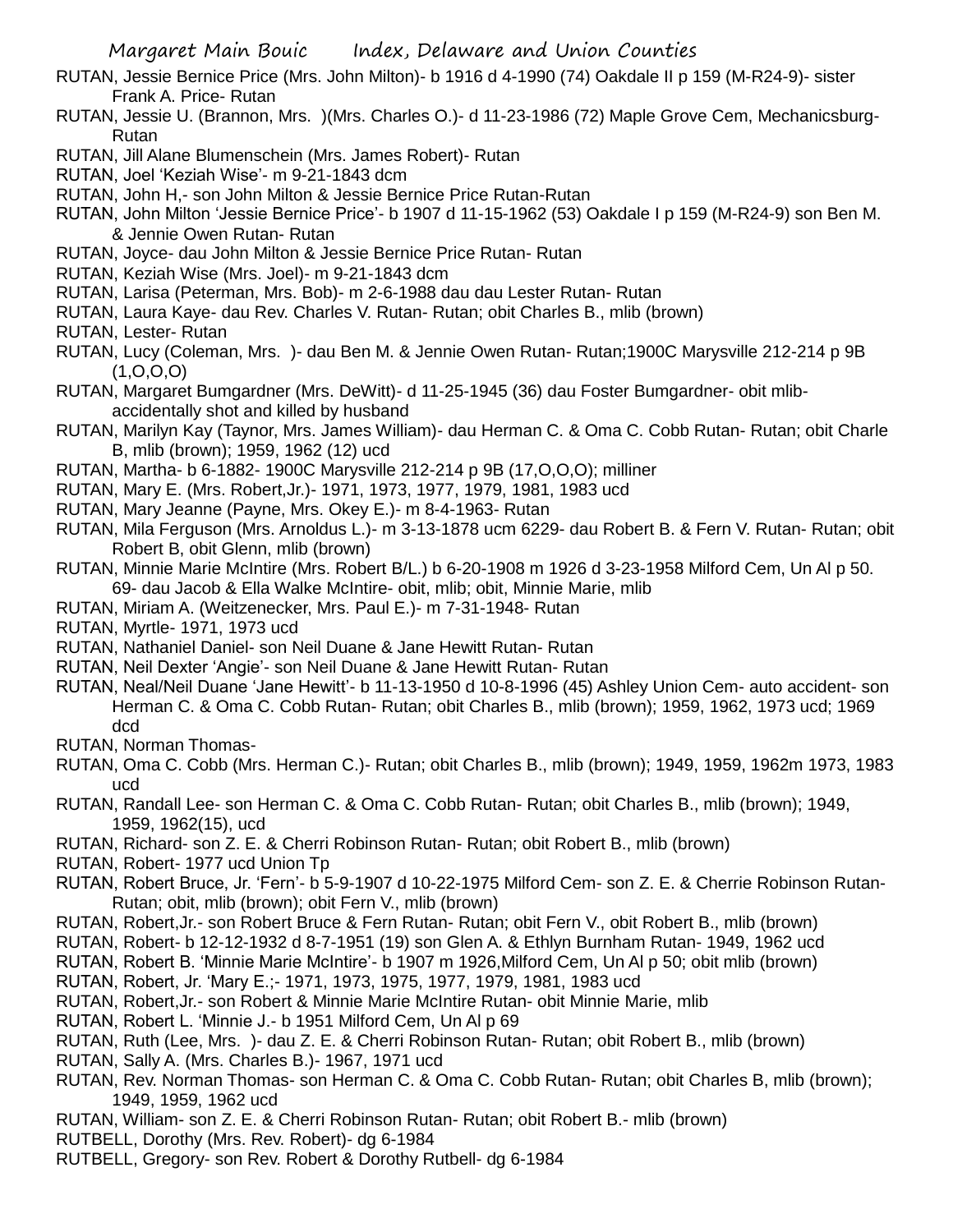RUTBELL, Rev. Robert 'Dorothy'- Radnor Baptist ch- dg 6-1984

- RUTBELL, Sandra- dau Rev. Robert & Dorothy Rutbell- dg 6-1984
- RUTE, Bessie (Snyder, Mrs. John)- Weiser p 530
- RUTE, Margaret (Brungart, Mrs. Jacob Clayton)- b 2-1-1862 d 12-26-1888- Weiser p 599
- RUTH, ----delge VII p 24
- RUTH, Alice Mae (Chapman, Mrs. George)- 1985 uch p 24
- RUTH, Arthur R.- son Harry F. & Mabel A. Rengert Ruth- Ruth
- RUTH, Connie Gearhiser (Mrs. Harold J.)- Ruth
- RUTH, Dale- son Vesta Ruth- Ruth
- RUTH, ----(Wymer, Mrs. Ronald)- dau Vesta Ruth- Ruth
- RUTH, --- (Perkette, Mrs. William)- dau Vesta Ruth- Ruth
- RUTH, Diane M.- dau Harry F. & Mabel A, Rengert Ruth- Ruth
- RUTH, Donna (Brobeck, Mrs. Charles)- b 9-7-1923 d 5-20-1993 (69) Price Cem- dau Oscar W. & Goldie B. Hensel Ruth- Ruth; obit Goldie, mlib (brown)
- RUTH, Edna (Rengert, Mrs. )- dau Fred & Luise K. Ackerman Ruth- Ruth
- RUTH, Ellen Louise (Rick, Mrs. Charles)- b 6-13-1813 d 8-31-1880- Weiser p 837
- RUTH, Erma dau Vesta Ruth-
- RUTH, Erwin- son Fred & Luise K. Ackerman Ruth- Ruth
- RUTH, Faye (Fleischer, Mrs. Gerald)- dau Oscar W. & Goldie B. Ruth- Ruth; obit, Goldie. mlib (brown)
- RUTH, Fred 'Louisa/Luise K. Ackerman'- Ruth
- RUTH, Fred,Sr.- Ruth
- RUTH, Gertrude- dau Fred & Luise K. Ackerman Ruth- Ruth
- RUTH, Goldie B. Hensel (Mrs. Oscar W.)- b 4-11-1897 m 10-10-1918 d 11-17-1979 (82)Marion Cem- Ruth; obit,mlib (brown)
- RUTH, Harold J. 'Connie Gearhiser'- d 1-25-1975 (31) bur Marion- son Vesta Ruth- Ruth
- RUTH, Harold R. 'Mildred M.'- b 1906 Price Cem, djlm p 67
- RUTH, Harry F. 'Mabel A. Rengert' 'Lozella Beckel Dunlap'- b 2-17-1904 d 7-1-1993 (89) bur Marion- son Fred & Luisa K, Ackerman Ruth- Ruth
- RUTH, Kenneth S.- son Oscar W. & Goldie B. Hensel Ruth- Ruth; obit Goldie, mlib (brown)
- RUTH, Lozella Beckel (Dunlap, Mrs. )- Ruth
- RUTH, Luisa K. Ackerman (Mrs.Fred)- d 8-4-1969 (89) Windfall Cem- Ruth
- RUTH, Mabel A. Rengert (Mrs. Harry F.)- d 8-4-1968 (58) bur Waldo dau Henry G. Rengert- Ruth
- RUTH, Martin- delge XV p 71
- RUTH, Mildred M. (Mrs. Harold R.)- b 1908 d 1980 Price Cem, djlm p 67
- RUTH, Oscar W. 'Goldie B. Hensel'- m 10-10-1918 d 3-13-1969- Ruth; obit Goldie, mlib (brown)
- RUTH, Richard E.- son Oscar W. & Goldie B. Hensel Ruth- Ruth; obit Goldie, mlib (brown)
- RUTHERFORD, Mrs. A.- dg 1-7-1908, delge VIII p 28
- RUTHERFORD, Abraham V. 'Eliza Jane Ridgway'- m 6-13-1852 dcm d 3–27-1895 (64-11-20) Lib. Tp , b Fairfield Co, O.- dcdeaths- son Henry & Ruth Vanmitre Rutherford - 1908 dch p 754; 1850C Concord Tp 2117 p 126 (20,O)
- RUTHERFORD, A. H.- delge VII p 24; dg 1-3-1902; delge XIV p 9 (1890 Liberty Tp)
- RUTHERFORD, Allen- 1908 dch p 432
- RUTHERFORD, Allen T. 'Margaret Barrett''Merle Jackson'- b 11-9-1866 d 1938 son Isaac E. & Sarah Webster Rutherford - WWebster p 303, 342
- RUTHERFORD, Anna- b 12-1-1886 Liberty Tp dau Arthur & Mary Collins Rutherford dcb
- RUTHERFORD, Archibald H/M.'Eliza Jane Glazer'- b 1833 m 11-22-1857 d 1920 Oller Cem p 17-son Henry & Ruth Vanmitre Rutherford - dcq Gladys Hall Dunlap 20; 1908 dch p 626, 754; hadc p 97, 99, 107; 1850C Concord Tp 2117 p 216 (17,O)
- RUTHERFORD, --- b 12-25-1881 Concord Tp son Arch & Jane Glaze Rutherford dcb
- RUTHERFORD, Archie Jr.- delge VII p 24; dg 1-3-1902
- RUTHERFORD, Archibald- b 6-6-1891 Concord Tp- son John & Mary A. Maddox Rutherford dcb
- RUTHERFORD, Arthur Van Meter 'Mary Viola Martin'- b 9-2-1863 m 11-8-1888 d 12-12-1931 Kans. son Isaac E. & Sarah Webster Rutherford - Wwebster .55; p 303, 323
- RUTHERFORD, Audrey (Murphy, Mrs )- dau Landon & Donna Blackburn Rutherford Rutherford RUTHERFORD, A. B.- delge XIV p 9; 1890 Liberty Tp
- RUTHERFORD, Bennett- son Archibald & Eliza Jane Glazer Rutherford 1908 dch p 757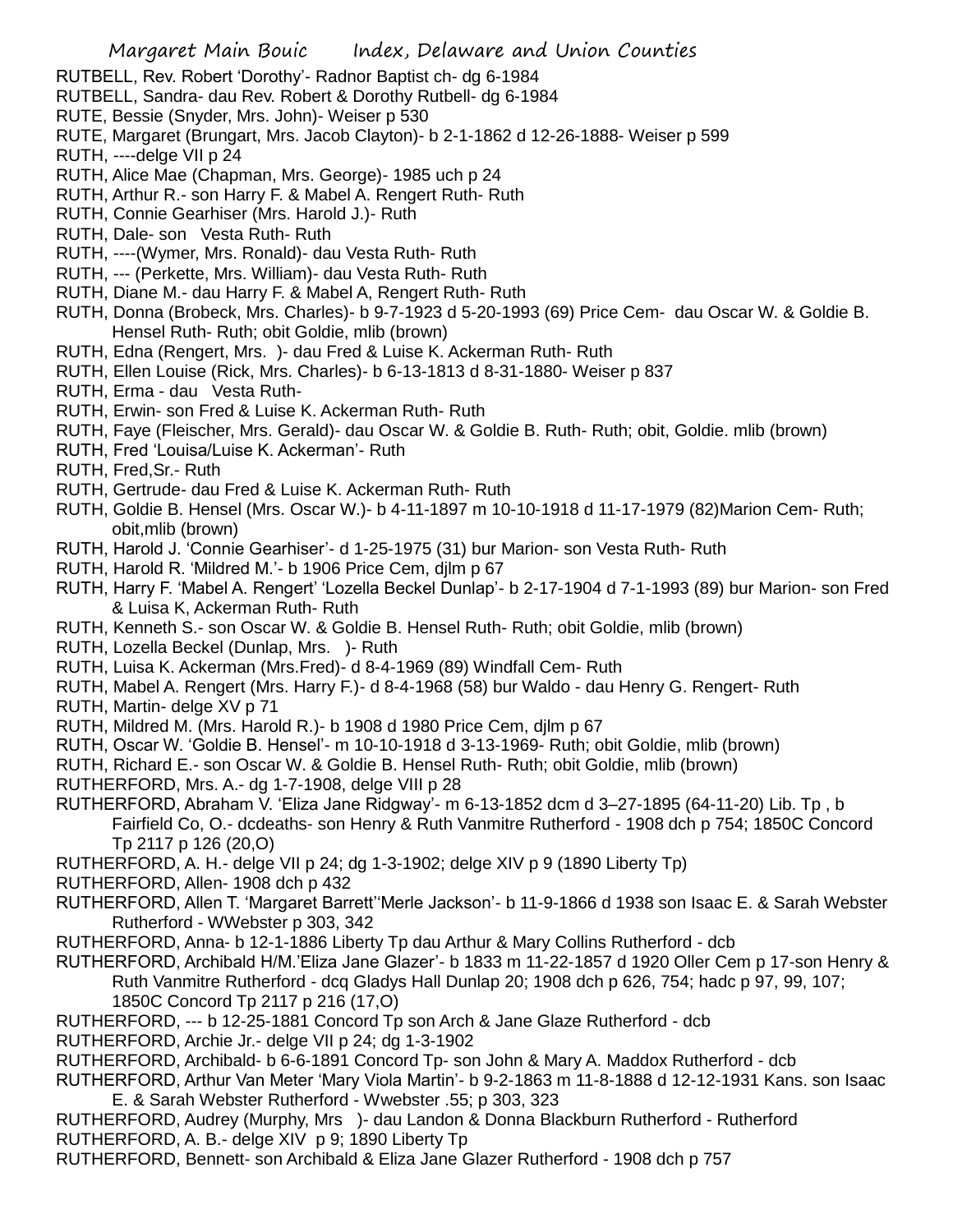- RUTHERFORD, Bessie Gabriel (Mrs. Marshall)- b 3-20-1904 m 12-18-1929 d 12-22-1951 dau Otis C. & Daisy Rhoades Gabriel- Gabriel 1676; opc 634; Rhoades 3
- RUTHERFORD, Betty (Hrabley, Mrs. )- dau Ralph & Helen A. Rutherford Rutherford
- RUTHERFORD, Bulah (Mrs. John)- d 9-8-1834 (44-8-110 Curtis Cem- Powell p 111
- RUTHERFORD, Carl T.'Mariellen Beam'- m 10-24-1945- son Frederick & Lucy F. Rutherford Rutherford -Rutherford ; 1961, 1964, 1969, 1971, 1980 dcd
- RUTHERFORD, Carolyn Jean (Pittman, Mrs. Roy Allen)- b 12-26-1947 m 4-12-1969 div. -dau Richard E. & Ruth Steck Rutherford - Rutherford; 1961, 1964, 1969 dcd
- RUTHERFORD, Catherine (Mrs. John E.)- 1850C Concord Tp 2099 p 128 (29,O)
- RUTHERFORD, Catherine (Sperow, Mrs. John)- m 1827- delge III 37
- RUTHERFORD, Charles 'Gloria'- Rutherford
- RUTHERFORD, Charles W. 'Helen'- 1964 dcd
- RUTHERFORD, Charles W. 'Lola'- d 7-28-1971 (60) Trenton Cem- Rutherford ; 1964, 1969, 1971 dcd
- RUTHERFORD, Charlie- delge VII p 24, dg 1-3-1902
- RUTHERFORD, Chris (Mrs. Lee)- 1969, 1971 dcd

RUTHERFORD, Clara Belle (McKirgan, Mrs. Ralph)- b 3-28-1916 m 2-2-1941 d 3-30-1989- dau Elbridge William & Goldie Mae Wright Rutherford - Rutherford ; WWebster .6112- p 361, 362; Smart 5,6; McKirgan (15613)

- RUTHERFORD, C. M. 'Joyce'- 1961 dcd
- RUTHERFORD, Corilla Jane Jones (Mrs,. Paul)- b 10-13-1915 d 1-12-1996 (80) Fairview Mem. Pk- dau Elmore & Bessie Fraker Jones- Rutherford; 1961, 1964, 1969, 1971, 1980 dcd
- RUTHERFORD, Dale Ann (Goodwin, Mrs. )- dau Irvin & Emma Jean Russell Rutherford Rutherford
- RUTHERFORD, Daniel- b 1952 son Elbin J. & Lucille G. Rutherford 1971 dcd
- RUTHERFORD, David Howard 'Saundra Marie Blue'- m 8-10-1991 son Charles & Gloria Rutherford Rutherford
- RUTHERFORD, Dean (Tiller, Mrs. )- dau Landon & Dona Balckburn Rutherford Rutherford
- RUTHERFORD, Delice Fay- b 1-16-1881 Liberty Tp ch James & Martha E. Houser Rutherford dcb
- RUTHERFORD, Deloris- dau Charles W. & Helen Rutherford 1964 dcd (16)
- RUTHERFORD, Demursha- dau John E. & Catherine Rutherford 1850C Concord Tp 2099 p 128 (2,O)
- RUTHERFORD, Denise Ann- b 6-2-1962 dau Wayne Everett & Mary Ann Murphy Rutherford Rutherford; WWebster .61183 p 367; 1964 dcd
- RUTHERFORD, Dona Blackburn (Mrs. Landon)- Rutherford
- RUTHERFORD, Donald D. 'Lora M. Sprouse'- d 3-22-1970 (45) -son Frederick & Lucy F. Rutherford Rutherford ; 1969 dcd
- RUTHERFORD, Donald,Jr.- b 1964 son Donald D. & Lora M. Sprouse Rutherford Rutherford ; 1969, 1971 dcd
- RUTHERFORD, Donald F.- 1961 dcd
- RUTHERFORD, Dora (Poliseno, Mrs. )- sister Charles Rutherford Rutherford
- RUTHERFORD, Doris Ann (Cannon, Mrs. Billy Elmore )- b 9-5-1929 m 4-7-1951 dau Elbridge William & Goldie Mae Wright Rutherford - Rutherford ; WWebster .6117 p 362, 366
- RUTHERFORD, Douglas Wayne 'Cindy Heaton''Brenda'- son Wayne & Mary Ann Murphy Rutherford Rutherford; WWebster p 367; 1961(3), 1964 dcd
- RUTHERFORD, Edith Elaine (Mrs. Thomas)- 1908 dch p 757
- RUTHERFORD, Elbin J. 'Lucille G.'- 1971, 1980 dcd
- RUTHERFORD, Elbridge William 'Goldie Mae Wright'- b 9-28-1886 d 10-5-1956 son Gorman & Lucy Augusta Webster Rutherford - Rutherford; WWebster p 306, 361; delge III p 58, Delaware Mausoleum; dcb
- RUTHERFORD, Eleanor A.- dau John E. & Catherine Rutherford 1850C Concord Tp 2099 p 128 (10,O)
- RUTHERFORD, Eliza Jane Glase(r) (Mrs. Archibald)- b 1837 m 11-22-1857 dcm d 1916 Oller Cem p 17; 1908 dch p 757; delge VIII p 28; dg 1-7-1908
- RUTHERFORD, Eliza Jane Ridgway (Mrs. Abram)- m 6-13-1852 dcm
- RUTHERFORD, Elizabeth (Hall, Mrs. Frank)- b 7-1851 m 1872 d 7-5-1917 dau Henry & Ruth Vanmitre Rutherford - dcq Gladys Hall Dunlap 5; Rutherford
- RUTHERFORD, Ella Slane (Mrs. Franklin P.)- WWebster (.51) p 305; delge V p 73
- RUTHERFORD, Ella V.- d 6-15-1894 (6m9d) Lib. Tp dau Allen T. & Maggie Barrett Rutherford, dcdeaths
- RUTHERFORD, Elting 'Lavina Bogenrife'- Rutherford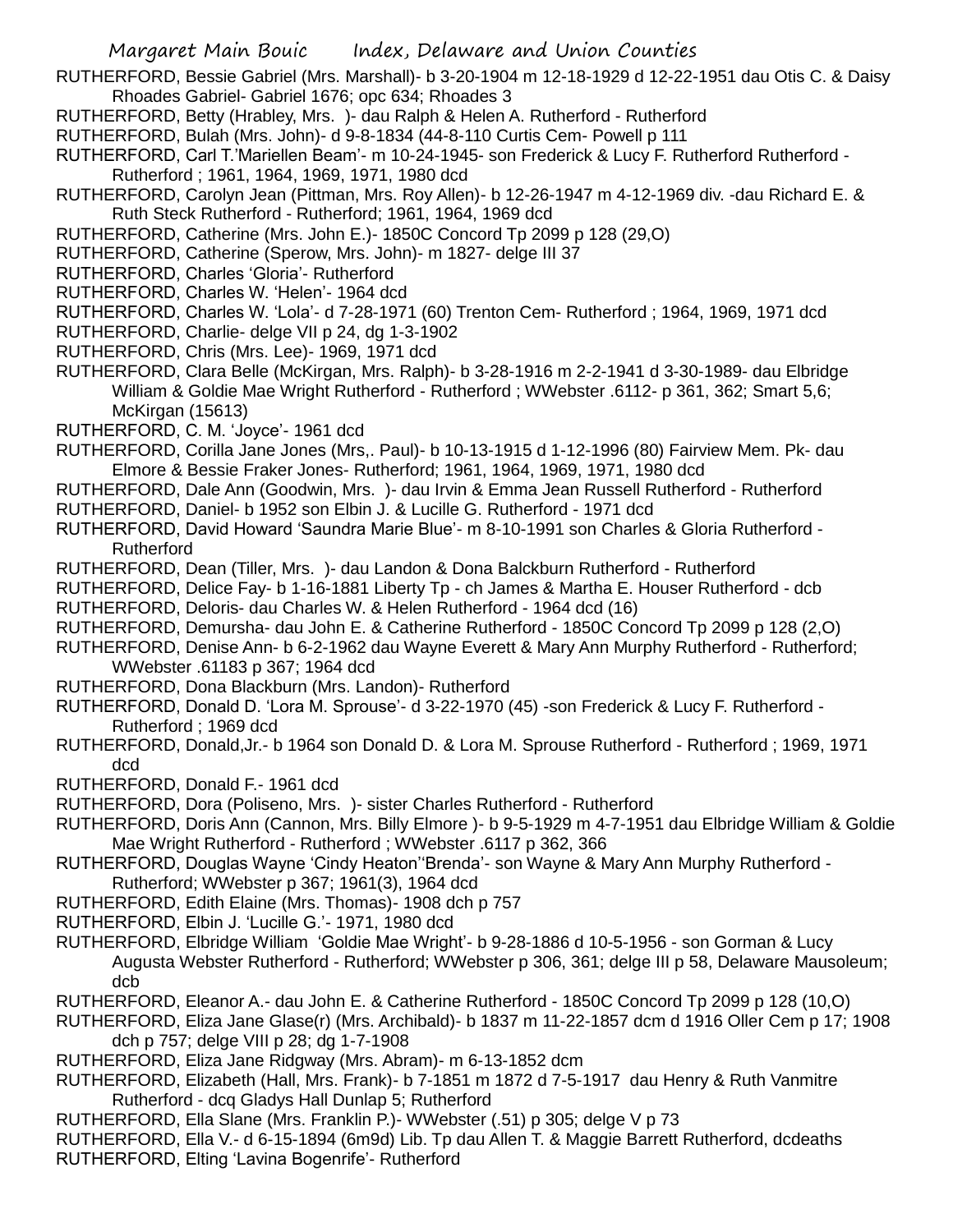RUTHERFORD, Emily- dau John & Sarah Rutherford - 1850C Genoa Tp 495 p 48 (8,O)

- RUTHERFORD, Emma Jean Russell (Mrs. Irvin)- d 1960- Rutherford
- RUTHERFORD, Eugenia Jennie (Kent, Mrs. Edward)- dau Archibald H. & Eliza Jane Glazer Rutherford 1908 dch p 626, 757
- RUTHERFORD, Evalena (Mrs. Lee V.)- d 112-27-1965 (81) Oak Grove Cem.- Rutherford
- RUTHERFORD, Eva McComber (Mrs. Lee)- 1908 dch p 754, 757
- RUTHERFORD, Evelyn (Varney, Mrs. Frank)- dau Irvin & Emma Jean Russell Rutherford Rutherford
- RUTHERFORD, Fannie- Pabst 8 p 103, 104, 105. 108, 109
- RUTHERFORD, Florence (Wolfe, Mrs. )- sister Charles Rutherford Rutherford
- RUTHERFORD, Francis- son Elting & Lavina Bogenrife Rutherford Rutherford
- RUTHERFORD, Franklin P.'Ella Slane'- b 3-3-1853 d 12-12-1919 son Isaac E. & Sarah Webster Rutherford WWebster .51 p 303, 305; delge V p 73
- RUTHERFORD, Fred William 'Lorena Hannah Williams'- b 8-12-1914 m 3-17-1940 d 9-8-1989 (75) Oller Cemson Elbridge William & Goldie Mae Wright Rutherford - Rutherford; WWebster .6111 p 361, 362
- RUTHERFORD, Frederick- son Thomas & Eith Elaine Rutherford 1908 dch p 757
- RUTHERFORD, Gary 'Luba'- b 1951 son Carl T. & Mariellen Beam Rutherford Rutherford; 1961, 1964, 1969, 1971 dcd
- RUTHERFORD, George- son John & Sarah Rutherford -1850C Genoa Tp 495 p 48 (10,O)
- RUTHERFORD, Gladys M. Freeland (Mrs. Judge Leland)- b 1-19-1914 m 5-29-1936 d 4-5-1997 (83) bur Gambier- dau David Grant & Anna Marie Dellefield Freeland- Rutherford
- RUTHERFORD, Glenna Mae (Miller, Mrs. )- dau Charles & Lola Rutherford Rutherford
- RUTHERFORD, Gloria (Mrs. Charles)(Hooper, Mrs. )- Rutherford
- RUTHERFORD, Goldie Mae Wright (Mrs. Elbridge William)- b 7-26-1894 m 3-6-1913 d 2-3-1981 (86) Oller Cem- Rutherford; WWebster p 361
- RUTHERFORD, Gorman 'Lucy Augusta Webster'- b 10-16-1855 d 8-11-1925 son Isaac E. & Sarah Webster Rutherford - Wwebster .52 p 303, 306; delge III p 59, Delaware Mausoleum
- RUTHERFORD, Greg ' Lauch'- son Bill Rutherford Rutherford
- RUTHERFORD, Gregory Ross- b 11-15-1985- twin son Greg & –Lauch Rutherford Rutherford
- RUTHERFORD, Hal 'Verda Marie Wells'- 1985 uch p 145
- RUTHERFORD, Hannah (Mrs. Fred)- d 4-29-1993 (84) bur Belpre,O.- Rutherford ; Pabst 8 p 36
- RUTHERFORD, Harold V.- b 1897 Oller Cem p 28 son Vinton & Jane Howey Rutherford Rutherford
- RUTHERFORD, Harrison F.- b 10-1-1886 Liberty Tp son John & Mary A. Maddox Rutherford dcb
- RUTHERFORD, Harry- delge VII p 24, dg 1-3-1902
- RUTHERFORD, Harvey P.- son Elting & Lavina Bogenrife Rutherford Rutherford; 1971 dcd
- RUTHERFORD, Helen (Mrs. Charles W.)- 1964 dcd
- RUTHERFORD, Helen Jane (Jewett, Mrs. )-b 1-19-1900 dau Vinton P. & Jane Howey Rutherford Rutherford; dcb
- RUTHERFORD, Helena- b 1899 Oller Cem p 28
- RUTHERFORD, Helen A. (Mrs. Harold)- d 2-23-1960 Oller Cem, Rutherford
- RUTHERFORD, Henry- b 1859 d 1918 Old Liberty Churchyard- Powell p 151
- RUTHERFORD, Henry- Pabst 8 p 65
- RUTHERFORD, Henry 'Ruth Van Meter'- b 1801 d 3-5-1892 (90-2-21) Oller Cem p 17 Powellp 87- son Archibald Rutherford - dcc Gladys Hall Dunlap 10; 1908 dch p 754; hadc p 22, 107; 1850C Concord Tp 2117 p 126 (49,Va); dcdeaths
- RUTHERFORD, Henry S. 'Lucy M. Rose'- m 7-20-1851- Pabst 8 p 49, 50, 62, 72
- RUTHERFORD, Irvin 'Emma Jean Russell'- b 3-11-1920 d 3-31-1996 Maple Grove Cem- son Landon & Dora Backburn Rutherford - Rutherford; 1979 ucd
- RUTHERFORD, Isaac E. 'Sarah Webster'' Merrill'- b 12-6-1831 m12-7-1852 dcm d 1-20-1911 son Henry & Ruth Van Meter Rutherford - Wwebster (.5) p 303; 1908 dch p 754; delge XII p 32, XIV p 9; 1850C Concord Tp 2117 p 1126 (19,O)
- RUTHERFORD, --- b 2-20-1877 Liberty Tp dau Isaac & Sarah Webster Rutherford dcb
- RUTHERFORD, Isaac Henry- b 5-21-1884 Liberty Tp, dcb
- RUTHERFORD, James A. 'Mary McCarty'- b 12-17-1857 m 2-10-1880 d 3-17-1926 S. D.- son Isaac E. & Sarah Webster Rutherford -Wwebster .53 p 303, 307
- RUTHERFORD, Dr. James 'Barbara'- son Judge Leland & Gladys M. Freeland Rutherford Rutherford RUTHERFORD, James Robert- b 12-19-1955 son John Robert & Marjorie J. Lambert Rutherford - WWebster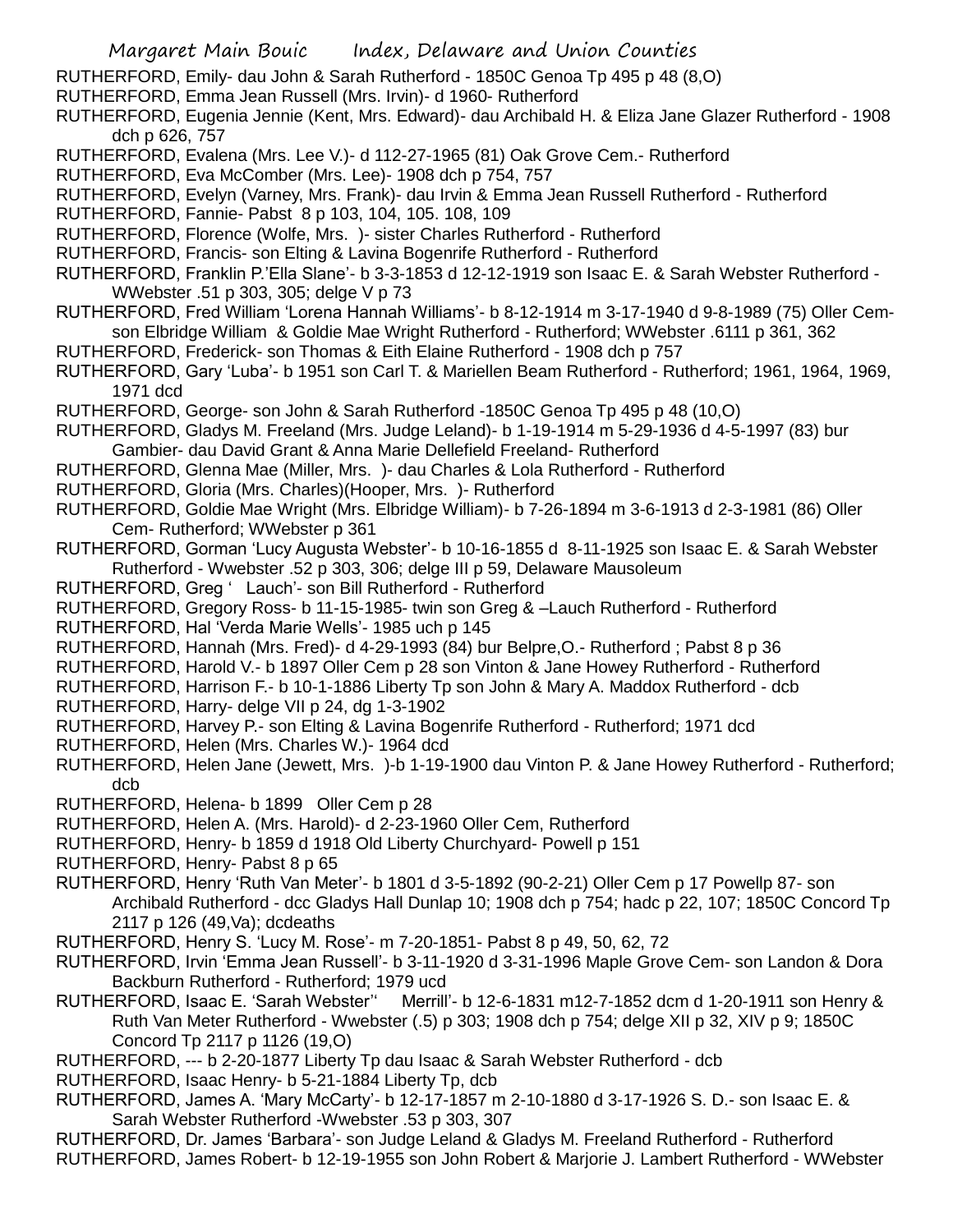.61151 p 364

- RUTHERFORD, Jane Harvey (Mrs. Vinton)- d 9-5-1953 (80) Oller Cem- sister of Jacob Harvey- Rutherford; Pabst 7 p 23
- RUTHERFORD, Jane- dau John & Sarah Rutherford 1850C Genoa Tp 495 p 48 (14,O)
- RUTHERFORD, Jean (Schwartz, Mrs. Jack)- dau Irvin & Emma Jean Russell Rutherford Rutherford
- RUTHERFORD, Jeff 'Sally'- Rutherford
- RUTHERFORD, Jeffery- b 1964 son Elbin J. & Lucille G. Rutherford 1971, 1980 dcd
- RUTHERFORD, Jennie- Pabst 8 p 60
- RUTHERFORD, Jessie May (Harter, Mrs. Frederick) b 2-3-1879 Concord Tp d 3-22-1972 (93)- dau Archibald H. & Eliza Jane Glazer Rutherford - dcb; 1908 dch p 757; Rutherford; Harter
- RUTHERFORD, John- 1840C Genoa Tp, delge IV p 67, V p 67, VI p 8
- RUTHERFORD, John- delge VII p 24, dg 1-3-1901 John- 1820C :20
- RUTHERFORD, Mrs. John- Pabst 8 p 40, 42
- RUTHERFORD, John E. 'Catherine'- 1850C Concord Tp 2099 p 25 (35,Va0
- RUTHERFORD, John Robert 'Marjorie J. Lambert'- b 2-16-1923 m 8-29-1948 son Elbridge William & Goldie Mae Wright Rutherford - Rutherford; WWebster .6115 p 361, 364
- RUTHERFORD, John 'Karen'- son Irvin & Emma Jean Russell Rutherford Rutherford
- RUTHERFORD, John 'Mary Maddox/Mattox'- son Archibald H. & Eliza Jane Glazer Rutherford 1908 dch p 633, 757
- RUTHERFORD, --- d 9-3-1888 (6d) Lib Tp dau John & Mary Maddox Rutherford- dcdeaths
- RUTHERFORD, John 'Sarah'- 1835 men p 29 #137 p 49 Genoa Tp; 1850C Genoa Tp 495 p 48 (62,Vt)
- RUTHERFORD, Joyce (Mrs. C. M.)- 1961 dcd
- RUTHERFORD, Juanita (Haynie, Mrs. )- dau Charles & Lola Rutherford Rutherford
- RUTHERFORD, Juanita (Jursick, Mrs. )- dau Landon & Dona Blackburn Rutherford Rutherford
- RUTHERFORD, Karen (Mrs. John)- Rutherford
- RUTHERFORD, Kathryn Augusta (Ozier, Mrs. Claude)(Nelson, Mrs. Benjamin P.)- b 8-5-1912 m(10 8-28-1940 (2) 6-16-1951 dau Walter G. & Verena Gertrude Willey Rutherford - Rutherford ; WWebster .6121 p 369, 370
- RUTHERFORD, Landon 'Dona Blackburn'- Rutherford
- RUTHERFORD, Lavina Bogenrife (Mrs. Elting)- Rutherford
- RUTHERFORD, LaVonne (Kahrl, Mrs. Robert)- dau Judge Leland & Gladys M. Freeland Rutherford Rutherford
- RUTHERFORD, Lee- delge VII p 24, dg 1-3-1902
- RUTHERFORD, Lee 'Chris'- 1969, 1971 dcd
- RUTHERFORD, Lee 'Evaline McComber'- d 12-7-1963 (81) Oak Grove Cem- son Archibald H. & Eliza Jane Glazer Rutherford - Rutherford ; 1908 dch p 757
- RUTHERFORD, Judge Leland 'Gladys M. Freeland'- Rutherford
- RUTHERFORD, Lewis R.- 1971 dcd, Liberty Tp
- RUTHERFORD, Linda G. (Gilbert, Mrs. Russell,Sr. "Kenny" )- dau Irvin & Emma Jean Russell Rutherford Rutherford
- RUTHERFORD, Link- son Landon & Dona Backburn Rutherford Rutherford
- RUTHERFORD, Lloyd- delge VII p 24, dg 1-3-1902
- RUTHERFORD, Lola M. Tillman (Mrs. Charles W.)- d 10-4-1985 (80) Trenton Cem- sister Bill & Jeff Tillman-Rutherford; 1964, 1969, 1971 dcd
- RUTHERFORD, Lora M. Sprouse (Mrs. Donald D.)- Rutherford ; 1969 dcd
- RUTHERFORD, Louise (Frankenburg, Mrs. )- dau Harold & Helen A. Rutherford Rutherford
- RUTHERFORD, Louise (Stockton, Mrs. William Rodgers)- b 1-8-1904 m 2-18-1930- Weiser p 224
- RUTHERFORD, Luba (Mrs. Gary)- Rutherford
- RUTHERFORD, Lucille G. (Mrs. Elbin J.)- 1971, 1980 dcd
- RUTHERFORD, Lucinda- b 1962 dau Donald D. & Lora M. Sprouse Rutherford 1969, 1971 dcd
- RUTHERFORD, Lucretia- d 8-1834 (10) Curtis Cem, Powell p 111; dau J. & B.
- RUTHERFORD, Lucy- 1980 dcd, Liberty Tp
- RUTHERFORD, Lucy Augusta Webster (Mrs. Gorman)- b 7-5-1886 d 10-10-1945 (79) Delaware Mausoleumdau William Harrison & Currillar Murfield Webster- WWebster .6, (.52) p 306, 359; delge III p 58 RUTHERFORD, Lucy F. (Mrs. Frederick)- d 8-2-1978 (78) Oak Grove Cem- Rutherford p 1964, 1971 dcd RUTHERFORD, Lucy (Mrs. Thomas)- 1961, 1969 dcd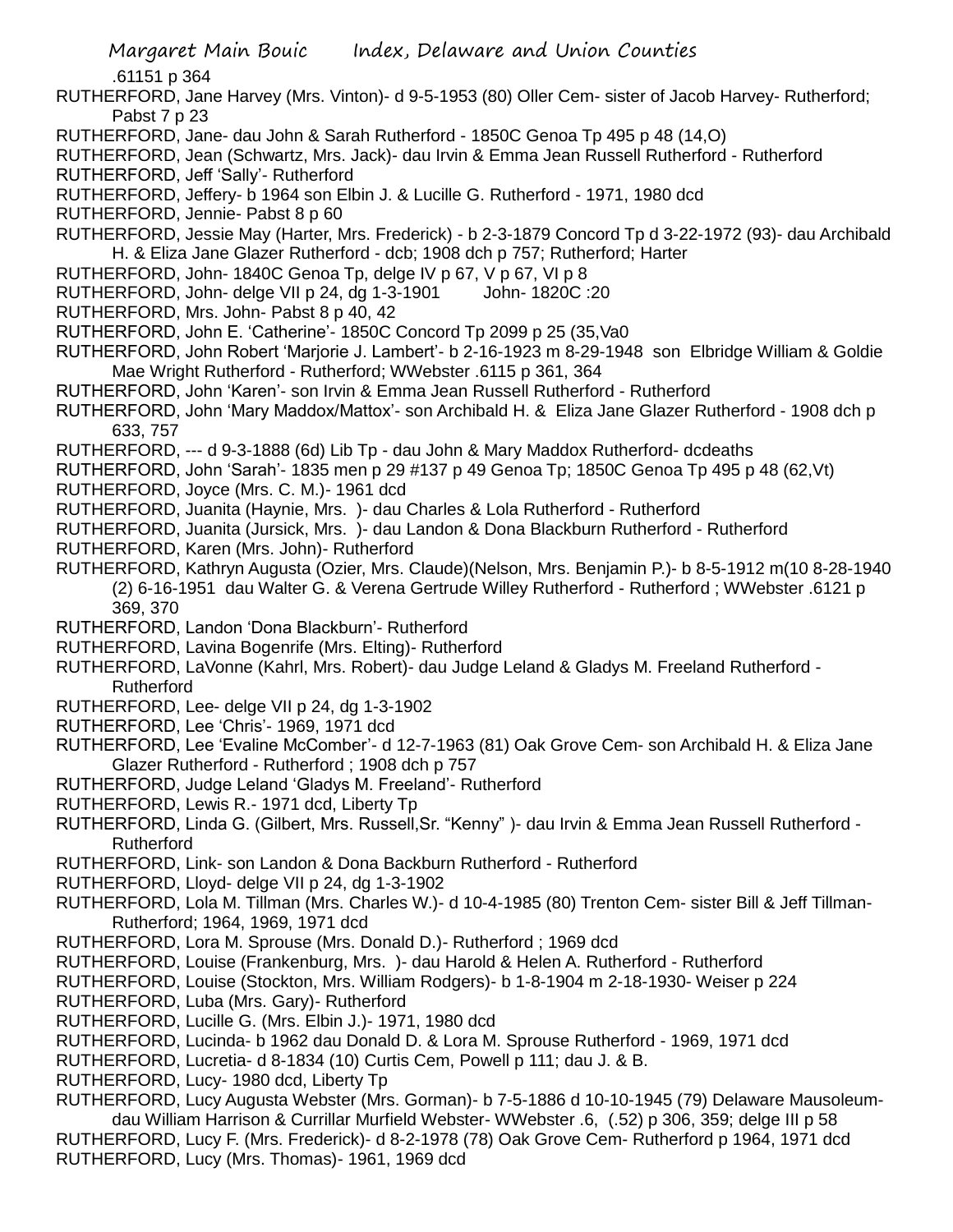- RUTHERFORD, Lydia (Rader, Mrs. )- dau Charles & Lola Rutherford Rutherford
- RUTHERFORD, Lyman- d 8-1834 (12) Curtis Cem- Powell p 111; son J. & B
- RUTHERFORD, Madge R. (Taylor, Mrs. Orlay)- b 11-10-1910 d 2-11-1982 body to OSU for medical researchdau Elting & Lavina Bogenrife Rutherford - Rutherford
- RUTHERFORD, Mamie (Minear, Mrs. )- sister Charles Rutherford Rutherford
- RUTHERFORD, Maggie- b 5-14-1879 Liberty Tp dau Franklin & Ella Slane Rutherford dcb
- RUTHERFORD, Marcella- b 1873 d 1953 Oller Cem p 28
- RUTHERFORD, Marcella Jean (Helgeson, Mrs. Eugene)- b 12-8-1927 m 8-6-1948 dau Elbridge William & Goldie Mae Wright Rutherford - Rutherford; WWebster p 361, 368
- RUTHERFORD, Margaret Barrett (Mrs. Allen T.)- WWebster (.56) p 342
- RUTHERFORD, Marie- dau Charles W. & Helen Rutherford 1964(13) dcd
- RUTHERFORD, Mariellen Beam (Mrs.Carl T.)- m 10-24-1945- Rutherford; 1961, 1964, 1969, 1971, 1980 dcd
- RUTHERFORD, Marietta (Carpenter, Mrs. John)- m 8-21-1836 dcm
- RUTHERFORD, Marilyn Sue- b 7-15-1964 dau Wayne Everett & Mary Ann Murphy Rutherford Rutherford; WWebster .61184 p 367
- RUTHERFORD, Marjorie J. Lambert (Mrs. John Robert)- b 6-19-1922 m 8-29-1948- Wwebster (.6115) p 364
- RUTHERFORD, Mark- son Donald,Sr. & Lora Sprouse Rutherford Rutherford
- RUTHERFORD, Marshall 'Bessie Gabriel'- son Lee V. & Evalena McComber Rutherford Rutherford ; Gabriel (1676)
- RUTHERFORD, Marshall Gerald -'Mollie'- b 6-3-1904 Liberty Tp d 1-8-1983 (78) Oak Grove Cem- son Lee & Evelena Macomber Rutherford -Rutherford; dcb; 1969 dcd
- RUTHERFORD, Martha (Hall, Mrs. William)- dau Archibald H. & Eliza Jane Glazer Rutherford Rutherford ; 1908 dch p 757
- RUTHERFORD, Martha Louise (Isaacs, Mrs. Orville L.)- b 11-11-1915 m 8-16-1941 dau Walter G. & Verena Gertrude Willey Rutherford Weiser p 20; Wwebster .6122 p 369, 370
- RUTHERFORD, Martha Syferd (Mrs. Walter G.)- d 5-12-1985 (92) Oller Cem- Rutherford ; 1964, 1969, 1971, 1980 dcd
- RUTHERFORD, Marti (Isaacs, Mrs. )- dau Walter G. Rutherford -Rutherford
- RUTHERFORD, Mary- b 8-29-1888 d 9-4-1888 Oller Cem p 3 dau J. A. & M. A.
- RUTHERFORD, Mary Ann (Hess, Mrs. Thomas)- dau Henry & Ruth Vanmitre Rutherford 1908 dch p 764
- RUTHERFORD, Mary Ann- dau John & Sarah Rutherford 1850C Genoa Tp 495 p 48 (12,O)
- RUTHERFORD, Mary Ann (Jones, Mrs. Marion)- dau Archibald H. & Eliza Jane Glazer Rutherford 1908 dch p 757

RUTHERFORD, Mary Ann Murphy (Mrs. Wayne)- b 9-15-1937 d 12-20-1992 St. Mary Cem.-dau Francis & Mary Ford Murphy- Rutherford ; 1961, 1964 dcd

- RUTHERFORD, Mary- dau Charles W. & Helen Rutherford 1964 dcd (2)
- RUTHERFORD, Mary (Evans, Mrs. Robert)- dau Frederick & Lucy F. Rutherford Rutherford
- RUTHERFORD, Mary Jane (Sprague, Mrs. Kenneth)- b 1-10-1958 m 4-18-1978 dau John Robert & Marjorie J. Lambert Rutherford - WWebster .61152 p 364
- RUTHERFORD, Mary Maddox/Mattox (Mrs. John)- dau James & Sarah Ann Stokes Maddox- 1908 dch p 633, 757
- RUTHERFORD, Mary (Robbins, Mrs. Abraham)- m 10-29-1867 dcm; delge XII p 6
- RUTHERFORD, Mary Viola Martin (Mrs. Arthur VanMeter)- b 12-21-1868 Del Co m 11-8-1888 d 5-28-1938 Ks.- WWebster (.55)
- RUTHERFORD, Merle J. Jackson (Mrs. )- dau Frank Board & Isabel E. Pickett Jackson- dcq 1
- RUTHERFORD, ---- Merrill (Mrs. Isaac)- 1908 dch p 754
- RUTHERFORD, M. H.- Pabst 8 p 60
- RUTHERFORD, Mollie M.(Legg, Mrs. )(Mrs. Marshall G.)- d 2-27-1985 (70) Oak Grove Cem- Rutherford; 1969 dcd
- RUTHERFORD, Nancy (Hull, Mrs. Walter)- dau Judge Leland & Gladys M. Freeland Rutherford Rutherford
- RUTHERFORD, Nevada May (Bell, Mrs. Benjamin Whiteside)- b 9-6-1869 m 4-21-1897d 5-16-1928 dau Isaac E. & Sarah Webster Rutherford - WWebster p 303
- RUTHERFORD, Pamela Katherine (Pruett, Mrs. Sherman Gary)- m 5-27-1977 dau Wayne Everett & Mary Ann Murphy Rutherford - Rutherford; WWebster .61182 p 367; 1961 (2), 1964 dcd
- RUTHERFORD, Paul 'Corilla Jane Jones'-b 10-26-1898 Liberty Tp d 3-28-1987 (88) Fairview Mem. Pk son Thomas & Edith Blain Rutherford -Rutherford; dcb; 1908 dch p 757; 1961, 1964, 1969, 1971, 1980 dcd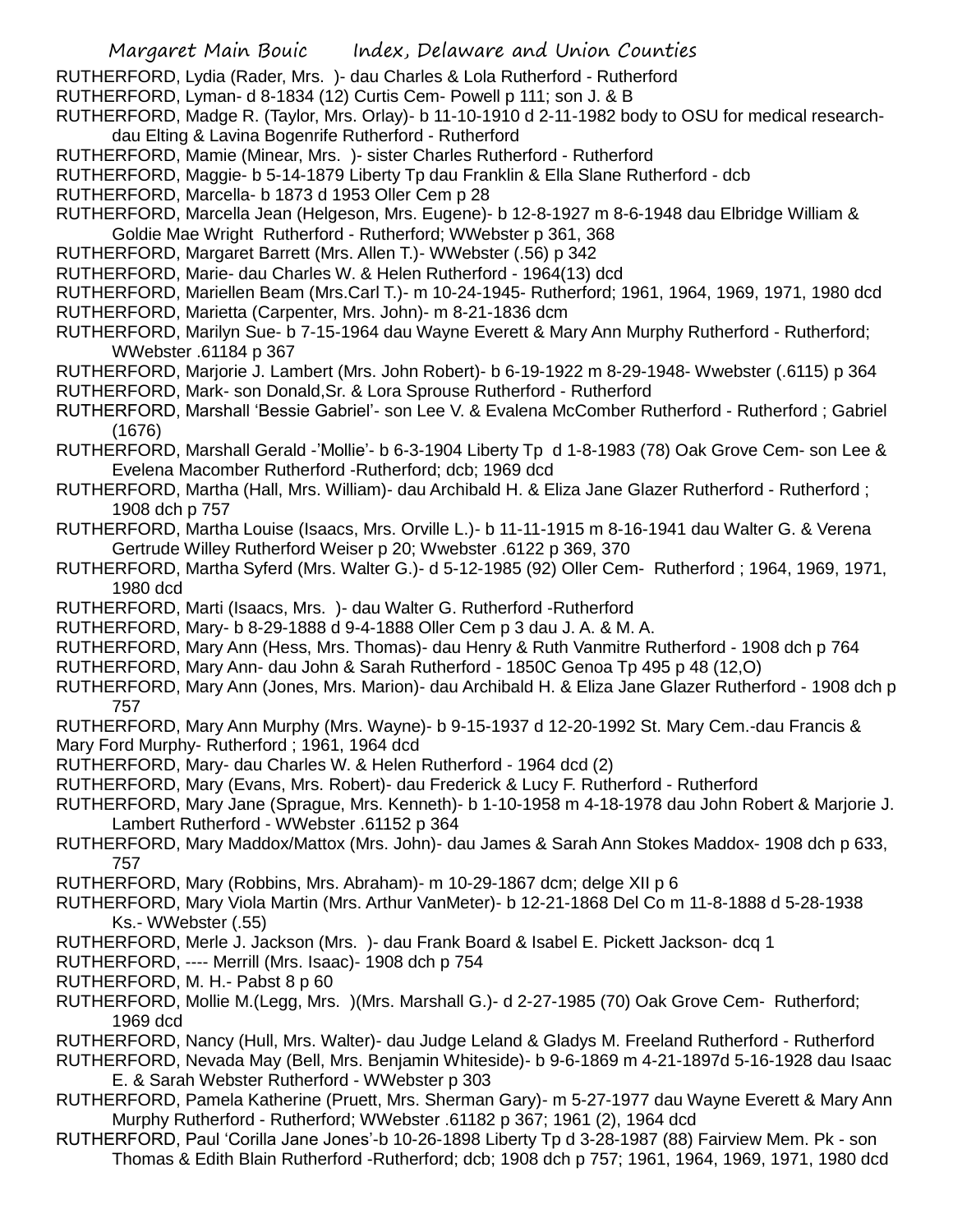RUTHERFORD, Paulin- b 10-114-1895 Liberty Tp dau Allis & Maggey Barrett Rutherford - dcb

RUTHERFORD, Pauline Margaret (Thomas, Mrs. David Henry)- dau Allen T. & Margaret Barrett Rutherford - WWebster .561 p 342

- RUTHERFORD, Peggy Jean (Fitzpatrick, Mrs. John Richard)- b 11-2-5-1937 m 2-21-1958-dau Elbridge William & Goldie Mae Wright Rutherford - Rutherford; WWebster .6119 p 362, 368
- RUTHERFORD, Peter A.- d 12-5-1875 (2-2-12) Oller Cem p 4 son A?rchibald & Eliza Jane Glazer Rutherford; 1908 dch p 754
- RUTHERFORD, Ralph Edward- b 11-2-1902 Liberty Tp d 12-6-1974 (72)- son Vinton P. & Marcella Jane Howey Rutherford - dcb; Rutherford
- RUTHERFORD, Rex- son Landon & Dona Blackburn Rutherford Rutherford
- RUTHERFORD, Rhonda (Miller, Mrs. Timothy)- son Judge Leland & Gladys M. Freeland Rutherford Rutherford
- RUTHERFORD, Richard A. 'Roseann'- 1980 dcd
- RUTHERFORD, Richard E. 'Ruth Steck'- d 9-4-1980 (54) Oak Grove Cem- Rutherford; 1961, 1964, 1969, 1971 dcd
- RUTHERFORD, Richard E.,Jr.- (12-1961) son Richard E. & Ruth Steck Rutherford Rutherford; 1961, 1964, 1969, 1971 dcd
- RUTHERFORD, Richard- son Frederick & Lucy F. Rutherford Rutherford
- RUTHERFORD, Riffle- b 1964 ch Elbin J. & Lucille G. Rutherford 1971 dcd
- RUTHERFORD, Rosa May- b 4-10-1876 Liberty Tp dau Franklin P. & Ella Slain/Slane Rutherford dcb; WWebster .511 p 305
- RUTHERFORD, Roseann (Mrs. Richard A.)- 1980 dcd
- RUTHERFORD, Rozella- du John E. & Catherine Rutherford 1850C Concord Tp 2099 p 125 (8,O)
- RUTHERFORD, Russell Wright- b 9-9-1918 d 1-9-1920 son Elbridge William & G(ldie Mae Wright Rutherford WWebster .6113 p 361; Delaware Mausoleum, delge VI p 58
- RUTHERFORD, Ruthy- d 9-3-1866 (1-2-18) Oller Cem p 4 dau Archibald H. & Eliza Jane Glazer Rutherford 1908 dch p 754
- RUTHERFORD, Ruth Steck (Mrs. Richard E.)- Rutherford ; 1961, 1964, 1969, 1971 dcd
- RUTHERFORD, Ruth H, Van Meter (Van Mitre) (Mrs. Henry)- Powell p 87, d 5-10-1891 (81-9-23) dcdeaths (b Va)- Oller Cem p 17- dcc Gladys Hall Dunlap 11; 1908 dch p 754; 1850C Concord Tp 2117 p 126 (41,Ky)
- RUTHERFORD, Sally (Mrs. Jeff)- Rutherford
- RUTHERFORD, Sarah- d 4-1-1874 (68y6m) Trenton Tp, dcdeaths
- RUTHERFORD, Sarah Webster (Mrs. Isaac)- b 12-8-1832 m 12-7-1852 dcm d 4-3-1878 Oller Cem p 3; dau William & Sarah Holden Webster- Wwebster .5 p 9, 303; 1908 dch p 754; dcw Bk 4 p 39(5)
- RUTHERFORD, Sarah E.- b 2-24-1890 Concord Tp dau A. V. & —Martin Rutherford dcb
- RUTHERFORD, Sarah Frances- b 11-15-1985 twin dau Greg & —Lauch Rutherford Rutherford
- RUTHERFORD, Sarah (Mrs. John)- 1850C Genoa Tp 495 p 48 (46,O)
- RUTHERFORD, Saundra M. Blue (Mrs. David Howard)- m 8-10-1991- dau William & Lois Blue Rutherford Rutherford
- RUTHERFORD, Shirley (Mrs. William Kenneth)- Rutherford
- RUTHERFORD, Steve- son Charles W. & Helen Rutherford 1964 dcd (10)
- RUTHERFORD, Teresa- dau Wayne & Mary Ann Murphy Rutherford Rutherford
- RUTHERFORD, Theodore- brother Charles Rutherford Rutherford
- RUTHERFORD, Theresa Lyn- b 5-11-1971 dau Wayne Everett & Mary Ann Murphy Rutherford WWebster .61185 p 367
- RUTHERFORD, C. Thomas- 1971, 1980 dcd Liberty Tp
- RUTHERFORD, Thomas- delge VII p 24; dg 1-3-1902
- RUTHERFORD, Thomas 'Edith Blaine'- son Archibald M. & Eliza Jane Gazer Rutherford 1908 dch p 754; Pabst 7 p 22
- RUTHERFORD, Thomas Jeffery- b 9-29-1986 son Jeff & Sally Rutherford Rutherford
- RUTHERFORD, Thomas- son Carl T. & Mariellen Beam Rutherford Rutherford; 1961(4), 1964, 1969 dcd
- RUTHERFORD, Thomas- son John E. & Catherine Rutherford 1850C Concord Tp 2099 p 125 (6,O)
- RUTHERFORD, Tracy- b 1966 ch Marshall G. & Mollie L. Rutherford 1969 dcd
- RUTHERFORD, Ula Esta (Freeman, Mrs. )- dau Charles & Lola Rutherford Rutherford
- RUTHERFORD, Valerie M.- dau Daniel & Linda Rutherford Rutherford engaged to David C. Sabel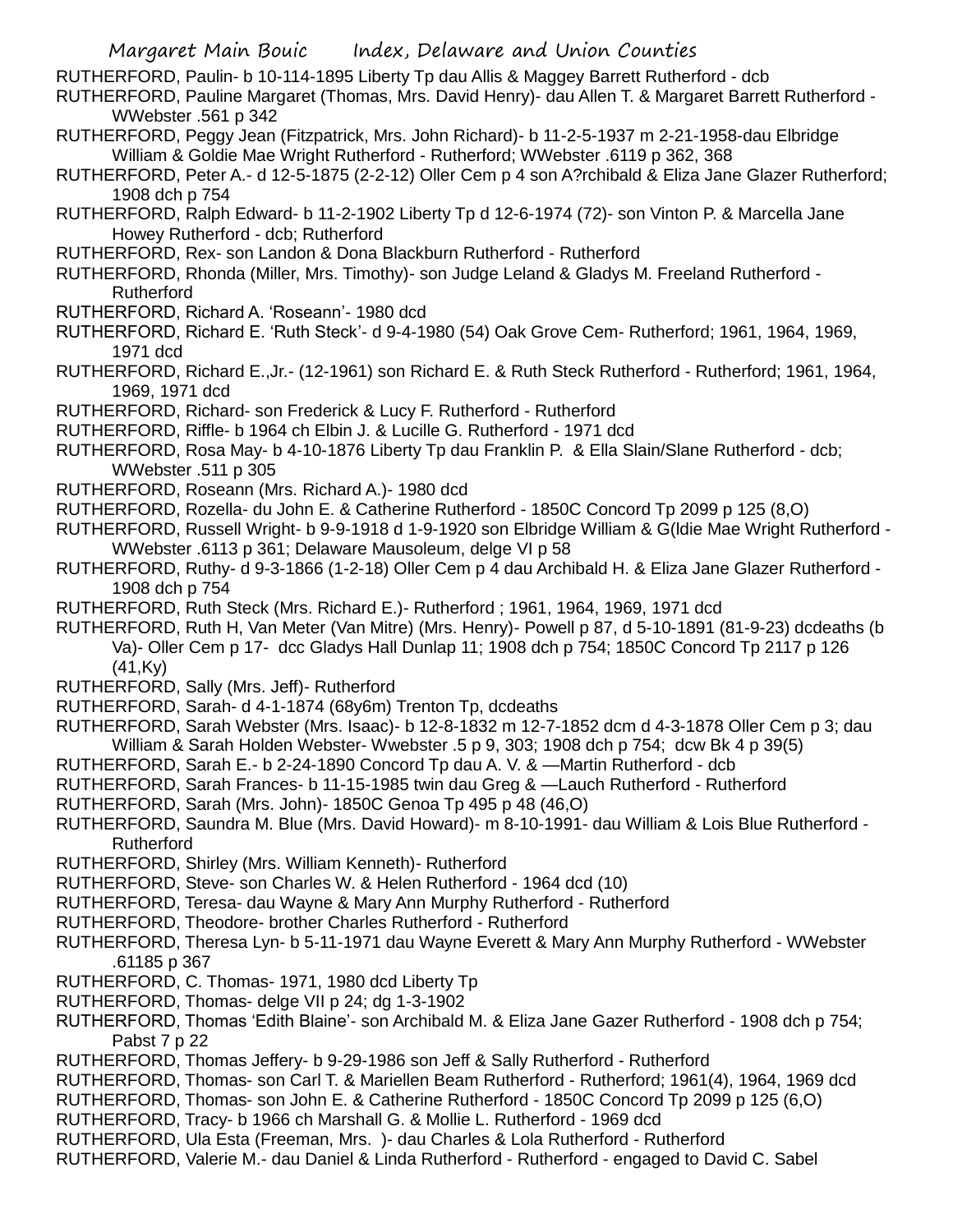RUTHERFORD, Verda Marie Wells (Mrs. Hal)- b 1-11-1908 dau Albert Harper & Emma Jane Longberry Wells-1985 uch p 145

RUTHERFORD, Verena Gertrude Willey (Mrs. Walter G.)- b 7-15-1891 m 1-12-1911/10 d 7-18-1839 dau Ephraim & Catharine Ann Meeker Willey- Weiser p p 20; WWebster .612 p 369

RUTHERFORD, Vinton H.- b 9-18-1897 Liberty Tp son V. P. & Jennie Howey Rutherford - dcb

RUTHERFORD, Vinton Potts 'Jane Howey'- b 9-21-1874 d 1-19-1958 Oller Cem p 28- son Isaac E. & Sarah Webster Rutherford - Rutherford; WWebster .58 p 303, 351

RUTHERFORD, Virgil- b 12-6-1893 Liberty Tp d 1894 Oller Cem p 4- dau Allen & Maggie Barrett Rutherford dcb

RUTHERFORD, Virginia Mae (McBride, Mrs. Harold S.)- b 4-4-1921 m 11-15-1941 dau Elbridge William & Goldie Mae Wright Rutherford - Rutherford; WWebster .6114 p 361, 363

RUTHERFORD, Walter Gorman 'Verena Gertrude Willey' 'Martha Syferd'- b 9-30-1889 Concord Tp m 1-12- 1911 d 9-12/20-980 (90) Oller Cem-son Gorman & Lucy Augusta Webster Rutherford - Rutherford; dcb; WWebster .522, .612 p 306, 361; Weiser p 20; 1961, 1964, 1969, 1971, 1980 dcd

RUTHERFORD, Wayne Everett 'Mary'- b 3-18-1930 son Elbridge William & Goldie Mae Wright Rutherford - Rutherford ; WWebster .6118 p 262; 1961, 1964 ucd

RUTHERFORD, Wayne 'Mary Ann Murphy'- b 1956 son Paul & Corilla Jane Jones Rutherford Rutherford; 1961, 1964 1969, 1971 dcd

RUTHERFORD, William- b 1957 son Elbin J. & Lucille G. Rutherford - 1971 dcd

RUTHERFORD, William- d 8-1834 (6) Curtis Cem,. Powell p 111 son J. & B.

RUTHERFORD, William Bennett- d 3-26-1892 (22-9-16) killed in war; Oller Cem p 3- son A. H. Rutherford, dcdeaths

RUTHERFORD, William- son John & Sarah Rutherford - 1850C Genoa Tp 495 p 48 (6,O)

RUTHERFORD, William Kenneth 'Shirley'- son Irvin & Emma Jean Russell Rutherford - Rutherford

RUTHERFORD, William Lloyd- b 4-30-1890 Concord Tp son John & Mary Maddox Rutherford - dcb

RUTHERFORD, Wilson Shannon 'Maud Elizabeth Slane'- b 8-12-1860 d 5-29-1948 Fl. son Isaac E. & Sarah Webster Rutherford - WWebster .54 p 303, 321

RUTHIG, Chad- b 1971 lived with Dale M. & Teresa Wilgus- 1980 dcd

RUTHIG, Corey- b 1978 ch Thomas V. & Pamela C. Ruthig- 1980 dcd

RUTHIG, Douglas 'Frances'- Sunbury p 52, 53, 63, 119; 1964, 1969, 1971, 1980 dcd

RUTHIG, Frances (Mrs. Douglas)- Sunbury p 52, 104; 1964, 1969, 1971, 1980 dcd

RUTHIG, Pamela C. (Mrs. Thomas V.)- 1980 dcd

RUTHIG, Steve- son Douglas & Frances Ruthig- Ruthig; 1964 dcd

RUTHIG, Tommy-b 1954 son Douglas & Frances Ruthig- 1964, 1969, 1971 dcd

RUTHIG, Thomas V. 'Pamela C.'- 1980 dcd

RUTHLEDGE, Joseph H. 'Mary'- 1969 dcd

RUTHLEDGE, Mary (Mrs. Joseph H.)- 1969 dcd

RUTHMAIER, Lewis 'Francisco Roush'- m 11-16-1858 dcm

RUTHMAIER, Francisco Roush (Mrs. Lewis)- m 11-16-1858 dcm

RUTLEDGE, Aileen (McCurdy, Mrs. Edmund R.)- m 5-18-1910 d 5-7-1974 (85) Ashley Cem- dau Joseph Harvey & Mary Eichar Rutledge-Rutledge

RUTLEDGE, Avola (Mrs. Ralph)- #106; unec III p 43; Rutledge

RUTLEDGE, Barbara- dau John & Virginia Rutledge- 1969, 1971 dcd

RUTLEDGE, Barbara (Luikart, Mrs. )- dau Lloyd T. & Bessie N. Deal Rutledge- Rutledge

RUTLEDGE, Barry- son Lloyd T. & Bessie N. Deal Rutledge- Rutledge

RUTLEDGE, Bessie N. Deal (Mrs. Lloyd T.)- b 6-6-1924 d 1-18-1991 bur WVa- sister Willard Deal- Rutledge

RUTLEDGE, Beulah (Mrs. Eldon E.)- d 6-4-1968 (50) -Rutledge

RUTLEDGE, Carol L. (Mrs. Jerry L.)- 1980 dcd

RUTLEDGE, Charlotte (Richardson, Mrs. )- dau Lloyd T. & Bessie N. Deal Rutledge- Rutledge

RUTLEDGE, Clara Jane (Easton, Mrs. Joseph B.)- b 4-(1)2-1900 m 1923 d 4-28-1975 Oakdale Cem II p 52 (G-R10-11); Rutledge; 1985 uch p 44; Easton (121)

RUTLEDGE, Clarence Leo 'Ethel D. Saunders'- Rutledge

RUTLEDGE, Colleen- query Lemasters, Wilson- unec XVII p 4

RUTLEDGE, Damon 'Jean'- 1961 dcd

RUTLEDGE, David- son Damon & Jean Rutledge- 1961(3) dcd

RUTLEDGE, David- son Eldon E. & Beulah Rutledge- Rutledge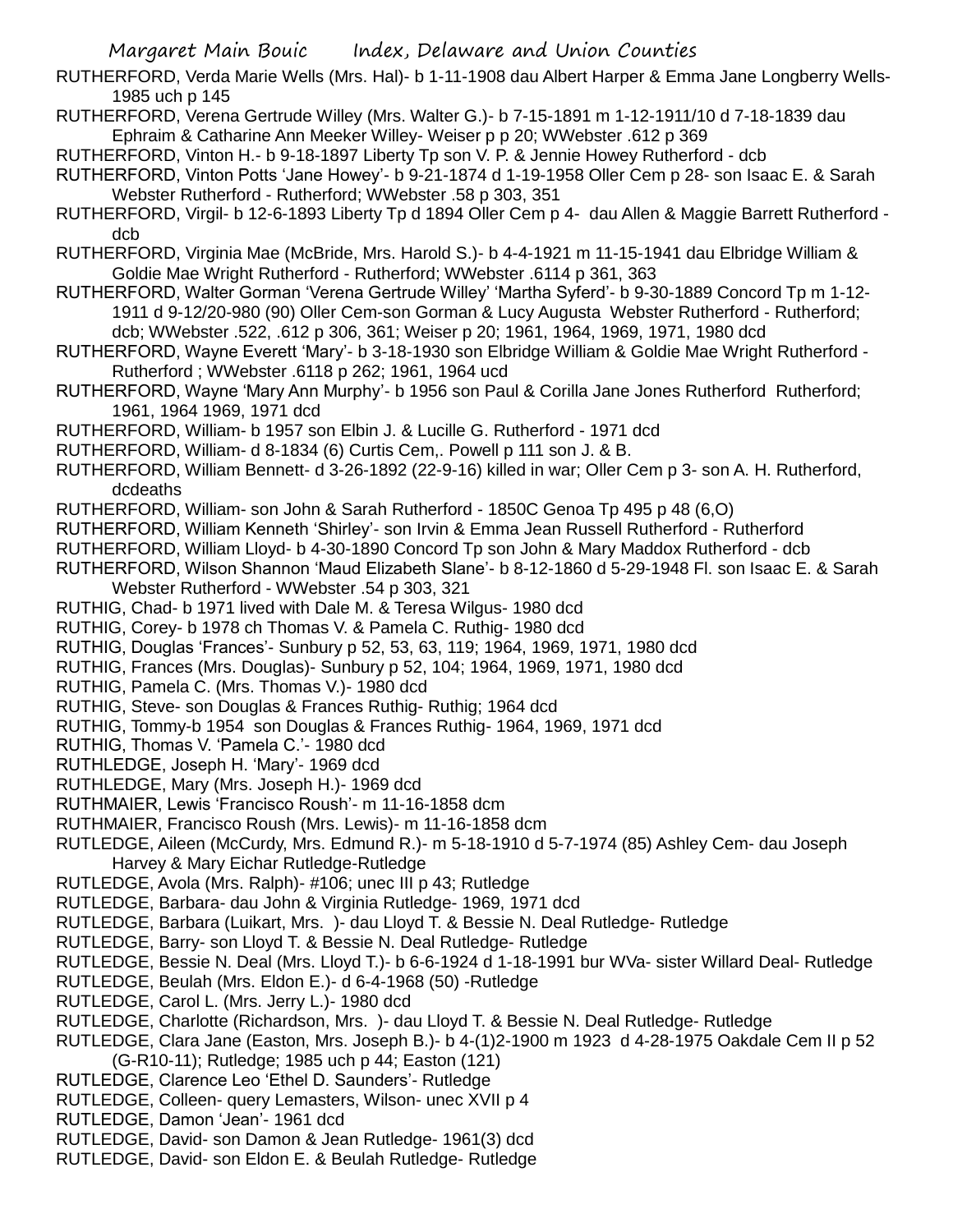RUTLEDGE, Rev. David- son William Rutledge-; 1883 uch V p 35, 665; 1880 dch p 398, 642; wsc Grah p 48, 58; 1908 dch p 245; unec XIII p 45, XVII p 14, 28'

- RUTLEDGE, Earle E.- Pabst 4 p 2
- RUTLEDGE, Eldon E.'Beulah'- son Joseph Harvey & Mary Eichar Rutledge- Rutledge
- RUTLEDGE, Ethel D. Saunders (Mrs. Clarence Leo)- d 5- 14-1982 Union Cem,- Rutledge
- RUTLEDGE, Eva (Harvey, Mrs. )- dau Joseph V. Rutledge- Rutledge
- RUTLEDGE, Eva M. (Mrs. Pearl H.)- 1961, 1964 dcd
- RUTLEDGE, Hazel (Wright, Mrs. )- dau Joseph V. Rutledge- Rutledge
- RUTLEDGE, Irene- sister Lloyd T. Rutledge- Rutledge
- RUTLEDGE, James- Powers p 190
- RUTLEDGE, Janet (Minor, Mrs )- dau Lloyd T. & Bessie N. Deal Rutledge- Rutledge
- RUTLEDGE, Jean (Mrs. Damon)- delge VII p 32, query; 1961 dcd
- RUTLEDGE, Violet Jean Gale- delge VII p 57, IX p 69, Delaware County Pioneer; query Gates, delge X p 38
- RUTLEDGE, Jerry L. 'Carol S.'-- son Lloyd T. & Bessie N. Deal Rutledge- Rutledge; 1980 dcd
- RUTLEDGE, John C. 'Virginia'- 1969, 1961, 1980 dcd
- RUTLEDGE, Joseph Harvey 'Mary Eichar'- m 5-18-1910 d 1974- Rutledge; 1964, 1971 dcd
- RUTLEDGE, Joseph V.- Rutledge
- RUTLEDGE, Karen- dau John & Virginia Rutledge- 1969, 1971 dcd
- RUTLEDGE, Katherine- dau Damon & Jean Rutledge- 1961 (7) dcd
- RUTLEDGE, Kenneth- son Lloyd T. & Bessie N. Deal Rutledge- Rutledge
- RUTLEDGE, Leslie- ch Damon & Jean Rutledge- 1961 (5m) dcd
- RUTLEDGE, Lloyd T. 'Mary'- b 10-17-1923 d 3-4-1995 (71) WVa-- Rutledge
- RUTLEDGE, Lloyd, Jr.- son Lloyd T. & Bessie N. Deal Rutledge- Rutledge
- RUTLEDGE, Louise E.- d 1920 dau Joseph Harvey & Mary E. Rutledge- Rutledge
- RUTLEDGE, Mary Eichar (Mrs. Joseph Harvey)- d 1-27-1983 (92) Ashley Union Cem- dau Lafayette Eichar-Rutledge; 1964, 1971 dcd
- RUTLEDGE, Mary (Mrs. Lloyd T.)- Rutledge
- RUTLEDGE, Mary (Luikart, Mrs. )- dau Lloyd T. & Bessie N. Deal Rutledge- Rutledge
- RUTLEDGE, Michelle (Parker, Mrs. Jeffrey)- dau Ralph & Avola Rutledge- Rutledge
- RUTLEDGE, Rev. Otis- son Joseph V. Rutledge- Rutledge
- RUTLEDGE, Pearl H. 'Eva M.'- 1961, 1964 dcd
- RUTLEDGE, Ralph 'Avola'- Rutledge
- RUTLEDGE, Richard- unec XII p 54, JP, Hardin Co.
- RUTLEDGE, Roberta (Moore, Mrs. Thomas)- dau Eldon E. & Beulah Rutledge- Rutledge
- RUTLEDGE, Virginia (Mrs. John)- 1969, 1971 dcd
- RUTLEDGE, Wilbur H.-son Joseph Harvey & Mary Eichar Rutledge- Rutledge
- RUTLEDGE, William- 1880 dch p 642
- RUTLIFF, Nancy (Mayo, Mrs. William P.)- unec XII p 30
- RUTNER, Annie- d 8-1-1877 (2y) dau John & Kate Rutner- dcdeaths Delaware
- RUTNER, Catharine- b 7-12-1867 Delaware Town dau John & Catharine Rutner- dcb
- RUTNER, Eddie- d 8-1-1877 (4y) son John & Kate Rutner, dcdeaths
- RUTNER, John- b 2-24-1881 Delaware Town son John & Catherine Clink Rutner- dcb
- RUTNER, Katie R.- b 10-2-1878 Delaware Town dau John & Catharine Klick Rutner- dcb
- RUTT, Dale A. 'Rita'- d 7-21-1967 (54) son Herman Rutt; Rutt; 1961, 1964 dcd
- RUTT, Herman- Rutt
- RUTTER, ----dg 2-14-1908, delge VIII p 28
- RUTT, —(Queen, Mrs. Earl)- dau Herman Rutt- Rutt
- RUTT, --- (Saunders, Mrs. Stanley)- dau Herman Rutt- Rutt
- RUTT, L. D.- son Herman Rutt- Rutt
- RUTT, Rita (Mrs. Dale A.)- 1961, 1964, 1969, 1971, 1980 dcd
- RUTTER, Bessie Glaze (Mrs. Clyde)- Rutter
- RUTTER, Betty Jane- b 4-20-1960 d 4-21-1960 dau Chester Rutter- Rutter
- RUTTER, Blanch- b 10-23-1883 Delaware Town dau Goudy & Ellen Seltzer Rutter- dcb
- RUTTER, B. O.- 1915 uch p 499
- RUTTER, Calvin- delge XII p 53 (Genoa Tp, 1890)
- RUTTER, Carlos- son Clyde & Bessie Glaze Rutter- Rutter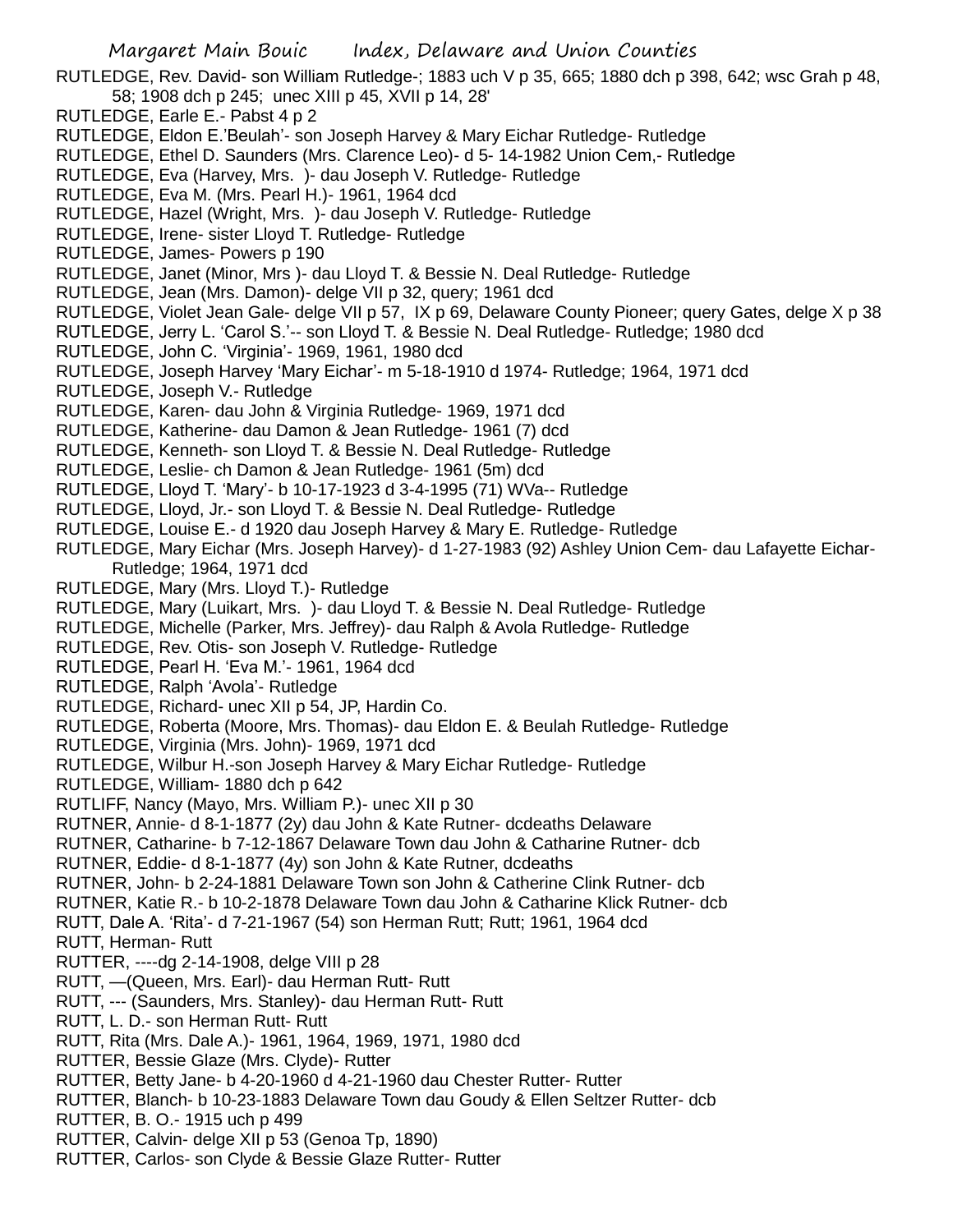- RUTTER, Charles- son Clyde & Bessie Glaze Rutter- Rutter
- RUTTER, Chester- son William N. Rutter- Rutter
- RUTTER, Clyde 'Bessie Glaze'- Rutter
- RUTTER, Donna (Taylor, Mrs. Bud)- dau Clyde & Bessie Glaze Rutter- Rutter
- RUTTER, Earl- son Clyde & Bessie Glaze Rutter- Rutter
- RUTTER, Elizabeth- b 3-1-1875 Delaware Tp dau John & Kate Reding Rutter- dcb
- RUTTER, Eva J. (Bouic, Mrs. Isaac)- b 1859 d 1911 New Millcreek Cem p 36; Bouic 9,10; Wells 2,3
- RUTTER, Mrs. F.- 1908 dch p 179
- RUTTER, Frank- b 1-18-1880 Delaware Town son Geo. B. & Ella Seltzer Rutter- dcb; 1908 dch p 117; delge X p 9, XV p 73, 75
- RUTTER, --- b 11-29-1868 Delaware Town son Fredk & Barbara Rutter-dcb
- RUTTER, Glenn- son Clyde & Bessie Glaze Rutter- Rutter
- RUTTER, Henry J. 'Sheila D.'- 1980 dcd
- RUTTER, James- son Chester Rutter- Rutter
- RUTTER, Janet (Porter, Mrs. Bernard)- dau Clyde & Bessie Glaze Rutter- Rutter
- RUTTER, John- son Clyde & Bessie Glaze Rutter- Rutter
- RUTTER, Joseph- Powers Pat p 94
- RUTTER, Judith P. (Robinson, Mrs. Richard A.)- b 10-10-1941 d 4-10 (45) dau Clyde & Bessie Glaze Rutter-**Rutter**
- RUTTER, Larry- son Clyde & Bessie Glaze Rutter- Rutter
- RUTTER, Nellie- b 4-14-1883 Porter Tp dau james & Orlenda Walker Rutter- dcb
- RUTTER, Pearl Viola- b 7-13-1888 Delaware Town dau E. F. & Martha Harner Rutter- dcb; delge X p 9
- RUTTER, Ray- son Clyde & Bessie Glaze Rutter- Rutter
- RUTTER, Rebecca (Hall, Mrs. Joseph)- dcc David Williams 363
- RUTTER, Robert- son Clyde & Bessie Glaze Rutter- Rutter
- RUTTER, Sheila D. (Mrs. Henry J.)- 1980 dcd
- RUTTER, Thelma (Boyd, Mrs. Harry)- dau Clyde & Bessie Glaze Rutter- Rutter
- RUTTER, Thomas- 1908 dch p 242
- RUTTER, Wierlinda (Stewart, Mrs. James)- 1883 uch V p 325
- RUTTER, W. K.- 1880 dch p 412
- RUTZ, Amy Kay (Sparks, Mrs. Steven Douglas)- m 11-28-1992 dau Robert A. & Sharon Rutz Rutz
- RUTZ, Robert A.- Rutz
- RUTZ, Sharon (Mrs. Robert A.)(Young, Mrs. Steven)- Rutz
- RUVOLO, Jim 'Jane'- Ruvolo
- RUVOLO, Jane Silleck (Mrs. Jim)- dau Ralph & Pat Silleck- Ruvolo
- RUVOLO, Matthew- b 5-19-1991 son Jim & Jane Silleck Ruvolo- Ruvolo
- RUZICHO, Andrew J. 'Barbara'- 1980 dcd
- RUZICHO, Andy- son Andrew J. & Barbara Ruzicho- 1980 dcd
- RUZICHO, Barbara (Mrs. Andrew J.)- 1980 dcd
- RUZICHO, Cass- ch Andrew J. & Barbara Ruzicho- 1980 dcd
- RUZZO, Judge Edward J.- Freshwater p 199
- RYAN, –stone Un Al p 49; Stone-Buck one side, Ryan other side
- RYAN, Mr.- hit p 44
- RYAN, Agnes- 1959, 1971, 1973, 1975, 1977, 1979 ucd
- RYAN, Agnes A.- dau Martin & Margaret Butler Ryan- 1880 dch p 717
- RYAN, Agnes M.- b 1903 d 1981 Milford Cem, Un Al p 55 dau Patrick H. & Nellie Kelly Ryan- Ryan; obit Nellie, obit Patrick H., mlib; obit Paul J. mlib (brown); 1949, 1962, 1967 ucd
- RYAN, Agnes Matilda (Parke, Mrs. Calvin)(Ulrich, Mrs. James Philip)- b 11-27-1849 m 6-5-1887 d 11-13-1931- Weiser p 48; Grad DHS #518, delge VII p 20
- RYAN, A. J.- 1908 dch p 430
- RYAN, Albert J. d 10-17-1919 son Edward Randolph & Sarah Ann Poling Ryan- obit Edward Randolph, mlib; 1860 Dover Tp 252 (3,O)
- RYAN, Alice Carter (Mrs. William)- dau Hugh & Nancy Cash Carter- 1908 dch p 556; 1880 dch p 771
- RYAN, Alva- 1961 dcd
- RYAN, Amy- b 1966 dau William & Angela Ryan- 1967 ucd
- RYAN, Andrew,Sr.- b 1827 d 1867 Oak Grove Cem, Powell p 440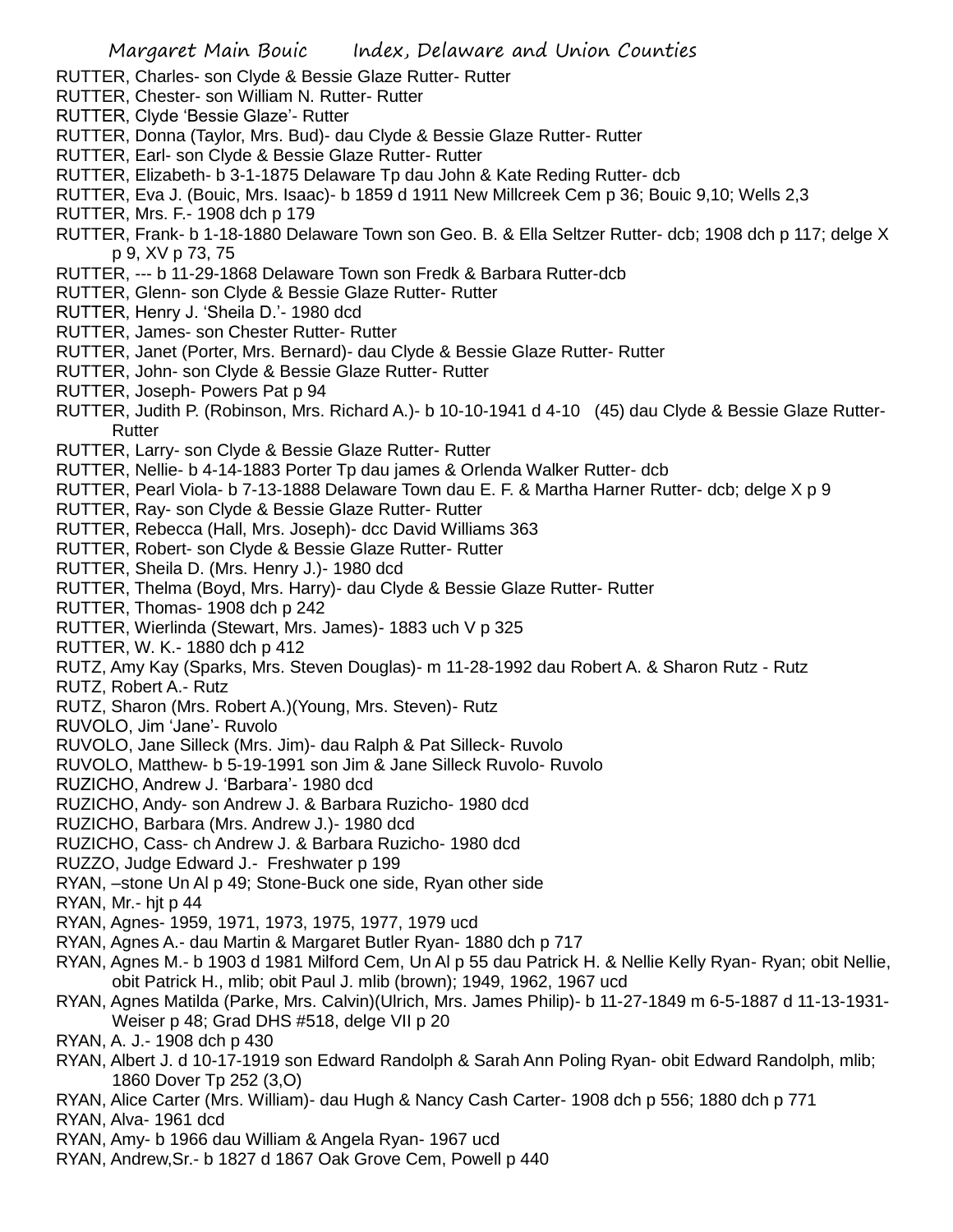- RYAN, Andrew J.- b 1855 d 1911 Oak Grove Cem, Powell p 440
- RYAN, Angela (Mrs. William)- 1967 ucd
- RYAN, Ann (Mrs. Denis)- Ryan
- RYAN, Anna A. (Townsend, Mrs. William M.)- b 1873 d 1924 dau Thomas James & Mary Broderick Ryan- ped Susan Townsend Downey #164 9; unec IX p 68
- RYAN, Anna Cauley (Mrs. Daniel F.)- obit Daniel F., mlib
- RYAN, Anna (Conlin, Mrs. )- dau James & Catherine Shea Ryan- obit Patrick H., mlib
- RYAN, Anne G. (Mrs. John P.)- 1959, 1962, 1967, 1971, 1973, 1975, 1977, 1979, 1981, 1983 ucd
- RYAN, Anna M. (Ulrich, Mrs. Frederick)- b 1-10-1847 m 6-5-1869 d 3-1-1924- Weiser p 46
- RYAN, Anto (Mrs. John)- 1870C Darby Tp 230-218 p 29 (23,Irel)
- RYAN, Barry 'Lori'- b 1962 son Jerry M. & Mary Lou Ryan- Ryan; 1967, 1971, 1973, 1975, 1977, 1979, 1981, 1983 ucd
- RYAN, Bernard Thomas 'Margaret Marie'- d 3-5-1966 (62) bur St. Mary's- Ryan
- RYAN, Bernice J. Rubrake (Mrs. Paul J.)- Un Al p 55; 1949, 1959, 1962, 1967, 1971, 1973, 1975, 1977, 1979, 1981, 1983 ucd
- RYAN, Bertha- b 6-16-1945 dau Cameron J. & Florence M. West Ryan- Weiser p 491
- RYAN, Betty (Albright, Mrs. )- dau Floyd W. & Sarah I. Justice- Ryan- Ryan
- RYAN, Betty- b 1960 dau Robert J. & Charlene Ryan- 1962, 1967, 1971, 1973 ucd
- RYAN, Cameron J. 'Forence M. West'- b 6-17-1922- Weiser p 491
- RYAN, Cameron,Jr.- b 3-5-1951 son Cameron J. & Florence M. West Ryan- Weiser p 491
- RYAN, Carolyn- b 11-29-1948 dau Cameron J. & Florence M. West Ryan- Weiser p 491
- RYAN, Carolyn Marie Grisso (Mrs. Mark Anthony)- m 9-1-1979 dau Robert D. Grisso- Ryan
- RYAN, Catherine- b 1832 d 1911 Oak Grove Cem, Powell p 440
- RYAN, Catherine- b 1834 d 1914 Oak Grove Cem, Powell p 440
- RYAN, Catharine (Mrs. James)- 1883 uch V p 375
- RYAN, Catherine Shea (Mrs. James)- obit Patrick H, mlib
- RYAN, Catharine Sullivan (Mrs. Daniel)- m 2-18-1860 dcm
- RYAN, Charlene L. (Mrs. Robert J.)- 1959, 1962. 1967, 1971, 1973 ucd
- RYAN, Charles A.- son Martin & Margaret Butler Ryan- 1880 dch p 717
- RYAN, Charles- b 2-25-1892 Delaware Town son Charles A. & Frances B. Hussey Ryan- dcb
- RYAN, Charles- b 1963 son Robert J. & Charlene Ryan- 1967, 1971, 1973 ucd
- RYAN, Cheryl (Mrs,. Larry)- Ryan; 1983 ucd
- RYAN, Christopher- son Rick & Denice Morse Ryan- Ryan
- RYAN, Clifford H.- d 2–16-1885 (1m5d) Delaware dcdeaths
- RYAN, G. Dale- son Samuel A. & Matila Dugan Ryan- obit Samuel A., mlib
- RYAN, Dan- b 1821 d 1911 Oak Grove Cem, Powell p 440
- RYAN, Daniel- delge XV p 8 (1890 Oxford Tp)
- RYAN, Daniel 'Catharine Sullivan'- m 2-18-1860 dcm
- RYAN, Daniel F.- son James & Catherine Shea Ryan- obit Patrick H., mlib
- RYAN, Daniel F. 'Anna Cauley'- d 8-10-1955 (81) bur London, O.- obit mlib
- RYAN, —(Conlin, Mrs. Jerry)- sister Daniel F. Ryan- obit Daniel F., mlib
- RYAN, Daniel Thomas- b 1-15-1953 son Richard & Sarah Gladys Hepner Ryan- Weiser p 373
- RYAN, David- b 1960 son John P. & Anna Ryan- 1962(1), 1967, 1971, 1973, 1975, 1977, 1979, 1981, 1983 ucd
- RYAN, Denice Morse (Mrs. Rick)- dau Kermit & Ruth Anne Morse- Ryan
- RYAN, Denis 'Ann'- Ryan
- RYAN, Dennis- 1850C Oxford Tp 2748 p 155 (25,Ireland)
- RYAN, Dennis Patrick- b d 9-14-1970 bur St. Mary's Cem- son John D. Ryan- Ryan
- RYAN, Diana (Mrs. Micky J.)- 1971 dcd
- RYAN, Dick- b 5-4-1946 son Walter K. & Henrietta Jeanne Sonner Ryan-Weiser p 20; dcq MVS1
- RYAN, Doris J.- delge III o 19, 59, VIII p 17, Washington 149, query Hack, Kehrwecker
- RYAN, Eden- son Patrick & Martha Cornell Ryan- 1860C Jerome Tp 45-43 p 7 (20,NJ)
- RYAN, Edith Wells (Mrs. Elting T.)- m 12-10-1855 ucm 2362; 1883 uch V p 366; Pabst Pion I p 128; unec V p 10, VIII p 35, XVII p 42; 1860C Leesburg Tp 537-511 p 71 (34,Va); 1870C Lees. Tp 159 p 19 (49,Va)
- RYAN, Edmond- unec III p 34
- RYAN, Edward- delge II p 22, III p 24, 25, 26, X p 74 (grantor, 1809)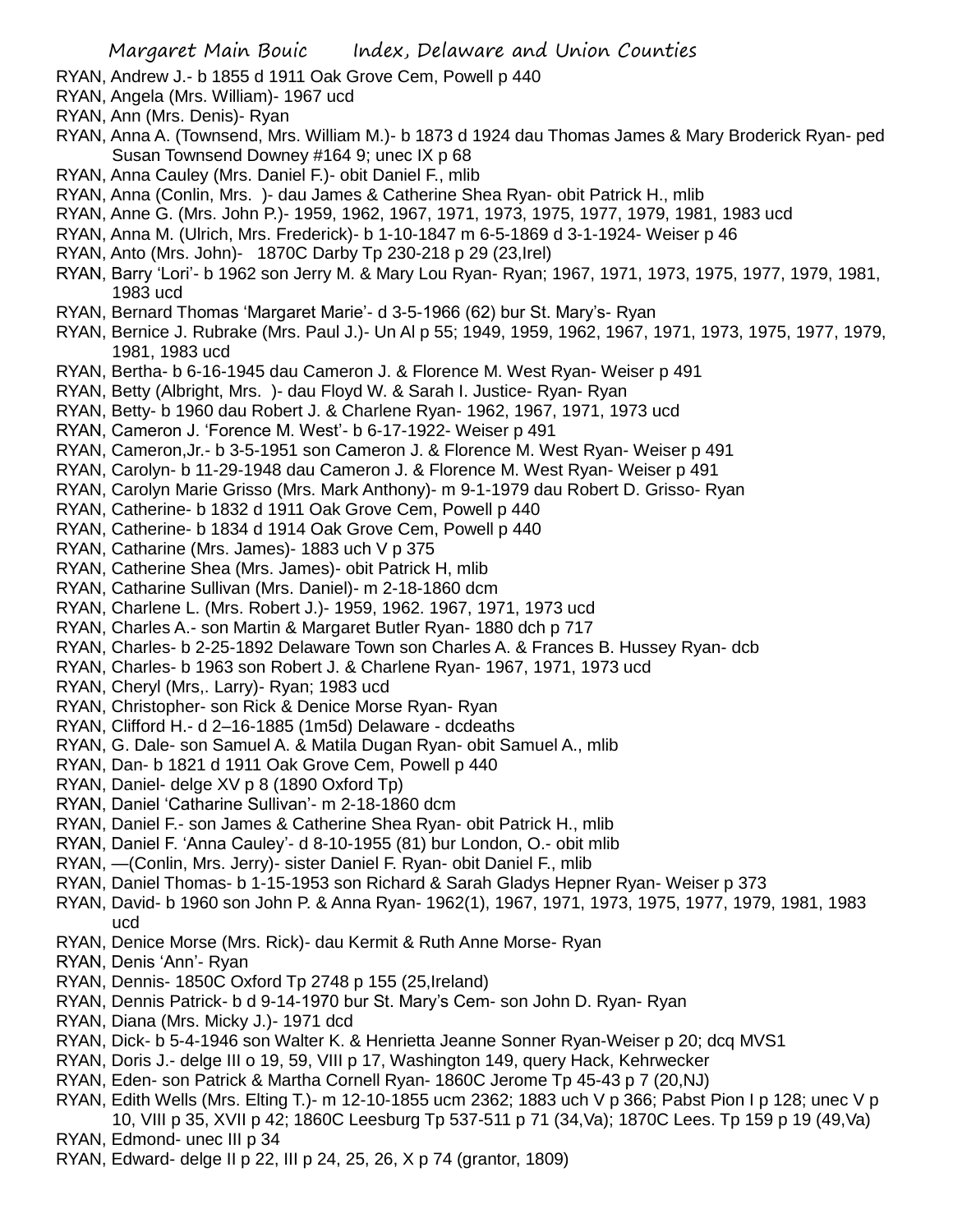RYAN, Edward- 1820C Kingston Tp

- RYAN, Edward Randolph 'Sarah Ann Poling'- b 9-18-1835 m 6-11-1855 ucm 2294 d 5-25-1920, obit, mlib- son Rev. James & Elizabeth Ryan- mt 6-6-1855; 1915 uch p 1013; unec VIII p 35, XVII p 35; 1850C Dover Tp 795 (15); 1860C Dover Tp 252 (24,Va); unec XVII p 35
- RYAN, ----(Morse, Mrs. L. D.)- dau Edward Randolph & Sarah A. Poling Ryan- obit Edward R., mlib
- RYAN, Elener (McKitrick, Mrs. John D.,Jr.)- b 1787 m 10-29-1807- McKitrick p 83, 84, 94, 99, 100
- RYAN, Eliza- dau Elton & Edith Wells Ryan- 1860C Leesburg Tp 537-511 p 71 (8,O)
- RYAN, Elizabeth Bonnett (Mrs. Elting T.)- m 12-30-1845 ucm (Hearl) d 1-14-1853 (33-0-19) Mt. Herman Cem, djlm p 11; Wagner p 35; unec VI p 32;1850C Leesburg Tp 302-306 p 47 (30,Va)
- RYAN, Elizabeth- dau Elton & Edith Wells Ryan- 1860C Leesburg Tp 537-511 p 71 (2,Va)
- RYAN, Elizabeth (Mrs. Rev. James)- b 1794 d 4-12-1865 (71y6m) Oakdale 493 I p 176 (C-12) moved here 11- 7-1889; 1915 uch p 220; mt 6-20-1860; 1840C Dover Tp 1364 (40-50); 1850C Dover Tp 779 (57)
- RYAN, Ella- delge VI p 72, grad DHS 1881
- RYAN, Ella M.- dau Martin & Margaret Butler Ryan- 1880 dch p 717
- RYAN, Ellen- delge XII p 35 (1890, Delaware)
- RYAN, Ellen (Brownmiller, Mrs. Joseph)- m 7-3-1869 dcm; delge XV p 6
- RYAN, Ellen/ Eleanor- b 6-14-1839 d 1-4-1870 dau Patrick C. & Martha Cornell Ryan- 1883 uch V p 325; 1850C Jerome Tp 1895-1916 p 277 (11,NJ)
- RYAN, William Elting T. Elizabeth Bonnett''Edith Wells'- m (1) 12-30-1845 ucm 1088, (2) 12-10-1855 ucm (Hearl); unec III p 35, V p 10, VI p 32, XVII p 42; Pabst Pion I p 128; 1850C Leesburg Tp 302-306 p 47 (28,Va) 1860C Lees Tp 537-511 p 71 (38,Va); 1870C Lees 152-159 p 19 (49,Va)
- RYAN, Elzina (Morris, Mrs. )- dau Edward & Sarah Ann Poling- 1860C Dover Tp 252 (1,O); obit Edward R., mlib
- RYAN, Eoin Jude 'Kerry Ann Gottfried'- m 8-24-1996 son Denis & Ann Ryan- Ryan
- RYAN, E. R.- delge X 65; 1880 dch p 412l 1908 dch p 430
- RYAN, Eugene 'Mary Lee'- Ryan
- RYAN, Felix 'Leah Wallers'- dcq Richard Foreman 23
- RYAN, Flora Agnes- d 10-12-1889 (6-10-0) Delaware- dau William H. & Laura Conway Ryan- dcdeaths
- RYAN, Flora J. (McCampbell, Mrs. James S.)- b 1859 m 4-25-1882 ucm 7165 d 1938 Oakdale I p 157 (C-10) dau John H. & Keziah Bonnett Ryan- 1860C Marysville 1592-1586 p 209 (1,O); 1970C Marysville-Paris T 214-216 p 24 (11,O); 1880C Marysville 419-463 p 32 (21,O,Va,Va)
- RYAN, Florence M. West (Mrs. Cameron J.)- b 10-19-1924 dau William & Mary Vasehore West- Weiser p 491
- RYAN, Floyd N. 'Sarah I. Justice'- m 1907 d 1959- Ryan; 1949 ucd
- RYAN, Francis 'Helen'- d 10-31-1968 (67) Oak Grove Cem- brother Bernard Thomas Ryan- Ryan
- RYAN, Francis Iloyius- b 6-21-1900 Delaware Town son Joseph & Mary Perkins- dcb
- RYAN, Franklin A.- d 4-21-1852 (1y6d) son John H. & Keziah J. Ryan- Oakdale I p 176 (C-12)
- RYAN, Gail Sandra (Tiberino, Mrs. John)- b 10-13-1937 m 6-7-1954 dau Richard & Sarah Gladys Hepner Ryan- Weiser p 373
- RYAN, Gale- ch Wilbur & Wanda C. Ryan- 1964 (10) dcd
- RYAN, Gary 'Paula'- b 1971 son Jerry M. & Mary Lou Ryan- Ryan; 1971, 1973, 1975, 1979, 1981, 1983 ucd
- RYAN, George- 1915 uch p 440
- RYAN, Gertrude Aldrich (Mrs. Reginald)- dau Ralph & Jennie Benton Aldrich- Aldrich 2
- RYAN, Gladys- 1980 dcd
- RYAN, Glenn- b 5-21-1950 son Walter E. & Henrietta Jeanne Sonner Ryan- Weiser p 20; dcq Mary Vergon Sonner 1
- RYAN, Gordon- son Floyd & Sarah I. Justice Ryan- Ryan; 1949 ucd
- RYAN, Grace (Fetter, Mrs. Howard S.)- b 6-25-1896 m 11-1917- Weiser p 420
- RYAN, G. S.- son Samuel A. & Matilda Dugan Ryan- obit Samuel A., mlib
- RYAN, Gus 'Mellie/Melvina'- 1959, 1962 ucd
- RYAN, Gussie- granddaughter John Smeltzer Ferguson- Powers p 312
- RYAN, Hannah (Mrs. Jesse)- obit Samuel A., mlib
- RYAN, Herbert- b 10-9-1889 Delaware Town son William H. & Laura Conway Ryan- dcb
- RYAN, Rev. James 'Elizabeth' -b 7-27-1791 Md d 3-14-1868 (77y4m), Oakdale 494, I p 176 (C-` 2) moved here 11-7-1889- 1915 uch p 220, 525, 526; 1883 uch V p 21, 63, 362, 364, 371; unec II p 20, 25, 39, 42, 59, IV p 18, 66; unec VIII p 3, 20, XIII p 20; mt 6-20-1860; 1840C Dover Tp 1364; 1850C Dover Tp 779-795 (59, Md); 1860C Dover Tp 259 (68, Md)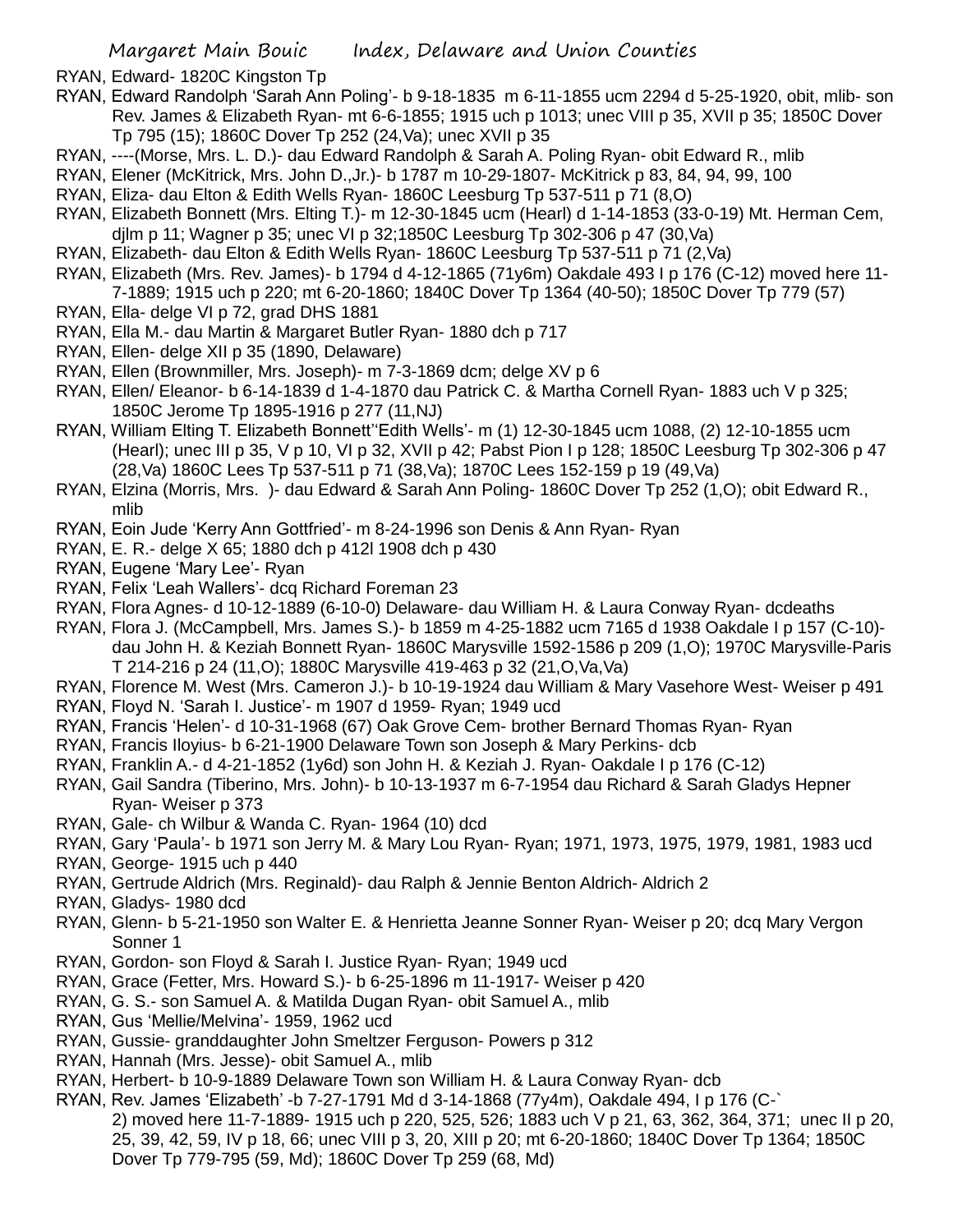RYAN, James- unec XV p 68; Paris Tp, 1838; RYON, James- unec XII p 21, Letter

- RYAN, James- 1883 uch IV p 541 bur Milford, V p 431; uca p 106
- RYAN, James- uccp p 56, witness, JB 4 p 99
- RYAN, --- infant chid of James Ryan- Oakdale 495
- RYAN, James B.- son Paul J. & Bernice Ryan- Ryan; obit Paul J, mlib (brown); 1949 ucd
- RYAN, James 'Catherine Shea'- obit Patrick H., mlib; 1883 uch V p 375
- RYAN, James- b 2-27-1871 Delaware Town son John & Mary Ryan- dcb
- RYAN, James H.- 1860C Dover Tp 259 (17 Ind)
- RYAN, James J.- uca p 24
- RYAN, James- b 1961 son Micky J. & Deana Ryan- 1971 dcd
- RYAN, Gen. James W. d 2-1823 Maine (107) offier Rev. War- dcga p 17, Del Pat & Fran Ch
- RYAN, Jehu 'Keziah Bonnett'- m 3-21-1854 mt 3-22-1854; Marysville p 50; unec XVI p 42; 1860C Marysville 1592-1586 p 209 (32,Va); 1880C Marysville 419-463 p 32 (52,Va,Va,Va)
- RYAN, Jemima (Beck, Mrs. Samuel W.)- m 10-15-1837 ucm 450; unec III p 30
- RYAN, Jane "Jennie" G. (Rickard, Mrs. John)(Langhammer, Mrs. Ernest Gustavus)- b 9-21-1862 m(1) 2-27- 1883 (2) 10-10-1923 d 5-9-1936 dau Nathaniel & Mary Ann Wood Ryan- Ryan Bible; unec VII p 12
- RYAN, Janice- dau John & Anto Ryan- 1870C Darby Tp 230-218 p 29 (1,O)
- RYAN, Henrietta Jeanne Sonner (Ms. Walter K.)\_- dau Glenn Stephen & Mary Margaret Vergon Sonner-Powers Pat p 105; dcq Mary Vergon Sonner 1
- RYAN, Jehu H. 'Keziah J.'- b 10-19-1827 d 7-15-1906 Oakdale I p 176 (C-12)
- RYAN, Jerry M. 'Mary Lou'- son Paul J. & Bernice J. Ryan- obit Paul J., mlib (brown); Ryan; 1949, 1959, 1962, 1967, 1971, 1973, 1975, 1977, 1979, 1981, 1983 ucd
- RYAN, Jesse 'Hannah'- obit Samuel A., mlib; 1883 uch V p 364
- RYAN, J. H.- unec IV p 59 (1852 delegate Whig convention)
- RYAN, J. M.- son Samuel A. & Matilda Dugan Ryan- obit Samuel A., mlib
- RYAN, Joanna- b 3-5-1835 d 4-24-1836 dau Samuel C. & Martha Cornell Ryan- 1883 uch V p 325
- RYAN, Joe- 1964 son William & Angela Ryan- 1967 ucd
- RYAN, Johannah- d 2-10-1872 Delaware dcdeaths
- RYAN, John- delge X p 34, War of 1812
- RYAN, John- 1915 uch p 137, 220, 533; 1883 uch V p 364
- RYAN, John- dcw Bk 4 p 401(42) appraiser
- RYAN, John- d 5-22-1865 (64) Buck Run Cem, Un Al p 89
- RYAN, --- b 5-10-1869 Orange Tp dau John Ryan, dcb
- RYAN, John- delge XIV p 34 (1890 Orange Tp)
- RYAN, John- Naturalization 1878, Ireland, delge X p 13
- RYAN, John 'Anto'- 1870C Darby Tp 230-218 p 29 (28,Irel)- railroad worker
- RYAN, John C. 'Mary'- d 7-7-1979 (72) bur Indianapolis- Ryan
- RYAN, John D.- 1980 dcd, Scioto Tp
- RYAN, John H.- d 12-30-1862 son Rev. James & Elizabeth Ryan- 1915 uch p 251, 533; 1883 uch IV p 486, V p 46, 51, 55, 364, 372; 1850C Dover Tp 779-795(23)
- RYAN, John H. 'Keziah J. Bonnett'- m 3-21-1854 ucm (Hearl) d 7-15-1908 (78y4m) Oakdale 2129, (149C)- 1870C Marysville-Paris Tp 214-216 p 24 (42,O)
- RYAN, John- son John & Anto Ryan- 1870C Darby Tp 230-218 p 29 (2,O)
- RYAN, John 'Love Nittleton'- m 1-1-1822 dcga p 3 Del Pat & Fr Chron
- RYAN, John 'Mary'- m 9-8-1866 delge XI p 57
- RYAN, John 'Mary Conwall;- 1880 dch p 717; 1908 dch p 404
- RYAN, John P. 'Anna(e)- son Paul J. & Bernice J. Ryan- obit Paul J. mlib (brown); Ryan; 1949, 1959, 1962, 1967, 1971, 1973, 1975, 1977, 1979, 1981, 1983 ucd
- RYAN, John P. 'Mary'- b 1839 d 1900 Powell p 440
- RYAN, John R.- b 2-28-1876 Delaware Town son John & Mary Ryan- dcb
- RYAN, John 'Sarah Binegar'- m 12-3-1818 Madison Co, unec IV p 30
- RYAN, John 'Sarah Poling'- m 11-28-1861 ucm 3257; 1883 uch V p 478
- RYAN, John- d 1-15-1876 (60) b Irel. son Timothy & Mary Walch Ryan- dcdeaths
- RYAN, John W. 'Nancy Carpenter'- m 12-3-1837 ucm 464; unec III p 30
- RYAN, John- d 10-27-1901 (61) b Irel son William & Mary Ryan- dcdeaths
- RYAN, Joseph Michael 'Mary Celeste Huey'- m 10-3-1981 son James V. Ryan- Graham; Hamilton; Crabbe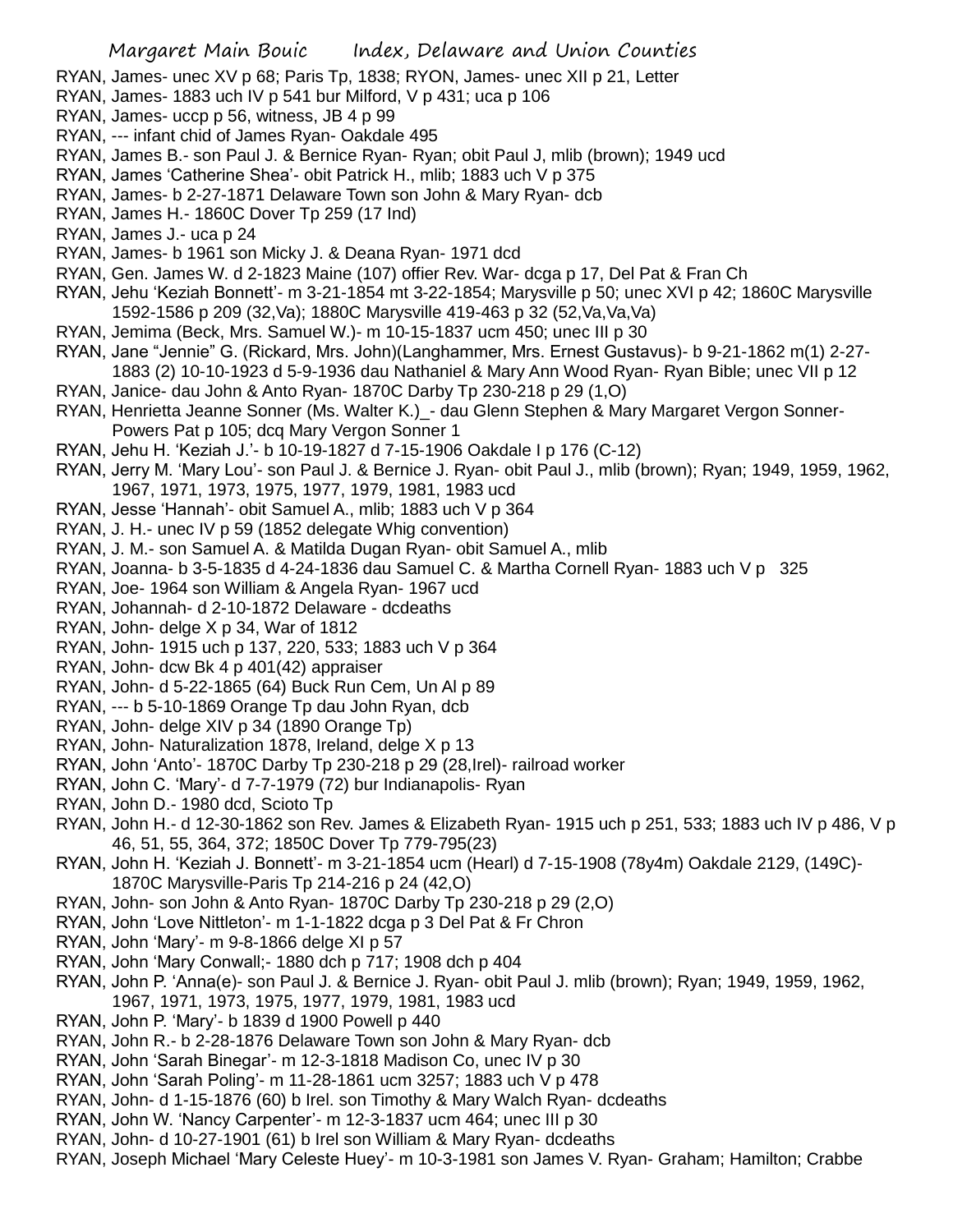RYAN, Judith- b 4-10-1942 son Cameron J. & Florence M. West Ryan- Weiser p 491

- RYAN, Karene Dada (Festa, Mrs. Anthony Jonn)- b 9-2-1938 m 7-2-1955 dau Richard & Sarah Gladys Hepner Ryan- Weiser p 373
- RYAN, Kelly- ch Wilbur & Wanda C. Ryan- 1964 dcd (3)
- RYAN, Kerry Ann Gottfried (Mrs. Eoin Jude)- m 8-24-1996 dau Margaret Zeitler Gottfried- Ryan
- RYAN, Kathy (Mrs. Bill)- dau Vernon & Judy Boehler- Ryan
- RYAN, Kerri (Rodemann, Mrs. Will)- b 1963 dau Jerry M. & Mary Lou Ryan- Ryan; 1967, 1971, 1973, 1975, 1977, 1979, 1981, 1983 ucd
- RYAN, Keziah J. Bonnett (Mrs. John H.)- b 1-12-1836, WVa m 3-21-1854 ucm 2094 d 11-5-1898 (62y10m) Oakdale I p 176 also 170 (C-12); mt 3-22-1854; unec VIII p 20 XVI p 42; 1860C Marysville 1592-1586 p 209 (23,Va); 1870C Marysville-Paris Tp 214-216 p 24 (33,Va); 1880C Marysville 419-453 p 32 (43, Va, Va, Va)
- RYAN, Larry 'Cheryl'- b 1960 son Jerry M. & Mary Lou Ryan- Ryan; 1962, 1967, 1971, 1973, 1975, 1977, 1979, 1983 ucd
- RYAN, Laura- b 4-4-1877 Liberty Tp dau William & Laura Conway Ryan- dcb
- RYAN, Laura- b 1965 dau William & Angela Ryan- 1967 ucd
- RYAN, Leo Don- d 12-2-1904 (1y5m) Oakdale 1930 (287E) I (E-R44-2); uca p 65
- RYAN, Lewis- Naturalization 1876, Ireland, delge X p 13
- RYAN, L. H. Conway (Mrs. William H.)- m 12-22-1870 dcm; delge XV p 68
- RYAN, Lois- d 3–27-1899 (58-4-16) b Canada d Delaware dcdeaths
- RYAN, Lori (Mrs. Barry)- Ryan
- RYAN, Love Nittleton (Mrs. John)- m 1-1-1822 dcga p 3k Del Pat & Franklin Chron
- RYAN, Lucinda- 1870C Jerome Tp 269-257 p 35 (60,NJ)
- RYAN, Lucinda W.- b 5-21-1867 d 2-20-1868 Milford Cem, Un Al p 27- dau Nathaniel & Mary Ann Wood Ryan; Ryan Bible; unec XIII p 12
- RYAN, L. W.- son Samuel A. & Matilda Dugan Ryan- obit Samuel A., mlib
- RYAN, Lynda (Pealer, Mrs. )- dau John C. & Mary Ryan- Ryan
- RYAN, M.- CCC (1875 Orange Tp\_
- RYAN, Malechi- 1870C Milford 59-58 p 7 (40,Irel)
- RYAN, Marcia Marie (Nicol, Mrs. Lonnie Fredrick)- b 11-3-1946 m 7-20-1968- St. Paul p 58
- RYAN, Margaret- b 1835 d 1910 Oak Grove Cem, Powell p 440
- RYAN, Margaret- delge XIV p 34 (1890, Orange Tp)
- RYAN, Margaret B. (Blue, Mrs. John W.)- m 1938 d 1956- Ryan; Blue
- RYAN, Margaret Benson (Mrs. Marton)- m 1-16-1853 ucm 1907; unec VIII p 10; 1870C Berlin Tp p 222 (35)
- RYAN, Margaret Butler (Mrs. Martin)- m 9-27-1855 dcm; 1880 dch p 717
- RYAN, Margaret (Kelly, Mrs. Michael)- m 11-20-1865 dcm
- RYAN, Margaret Marie (Mrs. Bernard Thomas)- Ryan
- RYAN, Maria- d 9-8-1879 (57-3-7) Delaware dau Jane Munry- dcdeaths
- RYAN, Mark Anthony 'Carolyn Marie Grisso'- m 9-1-1979 son James B. Ryan- Ryan
- RYAN, Martha Cornell (Mrs. Patrick)- m 1834- 1883 uch V p 325; 1850C Jerome Tp 1895-1916 p 277 (44,NJ); 1860C Jerome Tp 45-43 p 7 (54,NJ)
- RYAN, Marton/Martin 'Margaret Benson'- m 1-16-1853 ucm 1907; unec VIII p 10; uca 1870C Berlin Tp p 222 (38\*)
- RYAN, Martin 'Margaret Butler'- m 9-27-185 5 dcm; son John & Mary Conwall Ryan- 1880 dch p 717
- RYAN, Martin- delge XIV p 34 (1890 Orange Tp)
- RYAN, Mary- 1870C Orange Tp p 431 (12)
- RYAN, Mary- 1870C Delaware Town p 341, 342 (25)
- RYAN, Mary- 1870C Delaware Town p 339 (50)
- RYAN, Mary- 1870C Delaware Town p 341 (60)
- RYAN, Mary- 1870C Delaware Town p 311 (8)
- RYAN, Mary- b 8-8-1890 Delaware Town dau Charles & Mary Hussy Ryan- dcb
- RYAN, Mary A.- delge XII p 35 (1890, Delaware)
- RYAN, Mary Ann Wood (Mrs,. Nathaniel)- b 5-3-1838 m 12-30-1858 ucm 2619 d 2-26-1916 (77-9-23) Un Al p 27-dau Luther & Rosanna Cochran Wood- mt 1-12-1859; Ryan Bible; unec VII p 12; 1883 uch V p 455; 1860C Jerome Tp 1129 p 18 (29,O)
- RYAN, Mary Broderick (Mrs. Thomas Janes)- b 1841 d 1900 ped Susan M. Townsend Downey #165 19; unec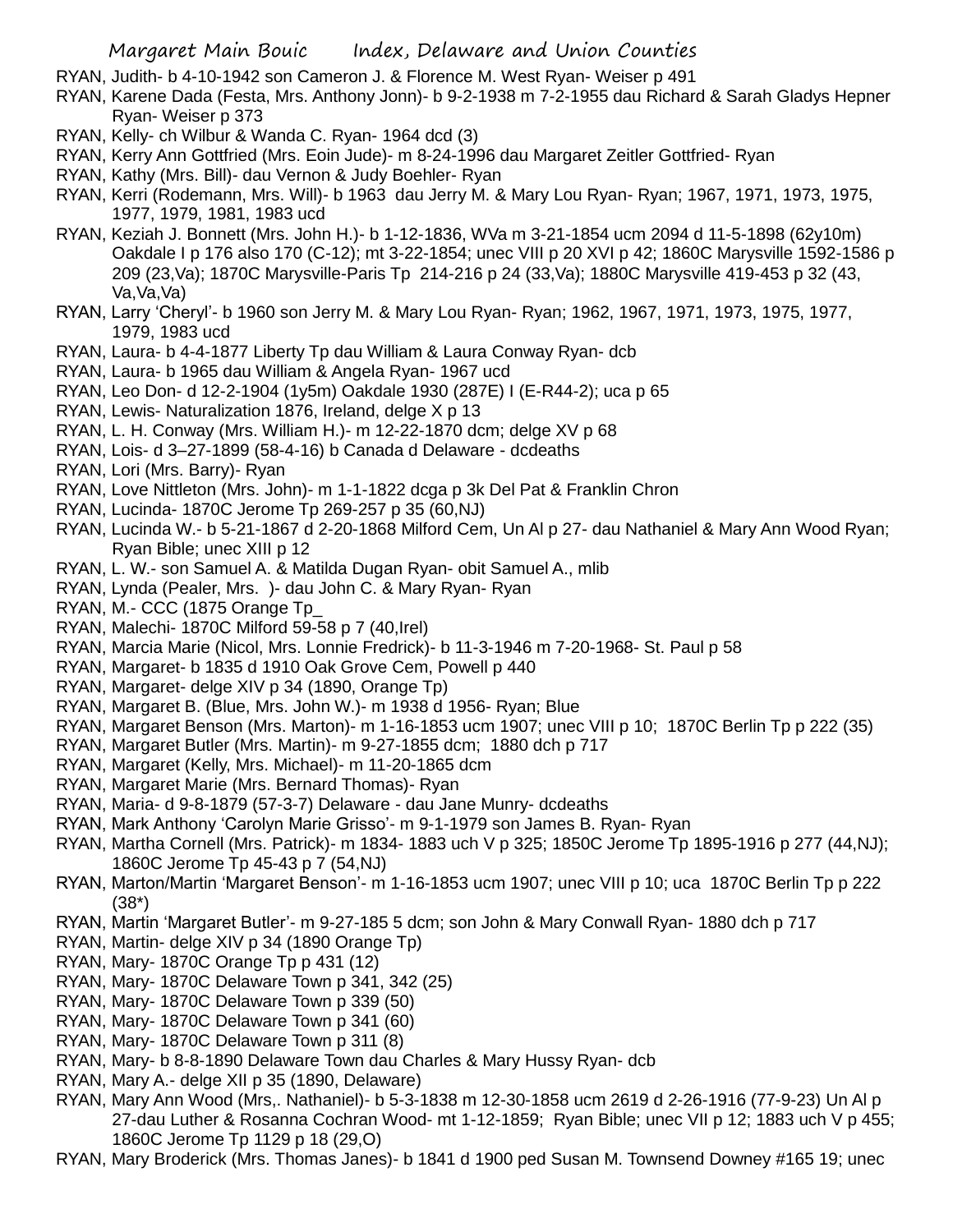- RYAN, Mary Celeste Huey (Mrs. Joseph Michael)- m 10-3-1981- Graham; Hamilton; Crabbe
- RYAN, Mary Conwall (Mrs. John)- 1880 dch p 717
- RYAN, Mary Cronin (Mrs. )- d 9-5-1896 (80) dau John Cronin, b Irel.- dcdeaths
- RYAN, Mary D.- 1870C Delaware Town p 311 (48)
- RYAN, Mary Delane (Mrs. Michael)- m 7-25-1853 dcm
- RYAN, Mary Emily (Gallagher, Mrs. Robert)- b 12-31-1939 m 4-26-1958 dau Richard & Sarah Gladys Hepner Ryan- Weiser p 373
- RYAN, Mary J.- delge XII p 35 (1890, Delaware)
- RYAN, Mary J.- b 5-1838- mother of Rose C.- 1900C Jerome Tp 15-17 p 1A (62, O,Mass,Va)- wid, 4 ch, 2 living
- RYAN, Mary (Mrs. John)- m 9-8-1866; delge XI p 57
- RYAN, Mary- dau John & Anto Ryan- 1870C Darby Tp 230-218 p 29 (5,O)
- RYAN, Mary (Mrs.John C.)- Ryan
- RYAN, Mary (Mrs. John P.)- b 1830 d 1900 Oak Grove Cem, Powell p 440
- RYAN, Mary Lee (Mrs. Eugene)- Ryan
- RYAN, Mary Lou (Mrs. Jerry M.)- Ryan; 1962, 1967, 1971, 1973, 1975, 1977, 1979, 1981, 1983 ucd
- RYAN, Mary (Marsh, Mrs. Samuel)- b 8–6-1807 m 4-14-1831 d 12-3-1868- dau John & Sarah Ryan- 1883 uch V p 458, 478
- RYAN, Mary- dau Martin & Margaret Butler Ryan- 1880 dch p 717
- RYAN, Mary- b 1957 dau Robert J. & Charlene M. Ryan- 1959, 1962, 1967, 1971, 1973 ucd
- RYAN, Mary- d 3-4-1894 (48) dau William Ryan, b Irel- dcdeaths
- RYAN, Matilda Dugan (Mrs. Samuel A.)- m 11-11-1876 obit Samuel A., mlib
- RYAN, Mellie/Melvina (Mrs. Gus)- d 6-22-1965 (91) bur Washington C. H.- Ryan; 1959, 1962 ucd
- RYAN, Michael- delge X p 14, naturalization 1879
- RYAN, Michael- delge X p 14, naturalization 1855
- RYAN, Michael- 1835 men p 58 #29 107 Trenton Tp
- RYAN, Michael- 1870C Delaware Town p 311 (48\*)
- RYAN, Michael- 1870C Delaware Town p 339 (55\*)
- RYAN, Michael- 1870C Delaware Town p 342 (18)
- RYAN, Michael- 1870C Delaware Town p 311 (6)
- RYAN, Michael- b 1826 d 1896 Oak Grove Cem, Powell p 440
- RYAN, Michael- b 1-5-1880 Delaware Town son John & Mary Ryan- dcb
- RYAN, Michael Joseph- b 2-25-1989 son Joseph Michael & Mary Celeste Huey- Graham; Hamilton; Crabbe
- RYAN, Michael 'Mary Delane'- m 7-25-1853 dcm
- RYAN, Michele- ch Wilbur & Wanda C. Ryan- 1964 dcd (6)
- RYAN, Micky J. 'Diane'- 1971 dcd
- RYAN, Mike- 1959 son Robert J. & Charlene M. Ryan- 1962, 1967, 1971, 1973 ucd
- RYAN, Mike- son Wilbur & Wanda O. Ryan- 1964 dcd (13)
- RYAN, Nancy- 1915 uch p 220; 1883 uch V p 364
- RYAN, Nancy Carpenter (Mrs. John W.)- m 12-3-1837 ucm 464 (Hearl); unec III p 30
- RYAN, Nathaniel 'Mary Ann Wood'- b 3–17-1831 m 12-30-1858 ucm 2819 d 8-7-1868 (37); Milford Cem- Un Al p 27; unec VI p12, Ryan Bible; XII p 30; hjt p 198; 1883 uch IV p 513, 541, V p 455; uca p 106; mt 1-12- 1859; 1860C Jerome Tp 1129 p 18 (29,Va)
- RYAN, Nellie Kelly (Mrs. Patrick H.)- b 4-16-1876 d 11-22-1948 Milford Cem, Un Al p 55; dau William & Mary Kelley- obit Patrick H., mlib
- RYAN, Nora L.- dau Martin & Margaret Butler Ryan- 1880 dch p 717; 1870C Berlin Tp p 222 (6)
- RYAN, Oliver- 1870C Orange Tp p 431 (15)
- RYAN, Oliver J.- delge XII p 35, (1890 Delaware )
- RYAN, Pat- 1977 ucd, butcher
- RYAN, Pat- ch Wilbur & Wanda O. Ryan- 1964(8) dcd
- RYAN, Patricia- b 4-12-1943 dau Cameron J. & Florence M. West Ryan- Weiser p 491
- RYAN, Patrick- delge X p 14, naturalization 1880
- RYAN, Patrick, Mrs. d 2–28-1885 (24y) Delaware -dcdeaths
- RYAN, Patrick H. 'Nelle Kelley'- b 4-10-1869 m 4-16-1901 d 12-8-1947 Milford Cem, Un Al p 55- son James & Catherine Shea Ryan- obit, mlib; obit Nellie, mlib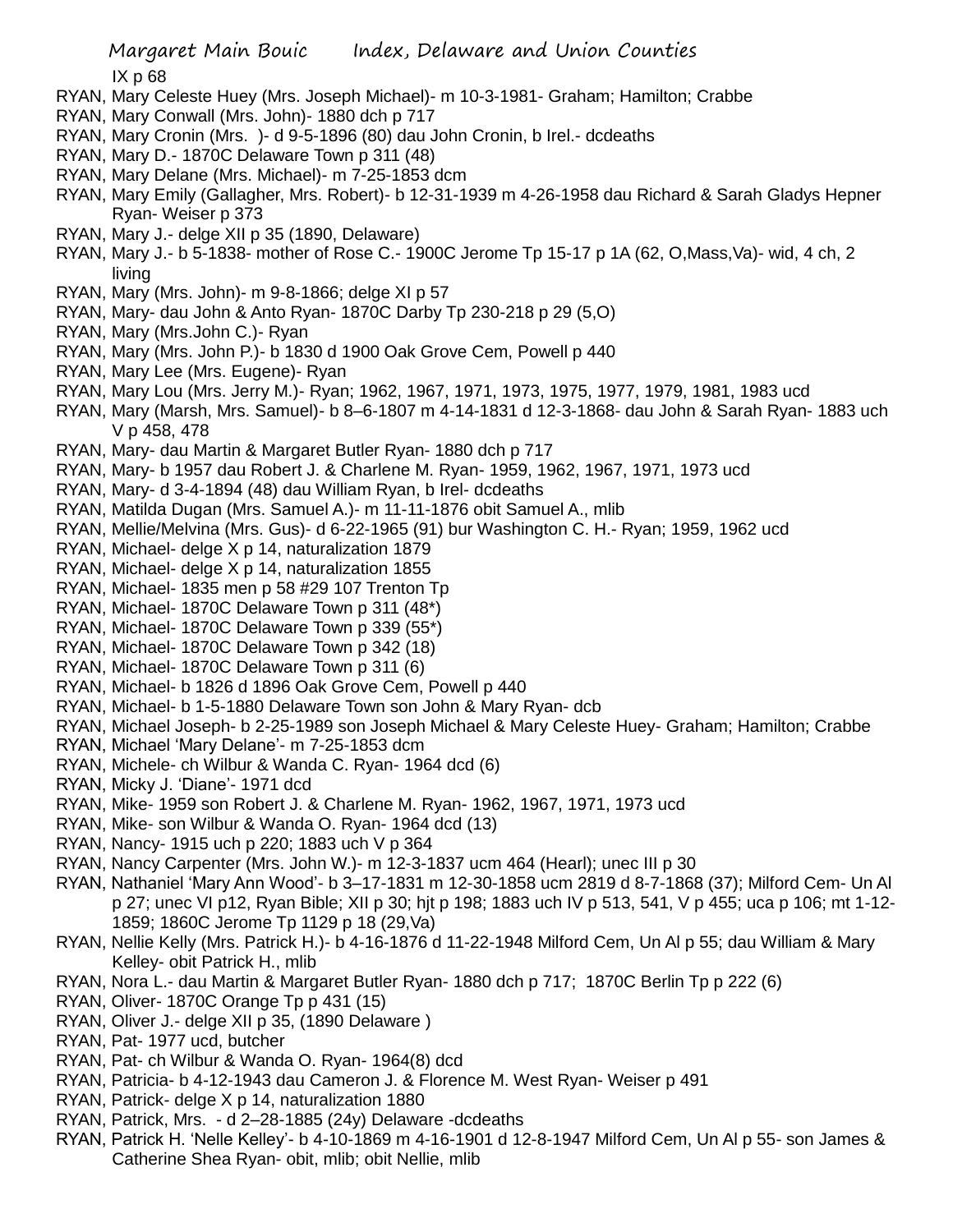RYAN, Patrick- b 1958 son John P,. & Anne Ryan- 1959. 1962, 1967, 1971, 1973, 1975, 1979, 1981, 1983 ucd

- RYAN, Patrick 'Martha Cornell'- b 3-17-1810 Ireland m 1834 d 8-2-1863- 1883 uch V p 325; 1850C Jerome Tp 1895-1916 p 277 (45,Irel)
- RYAN, Patti Jeanne- b 12-4-1954 dau Walter K. & Henrietta Jeanne Sonner Ryan- Weiser p 20, dcq Mary Vergon Sonner 1
- RYAN, Paul J. 'Bernice J. Rubrake'- b 3-2-1902 m 1929 d 4-1-1974 Milford Cem Un Al p 55- son Patrick R. & Nellie Kelly Ryan- obit, mlib (brown); obit Nellie, obit Patrick, mlib; 1949, 1959, 1962, 1967, 1971, 1973 ucd
- RYAN, Paula (Mrs. Gary)- Ryan
- RYAN, Reginald 'Gertrude Aldrich'- Aldrich 2
- RYAN, Rene (Mrs. William G)- 1977, 1979 ucd
- RYAN, Rick 'Denice Morse'- son Eugene & Mary Lee Ryan- Ryan
- RYAN, Richard- b 1962 son John P. & Anna Ryan- 1967, 1971, 1973, 1975, 1977, 1979, 1981, 1983 ucd
- RYAN, Richard 'Sarah Gladys Hepner'- m 1-29-1937- Weiser p 373
- RYAN, Richard V.- 1973 ucd
- RYAN, Robert J/T. 'Charlene'- son Paul J. & Bernice J. Rubrake Ryan- obit Paul J. mlib (brown); 1949, 1959, 1962, 1967, 1971, 1973 ucd
- RYAN, Robert- b 1971 son Robert J. & Charlene M. Ryan- 1973 ucd
- RYAN, Rosannah C.- b 8-23-1859 d 5-1-1930 (71y9m) -dau Nathaniel & Mary Ann Wood Ryan- unec VII p 12; 1860C Jerome Tp 129 p 18 (9/12,O); 1900C Jerome Tp 15-17 p 1A (40,O,O,O)
- RYAN, Rose Marie- b 8-17-1946 dau Cameron J. & Florence M. West- Weiser p 491
- RYAN, Samantha Leanne- b 6-7-19 dau Rick & Denice Morse Ryan- Ryan
- RYAN, Samuel- 1880C Jerome Tp 205-221 p 24 (38,NJ,–,NJ)
- RYAN, Samuel A. 'Matilda Dugan'- b 9-26-1854 m 11-11-1876 d 2-23-1912 Cedar Hill Cem- son Jesse & Hannah Ryan- obit, mlib
- RYAN, Samuel C.- b 9-6-1842 son Patrick & Martha Cornell Ryan- 1915 uch p 429; 1883 uch V p 325; uca p 22, 31; 1850C Jerome Tp 1895-1916 p 277 (9,NJ)
- RYAN, Samuel- b 9-1829 son Lucinda Ryan- 1870C Jerome Tp 269-257 p 35 (20, NJ); 1900C Jerome Tp 150- 159 p 11A (50, NJ, Irel,NJ)
- RYAN, Sara- b 1976 dau William C. & Rene Ryan- 1977, 1979 ucd
- RYAN, Sarah- delge XIII p 27; delge XII p 35 (1890 Delaware )
- RYAN, Sarah- b 1-17-1885 uninf p 31 (1957, Allen Tp)
- RYAN, Sarah A.- 1870C Delaware Town p 287 (35)
- RYAN, Sarah Ann Poling (Mrs. Edward Randolph)- m 6-11-1855 ucm 2294 d 3-29-1919 dau James & Mary Carpenter Poling- mt 6-6-18551915 uch p 1013; unec VIII, p 35, XVII p 35; obit, mlib; obit Edward, mlib; 1860C Dover Tp 252 (24,O)
- RYAN, Sarah Ann (Prouty, Mrs. Abel)- dau Felix & Leah Wallers Ryan- 1880 dch p 717
- RYAN, Sarah (Beck, Mrs. Samuel W.)- m 7-1-1866 ucm 3985
- RYAN, Sarah Binegar (Mrs. John)- m 12-3-1818 Madison Co, unec IV p 30
- RYAN, Sarah Gladys Hepner (Mrs. Richard)- m 1-29-1937 dau Edgar Purle & Dada Pearl Schleig Hepner-Weiser p 373
- RYAN, Sarah I. Justice (Mrs. Floyd N.)- m 1907 d 8-17-1965 (80) bur N. Lewisburg- dau Peyton & Sarah Harless Justice- Ryan; 1949 ucd
- RYAN, Sarah (Phillips, Mrs. Holdridge)- m 1-13-1829 dau James & Catharine Ryan- 1883 uch V p 375
- RYAN, Sarah Poling (Mrs. John)- m 11–28-1861 ucm 3257; 1883 uch V p 478
- RYAN, Sean William- b 9-22-1997 son Bill & Kathy Boehler Ryan- Ryan
- RYAN, Sherri Elizabeth (Coe, Mrs. Ronald Stephen)- b 1966 m 3-1-1986 dau Jerry M. & Mary Lou Ryan-Ryan; 1967, 1971, 1973, 1975, 1977, 1979, 1981, 1983 ucd
- RYAN, Susan- b 1963 dau Robert J. & Charlene M. Ryan- 1967, 1971, 1973 ucd
- RYAN, Thomas- 1870C Oxford Tp p 447 (6)
- RYAN, Thomas- b 5-14-1901 Delaware Tp son James & Mary Foley Rutherford dcb
- RYAN, Thomas James 'Mary Broderick'- b 1839 d 1880 ped Susan M. Townsend Downey #165 18; unec IX p 68
- RYAN, Timmy- b 1963 son Mickey J. & Diane Ryan- 1971 dcd
- RYAN, Timothy- delge X p 14, naturalization 1876, Ireland; 1870C Delaware Town p 342 (60\*)
- RYAN, Timothy- b 9-26-1873 d 10-27-1875 Delaware son John & Mary Ryan- dcb; dcdeaths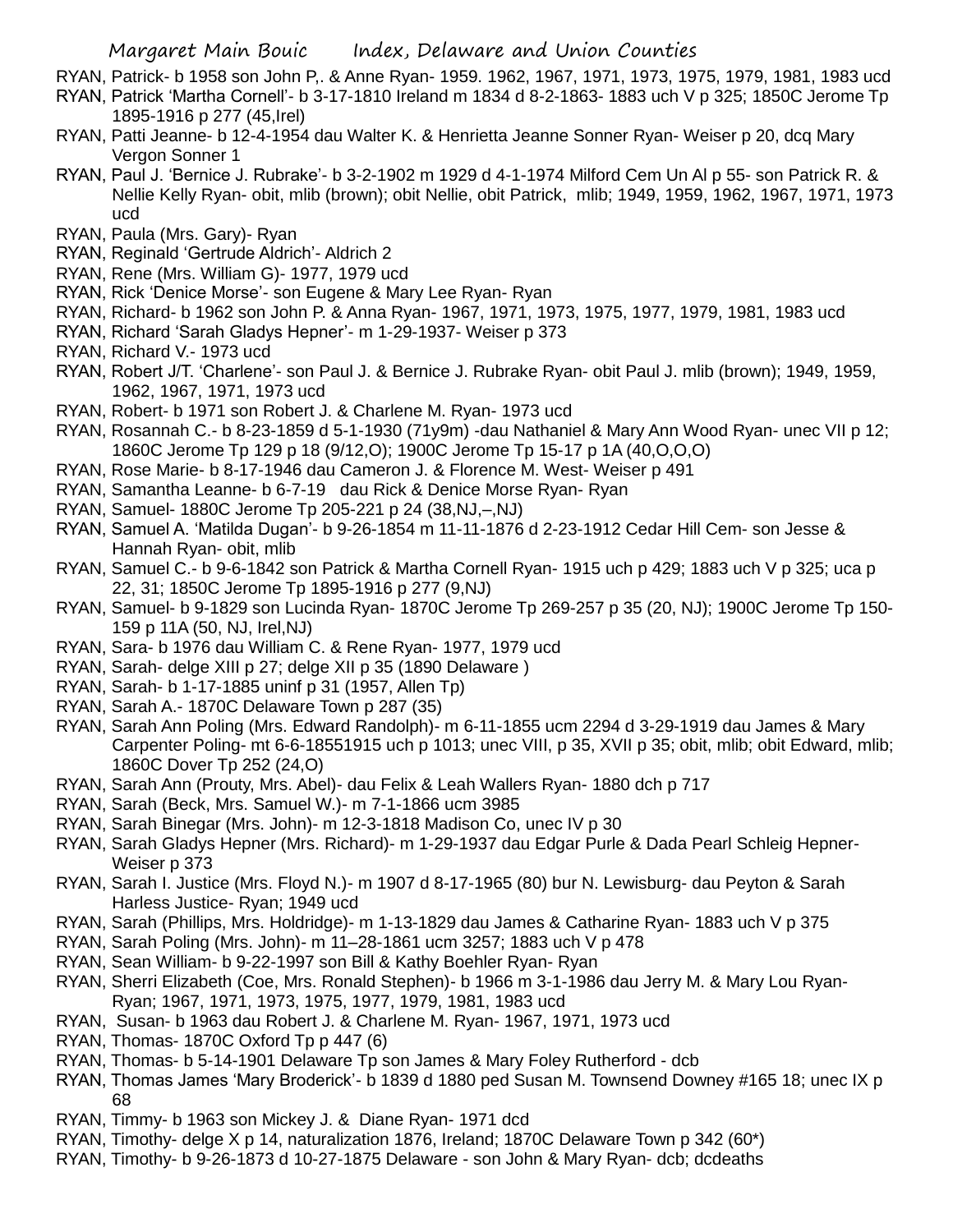- RYAN, Walter K. 'Henrietta Jeanne Sonner'- Powers Pat p 105; Weiser p 20
- RYAN, Walter T.- son Patrick H. & Nellie Kelly Ryan- Ryan; obit Paul Jl, mlib (brown); obit Patrick, mlib
- RYAN, Wanda C. (Mrs. Wilbur)- 1964 dcd
- RYAN, Wilbur 'Wanda C.'- 1964 dcd
- RYAN, William- delge X p 14, naturalization, 1864, Ireland
- RYAN, William- 1870C Delaware Town p 342 (60\*)
- RYAN, William- b 1813 d 1876 Oak Grove Cem, Powell p 440
- RYAN, William- b 1856 d 1893 Oak Grove Cem, Powell p 440; 1870C Delaware Town p 311 (14)
- RYAN, William- 1870C Delaware Town p 342 (2)
- RYAN, William- 1870C Delaware Town p 341 (23)
- RYAN, Willie L.- 1870C Delaware Town p 287 (5)
- RYAN, Wm.- 1870C Orange Tp p 431 (13)
- RYAN, William 'Alice Carter'- 1908 dch p 556
- RYAN, William 'Angela'- 1967 ucd
- RYAN, William C. 'Rene'- 1977, 1979 ucd
- RYAN, William H.,- delge XII p 35, (1890, Delaware )
- RYAN, William H. 'L. H. Conway'- m 12-22-1870 dcm; delge XV p 68
- RYAN, William J.- son Martin & Margaret Butler Ryan- 1880 dch p 717
- RYAN, William J.- son Paul J. & Bernice Ryan- Union Tp 1959, 1962, 1967, 1971, 1973, 1975, 1977, 1979, 1981, 1983 ucd
- RYAN, William J.- b 1906 son Patrick H. & Nelle Kelley Ryan- Milford Cem, Un Al. p 55
- RYAN, Bill 'Kathy'- Ryan
- RYAN, Wm. R.- 1870C Berlin Tp p 222 (13)
- RYAN, William T.- son Patrick H. & Nellie Kelly Ryan- Ryan; obit Nellie, obit, Patrick mlib; obit Paul J., mlib (brown); 1949 ucd
- RYAN, William T.- son Paul J. & Bernice Rubrake Ryan- Ryan- obit Paul J, mlib (brown); 1949, 1959 ucd
- RYAN, William T.- b 5-4-1837 son Sam uel C. & Martha Cornell Ryan- 1883 uch V p 325
- RYANT, Besset Lewis- b 7-4-1875 Berlin Tp son l. L. & Delia Sharp Ryant- dcb
- RYANT, Bessie (Perfect, Mrs. )- dau Florance LeDoyt & Cordelia Langley Sharp Ryant- dcq 1; Pabst 2 p 53, 63
- RYANT, Caroline Jennette (Cleveland, Mrs. Frank W.)- b 9-3-1891 Berlin Tp m 11-1914 dau E. L. & Emma Cornell Ryant- dcb; Ryant
- RYANT, Charles- b 12-30-1885 (17-6-9) Berlin Tp, b Freemont, ILL son L. R. & Mary Schaffer Ryant- dcdeaths
- RYANT, Cordelia Langley Sharpe (Mrs. Florance LeDoyt)- dcq Bessie Ryant Perfect 3
- RYANT, E. L.- d 8-4-1902 (45-9-1) Berlin Tp- dcdeaths
- RYANT, Emma E.- 1870C Berkshire Tp p 212 (42)
- RYANT, Emma C. Lewis (Mrs. James C.)- b 1828 m 11-5-1851 dcm d 11-14-1903 (75) Chester Ohiodcdeaths- Cheshire Cem, Powell p 60b- dau Joseph Lewis- Pabst 1 p 27, 52, 3 p 28, 32, 6 p 11, btp p 3; 1880 dch p 693; Pabst Pion II p 157
- RYANT, Ester Smith (Mrs. Lewis R.)- m 11-4-1847 dcm
- RYANT, Eugene D/L.- b 1838 d 1902 Cheshire Cem, Powell p 60b; 1908 dch p 427; delge XI p 78 son James C. & Emma Lewis Ryant- 1880 dch p 693;
- RYANT, Eugene L.- 1870C Berkshire Tp p 213 (13)
- RYANT, Fawn- 1908 dch p 427; btp p11; Lackey p 2
- RYANT, Florance LeDoyt 'Cordelia Langley Sharpe'- d 11-1914 son John & Lova Nettleton Ryant- dcq Bessie Ryant Perfect 1; Ryant; 1908 dch p 404; btp p 7; CCC p 31; Pabst 3 p 24, 7 p 93; delge XI p 78; hadc p 92; 1900 Berlin Tp
- RYANT, F. T.- 1908 dch p 427
- RYANT, Hattie L.- b 11-7-1870 Berkshire Tp dau James & Eunice C. Lewis Ryant- dcb
- RYANT, Harriet- dau John & Lova Nettleton Ryant- btp p 7; Pabst 1 p 46; 1850C Berlin Tp 1917 p 119 (12,O) RYANT, Harriet R. White (Mrs. )- d 1859 (42) Cheshire Cem, Powellp 60b- dau W. C. White
- RYANT, James C.'Emma C. Lewis'- m 11-5-1851 dcm son John & Love Nettleton Ryant- delge XI p 78; 1880 dch p 463, 693; 1908 dch p 103, 269; btp p 7; Pabst 3 p 28, 32, 6 p 11, 8 p 1, 46; hmp p 85; hadc p 91; dcw Bk 4 p 35(5) witness; 1850C Berlin Tp 1917 p 119 (23,O); 1870C Berkshire Tp p 212 (44\*); delge XI p 46 (1890 Berkshire Tp)
- RYANT, James C.- b 9-27-1888 Berlin Tp son E. L. & Emma C. Cornell Ryant- dcb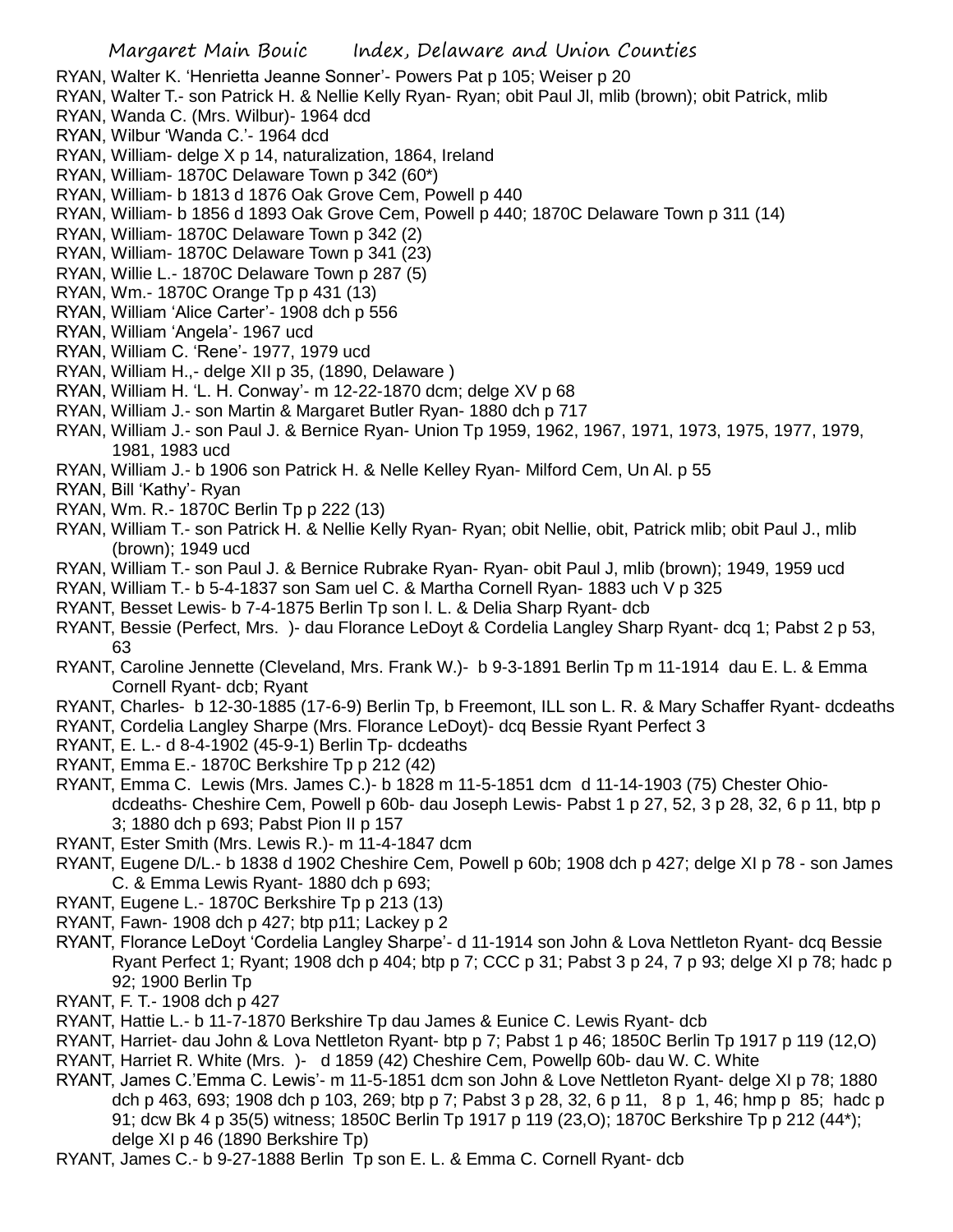RYANT, James L.- Pabst 1 p 61 RYANT, John- b 8-15-1882 (71-11-20) Genoa Tp, b Ireland- dcdeaths; delge V p 36, 37; (1826 Berlin Tp) RYANT, John L.- d (78) - Ryant; 1961, 1964, 1969, 1971 dcd Berkshire Tp RYANT, John Lewis- b 7-31-1895 Berlin Tp son Eugene L. & —Cornell Ryant- dcb RYANT, John- son John & Love Nettleton Ryant- 1850C Berlin Tp 1917 p 119 (15,O) RYANT, John 'Love Nettleton'- d 1-3-1870 (73-11-8) Cheshire Cem, Powellp 57; btp p 3, 7, 8; dcq Bessie Ryant Perfect 4; Pabst 1 p 4, 46, 57; Pabst Pion I p 54; 1880 dch p 693; 1908 dch p 381; hadc p 18; CCC; delge XV p 15; 1835 men p 14 #86 p 20 Burlin Tp; 1840C Berlin Tp 204 (40-50); 1850C Berlin Tp 1917 p 119 (53,Mass); RYANT, Lawrence- son John & Love Nettleton Ryant- Pabst 1 p 46; 1850C Berlin Tp 1917 p 119 (8,O) RYANT, Lenora Isadore- b 1-24-1840 d 4-18-1899 (59-1-24) Berlin Tp dcdeaths- Cheshire Cem, Powell p 57 dau John & Love Nettleton Ryant- btp p 7; Pabst 3 p 32, 6 p 11; 1850C Berlin Tp 1917 p 119 (10,O); 1870C Berlin Tp p 226 (29) RYANT, Leven R.- son John & Love Nettleton Ryant- Pabst 1 p 46; 1850C Berlin Tp 1917 p 119 (25,O) RYANT, Lewis R. 'Ester Smith'- m 11-4-1847 dcm- 1880 dch p 463; 1908 dch p 442; Pabst Pion I p 59; 1976 dch p 112 RYANT, L. F.- Pabst 2 p 64 RYANT, Loanda A. (Place, Mrs. John W.)- m 8-19-1856 dcm -dau John & Love Nettleton Ryant- 1850C Berkshire Tp 15 p 2 (20,O); 1850C Berlin Tp 1917 p 119 (21,O) RYANT, Louisa- Pabst 3 p 32, 6 p 11; delge XI p 78; 1870C Berlin Tp p 226 (46) RYANT, Love Nettleton (Mrs. John)- d 10-17-1868 Cheshire Cem, Powell p 57; dcq Bessie Ryant Perfect 5; 1880 dch p 693; Pabst 1 p 46; 1850C Berlin T 1917 p 119 (54,NH) RYANT, Louise L.- b 8-10-1823 d 9-19-1900 Cheshire Cem- Powell p 57 RYANT, H. Love- b 1870 d 1887 ch James C. & Emma Lewis Ryant- 1880 dch p 693; Pabst 1 p 66 RYANT, L. P.- Pabst 2 p 64 RYANT, Lydia L.- dau John & Love Nettleton Ryant- Pabst 1 p 46; 1850C Berlin Tp 1917 p 119 (27,O) RYANT, Margaret Benson (Mrs. Marton)- m 1-16-1853 ucm 1907 RYANT, Marton 'Margaret Benson'- m 1-16-1853 ucm 1907 RYANT, Mary E.- d 10-8-1882 (55-9-4) Berlin Tp ; b Erie Co, Ohio; dcdeaths RYANT, Mary E.- dau John & Love Nettleton Ryant- Pabst 1 p 46; 1850C Berlin Tp 1917 p 119 (20,O) RYANT, Myrtle Slough (Mrs. Wayland)- Pabst 2 p 53 RYANT, Nettie F/T.- dau James C. & Emma Lewis Ryant- 1880 dch p 693; Pabst 1 p 66 RYANT, Netty T.- 1870C Berkshire Tp p 212 (16) RYANT, Perlina C.- d 4-19-1851 Cheshire Cem, Powell 58- dau John & Love Nettleton Ryant-RYANT, Wayland Florance 'Myrtle Slough'- b 10-20-1878 Berlin Tp- son Florance LeDoyt & Cordelia Langley Sharp Ryant- Ryant - dcb; Ryant; 1908 dch p 427; btp p 2, 8 RYBERG, Dean- b 1966 ch Vernon & Jackie Ryberg- 1980 dcd

- RYBERG, Jackie (Mrs. Vernon)- 1980 dcd
- RYBERG, Tracey- 1980 dcd
- RYBERG, Vernon 'Jackie'- 1980 dcd
- RYCE, Jason- 1840C Allen Tp 685 (30-40); 1 f (30-40), 1 m (5-10) 1 f (5-10), 2m (-5)
- RYCHENER, Gerri (Mrs. James D.)- 1980 dcd
- RYCHENER, James D. 'Gerri'- 1980 dcd
- RYCHENER, Lauren- b 1971 ch James S. & Gerri Rychener- 1908 dcd
- RYCHENER, Stephanie- b 1969 dau James S. & Gerri Rychener- 1980 dcd
- RYDALCH, Eva Dean (Mrs. Floyd)- McKitrick p 162
- RYDALCH, Floyd 'Eva Dean'- McKitrick p 162
- RYDALCH, Justin Kim- b 8-10-1975 son Kim Charles & Paula Christine Erickson Rydalch- McKitrick p 162

RYDALCH, Kim Charles 'Paula Christine Erickson'- b 11-12-1951 m 4-18-1974 son Floyd & Eva Dean Rydalch- McKitrick p 162

- RYDALCH, Paula Christine Erickson (Mrs. Kim Charles)- b 2-24-1952 m 4-18-1974 dau Clifford Lloyd & Dorothy Lenna Rees Erickson- McKitrick p 162
- RYBOLT, Dan 'Sharon Anthony'- m 10-19-1978- son Walter & Mary Emma Rybolt- Rybolt
- RYBOLT, Mary Emma (Mrs. Walter C.)- Pabst 8 p 31

RYBOLT, Robert M.- Rybolt

RYBOLT, Sharon Anthony (Mrs. Dan)- m 10-19-1978- Rybolt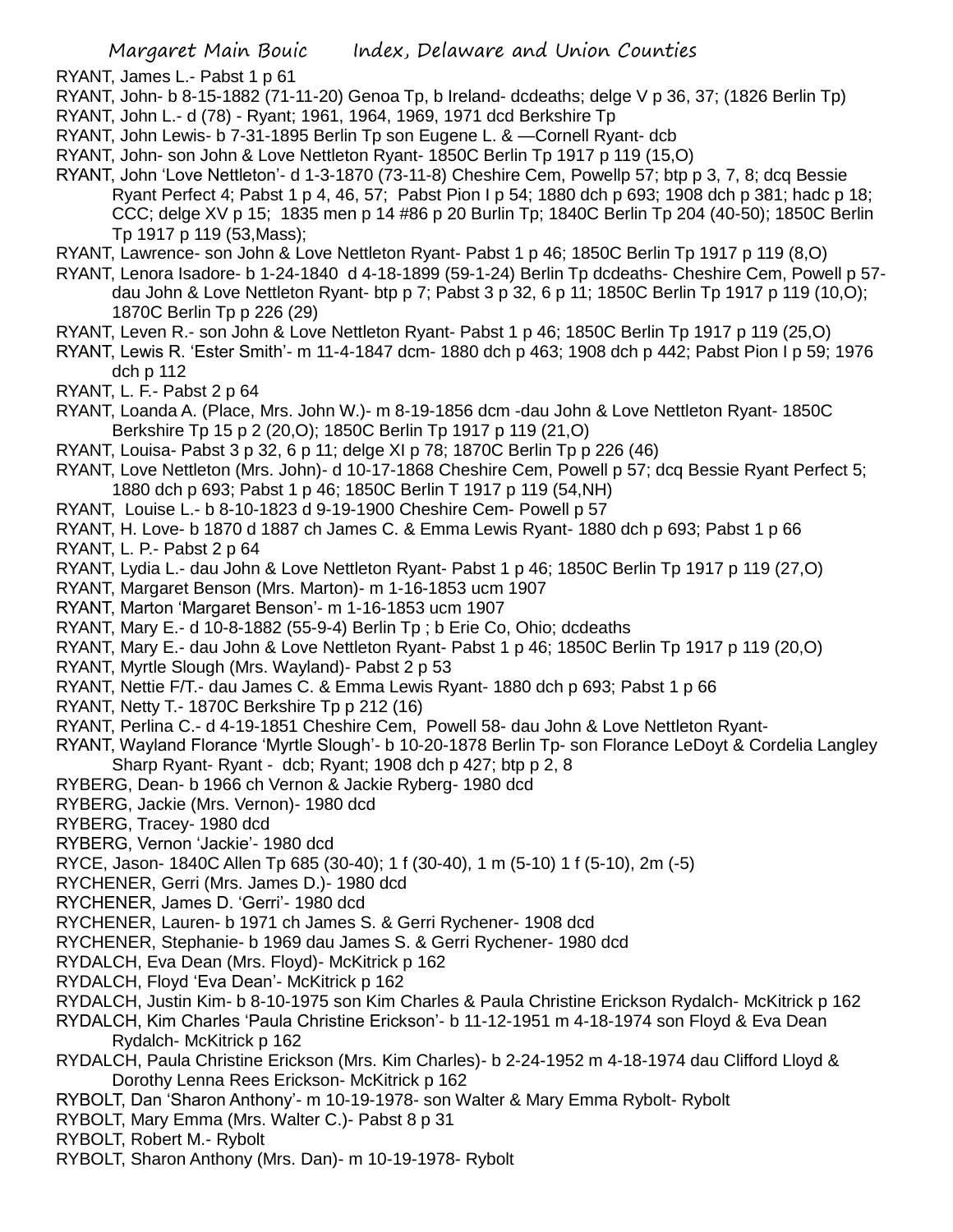- RYBOLT, Susan Matthews (Mrs. Tom)- m 8-12-1978, Rybolt
- RYBOLT, Tom 'Susan Matthews'- m 8-12-1978 son Walter & Mary Emma Rybolt- Rybolt
- RYBOLT, Walter C. 'Mary Emma'- 1976 dch p 269; Rybolt
- RYDBOM, Richard C.- 1961, 1964 dcd
- RYDEN, W. P.- uca p 106; 1883 uch IV p 534
- RYDER see Rider
- RYDER, Agnes (Moore, Mrs. Samuel A.)- Maugans Anc p 7
- RYDER, Alexander- son George & Martha Weiser Ryder- Weiser p 833
- RYDER, Annabelle- 1964 dcd
- RYDER, Andrew- d 7-14-1899 (73y2m) Kingston Tp, b Virginia- dcdeaths
- RYDER, Andrew J. 'Hazel'- d 10-15-1968 (77) Berkshire Cem- Ryder; 1961, 1964 dcd
- RYDER, Ann (Scott, Mrs. William H.)- m 9-26-1853 dcm
- RYDER, Annabelle (Heinlen, Mr. Thomas)- Schultz p 5
- RYDER, Arnold Ray 'Velma'- d 11-8-1975 (48) bur W. Va- son of Mrs. Bessie Mount- Ryder
- RYDER, Beulah (Myers, Mrs. Vance)- dau Andrew J. & Hazel Buell Ryder- Ryder
- RYDER, Beverly (Mrs. Carlton L.)- Ryder; 1961, 1964, 1969, 1971, 1980 dcd
- RYDER, Carlton L. 'Beverly'- son Andrew J. & Hazel Buell Ryder- Ryder; 1961, 1964, 1969, 1971, 1980 dcd
- RYDER, Daniel 'Jeannette Waldron'- Waldron 1
- RYDER, Daniel 'Rachel Bronson'- m 5-28-1858 dcm
- RYDER, Danny- son Arnold Ray & Velma Ryder- Ryder
- RYDER, Edward A.- 1908 dch p 404
- RYDER, Emma Lawrence (Mrs. Dr. Thomas)- Weiser p 833
- RYDER, Frances E.- b 1845 d 1883 Bokescreek Cem p 58
- RYDER, Frances Ellen (Wheeler, Mrs. Michael Ignatius)- dau George & Martha Weiser Ryder- Weiser p 833
- RYDER, George- son Henry Ryder- Weiser p 833
- RYDER, George 'Martha Weiser'- b 3-4-1787 m 1819 d 2-16-1865- Weiser p 833
- RYDER, Gordon J.- son Andrew J. & Hazel Buell Ryder- Ryder; query- Rider, Parks; delge XI p 61
- RYDER, Grace (Anderson, Mrs. Harry)- dau Thomas & Emma Lawrence Ryder- Weiser p 833
- RYDER, Granville- Sand p 4; 1908 dch p 404
- RYDER, Hazel Buell (Mrs. Andrew J.)- d 6-1-1979 (83) Berkshire Cem,- Ryder; 1961, 1964, 1969, 1971, 1980 dcd
- RYDER, Henry- son George & Martha Weiser Ryder- Weiser p 833
- RYDER, Jeannette Waldron (Mrs. Daniel)- Waldron p 1
- RYDER, Jenny (Fisk, Mrs. Alexander)- dau Thomas & Emma Lawrence Ryder- Weiser p 833
- RYDER, John/Jon- son Carlton L. & Beverly Ryder- 1961, 1964, 1969, 1971 dcd
- RYDER, Kay (Holley, Mrs. )- dau Arnold Ray & Velma Ryder- Ryder
- RYDER, Lavinia (Quinlan, Mrs. James)- dau George & Martha Weiser Ryder- Weiser p 833
- RYDER, Lesa (Clary, Mrs. )- dau Arnold Ray & Velma Ryder- Ryder
- RYDER, Louise (Slattery, Mrs. Eugene Anthony)- Weiser p 676
- RYDER, Mark- b 1960 son Carlton L. & Beverly J. Ryder- 1961, 1964,1969, 1971, 1980 dcd
- RYDER, Martha (Minnick, Mrs. Benjamin)- dau George & Martha Weiser Ryder- Weiser p 833
- RYDER, Martha Weiser (Mrs. George)- b 3-15-1802 m 1819 d 3-7-1885 dau Daniel & Elizabeth Copeland Weiser- Weiser p 833
- RYDER, Marvin- brother Arnold H. Ryder- Ryder
- RYDER, Michael- b 1964 son Carlton L. & Beverly J. Ryder- 1971, 1980 dcd
- RYDER, Rachel Bronson (Mrs. Daniel)- m 5-28-1858 dcm
- RYDER, Ray C.- brother Andrew J. Ryder- Ryder
- RYDER, Rebecca J. (Robinson, Mrs. William S.)- m 5-15-1851 dcm
- RYDER, Russell 'Thelma Himler'- Schultz p 5
- RYDER, Ruth Ann- dau Arnold Ray & Velma Ryder- Ryder
- RYDER, Sarah J.- no dates, Oak Grove, Powell p 440
- RYDER, Silvery- b 2-27-1895 Kingston Tp dau Thacker & Bertie Burton Ryder- dcb
- RYDER, Thelma Himler (Mrs. Russell)- dau Arthur & Mabel Strine Himler- Schultz p 5
- RYDER, Thiel- son Alexander Ryder- Ryder
- RYDER, Thomas- McKitrick p 74
- RYDER, Dr. Thomas 'Emma Lawrence'- son George & Martha Weiser Ryder- Weiser p 833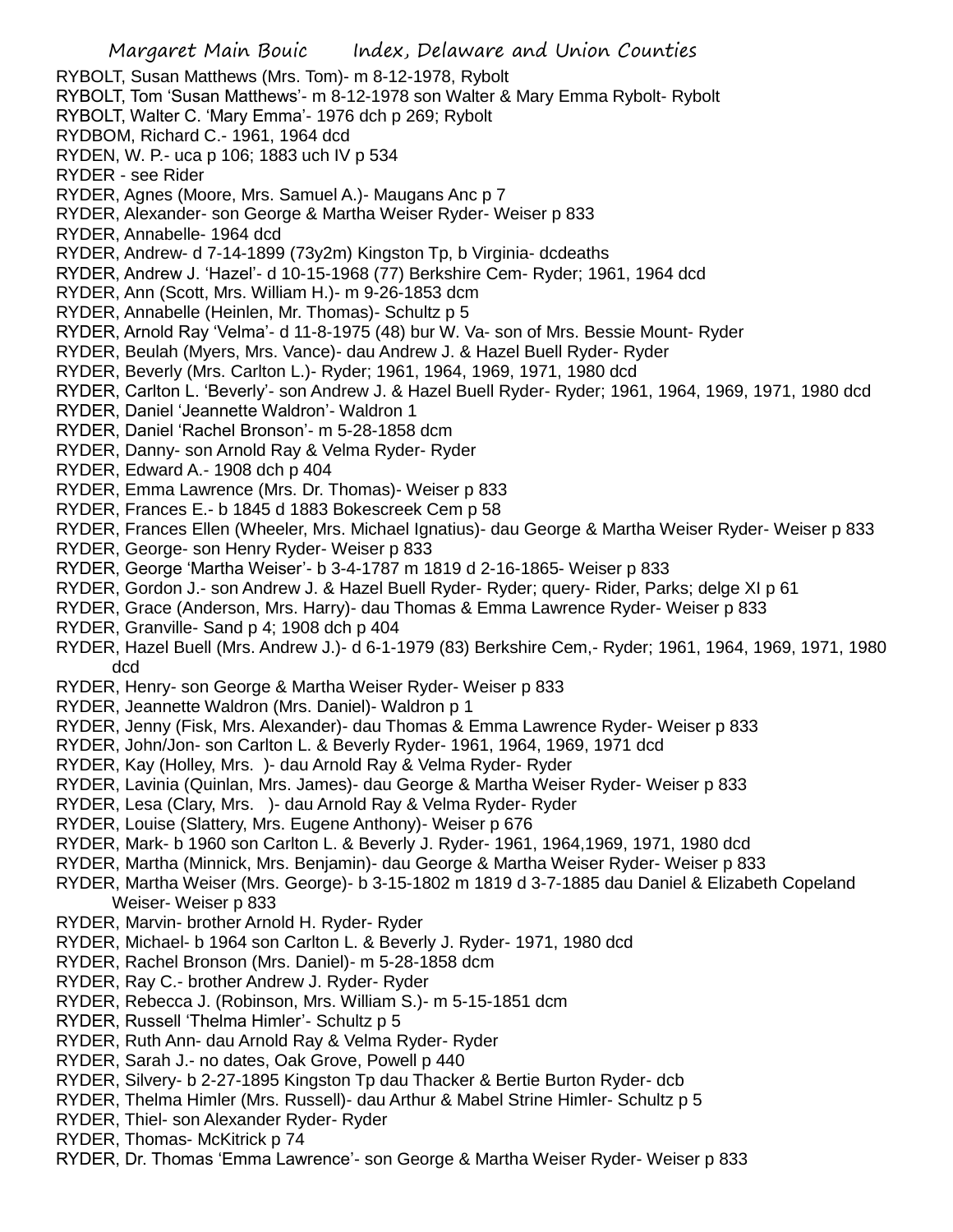- RYDER, Tracy Lynn- dau Arnold Ray & Velma Ryder- Ryder
- RYDER, Velma (Mrs. Arnold Ray)- Ryder
- RYDER, Vinton- b 12-1-1881 Delaware Town son Granville & Margaret J. Ball Ryder- dcb
- RYDER, Wendell L.- son Andrew J. & Hazel Buell Ryder- Ryder
- RYE, Jeffrey- b 1968 lived with Ted & Clara Troesch- 1971, 1973 ucd
- RYERDON, Elizabeth Anway (Carpenter, Mrs. Wm)- d before 1850; delge IV p 59, IX p 45
- RYERSE, Phyllis -research Bowers, Dutton, delge XII p 75, XIV p 32
- RYERSON, Clarence E. 'Maud'- 1961 dcd
- RYERSON, Maud (Mrs. Clarence E.)- 1961 dcd
- RYLAND, Susan W. H.- Hutchisson p 11
- RYLAND, Virginia (Kehrer, Mrs. Harry)- b 9-8-1909 m 7-28-1935- Weiser p 517
- RYLANDS, J. P.- Nash p 57
- RYLANDS, John M. 'Mary A. McKitrick '- m 12-26-1912 d 6-225-1966- McKitrick p 394
- RYLANDS, Mary A. McKitrick (Mrs. John M.)- b 5-15-1888 m 12-26-1912 dau Patrick & Mary Anne Laughran McKitrick - McKitrick p 394
- RYLE, China (Mrs. Hugh)- Ryle
- RYLE, Henry- delge XV p 29 (1814)
- RYLE, Hugh 'China'- d 3-1-1967 (72) bur Somerville- Ryle
- RYLE, John- delge XV p 29 (1814)
- RYLEY, John- delge VIII p 54 (1810 Berkshire Tp)
- RYLIE, Henry- 1820C Berlin Tp; Pabst 5 p 4
- RYLIE, John- 1820C Berlin Tp
- RYLIE, Joseph- 1820C Sunbury Tp; Pabst 5 p 2
- RYLL, Clarence A. 'Margaret'- 1971 dcd
- RYLL, John- b 1964 son Clarence A. & Margaret Ryll- 1971 dcd
- RYLL, Laura- b 1961 dau Clarence A. & Margaret Ryll- 1971 dcd
- RYLL, Linda- b 1955 dau Clarence A. & Margaret Ryll- 1971 dcd
- RYLL, Margaret (Mrs. Clarence A.)- 1971 dcd
- RYLL, Nanette- b 1957 dau Clarence A. & Margaret Ryll- 1971 dcd
- RYMER, Geogeanna (Mrs. Louis G.)- 1967, 1971, 1973, 1975, 1977, 1979 ucd
- RYMER, Harriet Ferson (Mrs. Jerry)- Pabst 6 p 113; 1961, 1964, 1969 dcd
- RYMER, Janna- b 1967 dau Louis G. & Georgeanna Rymer- 1973 ucd
- RYMER, Jennifer- b 1956 dau Louis G. & Gergeanna Rymer- 1967, 1971, 1973 ucd
- RYMER, Jerry R. 'Harriet E. Ferson'- 1961, 1964, 1969 dcd
- RYMER, Joseph- b 1956 son Jerry H. & Harriet E. Rymer- 1961, 1964, 1969 dcd
- RYMER, Katie- b 1960 dau Jerry H. & Harriet E. Rymer- 1961, 1964, 1969 dcd
- RYMER, Louis G. 'Georgeanna'- Rymer; 1967, 1971, 1973, 1975, 1977, 1979 ucd
- RYMER, Mary- b 1958 dau Jerry H. & Harriet E. Rymer- 1961, 1964, 1969 dcd
- RYMER, Tim- b 1957 son Louis G. & Georgeanna Rymer- 1967, 1971 ucd
- RYNE, Amos- unec X p 53 (1844)
- RYNE, David 'Eliza'- 1860C Liberty Tp 1093-1103 p 149 (56,Pa)
- RYNE, Eliza (Mrs. David)- 1860C Liberty Tp 1093-1103 p 149 (60,Pa)
- RYNE, Theodore- son David & Eliza Ryne- 1860C Liberty Tp Un Co 1093-1103 p 149 (20,O)
- RYNE, Vienna- dau David & Eliza Ryne- 1860C Liberty Tp Un Co 1093-1103 p 149 (18,O)
- RYNEHART, Isaac- 1860C Darby Tp 431-432 p 61 (19,O)
- RYNER, Emaline Moore (Mrs. John R.)- unec VIII p 35
- RYNER, John- 1883 uch IV p 523
- RYNER, John R. 'Emaline Moore'- unec VIII p 35, slip
- RYNER, Levi- 1840C Liberty Tp Un Co 440 (30-400
- RYNER, Levina- b 2-1842 1900c York Tp 209 p 9B (58,O,Pa,Pa) sister-in-law of Isaac & Sarah Skidmore RYNN, Wm.- unec V p 22, letter 1853
- RYON, James- lic to marry- uccp p 28, JB3 p 180
- RYON, John- 1840C Dover Tp 1368 (15-20) 1 f (20-30), 1 f (-5)
- RYON, J. W.- 1840C Dover Tp 1436 (20-30), 1 f (20-30), 1 f (-5)
- RYSLEY, Hezekiah- 1820C Union Tp 154 (45+)
- RYTHER, Allen- b 1969 son Thomas G. & Jean Ryther- 1980 dcd